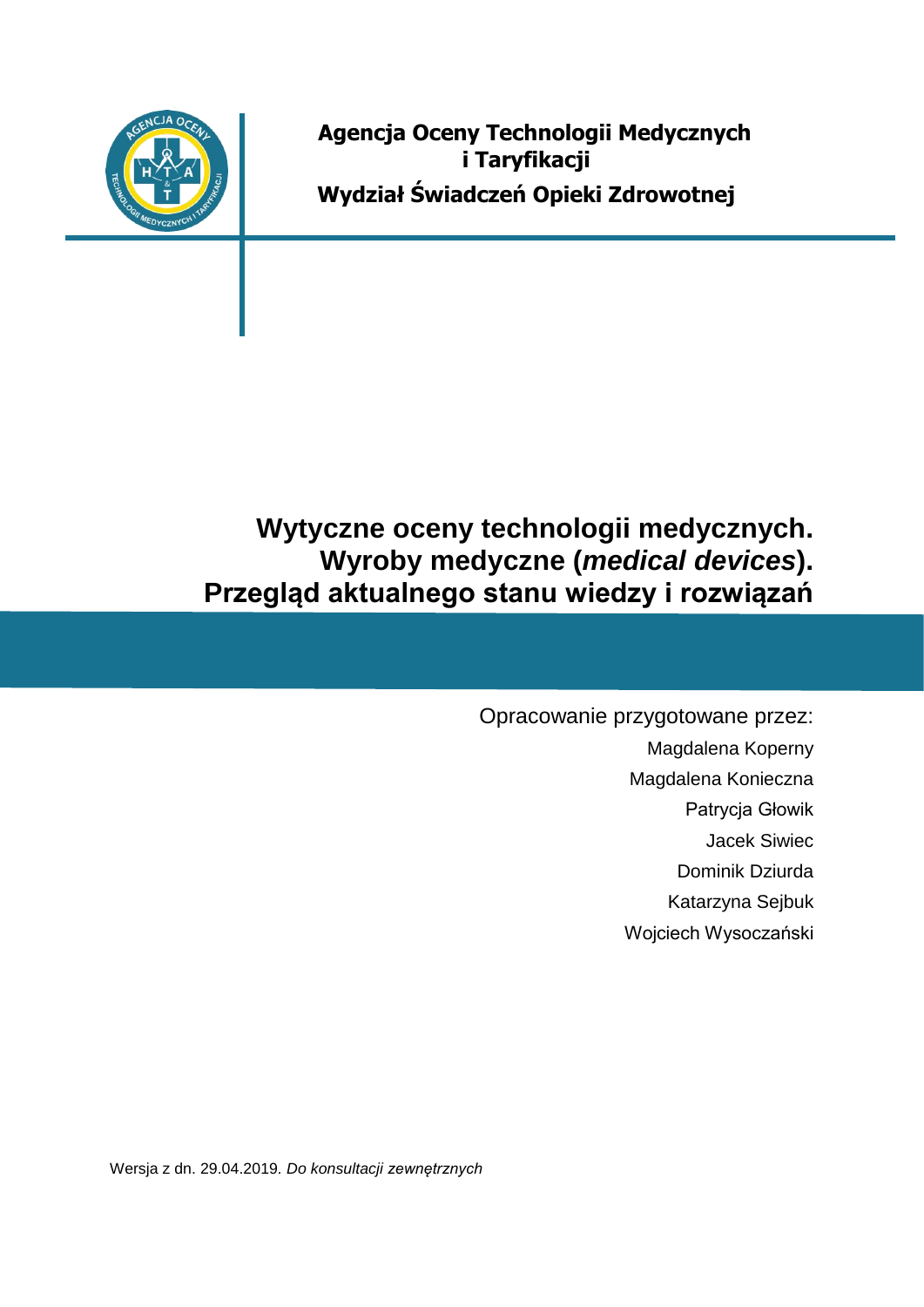# **Wykaz wybranych skrótów**

| <b>ACROBAT-</b><br><b>NRSI</b> | A Cochrane Risk Of Bias Assessment Tool: for Non-Randomized Studies of Interventions                                          |
|--------------------------------|-------------------------------------------------------------------------------------------------------------------------------|
| Agenas                         | The Italian National Agency for Regional Health Services                                                                      |
| <b>ANOANJRR</b>                | The Australian National Orthopaedic Association National Joint Replacement Registry                                           |
| <b>ANVISA</b>                  | Agência Nacional de Vigilância Sanitária                                                                                      |
| <b>AOTMIT</b>                  | Agencja Oceny Technologii Medycznych i Taryfikacji                                                                            |
| <b>ARTG</b>                    | Australian Register of Therapeutic Goods                                                                                      |
| <b>ASERNIP-S</b>               | Royal Australasian College of Surgeons Australian Safety and Efficacy Register of New Interventional<br>Procedures – Surgical |
| <b>AVALIA-t</b>                | Galician Agency for Health Technology Assessment                                                                              |
| AZZ                            | Agencija za kvalitetu i akreditaciju u zdravstvu i socijalnoj skrbi                                                           |
| <b>CADTH</b>                   | Canadian Agency for Drugs and Technologies in Health                                                                          |
| <b>CEBM</b>                    | Centre for Evidence-Based Medicine                                                                                            |
| <b>CEA</b>                     | Cost-Effectiveness Analysis,                                                                                                  |
| <b>CER</b>                     | Cost-Effectiveness Ratio                                                                                                      |
| <b>CFDA</b>                    | China Food and Drug Administration                                                                                            |
| <b>CFK</b>                     | Folkesundhed og Kvalitetsudvikling                                                                                            |
| <b>CFR</b>                     | Code of Federal Regulations                                                                                                   |
| <b>CHEERS</b>                  | Consolidated Health Economic Evaluation Reporting Standards                                                                   |
| <b>CMDRD</b>                   | China Medical Device Regulatory Database                                                                                      |
| <b>CONSORT</b>                 | <b>Consolidated Standards of Reporting Trials</b>                                                                             |
| <b>CSIOZ</b>                   | Centrum Systemów Informacyjnych Ochrony Zdrowia                                                                               |
| <b>CUA</b>                     | Cost–Utility Analysis                                                                                                         |
| <b>DACEHTA</b>                 | Danish Centre for Evaluation and Health Technology Assessment                                                                 |
| <b>DAP</b>                     | Diagnostic Assessment Programme                                                                                               |
| <b>DCE</b>                     | Discrete-Choice Experiment                                                                                                    |
| <b>EACV/ACV</b>                | Expected added clinical value / Added clinical value                                                                          |
| EC                             | European Commission                                                                                                           |
| <b>EFTA</b>                    | European Free Trade Association                                                                                               |
| <b>EMA</b>                     | European Medicines Agency                                                                                                     |
| <b>EPAR</b>                    | European Public Assessment Report                                                                                             |
| <b>EudraCT</b>                 | European Clinical Trials Database                                                                                             |
| <b>EUnetHTA</b>                | European network for health technology assessment, sieć międzynarodowa HTA                                                    |
| <b>EWG</b>                     | Europejska Wspólnota Gospodarcza                                                                                              |
| <b>FDA</b>                     | Food and Drug Administration                                                                                                  |
| FD&C                           | Food, Drug and Cosmetic                                                                                                       |
| <b>FinOHTA</b>                 | Finnish Coordinating Center for Health Technology Assessment                                                                  |
| <b>GCP</b>                     | <b>Good Clinical Practice</b>                                                                                                 |
| <b>GHO</b>                     | Global Health Observatory                                                                                                     |
| <b>GHTF</b>                    | Global Harmonization Task Force                                                                                               |
| <b>GIVD</b>                    | Global InVitro Diagnostic Classification                                                                                      |
| <b>GMDN</b>                    | Global Medical Device Nomenclature                                                                                            |
| <b>GMDNS</b>                   | Universal Medical Device Nomenclature System                                                                                  |
| <b>HAS</b>                     | Haute Autorité de Santé (Francja)                                                                                             |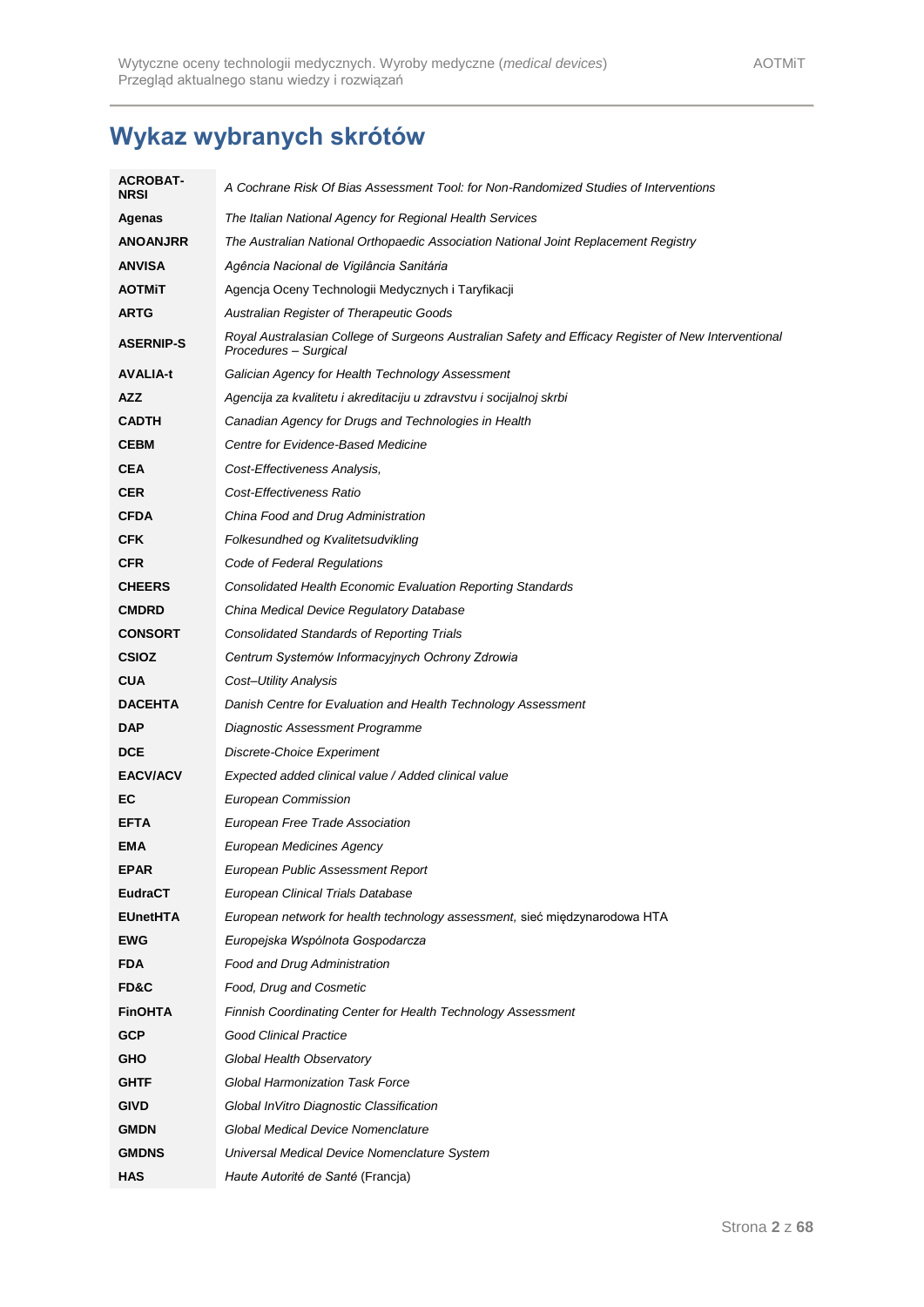| HIS              | Healthcare Improvement Scotland                                                                  |  |
|------------------|--------------------------------------------------------------------------------------------------|--|
| <b>HSA</b>       | Medical Device Branch of the Health Sciences Authority (Singapur)                                |  |
| <b>HTA</b>       | Health Technology Assessment, ocena technologii medycznych                                       |  |
| <b>HTAi</b>      | Health Technology Assesment International                                                        |  |
| <b>ICD</b>       | wszczepialny kardiowerter-defibrylator                                                           |  |
| <b>ICF</b>       | International Classification of Functioning, Disability and Health                               |  |
| <b>IHE</b>       | Institute of Health Economics (Kanada)                                                           |  |
| <b>IHTSDO</b>    | International Health Terminology Standards Development Organisation                              |  |
| <b>INAHTA</b>    | International Network of Agencies for Health Technology Assessment                               |  |
| <b>IPP</b>       | Interventionional Procedures Program                                                             |  |
| <b>IQWIG</b>     | Institut für Qualität und Wirtschaftlichkeit im Gesundheitswesen                                 |  |
| <b>IRIS</b>      | Incident Reporting and Investigation Scheme                                                      |  |
| <b>ISPOR</b>     | International Society For Pharmacoeconomics and Outcomes Research                                |  |
| <b>ISO</b>       | standardy International Standard Order                                                           |  |
| <b>IVDDs</b>     | In Vitro Diagnostic Devices, wyroby przeznaczone do diagnostyki in vitro                         |  |
| <b>IVDs</b>      | In Vitro Diagnostic Medical Devices, wyroby medyczne przeznaczone do diagnostyki in vitro        |  |
| <b>IMDRF</b>     | International Medical Device Regulators Forum                                                    |  |
| <b>JMDN</b>      | Japanese Medical Device Nomenclature                                                             |  |
| <b>KCE</b>       | Belgian Health Care Knowledge Centre                                                             |  |
| <b>KFDA</b>      | Korea Food & Drug Administration                                                                 |  |
| <b>LBI-HTA</b>   | Ludwig Boltzmann Institute for Health Technology Assessment                                      |  |
| <b>MAUDE</b>     | Manufacturer and User Facility Device Experience                                                 |  |
| <b>MCDA</b>      | <b>Multi-Criteria Decision Analysis</b>                                                          |  |
| <b>MedTecHTA</b> | Methods for Health Technology Assessment of Medical Devices                                      |  |
| MD               | <i>medical devices, wyroby medyczne</i>                                                          |  |
| <b>MDCS</b>      | <b>Medical Devices Classification System</b>                                                     |  |
| <b>MDCSS</b>     | <b>Medical Devices Classification Search System</b>                                              |  |
| <b>MDRGD</b>     | Medical Device Regulations and Guidance Database                                                 |  |
| <b>MDRSC</b>     | <b>Medical Devices Regulatory Supporting Center</b>                                              |  |
| <b>MDSSS</b>     | Medical Devices Standards Search System                                                          |  |
| <b>MeSH</b>      | słownik Medical Subject Headings                                                                 |  |
| <b>MFDS</b>      | Ministry of Food and Drug Safety                                                                 |  |
| <b>MOOSE</b>     | Meta-analysis of Observational Studies in Epidemiology                                           |  |
| MRI              | Magnetic Resonance Imaging, obrazowanie metodą rezonansu magnetycznego                           |  |
| <b>MSAC</b>      | <b>Medical Services Advisory Committee</b>                                                       |  |
| MTA              | Multi-Technology Assessment                                                                      |  |
| <b>MTEP</b>      | <b>Medical Technologies Evaluation Programme</b>                                                 |  |
| <b>NHMRC</b>     | <b>National Health and Medical Research Council's</b>                                            |  |
| <b>NICE</b>      | National Institute for Health and Care Excellence                                                |  |
| non-IVDDs        | Non-In Vitro Diagnostic Devices, wyroby nieprzeznaczone do diagnostyki in vitro                  |  |
| non-IVDs         | Non-In Vitro Diagnostic Medical Devices, wyroby medyczne nieprzeznaczone do diagnostyki in vitro |  |
| <b>OECD</b>      | Organisation for Economic Co-operation and Development                                           |  |
| <b>OGYEI TEI</b> | Országos Gyógyszerészeti és Elelmezés-egészségügyi Intézet Technológia-értékelő Főosztályájának  |  |
| <b>OSTEBA</b>    | Basque Office for Health Technology Assessment                                                   |  |
| <b>PFPA</b>      | The Prescription for Pharmacoeconomic Analysis                                                   |  |
|                  |                                                                                                  |  |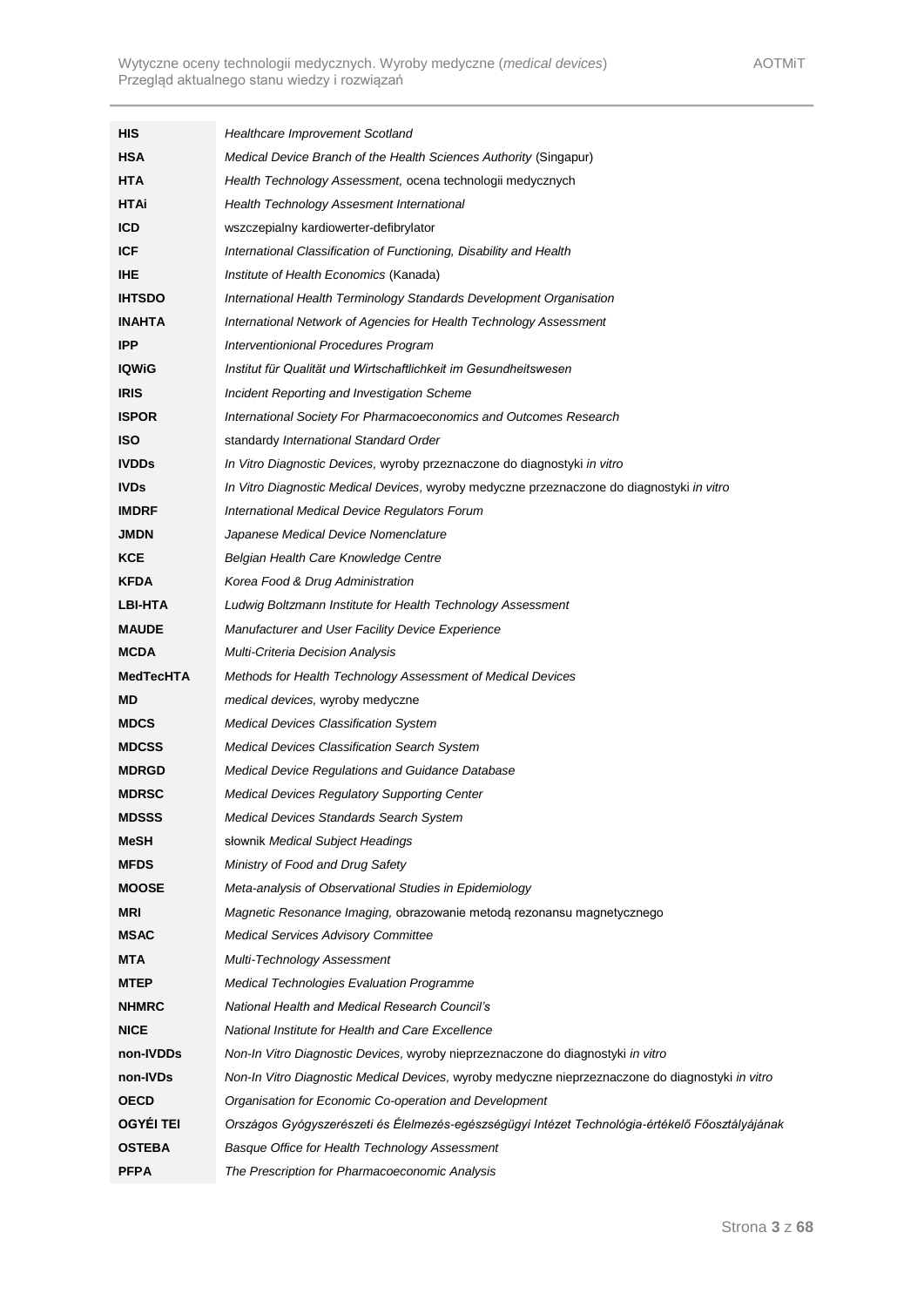| <b>PICO</b>      | Population Intervention Comparison Outcome, akronim populacja-interwencja-komparator-efekty<br>zdrowotne |  |
|------------------|----------------------------------------------------------------------------------------------------------|--|
| <b>PMS</b>       | Post Market Surveillance, nadzór postmarketingowy                                                        |  |
| <b>PRISMA</b>    | Preferred Reporting Items for Systematic Reviews and Meta-Analyses                                       |  |
| QMS              | <b>Quality Management Systems</b>                                                                        |  |
| RCT              | Randomized Controlled Trial, kontrolowane próby kliniczne z randomizacją                                 |  |
| <b>RZN</b>       | Roszdravnadzor                                                                                           |  |
| <b>SARA</b>      | <b>System for Australian Recall Actions</b>                                                              |  |
| <b>SIGN</b>      | Scottish Intercollegiate Guidelines Network                                                              |  |
| <b>SHTG</b>      | Scottish Health Technologies Group                                                                       |  |
| <b>SNOMED-CT</b> | Systematized Nomenclature Of Medicine - Clinical Terms                                                   |  |
| <b>STA</b>       | <b>Single Technology Assessment</b>                                                                      |  |
| <b>STARD</b>     | Standards for the Reporting of Diagnostic accuracy studies                                               |  |
| <b>STROBE</b>    | Strengthening the Reporting of Observational studies in epidemiology                                     |  |
| TAVI             | przezcewnikowa implantacja zastawki aorty                                                                |  |
| <b>TGA</b>       | <b>Therapeutic Goods Administration</b>                                                                  |  |
| <b>TIDieR</b>    | The Template for Intervention Description and Replication                                                |  |
| <b>TLV</b>       | Tandvårds- och läkemedelsförmånsverket (The Dental and Pharmaceutical Benefits Agency)                   |  |
| <b>UDI</b>       | kody Unique Device Identification                                                                        |  |
| UE               | Unia Europejska                                                                                          |  |
| UMIT             | University for Health Sciences, Medical Informatics and Technology                                       |  |
| <b>URPL</b>      | Urząd Rejestracji Produktów Leczniczych, Wyrobów Medycznych i Produktów Biobójczych                      |  |
| USG              | ultrasonografia                                                                                          |  |
| <b>WAND</b>      | <b>Web Assisted Notification of Devices</b>                                                              |  |
| <b>WE</b>        | Wspólnota Europejska                                                                                     |  |
| <b>WHO</b>       | World Health Organization, Światowa Organizacja Zdrowia                                                  |  |
| <b>WHO ICTRP</b> | <b>WHO International Clinical Trials Registry Platform</b>                                               |  |
| WP3              | European Perspective Work Package 3                                                                      |  |
| ZiN, ZG          | The National Health Care Institute (Zorginstituut Nederland)                                             |  |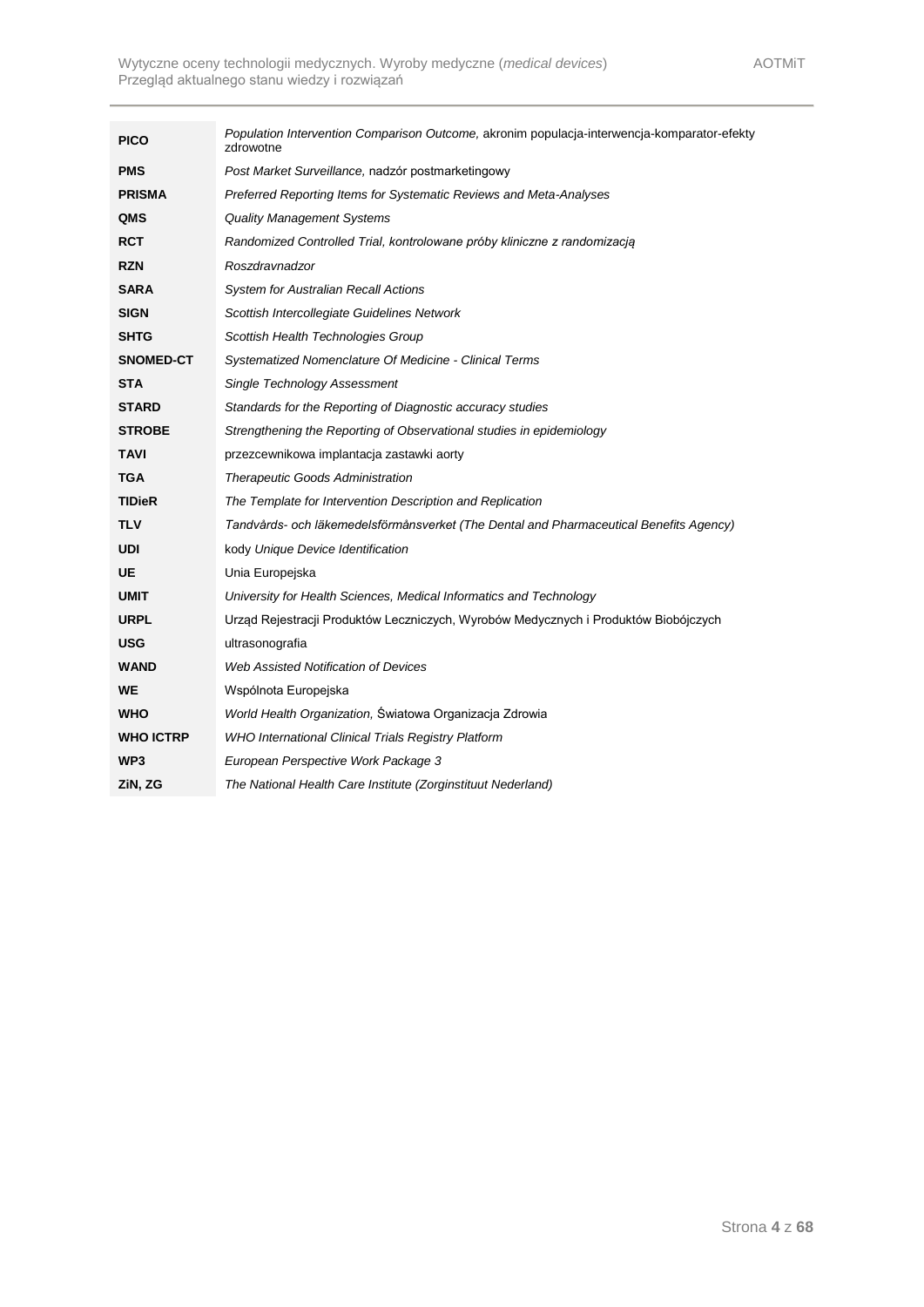# **Spis treści**

| 1.                    |                  |       |                                                                                      |  |
|-----------------------|------------------|-------|--------------------------------------------------------------------------------------|--|
|                       | 1.1              |       |                                                                                      |  |
|                       |                  | 1.1.1 |                                                                                      |  |
|                       |                  | 1.1.2 |                                                                                      |  |
| $\mathbf{2}^{\prime}$ |                  |       |                                                                                      |  |
|                       | 2.1              |       |                                                                                      |  |
|                       | $2.2\phantom{0}$ |       |                                                                                      |  |
| 3                     |                  |       |                                                                                      |  |
|                       | 3.1              |       |                                                                                      |  |
|                       |                  | 3.1.1 |                                                                                      |  |
| 4                     |                  |       |                                                                                      |  |
|                       | 4.1              |       |                                                                                      |  |
| 5                     |                  |       |                                                                                      |  |
| 6                     |                  |       |                                                                                      |  |
|                       | 6.1              |       | Strategia wyszukiwania – baza Medline (PubMed), data wyszukiwania: 11.01.2019 r.  67 |  |
|                       | 6.2              |       |                                                                                      |  |

### **OGRANICZENIA I KIERUNKI ROZWOJU DOKUMENTU**

Niniejszy dokument nie w pełnym stopniu uwzględnia procesy oceny wyrobów medycznych stosowane przez agencje HTA i inne instytucje na świecie. W ograniczonym stopniu zostały również wprowadzone zapisy Rozporządzenia Parlamentu Europejskiego i Rady (UE) 2017/745 z dnia 5 kwietnia 2017 r. w sprawie wyrobów medycznych, zmiany dyrektywy 2001/83/WE, rozporządzenia (WE) nr 178/2002 i rozporządzenia (WE) nr 1223/2009 oraz uchylenia dyrektyw Rady 90/385/EWG i 93/42/EWG oraz Rozporządzenia Parlamentu Europejskiego i Rady (UE) 2017/746 z dnia 5 kwietnia 2017 r. w sprawie wyrobów medycznych do diagnostyki *in vitro* oraz uchylenia dyrektywy 98/79/WE i decyzji Komisji 2010/227/UE.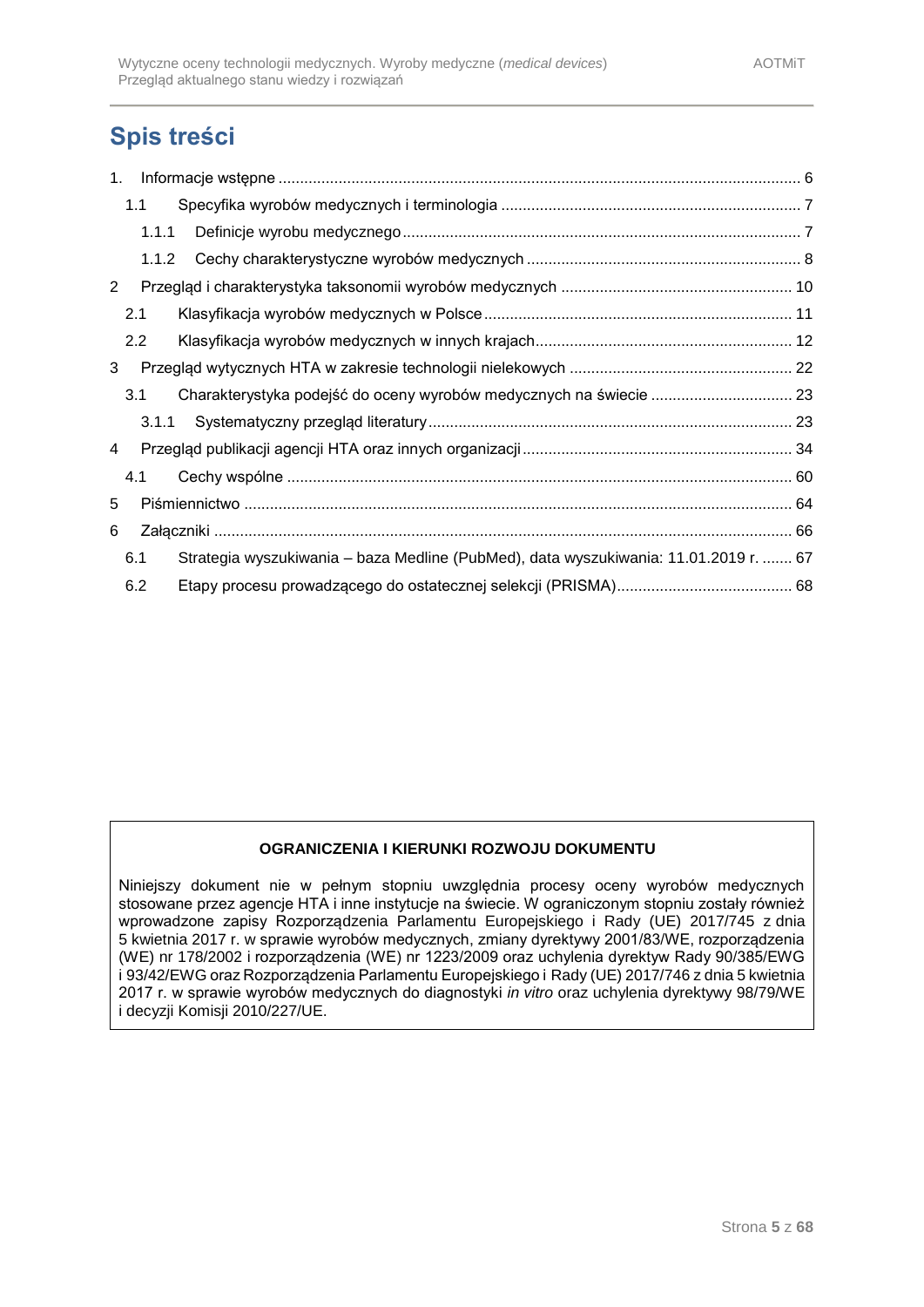# <span id="page-5-0"></span>**1. Informacje wstępne**

1

Wyroby medyczne (*medical devices*) stanowią istotny element w procesie profilaktyki, diagnostyki, leczenia lub rehabilitacji pacjentów. Szybki rozwój nowoczesnych technologii skutkuje pojawianiem się na rynku nowych wyrobów medycznych, nowych i udoskonalonych możliwości ich stosowania, nowych elementów i aspektów dotyczących użytkowania wyrobów, co wymaga rygorystycznej i szybkiej oceny ich efektywności i bezpieczeństwa. Przed decydentami i płatnikiem stoi trudne zadanie odpowiadania na bieżące potrzeby społeczeństwa, zapewnienia świadczeń opieki zdrowotnej o najwyżej jakości i przynoszących możliwie największe korzyści zdrowotne oraz racjonalnego alokowania publicznych środków finansowych.

Światowa Organizacja Zdrowia (WHO) wyróżnia cztery obszary składające się na politykę z zakresu technologii medycznych:

- badania i rozwój rozwój technologii medycznych uwzględniający potrzeby społeczeństwa (rola naukowców i przemysłu);
- aspekty regulacyjne proces od badania i autoryzacji urządzeń do wejścia na rynek;
- ocena technologii medycznych wybór wyrobów medycznych, które mogą stanowić pakiet świadczeń (interwencji) lub pozytywny koszyk świadczeń;
- zarządzanie technologią medyczną proces od wytworzenia wyrobu medycznego, poprzez zamówienia, logistykę, system dostaw, aż po właściwe użytkowanie<sup>1</sup> .

W celu zapewnienia dostępu do wysokiej jakości, bezpiecznych i skutecznych wyrobów medycznych przy jednoczesnym ograniczeniu dostępu do wyrobów, które są niebezpieczne lub nieskuteczne, niezbędne są odpowiednie regulacje przyjęte na poziomie międzynarodowym, krajowym czy też regionalnym. Jak wskazuje ankieta przeprowadzona przez WHO na przełomie 2015/2016, 113 spośród 194 członków WHO przyjęło regulacje prawne w zakresie wyrobów medycznych (91% członków z regionu europejskiego)<sup>2</sup>. Regulacje prawne powinny obejmować wszystkie etapy życia produktu, tj. etap premarketingowy (definicję wyrobu medycznego, klasyfikację opartą na ryzyku, zasady bezpieczeństwa i produkcji), regulacje dotyczące wprowadzania wyrobu medycznego do obrotu (rejestracja, wykaz wyrobów medycznych, nadzór nad importem) oraz regulacje dotyczące etapu postmarketingowego (monitorowanie działań niepożądanych).

Obok regulacji prawnych dot. wprowadzania wyrobów medycznych na rynek, monitorowania ich bezpieczeństwa oraz zarządzania technologią medyczną po wprowadzeniu na rynek, kluczowym elementem wspierającym podejmowanie decyzji opartych na dowodach naukowych w systemie ochrony zdrowia jest ocena technologii medycznych (HTA).

<sup>1</sup> Global atlas of medical devices. Geneva: World Health Organization; 2017. Licence: CC BY-NC-SA 3.0 IGO. Pozyskano z: [https://www.who.int/medical\\_devices/publications/global\\_atlas\\_meddev2017/en/](https://www.who.int/medical_devices/publications/global_atlas_meddev2017/en/) dostęp z 25.01.2019

<sup>&</sup>lt;sup>2</sup> Global atlas of medical devices. Geneva: World Health Organization; 2017. Licence: CC BY-NC-SA 3.0 IGO. Pozyskano z: [https://www.who.int/medical\\_devices/publications/global\\_atlas\\_meddev2017/en/](https://www.who.int/medical_devices/publications/global_atlas_meddev2017/en/) dostęp z 25.01.2019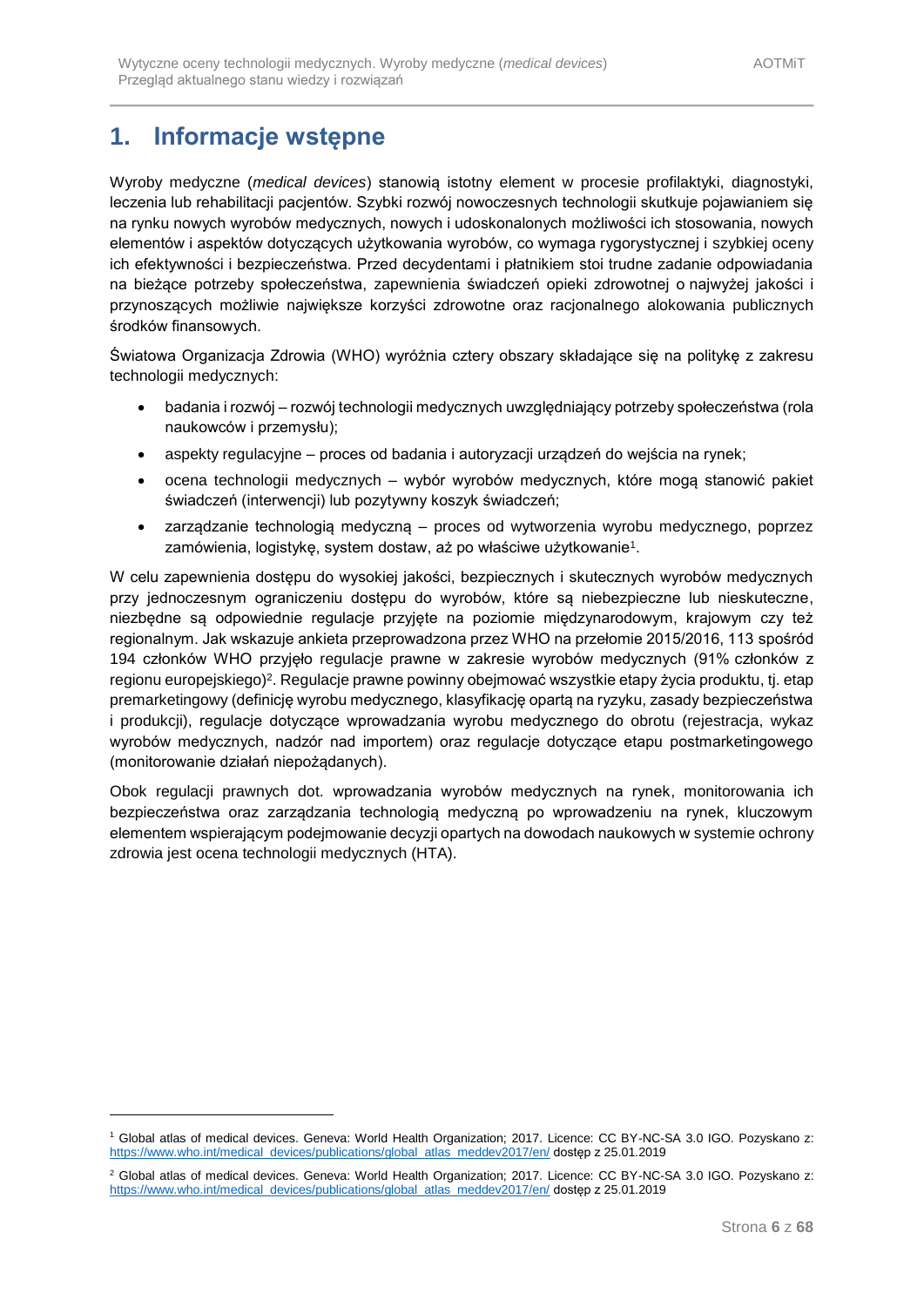

#### **Rysunek 1. Elementy wspierające proces podejmowania decyzji w systemie ochrony zdrowia**

## <span id="page-6-0"></span>**1.1 Specyfika wyrobów medycznych i terminologia**

### <span id="page-6-1"></span>**1.1.1 Definicje wyrobu medycznego**

Obowiązująca w Polsce definicja podana przez Urząd Rejestracji Produktów Leczniczych, Wyrobów Medycznych i Produktów Biobójczych (URPL) określa wyrób medyczny jako: "narzędzie, przyrząd, urządzenie, oprogramowanie, materiał lub inny artykuł, stosowany samodzielnie lub w połączeniu, w tym z oprogramowaniem przeznaczonym przez jego wytwórcę do używania specjalnie w celach diagnostycznych lub terapeutycznych i niezbędnym do jego właściwego stosowania, przeznaczony przez wytwórcę do stosowania u ludzi w celu:

- a) diagnozowania, zapobiegania, monitorowania, leczenia lub łagodzenia przebiegu choroby,
- b) diagnozowania, monitorowania, leczenia, łagodzenia lub kompensowania skutków urazu lub upośledzenia,
- c) badania, zastępowania lub modyfikowania budowy anatomicznej lub procesu fizjologicznego,
- d) regulacji poczęć

– który nie osiąga zasadniczego zamierzonego działania w ciele lub na ciele ludzkim środkami farmakologicznymi, immunologicznymi lub metabolicznymi, lecz którego działanie może być wspomagane takimi środkami."

Wyróżnia się również:

- 1. wyrób medyczny do diagnostyki *in vitro* rozumiany jako:
	- a. "wyrób medyczny będący odczynnikiem, produktem odczynnikowym, kalibratorem, materiałem kontrolnym, zestawem, przyrządem, aparatem, sprzętem lub systemem, stosowanym samodzielnie lub w połączeniu, przeznaczony przez wytwórcę do stosowania in vitro do badania próbek pobranych z organizmu ludzkiego, w tym krwi i tkanek, wyłącznie lub głównie w celu dostarczenia informacji:
		- i. o stanie fizjologicznym lub patologicznym,
		- ii. o wadach wrodzonych,
		- iii. do ustalenia bezpieczeństwa dla potencjalnego biorcy i zgodności z potencjalnym biorcą,
		- iv. do monitorowania działań terapeutycznych,
	- b. pojemnik na próbki specjalnie przeznaczony przez wytwórcę do bezpośredniego przechowywania oraz zabezpieczenia próbek pobranych z organizmu ludzkiego do badania diagnostycznego *in vitro*,
	- c. sprzęt laboratoryjny ogólnego zastosowania, jeżeli ze względu na jego właściwości jest specjalnie przeznaczony przez wytwórcę do użycia w badaniach diagnostycznych *in vitro*;
- 2. wyrób medyczny do implantacji wyrób medyczny przeznaczony do wprowadzania w całości do ludzkiego ciała albo zastępowania powierzchni nabłonka lub powierzchni oka, za pomocą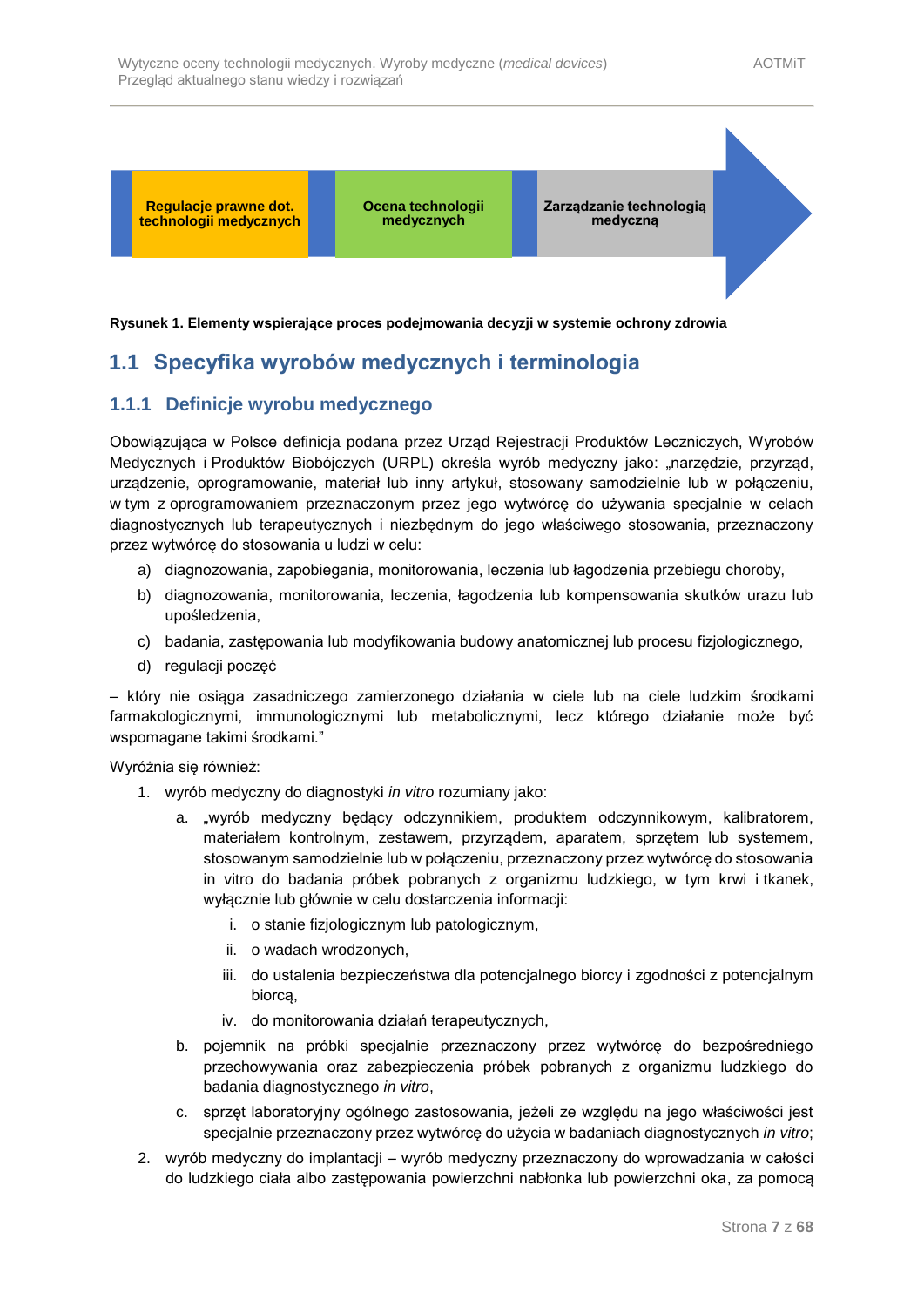zabiegu chirurgicznego, i pozostający tam po zakończeniu zabiegu oraz wyrób medyczny przeznaczony do wprowadzania w części do ludzkiego ciała, za pomocą zabiegu chirurgicznego, i pozostający tam po zakończeniu zabiegu co najmniej przez 30 dni" 3 .

Definicja ta jest zbieżna z definicją określoną przez WHO<sup>4</sup>. Posiada także cechy wspólne z definicją *European network for health technology assessment* (EUnetHTA), która mówi, że wyrób medyczny to dowolne narzędzie, przyrząd, urządzenie, oprogramowanie, materiał lub inny artykuł:

- 1. które/y jest przeznaczone/y przez producenta/wytwórcę do zastosowania w populacji celem diagnozowania, zapobiegania, monitorowania, leczenia lub łagodzenia przebiegu choroby, niepełnosprawności lub kompensacji urazu, badania, zastępowania lub modyfikowania budowy anatomicznej lub procesu fizjologicznego i regulacji poczęć,
- 2. które/y nie osiąga zasadniczego zamierzonego działania w ciele lub na ciele ludzkim środkami farmakologicznymi, immunologicznymi lub metabolicznymi, lecz którego działanie może być wspomagane takimi środkami.<sup>5</sup>

Natomiast terapeutyczne wyroby medyczne to wyroby medyczne stosowane samodzielnie lub w połączeniu z innymi wyrobami w kierunku wsparcia, zmiany, wymiany lub przywracania funkcji/ struktur biologicznych celem leczenia lub złagodzenia choroby, obrażeń czy niepełnosprawności.

Należy mieć na uwadze, że w niektórych krajach część z wyrobów medycznych, zgodnie ze stanowiskiem WHO<sup>6</sup> , może nie być uznawana za wyrób według obowiązujących krajowych przepisów, np. substancje dezynfekujące, pomoc dla osób z niepełnosprawnością, urządzenia zawierające tkanki zwierzęce i/lub ludzkie, urządzenia do zapłodnienia *in vitro* lub technologie wspomaganego rozrodu.

### <span id="page-7-0"></span>**1.1.2 Cechy charakterystyczne wyrobów medycznych**

Zarówno interwencje farmakologiczne, jak i wyroby medyczne są niezbędne do utrzymania, poprawy zdrowia lub zmniejszenia niepełnosprawności, jednak te dwie kategorie technologii medycznych różnią się od siebie znacznie. Poniżej wymieniono główne cechy charakteryzujące wyroby medyczne, które wpływają na podejście do oceny klinicznej oraz ekonomicznej wyrobów<sup>7</sup>:

- 1. Wyroby medyczne są oparte na inżynierii biomedycznej i, co do zasady, trwale lub czasowo zastępują określone funkcje ciała. Katalog wyrobów medycznych jest bardzo szeroki i zawiera urządzenia o różnym stopniu skomplikowania, a wiele wyrobów posiada i sterowana jest przez oprogramowanie (*software*). Natomiast technologie lekowe opierają się na farmakologii i chemii.
- 2. Zastosowanie wyrobu medycznego ma charakter diagnostyczny lub terapeutyczny (ewentualnie prognostyczny), natomiast leku terapeutyczny.
- 3. Skuteczność leku wydaje się prostsza do wykazania niż dla wyrobu medycznego, ponieważ jest określona przez farmakodynamikę aktywnego składnika leku. Skuteczność wyrobu medycznego może zależeć od wielu innych czynników: kontekstu opieki, indywidualnych cech

<sup>3</sup> Pozyskano z: [http://www.urpl.gov.pl/pl/wyroby-medyczne/wprowadzenie-wyrob%C3%B3w-medycznych-do-obrotu-i-do](http://www.urpl.gov.pl/pl/wyroby-medyczne/wprowadzenie-wyrob%C3%B3w-medycznych-do-obrotu-i-do-u%C5%BCywania/definicje-%E2%80%93-status-produktu)[u%C5%BCywania/definicje-%E2%80%93-status-produktu](http://www.urpl.gov.pl/pl/wyroby-medyczne/wprowadzenie-wyrob%C3%B3w-medycznych-do-obrotu-i-do-u%C5%BCywania/definicje-%E2%80%93-status-produktu) dostęp z 25.01.2019

<sup>&</sup>lt;sup>4</sup> WHO. Medical Device – Full Definition. Pozyskano z: [https://www.who.int/medical\\_devices/full\\_deffinition/en/,](https://www.who.int/medical_devices/full_deffinition/en/) dostęp z 29.01.2019

<sup>5</sup> European Network for Health Technology Assessment – EUnetHTA, (2015). Therapeutic medical devices. Pozyskano z: [https://www.eunethta.eu/wp-content/uploads/2018/01/Therapeutic-medical-devices\\_Guideline\\_Final-Nov-2015.pdf,](https://www.eunethta.eu/wp-content/uploads/2018/01/Therapeutic-medical-devices_Guideline_Final-Nov-2015.pdf) dostęp

z 11.01.2019

<sup>&</sup>lt;sup>6</sup> WHO. Medical Device – Full Definition. Pozyskano z: https://www.who.int/medical devices/full deffinition/en/, dostep z 29.01.2019

<sup>7</sup> Drummond, M., Griffin, A., Tarricone, R. (2009). Economic Evaluation for Devices and Drugs—Same or Different? Value in Health; 12(4):402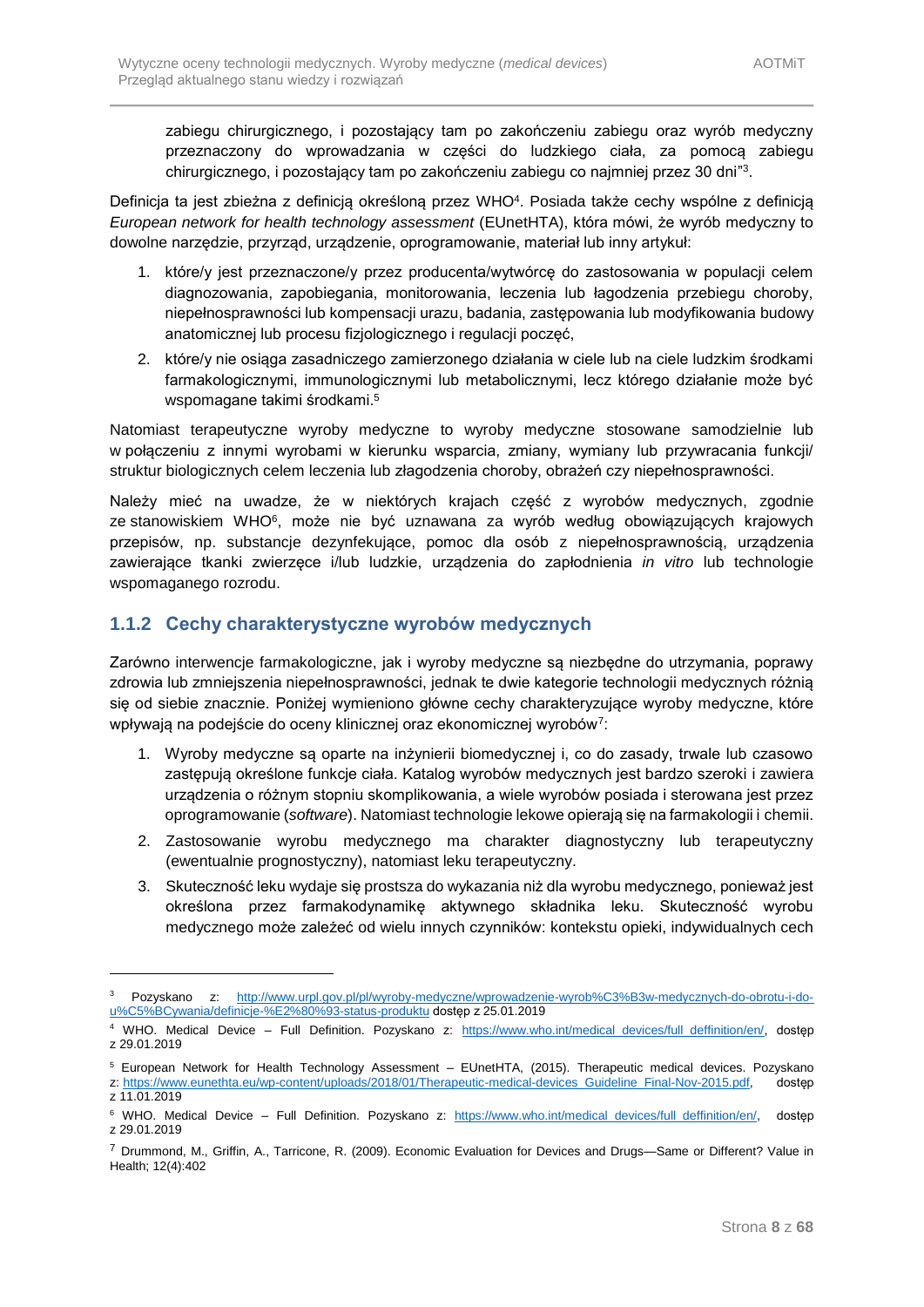pacjenta, umiejętności i doświadczenia klinicysty, pacjenta lub innego użytkownika danego wyrobu/urządzenia.

- 4. Wyroby medyczne produkowane są głównie przez małe lub średnie firmy, natomiast na rynku leków dominują duże międzynarodowe koncerny farmaceutyczne. Wpływ wyrobu medycznego na stan pacjenta zależy od wiedzy, umiejętności i doświadczenia użytkownika/operatora urządzenia medycznego. W odniesieniu do wyrobów medycznych stosuje się pojęcie tzw. krzywej uczenia się, która przedstawia zależność opanowania danej umiejętności lub wiedzy w funkcji czasu, jaki poświęciliśmy na jej zdobycie. Krzywa uczenia się pokazuje, jak doświadczenie i umiejętności użytkownika (np. lekarza) przekładają się na efektywność interwencji (np. czas przeprowadzenia badania/procedury, ilość powikłań, skuteczność).
- 5. Trudności w przeprowadzeniu badań randomizowanych z grupą kontrolną dot. wyrobów medycznych, np. ze względów etycznych lub praktycznych związanych z doborem komparatora. W wielu przypadkach trudne jest lub wręcz niemożliwe zastosowanie zaślepienia pacjenta/personelu medycznego. Wyroby medyczne są często oceniane pod kątem skuteczności i bezpieczeństwa w badaniach klinicznych o niższej wiarygodności.
- 6. Wyroby medyczne charakteryzuje krótki cykl życia produktu, gdyż zazwyczaj w ciągu 2 lat od wprowadzenia na rynek danego wyrobu pojawiają się modyfikacje i udoskonalenia techniczne, niektóre z nich mogą wpływać na poprawę skuteczności. Próba zastosowania tych samych zaleceń do wyrobów medycznych, jak i do produktów farmaceutycznych, opóźniłaby zatem dostęp do istotnych zasobów medycznych i procedur bez zwiększania bezpieczeństwa pacjentów.
- 7. Wdrożenie wyrobu medycznego może mieć szersze konsekwencje ekonomiczne w porównaniu z lekami. Wprowadzenie wyrobu medycznego może skutkować koniecznością przeprowadzenia szkoleń lub zmianą organizacji pracy. Jednakże aspekty organizacyjne i kontekst są czasami trudne do ujęcia i oszacowania w analizie ekonomicznej.

Główne różnice między rozpatrywaną oceną wyrobów medycznych a oceną interwencji farmakologicznych (w podziale na kategorie) zostały przedstawione w tabeli poniżej.

| Wyroby medyczne                                  | <b>Produkty lecznicze</b>                |  |  |
|--------------------------------------------------|------------------------------------------|--|--|
| Główne działania                                 |                                          |  |  |
| Inne niż głównie leki                            | Farmkol./immunolog./metabol.             |  |  |
| Mechaniczne/elektromagnetyczne/materiałowe       | Bazujące na subst. chemicznych           |  |  |
| Cykl życia produktu                              |                                          |  |  |
| Krótki cykl; ciągle ewoluujące komponenty/części | Długi cykl; niezmienny związek           |  |  |
| Ocena kliniczna                                  |                                          |  |  |
| Trudne do zaślepienia (brak <i>placebo</i> )     | Łatwe do zaślepienia                     |  |  |
| Wielu użytkowników końcowych                     | Zwykle jeden użytkownik końcowy          |  |  |
| Długa krzywa uczenia się                         | Krótka krzywa uczenia się                |  |  |
| Silnie zależne od ustawień/ użytkowników         | Mniej zależne od ustawień / użytkowników |  |  |

|  |  |  | Tabela 1. Zestawienie różnic między HTA wyrobów medycznych a lekami, na podstawie Pecchia 2013 $^{\rm 8}$ |
|--|--|--|-----------------------------------------------------------------------------------------------------------|
|--|--|--|-----------------------------------------------------------------------------------------------------------|

<sup>8</sup> Pecchia, L., & Craven, M. P. (2013). Early stage Health Technology Assessment (HTA) of biomedical devices. The MATCH experience. In World Congress on Medical Physics and Biomedical Engineering May 26-31, 2012, Beijing, China (pp. 1525- 1528). Springer, Berlin, Heidelberg.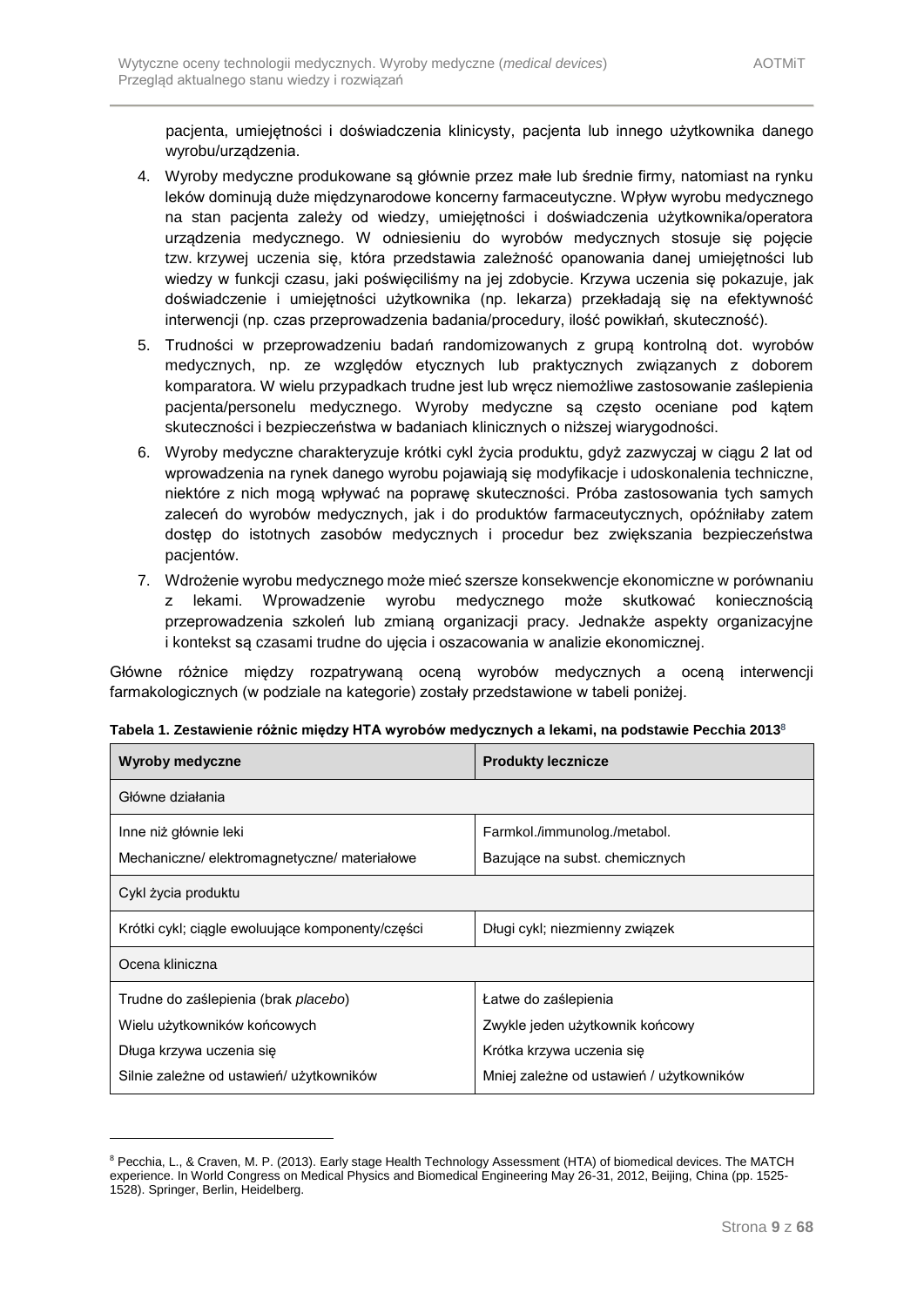<span id="page-9-0"></span>

| Skomplikowane do standaryzacji dla RCT                               | Łatwe do standaryzacji dla RCT                                                    |
|----------------------------------------------------------------------|-----------------------------------------------------------------------------------|
|                                                                      |                                                                                   |
| Kwestie związane z zastosowaniem                                     |                                                                                   |
| Efektywność eksperymentalna (efficacy) zależna od<br>użytkownika     | Efektywność eksperymentalna (efficacy) mniej<br>zależna od użytkownika (pacjenta) |
| Często wymagają intensywnego szkolenia                               | Zwykle nie wymagają szkolenia                                                     |
| Powikłania zmniejszają się wraz z użyciem                            | Wraz z zastosowaniem zwiększa się ryzyko<br>powikłań                              |
| Różnorodność                                                         |                                                                                   |
| Głównie małe firmy / kilka dużych firm                               | Głównie duże firmy międzynarodowe                                                 |
| Charakter diagnostyczny lub terapeutyczny                            | Charakter terapeutyczny                                                           |
| Koszty                                                               |                                                                                   |
| Zmieniające się koszty ogólne (pośrednie) / powolny<br>zysk (dochód) | Wysokie koszty ogólne (pośrednie) z szybkim<br>zyskiem                            |
| Wyższe koszty dystrybucji                                            | Niższe koszty dystrybucji                                                         |
| Wyższe koszty utrzymania / instalacji                                | Brak kosztów utrzymania / instalacji                                              |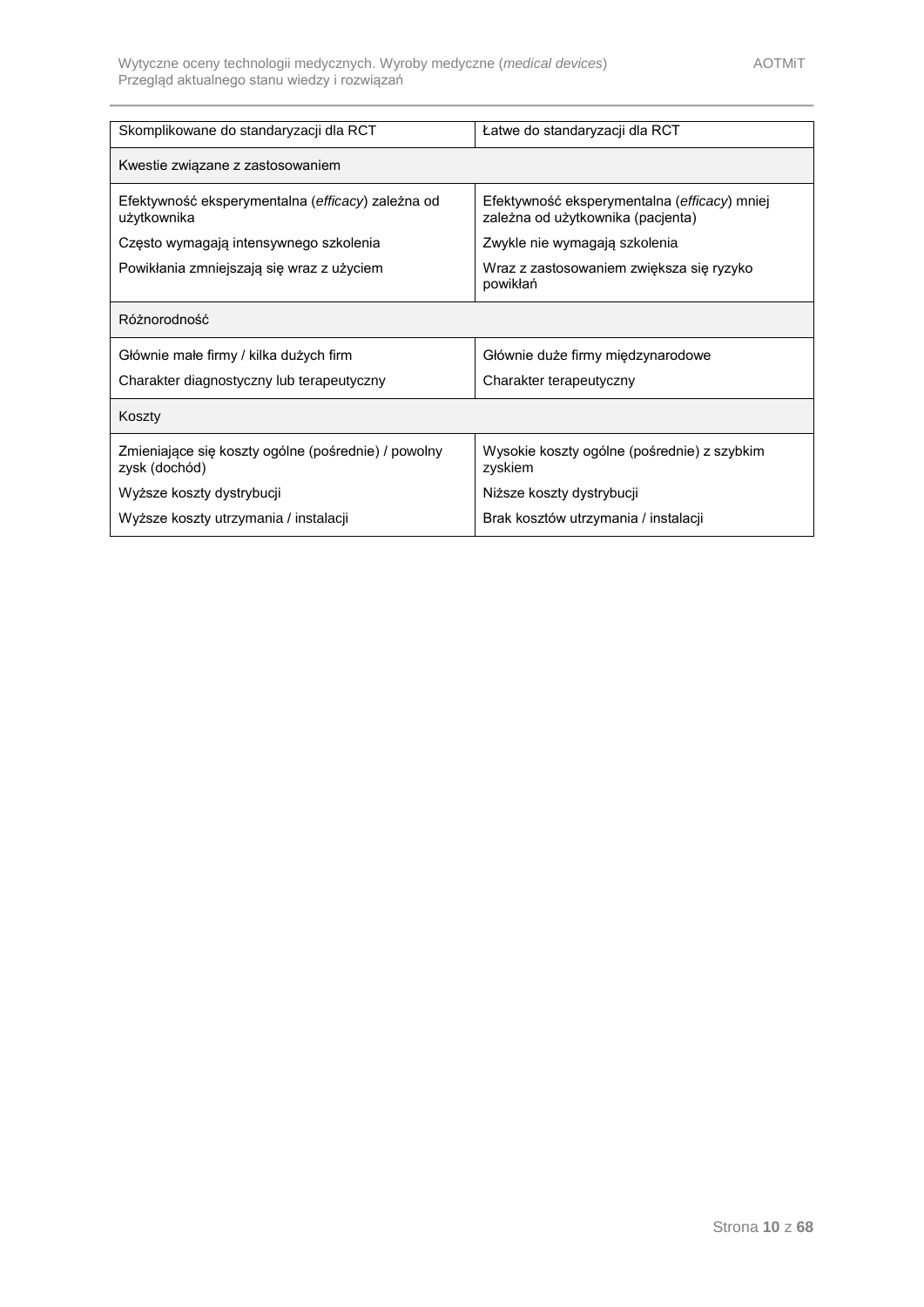# **2 Przegląd i charakterystyka taksonomii wyrobów medycznych**

Zarówno odpowiednia klasyfikacja wyrobu medycznego, jak i ujednolicona nomenklatura są bardzo ważne, gdyż od właściwej taksonomii zależy rodzaj procedury oceny zgodności, którą ma wykonać wytwórca, aby zapewnić, że oceniany MD spełnia wymagania zasadnicze.

Zgodnie ze stanowiskiem WHO<sup>9</sup> [a dokładnie danymi *Global Health Observatory* (GHO)] przy zgłaszaniu MD można się posługiwać różnymi systemami nazewnictwa. Wyróżnia się wśród nich m.in. *Global Medical Device Nomenclature* (GMDN), *Universal Medical Device Nomenclature System* (UMDNS), czy *Global InVitro Diagnostic Classification* (GIVD). Zgodnie z ww. danymi podstawową nomenklaturą stosowaną w Polsce jest GMDN i jednocześnie jest to najbardziej popularna nomenklatura w Europie (w szczególności, w krajach skandynawskich, rekomendowana przez EUnetHTA).

Innym systemem porządkującym terminologię odnoszącą się do MD jest *Systematized Nomenclature Of Medicine – Clinical Terms* (SNOMED-CT<sup>10</sup>). Jest to system terminologii klinicznej przeznaczony do opisywania danych pacjenta dla celów klinicznych, utrzymywany i dystrybuowany przez *International Health Terminology Standards Development Organisation* (IHTSDO), wykorzystywany w Polsce m.in. przez Centrum Systemów Informacyjnych Ochrony Zdrowia (CSIOZ)<sup>11</sup>.

## <span id="page-10-0"></span>**2.1 Klasyfikacja wyrobów medycznych w Polsce**

Zgodnie z aktualnym prawodawstwem wprowadzenie MD do obrotu na terenie państwa członkowskiego UE nie musi być nawet poprzedzone zgłoszeniem albo powiadomieniem Organu Kompetentnego, co istotnie utrudnia monitorowanie wyrobów aktualnie dostępnych na rynku. Wytwórca MD musi przeprowadzić odpowiednią procedurę zapewnienia oceny zgodności z wymaganiami zasadniczymi. Szczegółowy opis tego procesu w Polsce znajduje się na stronach Urzędu Rejestracji Produktów Leczniczych, Wyrobów Medycznych i Produktów Biobójczych (URPL), który jest polskim Organem Kompetentnym.

Ponadto, w Polsce, jeśli między wytwórcą a jednostką notyfikowaną powstają rozbieżności dot. sklasyfikowania danego MD albo zakwalifikowania MD do diagnostyki *in vitro*, prezes URPL rozstrzyga je w drodze decyzji administracyjnej. Jeśli wytwórca, który ma siedzibę w Polsce lub jednostka notyfikowana autoryzowana przez ministra zdrowia błędnie wskażą klasę MD lub błędnie go zakwalifikują, prezes URPL ustala klasę albo kwalifikację MD wprowadzanego do obrotu lub do używania<sup>12</sup>. Podczas klasyfikowania MD w Polsce bierze się pod uwagę następujące cechy:

- stopień inwazyjności,
- czas i rodzaj styczności z pacjentem,
- sposób zasilania,

-

• obecność składników, które są potencjalnie niebezpieczne dla pacjenta (np. produkty lecznicze, produkty krwiopochodne, tkanki zwierzęce).

<sup>9</sup> WHO (2016). Global Health Observatory. Nomenclature system for medical devices. Pozyskano z: [http://gamapserver.who.int/gho/interactive\\_charts/health\\_technologies/nomenclature/atlas.html,](http://gamapserver.who.int/gho/interactive_charts/health_technologies/nomenclature/atlas.html) dostęp z 05.02.2019

<sup>10</sup> Pozyskano z[: www.ihtsdo.org/snomed-ct,](http://www.ihtsdo.org/snomed-ct) dostęp z 05.02.2019

<sup>11</sup> Pozyskano z[: https://www.csioz.gov.pl/interoperacyjnosc/klasyfikacje/,](https://www.csioz.gov.pl/interoperacyjnosc/klasyfikacje/) dostęp z 05.02.2019

<sup>12</sup> Pozyskano z[: https://www.gov.pl/web/zdrowie/klasyfikacja-wyrobow-medycznych,](https://www.gov.pl/web/zdrowie/klasyfikacja-wyrobow-medycznych) dostęp z 04.02.2019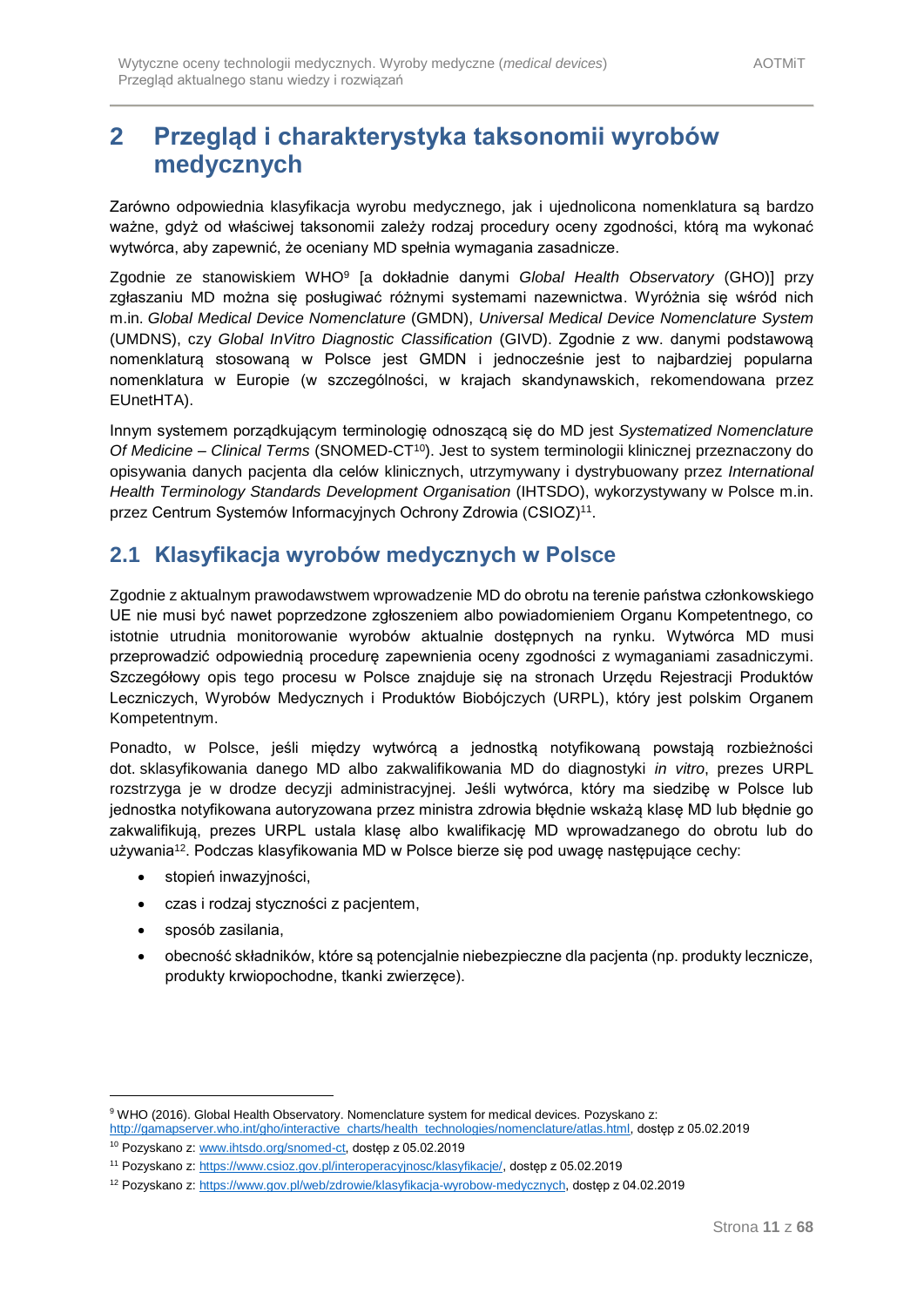Zgodnie z zapisami Ustawy z dnia 20 maja 2010 r. o wyrobach medycznych<sup>13</sup> (Dz.U. 2019, poz. 175), MD klasyfikuje się uwzględniając ryzyko związane ze stosowaniem wyrobów, tj.:

- klasa I– np. kołnierze ortopedyczne, rękawice do badań, wózki inwalidzkie,
- klasa I wyroby z funkcją pomiarową,
- klasa I wyroby sterylne,
- klasa IIa np. opatrunki hydrożelowe, cewniki jednorazowe, klisze rentgenowskie,
- klasa IIb np. pojemniki na krew, prezerwatywy, respiratory,
- klasa III np. implanty piersi, zastawki serca, protezy naczyniowe.

MD do diagnostyki *in vitro*, które ze względu na swoje przeznaczenie wymagają szczególnych procedur oceny zgodności, są kwalifikowane do:

- wykazu A np. odczynniki do oznaczania grup krwi: układ AB0, Rh, antygeny Kell,
- wykazu B np. odczynniki do wykrywania różyczki, markera PSA.

## <span id="page-11-0"></span>**2.2 Klasyfikacja wyrobów medycznych w innych krajach**

W wyniku przeprowadzonego wyszukiwania *free-text*, odnaleziono klasyfikacje MD pochodzące z 12 państw, tj. Kanady, Stanów Zjednoczonych, Australii, Nowej Zelandii, Brazylii, Chin, Japonii, Singapuru, Korei Południowej, Rosji, Wietnamu oraz krajów Unii Europejskiej (UE). Wszystkie ww. kraje, oprócz Nowej Zelandii i Wietnamu, biorą udział w pracach *International Medical Device Regulators Forum<sup>14</sup>* (IMDRF), tj. forum, które prowadzi prace na rzecz harmonizacji klasyfikacji i definicji MD. Celem IMDRF jest zachęcanie do konwergencji standardów i praktyk regulacyjnych związanych z bezpieczeństwem, wydajnością i jakością MD oraz promowanie innowacji technologicznych i ułatwienie handlu międzynarodowego. IMDRF przy współpracy z WHO ułatwia dostęp krajom rozwijającym się do:

- informacji na temat głównych systemów regulacyjnych dot. MD;
- zatwierdzania wyrobów i oceny technologii medycznych na rynkach o wysokim stopniu regulacji;
- przyjęcia jednej nomenklatury MD;
- innowacyjnych postępów technologicznych;
- sieci nadzoru i jakości po wprowadzeniu do obrotu<sup>15</sup>.

Poniżej przedstawiono propozycję ujednoliconej klasyfikacji MD opracowanej przez IMDRF 2012<sup>16</sup> .

| Klasa | Poziom ryzyka              | Przykład                                       |
|-------|----------------------------|------------------------------------------------|
| А     | Niskie zagrożenie          | bandaże, szpatułka lekarska                    |
| В     | Niskie/średnie zagrożenie  | igły do iniekcji, ssaki medyczne               |
| C     | Średnie/wysokie zagrożenie | płyn do wentylacji płuc, płytka mocująca kości |
|       | Wysokie zagrożenie         | zastawki serca, wszczepialny defibrylator      |

**Tabela 2. Proponowane przez IMDRF 2012 zestawienie klasyfikacji wyrobów medycznych**

<sup>1</sup> <sup>13</sup> Obwieszczenie Marszałka Sejmu Rzeczypospolitej Polskiej z dnia 13 grudnia 2018 r. w sprawie ogłoszenia jednolitego tekstu ustawy o wyrobach medycznych (Dz.U. 2019, poz. 175). Pozyskano z:

[http://prawo.sejm.gov.pl/isap.nsf/download.xsp/WDU20101070679/U/D20100679Lj.pdf,](http://prawo.sejm.gov.pl/isap.nsf/download.xsp/WDU20101070679/U/D20100679Lj.pdf) dostęp z 04.02.2019

<sup>14</sup> od 1993 r. do 2012 r. nad tożsamymi zagadnieniami pracował zespół *Global Harmonization Task Force*

<sup>15</sup> World Health Organization. (2003). Medical device regulations : global overview and guiding principles. Pozyskano z: [https://www.who.int/medical\\_devices/publications/en/MD\\_Regulations.pdf?ua=1](https://www.who.int/medical_devices/publications/en/MD_Regulations.pdf?ua=1) dostęp z: 25.01.2019 r.

<sup>&</sup>lt;sup>16</sup> GHTF (2012). Principles of Medical Devices Classification. Pozyskano z: [http://www.imdrf.org/docs/ghtf/final/sg1/technical](http://www.imdrf.org/docs/ghtf/final/sg1/technical-docs/ghtf-sg1-n77-2012-principles-medical-devices-classification-121102.pdf#search=%22classification%202018%22)[docs/ghtf-sg1-n77-2012-principles-medical-devices-classification-121102.pdf#search=%22classification%202018%22,](http://www.imdrf.org/docs/ghtf/final/sg1/technical-docs/ghtf-sg1-n77-2012-principles-medical-devices-classification-121102.pdf#search=%22classification%202018%22) dostęp z 25.01.2019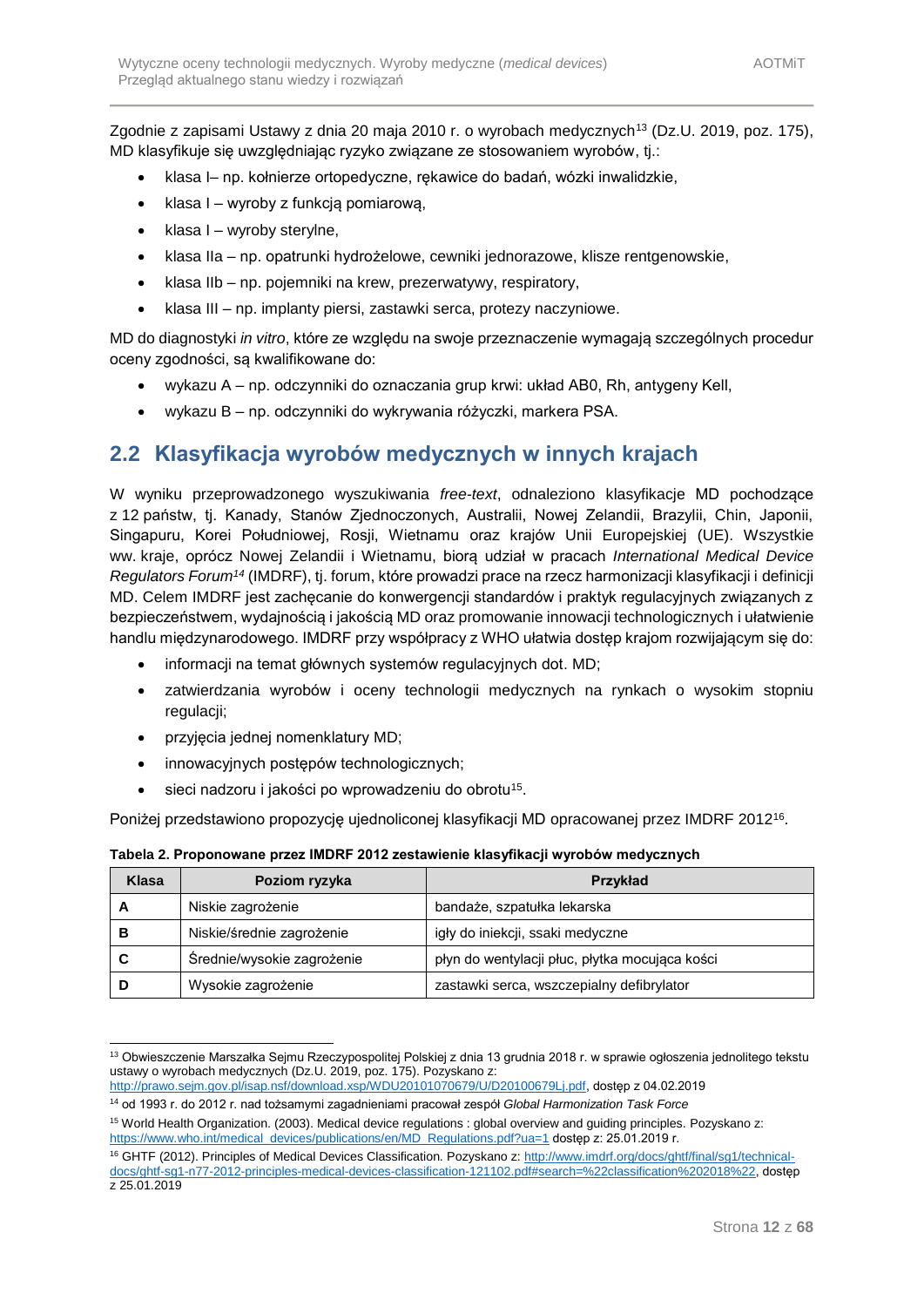Poniżej przestawiono opis odnalezionych klasyfikacji MD oraz zasad ich tworzenia:

#### **1. Kanada**

*Health Canada* sprawdza MD, aby ocenić ich bezpieczeństwo, skuteczność i jakość przed dopuszczeniem do obrotu na terenie Kanady.

Diagnostyczne wyroby nieprzeznaczone do diagnostyki *in vitro*<sup>17</sup> (*Non-In Vitro Diagnostic Devices, non-IVDDs)*

- Przepisy dot. MD wykorzystują podejście oparte na ryzyku w celu regulacji produktów w ramach jego zakresu.
- Dowody bezpieczeństwa i skuteczności wymagane do poparcia wniosku o wydanie licencji na MD są proporcjonalne do ryzyka związanego z urządzeniem, które określa się stosując zasady klasyfikacji dla MD.
- MD są klasyfikowane do czterech klas, w których klasa I reprezentuje najniższe ryzyko, a klasa IV – najwyższe.
- Podczas klasyfikacji wyrobu bierze się pod uwagę następujące czynniki: stopień inwazyjności, czas styczności z pacjentem/użytkownikiem, potencjalny wpływ na części ciała pacjenta/użytkownika, skutki lokalne i systemowe.
- Klasyfikacja została zapożyczona w znacznej części z dyrektywy Rady Unii Europejskiej 93/42/EWG. Terminologia i interpretacja zasad klasyfikacji są zbliżone do rozwiązań proponowanych przez UE. Nie oznacza to jednak, że MD zaklasyfikowany do określonej klasy w systemie klasyfikacji UE, zostanie zaklasyfikowany do tej samej klasy w oparciu o kanadyjski system.
- Istnieje 16 zasad, wg których klasyfikuje się MD. Zasady dotyczące MD innych niż przeznaczone do diagnostyki *in vitro* można podzielić na cztery grupy:
	- o wyroby inwazyjne (zasady 1–3),
	- o wyroby nieinwazyjne (zasady 4–7),
	- o wyroby aktywne (zasady 8–12),
	- o wyroby specjalne (zasady 13–16).

#### Wyroby do diagnostyki *in vitro*<sup>18</sup> (*In Vitro Diagnostic Devices, IVDDs)*

- Dowody bezpieczeństwa i skuteczności wymagane do poparcia wniosku o wydanie licencji na MD do diagnostyki *in vitro* (IVDD) są proporcjonalne do ryzyka związanego z wyrobem, które określa się stosując ściśle określone zasady klasyfikacji.
- IVDD klasyfikuje się do jednej z czterech klas, gdzie klasa I obejmuje wyroby o najniższym ryzyku, a klasa IV – o najwyższym (są oznaczane jako: IVDD klasy I, IVDD klasy II, IVDD klasy III i IVDD klasy IV).
- Stosuje się 9 zasad klasyfikacji:
	- o Zasady 1–3 mają zastosowanie do IVDD stosowanych w celu uzyskania informacji na temat stanu chorobowego lub statusu odpornościowego osób w odniesieniu do czynników zakaźnych. Wyroby te są wykorzystywane do różnych celów, np. badań przesiewowych.

<sup>1</sup> <sup>17</sup> Minister of Health Canada. (2015). Guidance Document - Guidance on the Risk-based Classification System for Non-In Vitro Diagnostic Devices (non-IVDDs) Pozyskano z[: https://www.canada.ca/content/dam/hc-sc/migration/hc-sc/dhp](https://www.canada.ca/content/dam/hc-sc/migration/hc-sc/dhp-mps/alt_formats/pdf/md-im/applic-demande/guide-ld/gd_rbc_non_ivdd_lg_scr_autres_idiv-eng.pdf)[mps/alt\\_formats/pdf/md-im/applic-demande/guide-ld/gd\\_rbc\\_non\\_ivdd\\_lg\\_scr\\_autres\\_idiv-eng.pdf](https://www.canada.ca/content/dam/hc-sc/migration/hc-sc/dhp-mps/alt_formats/pdf/md-im/applic-demande/guide-ld/gd_rbc_non_ivdd_lg_scr_autres_idiv-eng.pdf) dostęp z 25.01.2019

<sup>18</sup> Minister of Health Canada. (2016). Guidance Document - Guidance for the Risk-based Classification System for In Vitro Diagnostic Devices (IVDDs) Pozyskano z: [https://www.emergobyul.com/sites/default/files/file/ca\\_guidance-risk-based](https://www.emergobyul.com/sites/default/files/file/ca_guidance-risk-based-classification-system-ivds.pdf)[classification-system-ivds.pdf](https://www.emergobyul.com/sites/default/files/file/ca_guidance-risk-based-classification-system-ivds.pdf) dostęp z 25.01.2019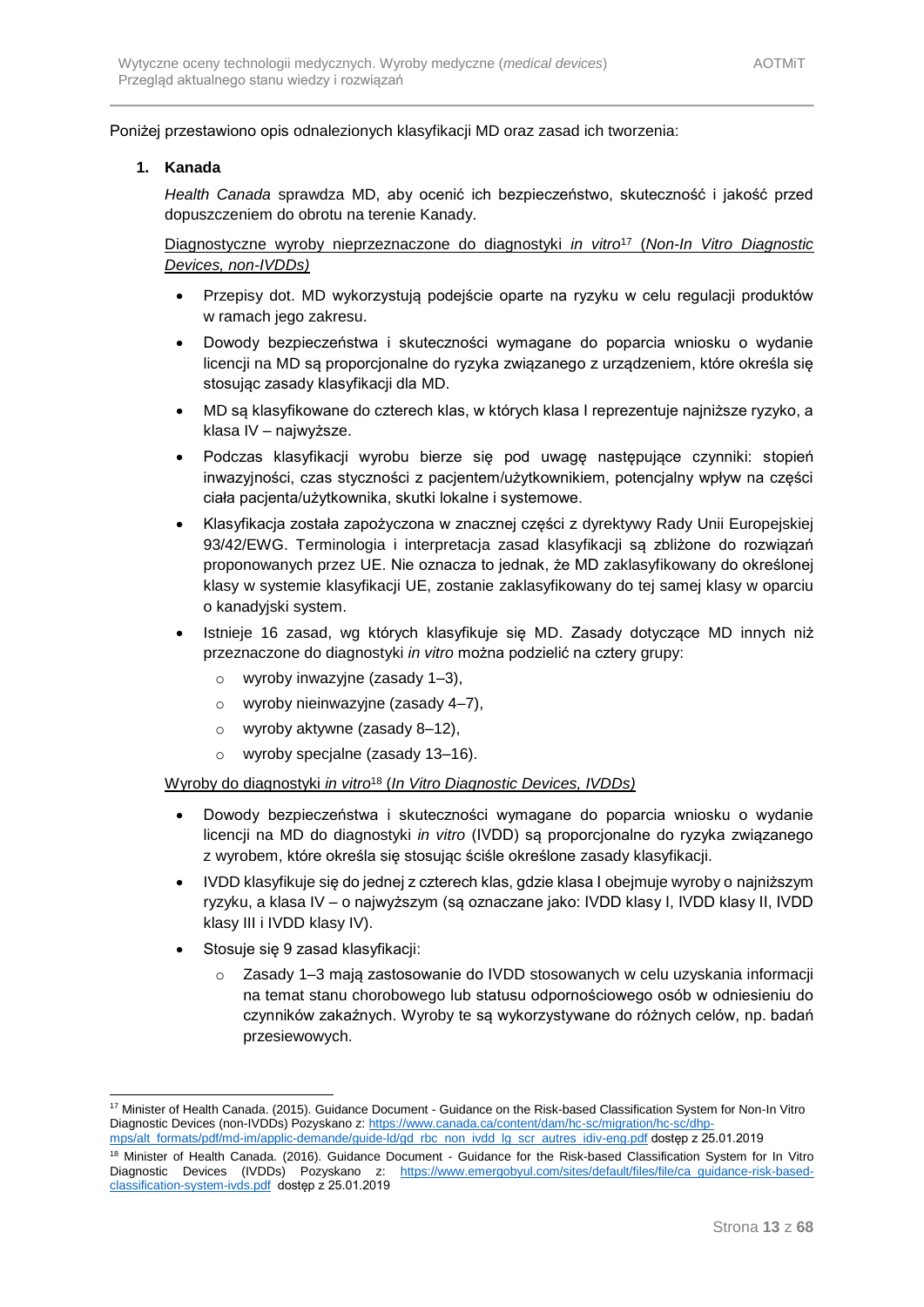- o Zasada 4 ma zastosowanie do IVDD, które są przeznaczone do stosowania w celu ustalenia stanu chorobowego lub do celów postępowania terapeutycznego z pacjentami.
- o Zasadę 5 stosuje się do IVDD, które są używane do oznaczania grupy krwi lub typowania tkanek.
- o Zasady 6–9 stosuje się w celu rozwiązania konkretnych problemów związanych z IVDD, takich jak IVDD stosowanych poza centralnym laboratorium.

#### **2. Stany Zjednoczone**

*Food and Drug Administration* (FDA) ustanowiła klasyfikację dla ok. 1700 różnych rodzajów MD i pogrupowała je w 16 specjalności medycznych, zwanych panelami. Każdy z tych ogólnych rodzajów MD jest przypisany do jednej z trzech klas regulacyjnych w oparciu o poziom kontroli konieczny do zapewnienia bezpieczeństwa i skuteczności wyrobu.

Klasyfikacja MD zależy od zamierzonego zastosowania wyrobu oraz od wskazań do jego stosowania, np. przeznaczeniem skalpela jest cięcie tkanki. Podzbiór zamierzonego zastosowania powstaje, gdy do oznakowania urządzenia dodaje się bardziej wyspecjalizowane wskazanie, np. "do wykonywania nacięć w rogówce". Wskazania do stosowania można znaleźć na etykiecie wyrobu, ale mogą być również przekazywane ustnie podczas sprzedaży produktu.

Ponadto klasyfikacja opiera się na ryzyku (tj. ryzyku, jakie MD stwarza dla pacjenta i/lub użytkownika).

- Klasy urządzeń medycznych i regulacje dot. kontroli:
	- o klasa I kontroli ogólnej (z wyjątkami/bez wyjątków);
	- o klasa II kontroli ogólnej i specjalnej (z wyjątkami/bez wyjątków);
	- o klasa III kontroli ogólnej i zatwierdzenia przedsprzedażowego (przed dopuszczeniem na rynek):
		- MD są wyrobami wspierającymi/utrzymującymi ludzkie życie; mają istotne znaczenie w zapobieganiu niepełnosprawności lub wystąpienia potencjalnego, nieuzasadnionego ryzyka choroby/urazu.

Wszystkie klasy MD podlegają ogólnej kontroli, zgodnie z podstawowymi wymogami the *Food, Drug and Cosmetic* (FD&C) *Act*, które mają zastosowanie do wszystkich urządzeń medycznych, klasy I, II i III<sup>19</sup>.

W celu określenia klasyfikacji wyrobu oraz stwierdzenia, czy mogą istnieć jakiekolwiek wyjątki, należy znaleźć numer rozporządzenia, który jest regulaminem klasyfikacji dla danego wyrobu. MD powinien spełniać definicję zawartą w rozporządzeniu dot. klasyfikacji zawartym w *Code of Federal Regulations (CFR) Title 21 Food and Drugs: Parts 862 to 892*<sup>20</sup> .

FDA korzysta z tzw. unikalnej identyfikacji wyrobu (*Unique Device Identification* – UDI) celem umożliwienia jednoznacznej identyfikacji określonego MD na rynku. UDI to seria znaków numerycznych/alfanumerycznych tworzona przez globalnie akceptowany standard identyfikacji i kodowania wyrobów. UDI wymagane jest na etykiecie każdego MD<sup>21</sup> .

<sup>19</sup> Pozyskano [z https://www.fda.gov/medicaldevices/deviceregulationandguidance/overview/classifyyourdevice/ucm2005371.htm](https://www.fda.gov/medicaldevices/deviceregulationandguidance/overview/classifyyourdevice/ucm2005371.htm) dostęp: 25.01.2019 r.

<sup>20</sup> Pozyskano z

<https://www.fda.gov/MedicalDevices/DeviceRegulationandGuidance/Overview/ClassifyYourDevice/ucm051530.htm> dostęp: 25.01.2019 r.

<sup>&</sup>lt;sup>21</sup> U.S. Department of Health and Human Services Food and Drug Administration Center for Devices and Radiological Health Center for Biologics Evaluation and Research (2014). Global Unique Device Identification Database (GUDID) Guidance for Industry and Food and Drug Administration Staff. Pozyskano z: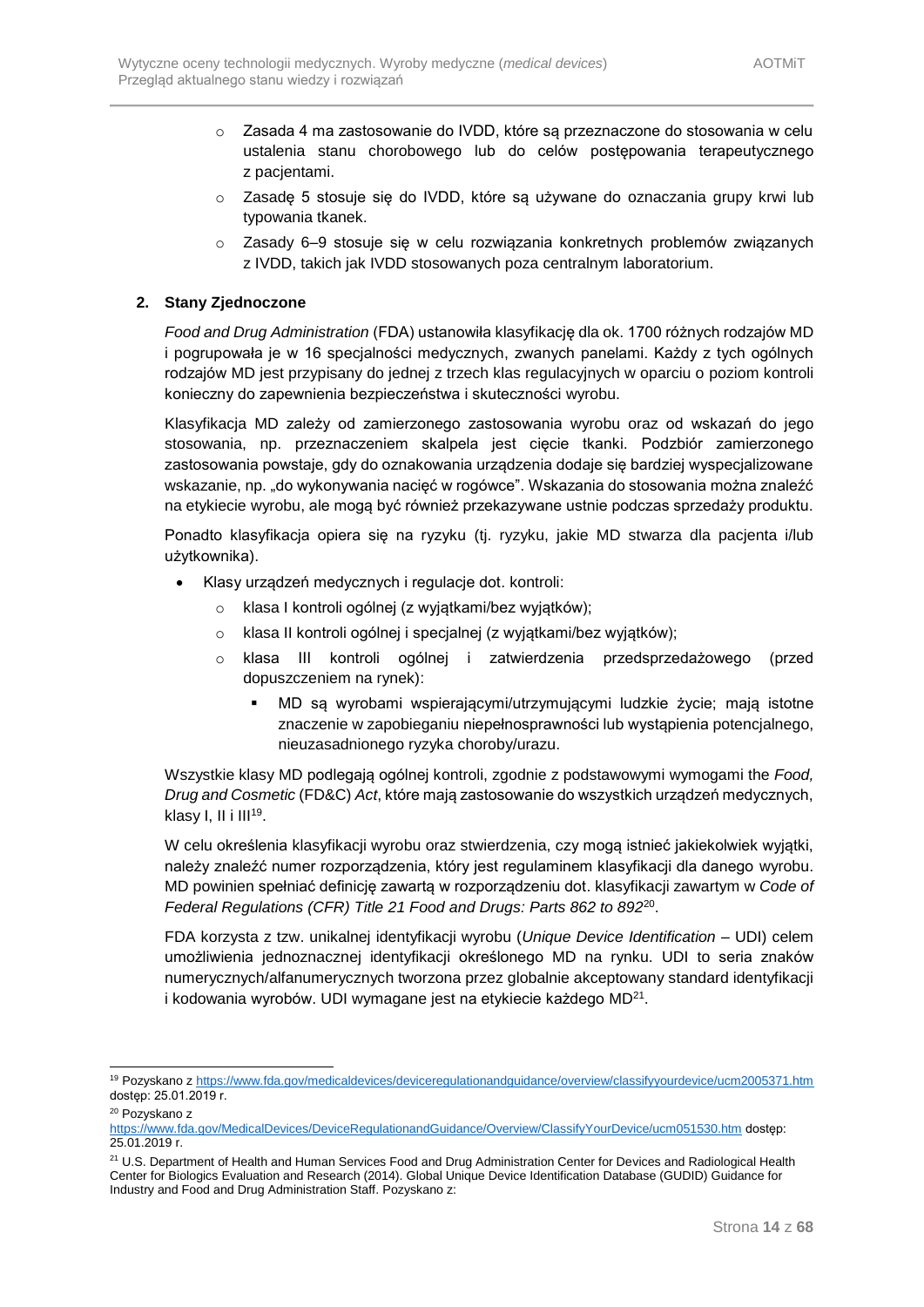### **3. Australia**

*Therapeutic Goods Administration* (TGA) jest częścią australijskiego ministerstwa zdrowia i jest odpowiedzialna za regulacje dot. leków i MD. Publicznie dostępna wersja *Australian Register of Therapeutic Goods<sup>22</sup>* (ARTG) jest referencyjną bazą danych TGA. Dostarcza informacji na temat produktów leczniczych, które mogą być dopuszczone do obrotu w Australii.

Diagnostyczne wyroby medyczne nieprzeznaczone do diagnostyki *in vitro (Non-In Vitro Diagnostic Medical Devices (non-IVDs)*

Poniżej przedstawiono poziomy klasyfikacji ww. wyrobów ze względu na poziom ryzyka dla potencjalnego pacjenta/użytkownika MD<sup>23</sup>.

| Klasyfikacja                                    | Poziom ryzyka<br>(dla pacjenta) | Przykład                                        |
|-------------------------------------------------|---------------------------------|-------------------------------------------------|
| Klasa I                                         | <b>Niskie</b>                   | szpatułka lekarska, kleszczyki<br>chirurgiczne  |
| Klasa I $-$<br>dostarczane sterylnie            | Niskie do średniego             | igły do wkłuć podskórnych, ssak<br>medyczny     |
| Klasa I –<br>włączanie funkcji pomiaru          |                                 |                                                 |
| Klasa Ila                                       |                                 |                                                 |
| Klasa Ilb                                       | Srednie do wysokiego            | respirator pluc, siatki chirurgiczne            |
| Klasa III                                       | Wysokie                         | zastawki serca                                  |
| Aktywne, wszczepialne<br>wyroby medyczne (AIMD) | Wysokie                         | wszczepialny kardiowerter-defibrylator<br>serca |

**Tabela 3. Klasyfikacja wyrobów medycznych w Australii**

Wytwórca/producent jest odpowiedzialny za określenie klasyfikacji MD na podstawie następujących wskaźników:

- zamierzone przez producenta zastosowanie MD,
- poziomu ryzyka użytkowania MD dla pacjentów, użytkowników i innych osób (prawdopodobieństwo wystąpienia szkody i dotkliwość tej szkody),
- stopnia inwazyjności MD,
- czasu użytkowania MD.

-

Identyczne MD mogą być klasyfikowane inaczej, jeśli mają być stosowane w różnych częściach ciała, dlatego też bardzo istotne jest planowane przez producenta zastosowanie danego MD.

Diagnostyczne wyroby medyczne do diagnostyki *in vitro<sup>24</sup> (In Vitro Diagnostic Medical Devices (IVDs)*

IVDs są klasyfikowane zgodnie z ryzykiem dla zdrowia (indywidualnego/populacyjnego), które może wyniknąć z ich nieprawidłowego działania.

<https://www.fda.gov/downloads/MedicalDevices/DeviceRegulationandGuidance/GuidanceDocuments/UCM369248.pdf> dostęp z 25.01.2019r.

<sup>&</sup>lt;sup>22</sup> ARTG jest zapisem treści i szczegółów klasyfikacji wyrobów terapeutycznych. nie ma na celu udzielania wskazówek, porad ani zaleceń dotyczących tych produktów.

<sup>&</sup>lt;sup>23</sup> Pozyskano z[: https://www.tga.gov.au/sme-assist/medical-devices-regulation-introduction,](https://www.tga.gov.au/sme-assist/medical-devices-regulation-introduction) dostęp z 04.02.2019

<sup>&</sup>lt;sup>24</sup> Therapeutic Goods Administration (2015). Classification of IVD medical devices. Pozyskano z: [https://www.tga.gov.au/sites/default/files/classification-ivd-medical-devices.pdf,](https://www.tga.gov.au/sites/default/files/classification-ivd-medical-devices.pdf) dostęp 25.01.2019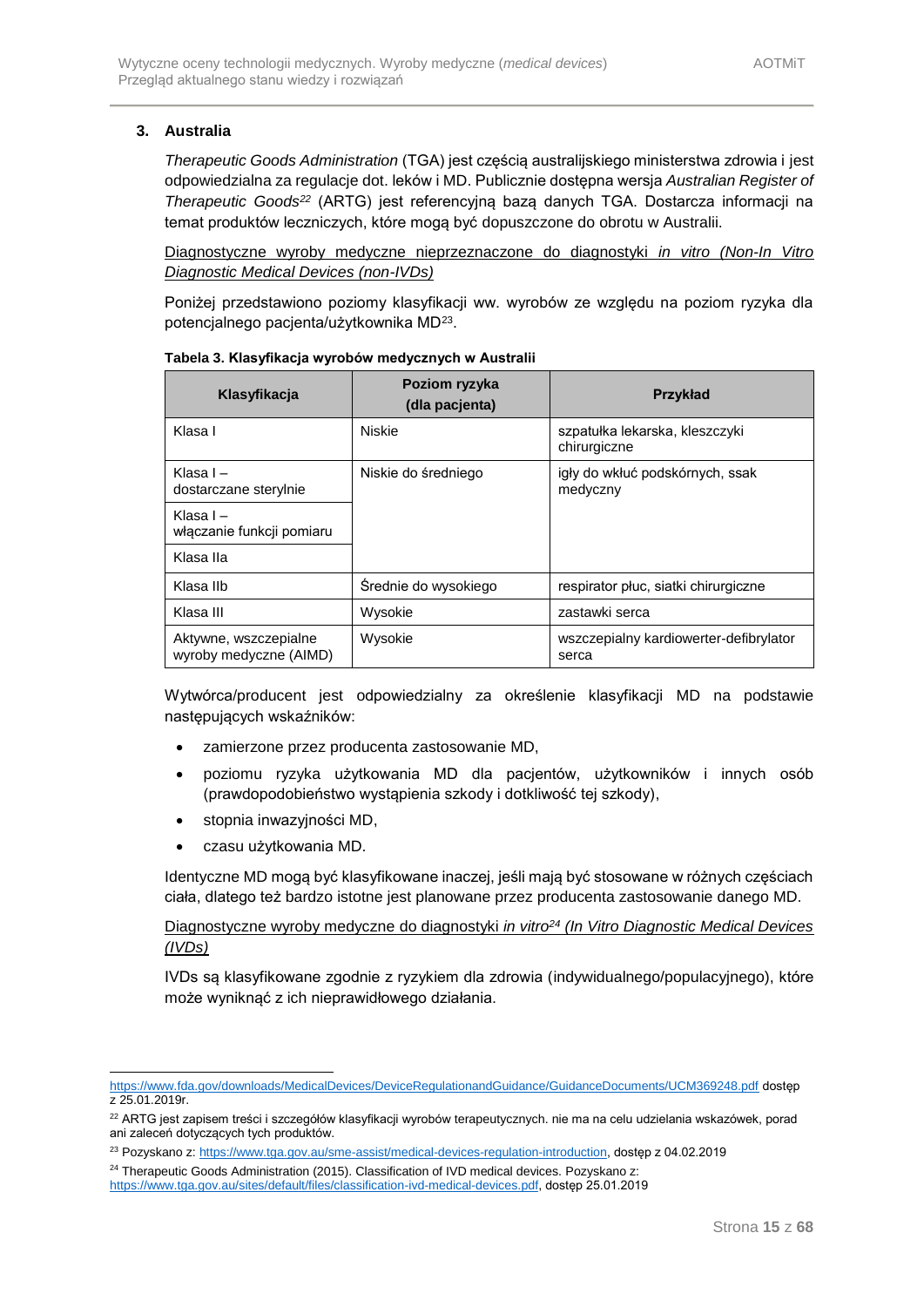Im wyższe ryzyko, że wynik działania będzie nieprawidłowy, tym wyższa klasyfikacja.

Im wyższa klasa ryzyka MD, tym wyższy poziom oceny i monitorowania jest wymagany w celu określenia początkowej i dalszej zgodności z procedurami oceny zgodności.

IVDs klasyfikuje się w czterech klasach ryzyka w oparciu o przeznaczenie MD wskazane przez producenta.

| Klasyfikacja | Poziom ryzyka                                                                | Przykład                                                                   |
|--------------|------------------------------------------------------------------------------|----------------------------------------------------------------------------|
| Klasa I      | Brak ryzyka dla zdrowia publicznego<br>lub niskie ryzyko osobiste            | hemocytometr                                                               |
| Klasa II     | Niskie ryzyko dla zdrowia publicznego<br>lub umiarkowane ryzyko osobiste     | testy ciążowe, testy na cholesterol                                        |
| Klasa III    | Umiarkowane ryzyko dla zdrowia<br>publicznego lub wysokie ryzyko<br>osobiste | testy genetyczne, testy w kierunku<br>chorób przenoszonych drogą płciową   |
| Klasa IV     | Wysokie ryzyko dla zdrowia<br>publicznego                                    | przesiew w kierunku HIV dawców krwi,<br>testy na występowanie wirusa Ebola |

**Tabela 4. Klasyfikacja wyrobów medycznych w Australii**

#### **4. Nowa Zelandia**

1

*Medsafe* (Urząd ds. Bezpieczeństwa Leków i MD) jest podmiotem odpowiedzialnym za regulacje prawne/bezpieczeństwo leków i MD w Nowej Zelandii, w tym ich klasyfikację<sup>25</sup>.

Zgodnie z zasadami Globalnej Grupy Zadaniowej ds. Harmonizacji (GHTF) regulacje nowozelandzkie określają pięć klas i dwie podklasy ryzyka. Klasy te opierają się na potencjalnym ryzyku stwarzanym przez MD, gdy wyrób jest używany zgodnie z zaleceniami producenta. Klasy te przedstawiono w tabeli poniżej.

**Tabela 5. Klasyfikacja wyrobów medycznych w Nowej Zelandii**

| Klasa ryzyka                                   | Poziom ryzyka       | Przykład                                       |
|------------------------------------------------|---------------------|------------------------------------------------|
| Aktywne wszczepialne<br>wyroby medyczne (AIMD) | Wysoki              | wszczepienie rozrusznika serca                 |
| Klasa III                                      | Wysoki              | stenty sercowe pokrywane lekiem                |
| Klasa Ilb                                      | Sredni do wysokiego | respiratory, implanty ortopedyczne             |
| Klasa Ila                                      | Niski do średniego  | igły do wkłuć podskórnych, ssaki<br>medyczne   |
| Klasa I sterylna                               | <b>Niskie</b>       | sterylne opatrunki, nielecznicze               |
| Klasa I pomiarowa                              | <b>Niskie</b>       | worki moczowe                                  |
| Klasa I podstawowa                             | Niskie              | narzędzia chirurgiczne wielokrotnego<br>użytku |

Aby MD mogły być legalnie rozpowszechniane w Nowej Zelandii, muszą zostać zgłoszone do bazy danych Web Assisted Notification of Devices (WAND)<sup>26</sup>.

Wyroby medyczne w diagnostyce *in vitro* (IVD)

<sup>&</sup>lt;sup>25</sup> Pozyskano z[: https://medsafe.govt.nz/regulatory/devicesnew/3-7RiskClassification.asp,](https://medsafe.govt.nz/regulatory/devicesnew/3-7RiskClassification.asp) dostęp z 25.01.2019

<sup>&</sup>lt;sup>26</sup> Pozyskano z[: https://medsafe.govt.nz/regulatory/devicesnew/3WAND.asp,](https://medsafe.govt.nz/regulatory/devicesnew/3WAND.asp) dostep z 25.01.2019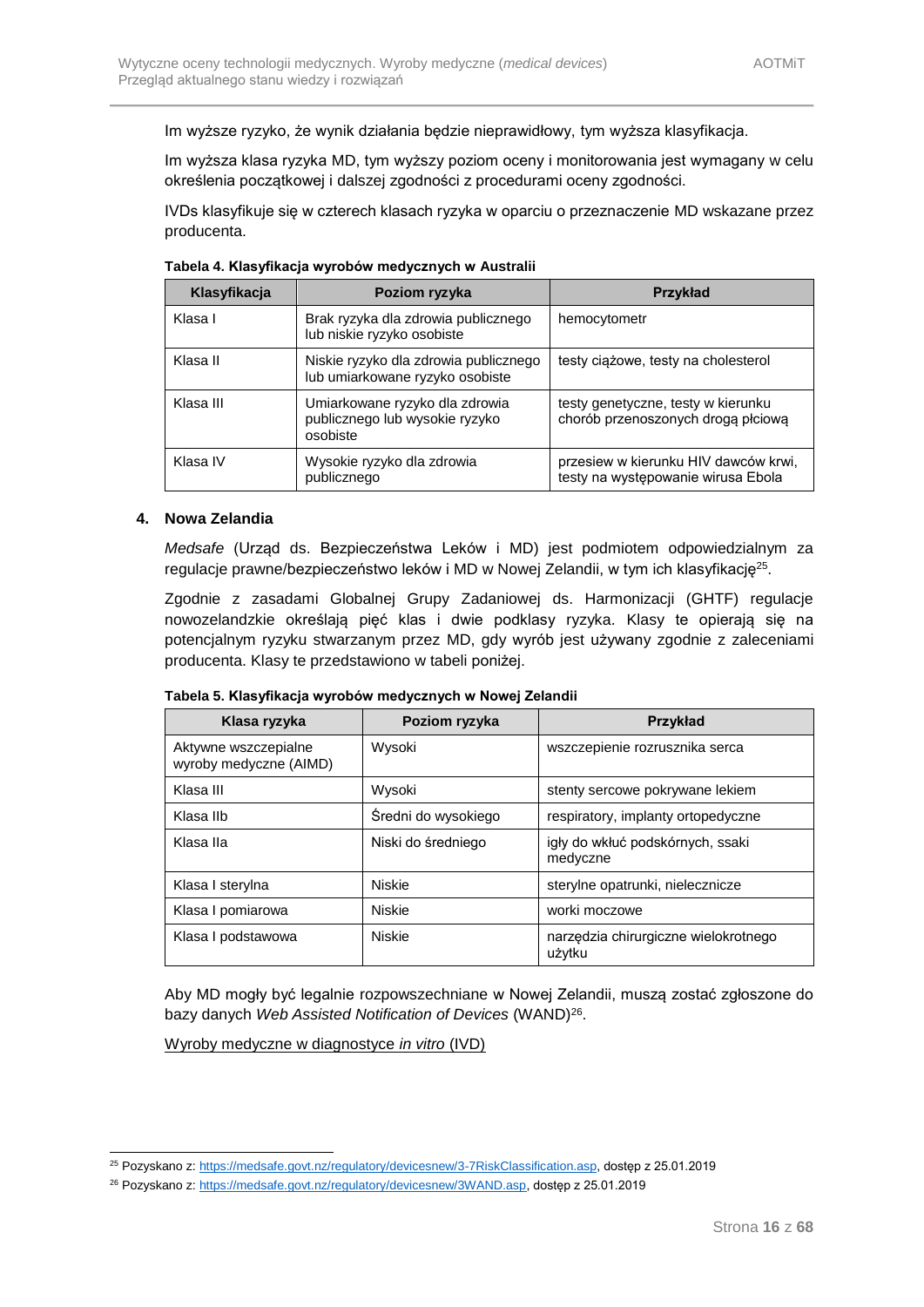IVD są zwolnione z obowiązku zgłaszania do bazy danych WAND i producenci mogą zachować tutaj dobrowolność proceduralną. Nie ma systemu klasyfikacji ryzyka dla IVD uznawanych przez Medsafe. Wszystkie IVD zgłoszone do WAND otrzymują kod klasyfikacji ryzyka IVD<sup>27</sup>.

#### **5. Brazylia**

*Agência Nacional de Vigilância Sanitária* (ANVISA) jest organem ds. zdrowia, który reguluje procedury związane z MD.

#### Produkty diagnostyczne nieprzeznaczone do diagnostyki *in vitro*

W Brazylii istnieją cztery klasy MD: klasa I, II, III, IV, grupujące wyroby zgodnie z poziomem ryzyka dla zdrowia konsumentów, pacjentów, operatorów lub innych interesariuszy. ANVISA ponosi pełną odpowiedzialność za kwalifikację wyrobu.

Klasyfikację stosuje się zgodnie z zamierzonym zastosowaniem wyrobu medycznego. Jeśli MD ma być przeznaczony do stosowania w połączeniu z innym produktem, zasady klasyfikacji stosuje się dla każdego produktu oddzielnie. Akcesoria są klasyfikowane osobno, oddzielnie od produktów medycznych, z którymi są używane. Oprogramowanie, które ma bezpośredni wpływ na zastosowanie MD jest automatycznie kwalifikowane do tej samej klasy.

Zakwalifikowanie MD do odpowiedniej klasy opiera się na 18 zasadach. Zasady 1–4 dotyczą nieinwazyjnych MD. Zasady 5–8 dotyczą inwazyjnych wyrobów medycznych. Zasady 9–12 odnoszą się do dodatkowych zaleceń mających zastosowanie do aktywnych produktów medycznych. Zasady 13–18 odnoszą się do zaleceń specjalnych<sup>28</sup>.

#### Produkty diagnostyczne do diagnostyki *in vitro*

- *Klasa I*: produkty niskiego ryzyka indywidualnego i/lub dla zdrowia publicznego;
- *Klasa II*: produkty o średnim ryzyku indywidualnym i/lub o niskim ryzyku dla zdrowia publicznego;
- *Klasa III*: produkty wysokiego ryzyka indywidualnego i/lub średniego zagrożenia dla zdrowia publicznego;
- *Klasa IV*: produkty wysokiego ryzyka indywidualnego i dla zdrowia publicznego.

Klasyfikacja ryzyka produktów do diagnostyki *in vitro* opiera się na następujących kryteriach:

- instrukcji użytkowania określonego przez producenta;
- wiedzy technicznej, naukowej lub medycznej użytkownika;
- znaczeniu dostarczonych informacji;
- znaczeniu i wpływie stosowania na wyniki poszczególnych osób i na zdrowie publiczne;
- znaczeniu epidemiologicznym.

1

Produkty do diagnostyki *in vitro* z klas I i II podlegają rejestracji *Cadastro.* Produkty diagnostyczne *in vitro* z klas III i IV podlegają rejestracji *Registro*. Rejestracja *Cadastro* obowiązuje dla MD niższego ryzyka, ma uproszczony wniosek i zazwyczaj trwa krócej niż rejestracja *Registro<sup>29</sup>* .

<sup>27</sup> Pozyskano z[: https://medsafe.govt.nz/regulatory/devicesnew/7InVitro.asp](https://medsafe.govt.nz/regulatory/devicesnew/7InVitro.asp) dostęp 25.01.2019

<sup>&</sup>lt;sup>28</sup> Brazilian Health Surveillance Agency Collegiate Board Of Directors (2001). Resolution Rdc No. 185, Of October 22nd, 2001. Pozyskano z:

[https://www.emergobyul.com/sites/default/files/file/rdc\\_185\\_2001\\_classification\\_and\\_registration\\_requirements\\_of\\_medical\\_pro](https://www.emergobyul.com/sites/default/files/file/rdc_185_2001_classification_and_registration_requirements_of_medical_products_0.pdf) [ducts\\_0.pdf](https://www.emergobyul.com/sites/default/files/file/rdc_185_2001_classification_and_registration_requirements_of_medical_products_0.pdf) dostęp 25.01.2019r.

<sup>&</sup>lt;sup>29</sup> Brazilian Health Surveillance Agency Collegiate Board Of Directors (2015). Resolution - Rdc No. 36, Of August 26th, 2015. Pozyskano z[: http://www.emergogroup.com/sites/default/files/br-anvisa-rdc-36-2015-cadastro-registration-ivds-en.pdf](http://www.emergogroup.com/sites/default/files/br-anvisa-rdc-36-2015-cadastro-registration-ivds-en.pdf) dostęp 25.01.2019r.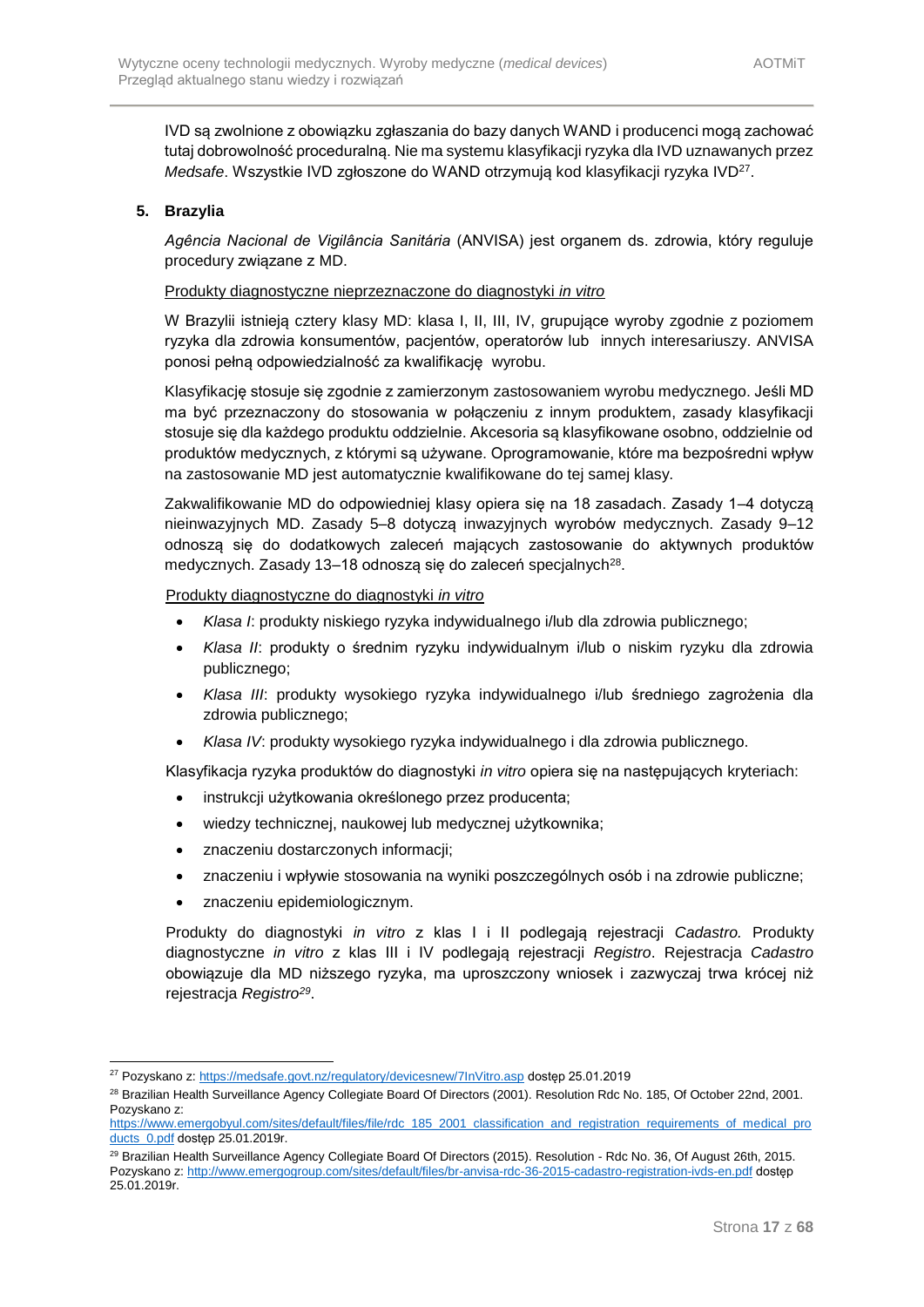### **6. Chiny**

*China Food and Drug Administration* (CFDA) reguluje kwestie związane z ochroną zdrowia, a tym samym zagadnienia związane z klasyfikacją i rejestracją MD.

*China Medical Device Regulatory Database* (CMDRD) stanowi internetową bazę danych dot. MD w Chinach, uwzględniającą konkretne podbazy dotyczące szczegółowo określonych zagadnień:

- *Medical Devices Classification Search System* (MDCSS);
- *Medical Devices Classification System* (MDCS);
- *Medical Device Regulations and Guidance Database* (MDRGD);
- *Medical Devices Standards Search System* (MDSSS);
- *Medical Devices Regulatory Supporting Center* (MDRSC).

Baza MDCSS zawiera ponad 4 tys. rodzajów MD zatwierdzonych na chińskim rynku. MD (w tym IVD) dzieli się na: klasy I, klasy II, klasy III oraz produkty, które nie są uważane za wyroby medyczne (nie spełniają wymogów określonych przez definicję MD) 30:

- MD klasy I o niskim stopniu ryzyka, których bezpieczeństwo i skuteczność zapewnione są w rutynowym stosowaniu;
- MD klasy II o umiarkowanym stopniu ryzyka, dla których niezbędne jest dokładne/wymagające zarządzanie celem zapewnienia bezpieczeństwa i skuteczności.
- MD klasy III o podwyższonym ryzyku, których stosowanie musi podlegać szczególnym rygorom zachowania bezpieczeństwa i skuteczności działania.
- Wyroby nie będące MD nie spełniające wymogów przepisów CFDA lub nie spełniające kryteriów definicji MD<sup>31</sup>.

Klasę danego wyrobu ustala się na podstawie następujących kryteriów: zamierzonego celu, cech formalnych, przewidywanego zastosowania oraz jego opisu.

#### **7. Japonia**

1

W przypadku MD produkowanych, importowanych i/lub dystrybuowanych w Japonii, kody *Japanese Medical Device Nomenclature* (JMDN) oraz nazwy ogólne ustalane są w odniesieniu do nomenklatury *Global Medical Device Nomenclature* (GMDN) zgodnej ze standardami ISO/TC 210<sup>32</sup> .

Ich nazwy rodzajowe klasyfikowane są do klas I–IV, zgodnie z poziomem ryzyka stosowania. Klasyfikacja została przeprowadzona w oparciu o normy *Global Harmonization Task Force* (GHTF).

- 1. Klasa I ogólne MD (niskie ryzyko) np. błona rentgenowska, wyroby do diagnostyki invitro, stalowe przyrządy chirurgiczne;
- 2. Klasa II wyroby podlegające nadzorowi/kontroli (umiarkowane ryzyko) np. aparat MRI, sprzęt do USG, ciśnieniomierz;
- 3. Klasa III i IV wysoce kontrolowane MD (wysokie ryzyko) np. sprzęt do hemodializ, cewniki balonowe (klasa III); rozruszniki, stenty (klasa IV):

<http://www.cirs-md.com/resources/cmdrd> dostęp 25.01.2019

<sup>&</sup>lt;sup>30</sup> Pozyskano z[: http://www.cirs-md.com/resources/cmdrd](http://www.cirs-md.com/resources/cmdrd) dostęp 25.01.2019r.

<sup>&</sup>lt;sup>31</sup> China Food and Drug Administration (2015) Decree No.15 of China Food and Drug Administration. Pozyskano z:

<sup>32</sup> Pozyskano z[: https://www.j-mdc.com/classification.html,](https://www.j-mdc.com/classification.html) dostęp z 28.01.2019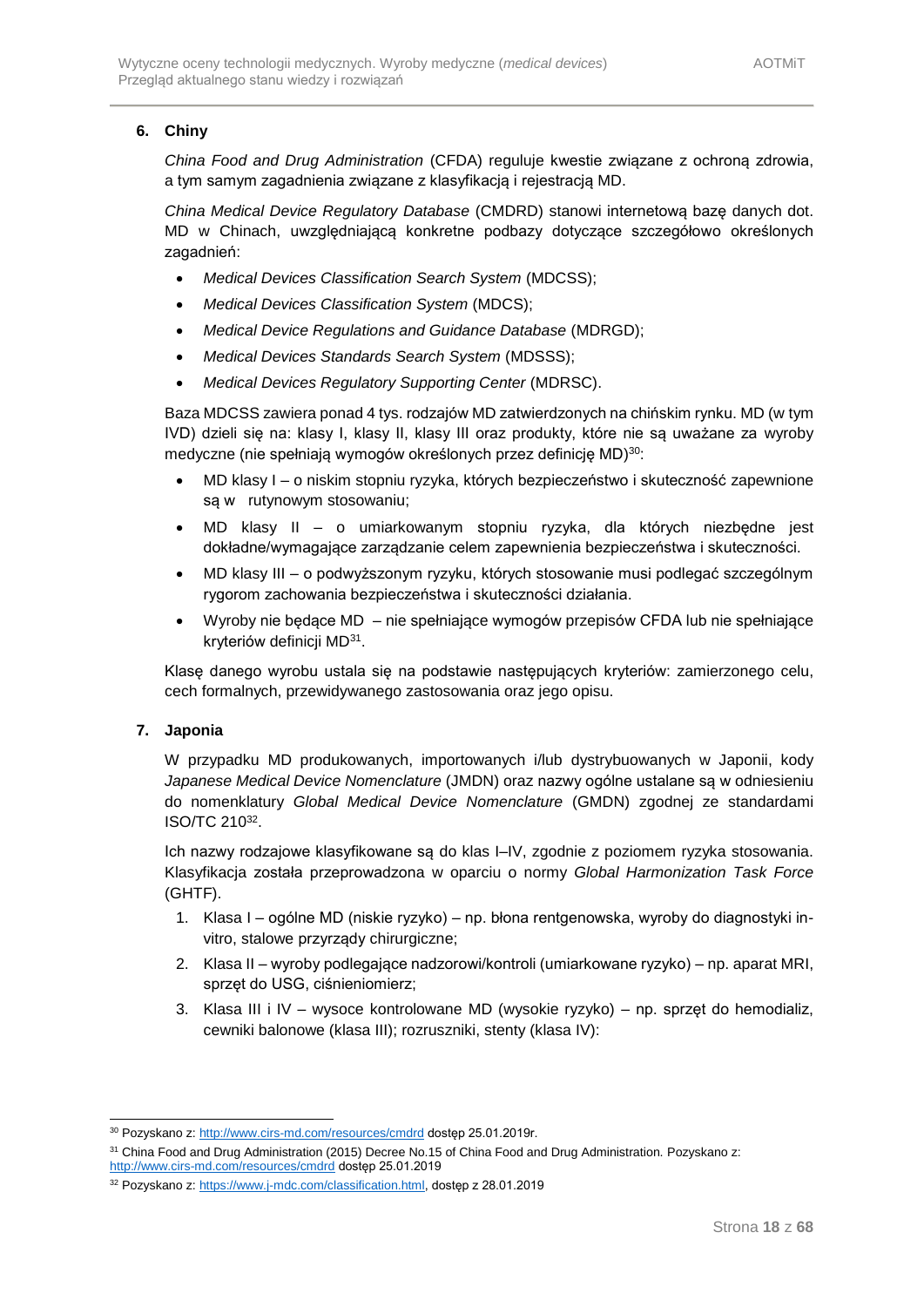• podlegają specjalnemu nadzorowi, związane z wysokim ryzykiem występowania działań/skutków ubocznych lub nawet ryzykiem zgonu.

#### **8. Singapur**

Wyroby medyczne regulowane są przez *Medical Device Branch of the Health Sciences*  Authority (HSA)<sup>33</sup>.

Klasyfikacja MD w Singapurze opiera się na systemie czteropoziomowym: klasy A, B, C i D, z "klasą A" przypisaną do produktów o najniższym ryzyku i "klasą D" przypisaną do produktów o najwyższym ryzyku. Wyroby, które otrzymały już zezwolenie do obrotu w USA, Europie, Kanadzie, Australii lub Japonii kwalifikują się do skróconej ścieżki proceduralnej w Singapurze.

Klasyfikacja dokonywana jest na podstawie określonych cech wyrobu: zamierzonym zastosowaniu MD, sposobie działania i użytkowania oraz na technologii samego wyrobu.

**Tabela 6. Klasyfikacja wyrobów medycznych w Singapurze**

| Klasa | Poziom ryzyka        | Przykłady urządzeń                                           |
|-------|----------------------|--------------------------------------------------------------|
|       | <b>Niskie</b>        | Bandaże / Wózki inwalidzkie / Maski na twarz / Waciki        |
| В     | Niskie do średniego  | Soczewki kontaktowe / korony dentystyczne / aparaty słuchowe |
| C     | Średnie do wysokiego | Aparaty RTG / respiratory / Implanty biodrowe                |
|       | Wysokie              | Rozruszniki serca / Stenty serca / Implanty piersi           |

MD muszą być poddane procesowi rejestracyjnemu za pośrednictwem HSA, jedynie niesterylne wyroby z klasy A są zwolnione z danego obowiązku.

#### **9. Korea Południowa**

*Ministry of Food and Drug Safety* (MFDS), dawniej *Korea Food & Drug Administration* (KFDA) nadzoruje bezpieczeństwo i skuteczność leków oraz MD w Korei. Biura *Pharmaceutical Safety Bureau* oraz *Medical Device Safety Bureau* są odpowiedzialne za regulacje dotyczące leków i wyrobów medycznych.

Wyroby medyczne klasyfikowane są zgodnie z potencjalnym ryzykiem dla zdrowia użytkownika wg czterech klas (I-IV), przedstawionych w tabeli poniżej<sup>34</sup>. Wyroby klasy I nie wymagają certyfikacji i specjalnego pozwolenia do obrotu.

| Klasa | Poziom ryzyka  | Przykłady wyrobów medycznych                 |  |  |
|-------|----------------|----------------------------------------------|--|--|
|       | Znikome ryzyko | szczypce chirurgiczne, stetoskop mechaniczny |  |  |
|       | Niskie ryzyko  | strzykawka, pompa infuzyjna                  |  |  |
| Ш     | Średnie ryzyko | nić chirurgiczna, respirator                 |  |  |
| 1V    | Wysokie ryzyko | stent wieńcowy                               |  |  |

**Tabela 7. Klasyfikacja wyrobów medycznych w Korei Południowej**

#### **10. Rosja**

<sup>1</sup> 33 HSA. Medical Devices. (2013). Classification of Medical Devices. Pozyskano z:

[https://www.hsa.gov.sg/content/hsa/en/Health\\_Products\\_Regulation/Consumer\\_Information/Consumer\\_Guides/Medical\\_Device](https://www.hsa.gov.sg/content/hsa/en/Health_Products_Regulation/Consumer_Information/Consumer_Guides/Medical_Devices.html) [s.html,](https://www.hsa.gov.sg/content/hsa/en/Health_Products_Regulation/Consumer_Information/Consumer_Guides/Medical_Devices.html) dostęp z 28.01.2019

<sup>34</sup> Pozyskano z: [https://www.mfds.go.kr/eng/wpge/m\\_39/de011026l001.do](https://www.mfds.go.kr/eng/wpge/m_39/de011026l001.do) dostęp 25.01.2019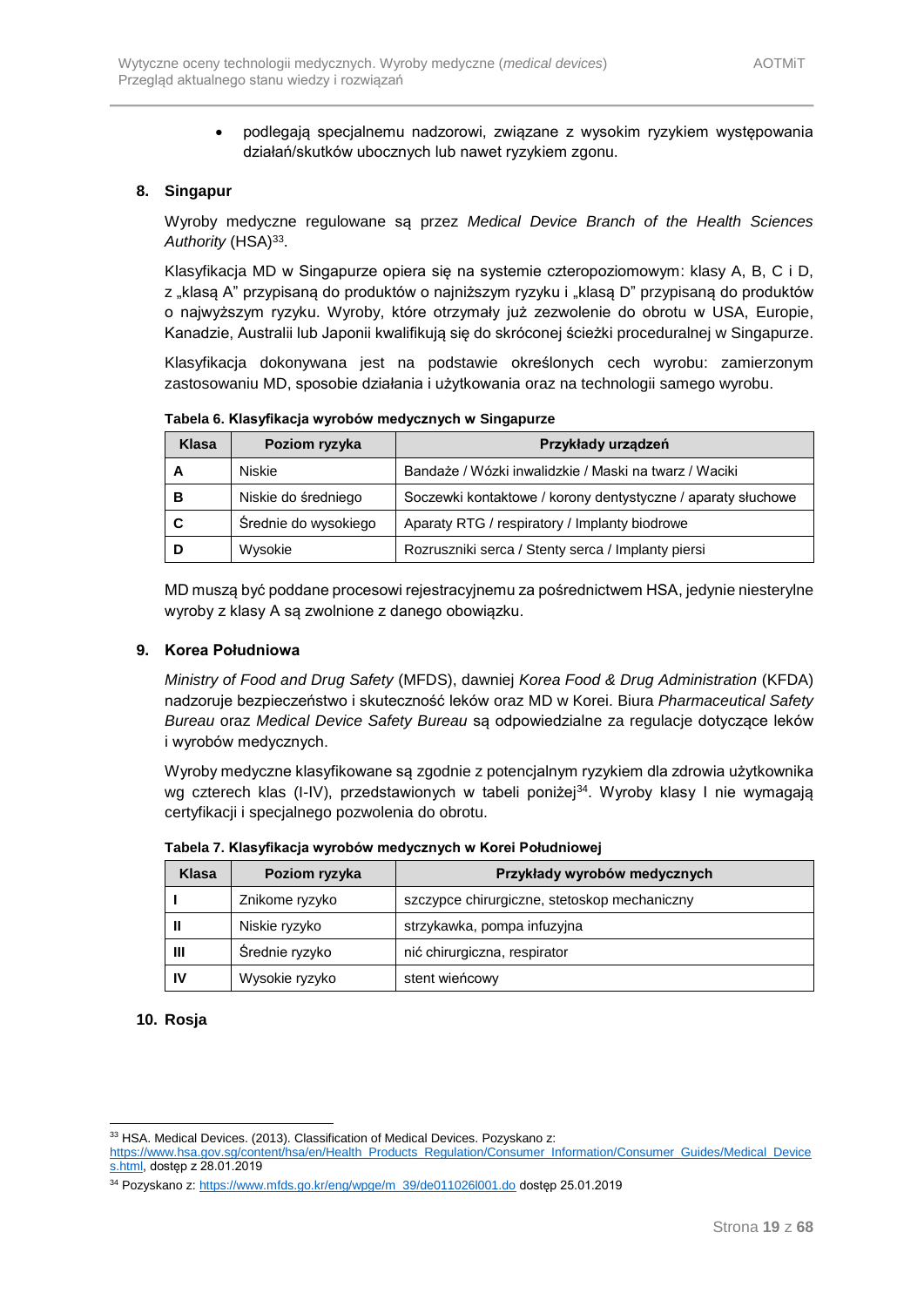Problematyka MD w Rosji regulowana jest przez *Federal Service for Surveillance in Healthcare* (z ros. *Roszdravnadzor* – RZN)<sup>35</sup>. Rosyjski system klasyfikacji MD jest zbliżony do systemu europejskiego, ale nieidentyczny. MD zgodnie z przyjętym systemem klasyfikacji mogą być zakwalifikowane do klasy 1, 2a, 2b i 3 wraz z rosnącym poziomem ryzyka ich stosowania. Każdy z wyrobów może być przypisany tylko do jednej klasy, gdzie:

- 1. Klasa 1 wyroby medyczne niskiego ryzyka,
- 2. Klasa 2a wyroby medyczne z umiarkowanym poziomem ryzyka,
- 3. Klasa 2b oraz klasa 3 wyroby z wysokim poziomem ryzyka.

Przypisując MD do określonej klasy wyrobów bierze się pod uwagę cel i warunki stosowania oraz czas użytkowania MD, inwazyjność MD, rodzaj kontaktu i oddziaływanie MD na pacjenta/użytkownika, ewentualnie sposób wprowadzania wyrobu do organizmu człowieka, stosowane źródła energii<sup>36</sup>.

#### **11. Wietnam**

Podobnie jak w przypadku wyżej opisanych krajów, MD w Wietnamie<sup>37</sup> klasyfikowane są w oparciu o poziom potencjalnego ryzyka związanego z ich zastosowaniem:

- 1. Klasa A najniższe ryzyko (znikome),
- 2. Klasa B niskie ryzyko,
- 3. Klasa C wysokie ryzyko,
- 4. Klasa D najwyższe ryzyko.

Od 1 stycznia 2019 roku wyniki klasyfikacji zagranicznej nie są akceptowane w Wietnamie. Przeprowadza się ponowny, lokalny proces przypisania stosownej klasy wyrobowi medycznemu pochodzącemu z zagranicy.

#### **12. Kraje Unii Europejskiej**

Zgodnie z obowiązującym Rozporządzeniem Parlamentu Europejskiego i Rady (UE) 2017/745 z dnia 5 kwietnia 2017 r. w sprawie wyrobów medycznych, zmiany dyrektywy 2001/83/WE, rozporządzenia (WE) nr 178/2002 i rozporządzenia (WE) nr 1223/2009 oraz uchylenia dyrektyw Rady 90/385/EWG i 93/42/EWG, wyroby medyczne dzieli się na klasy I, IIa, IIb oraz III, uwzględniając przewidziane zastosowanie wyrobu oraz związane z nim ryzyko<sup>38</sup>.

Jeśli dany MD przeznaczony jest do używania w połączeniu z innym wyrobem, reguły klasyfikacji stosowane są oddzielnie do każdego z wyrobów. Wyposażenie MD klasyfikuje się oddzielnie, niezależnie od wyrobu, z którym jest używane. Oprogramowanie, które steruje MD lub wpływa na jego używanie, klasyfikuje się w tej samej klasie, co dany wyrób. Jeśli oprogramowanie jest niezależne od innych wyrobów, klasyfikuje się je oddzielnie. Jeśli MD nie jest przeznaczony do używania wyłącznie lub głównie w konkretnej części ciała, ocenia się go i klasyfikuje na podstawie najbardziej krytycznego przewidzianego zastosowania.

Poszczególne klasy wyrobów z przykładami MD zostały przedstawione w tabeli poniżej.

**Tabela 8. Klasyfikacja wyrobów medycznych na terenie UE, zgodnie z obowiązującym Rozporządzeniem Parlamentu Europejskiego i Rady UE 2017/745**

<sup>35</sup> Pozyskano z[: http://www.roszdravnadzor.ru/en/,](http://www.roszdravnadzor.ru/en/) dostęp z 04.02.2019

<sup>&</sup>lt;sup>36</sup> Pozyskano z[: http://www.rustandard.com/images/classificazione\\_dispositivi\\_medici\\_4n\\_06.06.2012.pdf](http://www.rustandard.com/images/classificazione_dispositivi_medici_4n_06.06.2012.pdf) dostęp 25.01.2019

<sup>37</sup> Pozyskano z[: https://www.lexology.com/library/detail.aspx?g=96a7ebe1-3885-486b-8bed-3817715733be](https://www.lexology.com/library/detail.aspx?g=96a7ebe1-3885-486b-8bed-3817715733be) dostęp 25.01.2019r.

<sup>38</sup> Pozyskano z[: https://eur-lex.europa.eu/legal-content/PL/TXT/?uri=celex:32017R0745,](https://eur-lex.europa.eu/legal-content/PL/TXT/?uri=celex:32017R0745) dostęp z 05.02.2019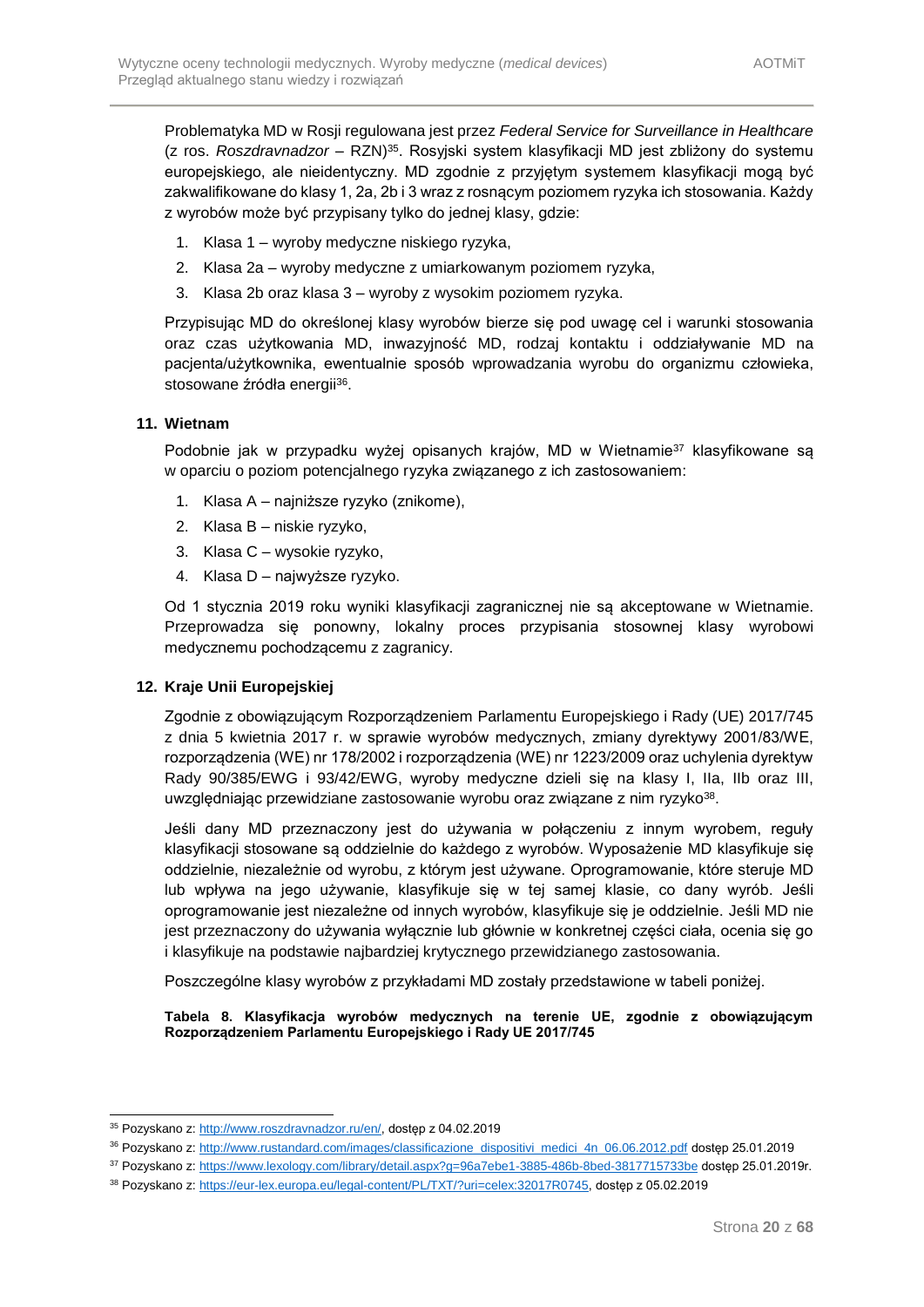| Klasyfikacja<br>ryzyka | Klasa I (niskie<br>Klasa Ila (ryzyko<br>niskie/średnie)<br>ryzyko) |                                                                                                 | Klasa Ilb (ryzyko<br>średnie/wysokie)        | Klasa III (wysokie<br>ryzyko)                                                                                  |
|------------------------|--------------------------------------------------------------------|-------------------------------------------------------------------------------------------------|----------------------------------------------|----------------------------------------------------------------------------------------------------------------|
| Przykłady              | plastry<br>opatrunkowe; szkła<br>korekcyjne                        | soczewki<br>kontaktowe:<br>materialy do<br>wypełnień<br>stomatologicznych;<br>rurki dotchawicze | aparatura<br>rentgenowska;<br>stenty cewkowe | cewniki<br>kardiologiczne;<br>protezy stawu<br>biodrowego,<br>ramiennego i<br>kolanowego;<br>stymulatory serca |

W ramach klasy I wyrobów medycznych wyróżnia się trzy podklasy, tj. Is – w warunkach/stanie sterylnym; Im – z funkcją pomiaru; Ir – wyrób do ponownego przetwarzania.

Klasyfikacja wyrobów medycznych do diagnostyki *in vitro* jest regulowana Rozporządzeniem Parlamentu Europejskiego i Rady (UE) 2017/746 z dnia 5 kwietnia 2017 r. w sprawie wyrobów medycznych do diagnostyki in vitro oraz uchylenia dyrektywy 98/79/WE i decyzji Komisji 2010/227/UE, informującym, że wyroby te dzieli się na klasy A, B, C oraz D, uwzględniając przewidziane zastosowanie MD oraz związane z nimi ryzyko<sup>39</sup>.

**Tabela 9. Klasyfikacja wyrobów medycznych na terenie UE, zgodnie z Rozporządzeniem Parlamentu Europejskiego i Rady (UE) 2017/746**

| Klasyfikacja<br>A - niskie ryzyko<br>ryzyka |                                                        | $B - ryzyko$<br>niskie/średnie | $C - ryzyko$<br>średnie/wysokie              | $D$ – wysokie<br>ryzyko                          |  |
|---------------------------------------------|--------------------------------------------------------|--------------------------------|----------------------------------------------|--------------------------------------------------|--|
| Przykłady                                   | testy do pomiaru<br>poziomu<br>cholesterolu we<br>krwi | domowe testy<br>ciażowe        | odczynniki do<br>oceny ryzyka<br>trisomii 21 | odczynniki do<br>wykrywania wirusa<br><b>HIV</b> |  |

Parlament Europejski i Rada UE wprowadzają również podział MD ze względu na czas używania wyrobu i jego inwazyjność. Ze względu na czas użytkowania rozróżnia się MD do: chwilowego użytku (<60 minut), krótkotrwałego użytku (60 minut do 30 dni), długotrwałego użytku (>30 dni). Ze względu na inwazyjność wyrobu stosuje się podział na MD: inwazyjne (stosowane przez skórę/otwory ciała, chirurgiczne inwazyjne, wszczepienne), nieinwazyjne i aktywne (używane samodzielnie lub w połączeniu z innymi wyrobami).

W kontekście rozwiązań europejskich warto wspomnieć, o klasyfikacji *Organisation for Economic Co-operation and Development* (OECD)<sup>40</sup>, która opierając się na kwestiach finansowych i celu zastosowania wyrobu, przypisuje konkretną kategorię MD. Struktura klasyfikacji jest trzypoziomowa: pierwszy poziom dot. rodzaju "konsumpcji zdrowotnej" mając na uwadze potrzeby pacienta (np. leczenie, opieka, prewencja); drugi poziom to "tryb świadczenia" (np. ambulatoryjny, stacjonarny), trzeci dot. szczegółowych uwag w zakresie świadczenia. Przykładowo, wyroby przypisane do kategorii "wyroby terapeutyczne i inne produkty medyczne" (HC.5.2), obejmują m.in. produkty takie jak: okulary (HC.5.2.1), aparaty słuchowe (HC.5.2.2) czy wyroby ortopedyczne (HC.5.2.3)<sup>41</sup>.

Podsumowując, większość z krajów, odnośnie do których odnaleziono informacje nt. klasyfikacji MD, posiada odrębną definicję wyrobu medycznego i wyrobu medycznego do diagnostyki *in vitro* oraz reguluje je odrębnymi przepisami prawa. Ww. klasyfikacje MD zazwyczaj opierają się: na gradacji poziomu ryzyka dla zdrowia pacjenta jakie stwarza MD, zamierzonego przeznaczenia wyrobu, technologii, jaką zastosowano i wprowadzonych kontroli. Warto jednak dodać, że w ramach *European* 

<sup>39</sup> Pozyskano z[: https://eur-lex.europa.eu/legal-content/PL/TXT/?uri=CELEX%3A32017R0746,](https://eur-lex.europa.eu/legal-content/PL/TXT/?uri=CELEX%3A32017R0746) dostęp z 05.02.2019

<sup>40</sup> Pozyskano z[: https://unstats.un.org/unsd/classifications/Family/Detail/1035,](https://unstats.un.org/unsd/classifications/Family/Detail/1035) dostęp z 05.02.2019

<sup>41</sup> World Health Organization. (2011). A System of Health Accounts 2011 Edition: 2011 Edition (Vol. 2011). OECD Publishing. Chapter 4. Classification of Health Care Functions (ICHA-HC).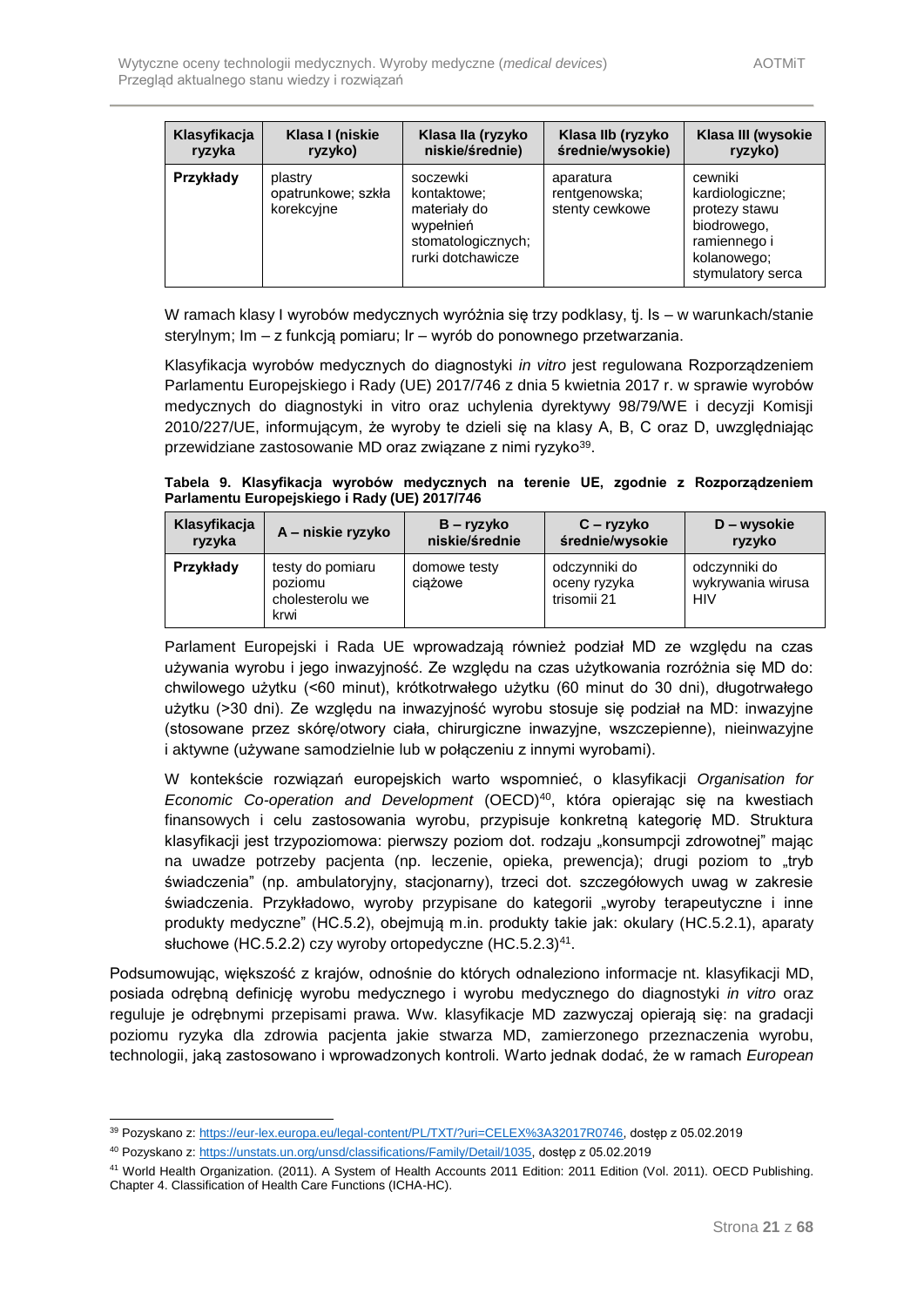<span id="page-21-0"></span>*Commission's FP7 Cooperation Work Programme* (Advance\_HTA<sup>42</sup>) opracowano propozycję taksonomii MD łączącej obowiązującą (stan na 2015 r.) w UE klasyfikację z podziałem MD wg sposobów oceny HTA na technologie: diagnostyczne i terapeutyczne, używane bezpośrednio przez chorych (wspomagające), używane przez personel medyczny i wszczepialne (protezy). Wypracowany model taksonomii miał na celu dostarczenie decydentom narzędzia pozwalającego szczegółowo przeanalizować cechy MD w więcej niż jednym wymiarze.

<sup>1</sup>  $^{42}$  Henschke, C., Panteli, D., Perleth, M., & Busse, R. (2015). Taxonomy of medical devices in the logic of health technology assessment. International journal of technology assessment in health care, 31(5), 324-330.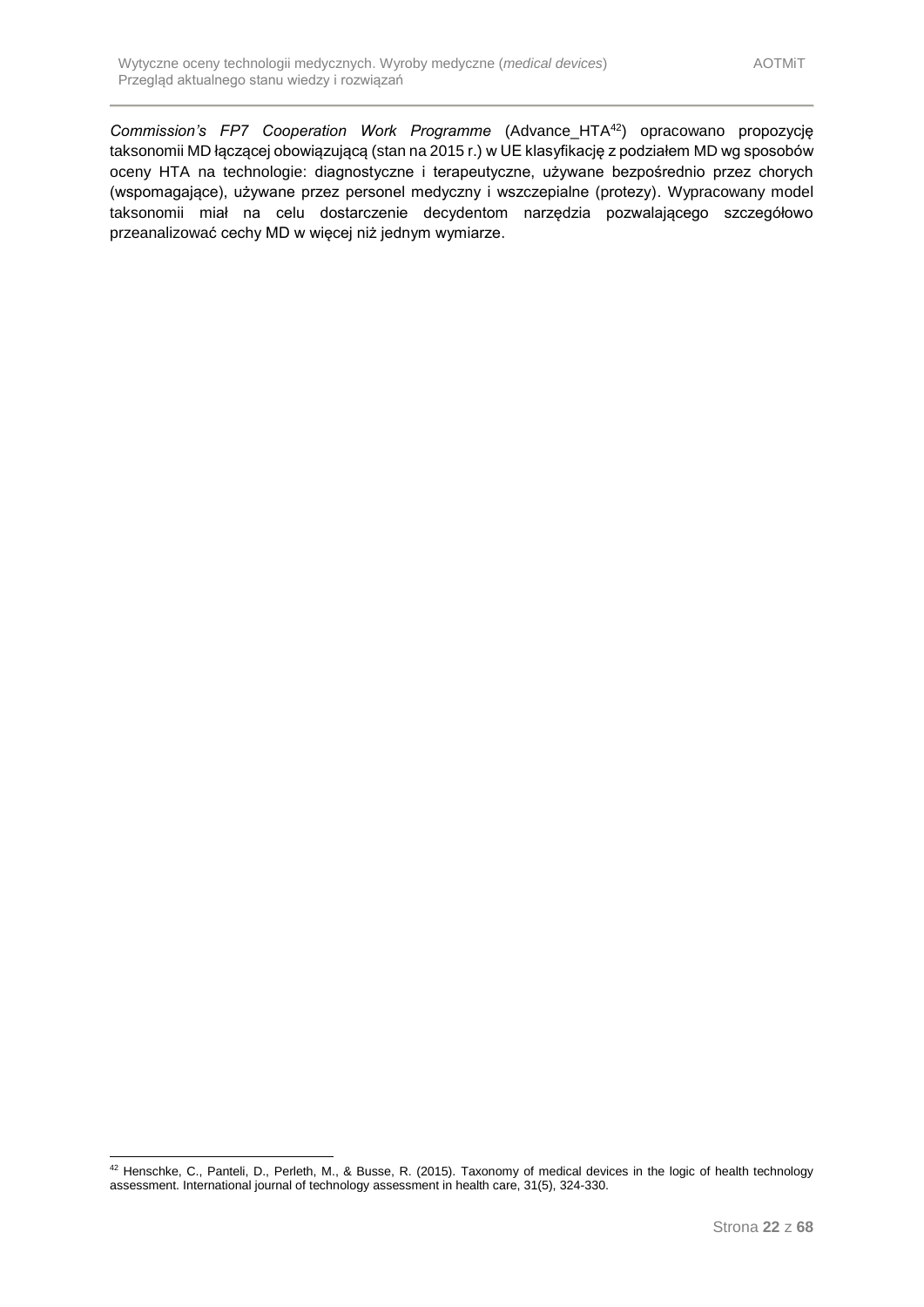# **3 Przegląd wytycznych HTA w zakresie technologii nielekowych**

W obliczu przygotowywanych zmian w polskim prawodawstwie, nakładających na Agencję szeroki zakres zadań oceny HTA wyrobów medycznych, uznano za konieczne zebranie w jednym miejscu odnalezionych wytycznych/publikacji o podobnym zakresie dla stworzenia podstaw do wskazania czekających wyzwań, stosowanych podejść i metod. Odnaleziono wytyczne instytucji zajmujących się wprowadzaniem produktów leczniczych do obrotu i ich oceną w celach refundacyjnych, opisy sposobów finansowania MD w systemach opieki zdrowotnej oraz artykuły zespołów badawczych poszukujących właściwych podejść do oceny HTA.

## <span id="page-22-0"></span>**3.1 Charakterystyka podejść do oceny wyrobów medycznych na świecie**

W celu wskazania zasad i adekwatnych metod przeprowadzania oceny technologii medycznych wyrobów medycznych przeprowadzono wyszukiwanie systematyczne oraz wolnotekstowe (*free text*) w celu zidentyfikowania publikacji i dokumentów opisujących podejścia do opracowywania wytycznych dla technologii nielekowych oraz doświadczenia instytucji (stowarzyszeń HTA, agencji HTA, WHO i in.) w stosowaniu tychże wytycznych.

### <span id="page-22-1"></span>**3.1.1 Systematyczny przegląd literatury**

-

W dniu 11 stycznia 2019 r. przeprowadzono wyszukiwanie systematyczne w bazach biomedycznych PubMed i Embase celem odnalezienia doniesień naukowych dotyczących stosowania wytycznych HTA dla wyrobów medycznych. Strategie wyszukiwania przedstawia Załącznik 1 i Załącznik 2. W wyniku przeprowadzonego wyszukiwania odnaleziono łącznie 522 rekordy (37 w Pubmed, 485 w Embase), w wyniku selekcji odnaleziono 6 adekwatnych publikacji (Załącznik 3).

|                              | Tabela 10. Zestawienie odnalezionych publikacji nt. wytycznych dot. wyrobów medycznych w ramach |  |  |  |  |
|------------------------------|-------------------------------------------------------------------------------------------------|--|--|--|--|
| wyszukiwania systematycznego |                                                                                                 |  |  |  |  |

| Publikacja<br>naukowa            | Kluczowe wnioski                                                                                                                                                                                                                                                                                                                                                                                                                                                                                              |  |  |  |  |
|----------------------------------|---------------------------------------------------------------------------------------------------------------------------------------------------------------------------------------------------------------------------------------------------------------------------------------------------------------------------------------------------------------------------------------------------------------------------------------------------------------------------------------------------------------|--|--|--|--|
| <b>Schnell-Inderst</b><br>201843 | Cel: Przegląd istniejących wytycznych dotyczących metod porównawczej oceny skuteczności<br>terapeutycznych wyrobów medycznych i opracowanie zaleceń dla przeprowadzenia przeglądu<br>systematycznego w ramach HTA.                                                                                                                                                                                                                                                                                            |  |  |  |  |
|                                  | Metodyka: Przeprowadzono szerokie wyszukiwanie w wielu źródłach, ostatecznie włączając<br>do 12 publikacji do analizy. Spośród 12 publikacji, 8 opisywało ramowe zasady opracowywania<br>przeglądów systematycznych interwencji złożonych, jedna publikacja dotyczyła modelu<br>logicznego, który również uwzględniony był w innych publikacjach oraz 3 publikacje dotyczyły<br>oceny terapeutycznych wyrobów medycznych lub technologii podobnych.                                                           |  |  |  |  |
|                                  | Kluczowe wnioski: Na podstawie odnalezionych publikacji opracowano 10 rekomendacji:                                                                                                                                                                                                                                                                                                                                                                                                                           |  |  |  |  |
|                                  | 1. Uwzględnienie złożoności oraz zastosowania innych procedur związanych<br>z terapeutycznym wyrobem medycznym – kwestia wpływająca na przeprowadzenie<br>przeglądu systematycznego co skutkuje między innymi modyfikacją i rozszerzeniem<br>pytania badawczego wg zasady PICO; uwzględnienie innych kwestii poza<br>terapeutycznymi tj. krzywa uczenia, czynniki organizacyjne, uwzględnienie<br>różnorodności badań i potencjalnej niejednorodności danych ze względu na ocenianą<br>interwencje nielekowa. |  |  |  |  |
|                                  | 2. Wykorzystanie modelu logicznego do sformułowania pytania badawczego. Model<br>logiczny to graficzny opis służący do identyfikacji ważnych elementów i zależności.                                                                                                                                                                                                                                                                                                                                          |  |  |  |  |

<sup>43</sup> Schnell-Inderst, P., Hunger, T., Conrads-Frank, A., Arvandi, M., & Siebert, U. (2018). Ten recommendations for assessing the comparative effectiveness of therapeutic medical devices: a targeted review and adaptation. Journal of clinical epidemiology, 94, 97-113.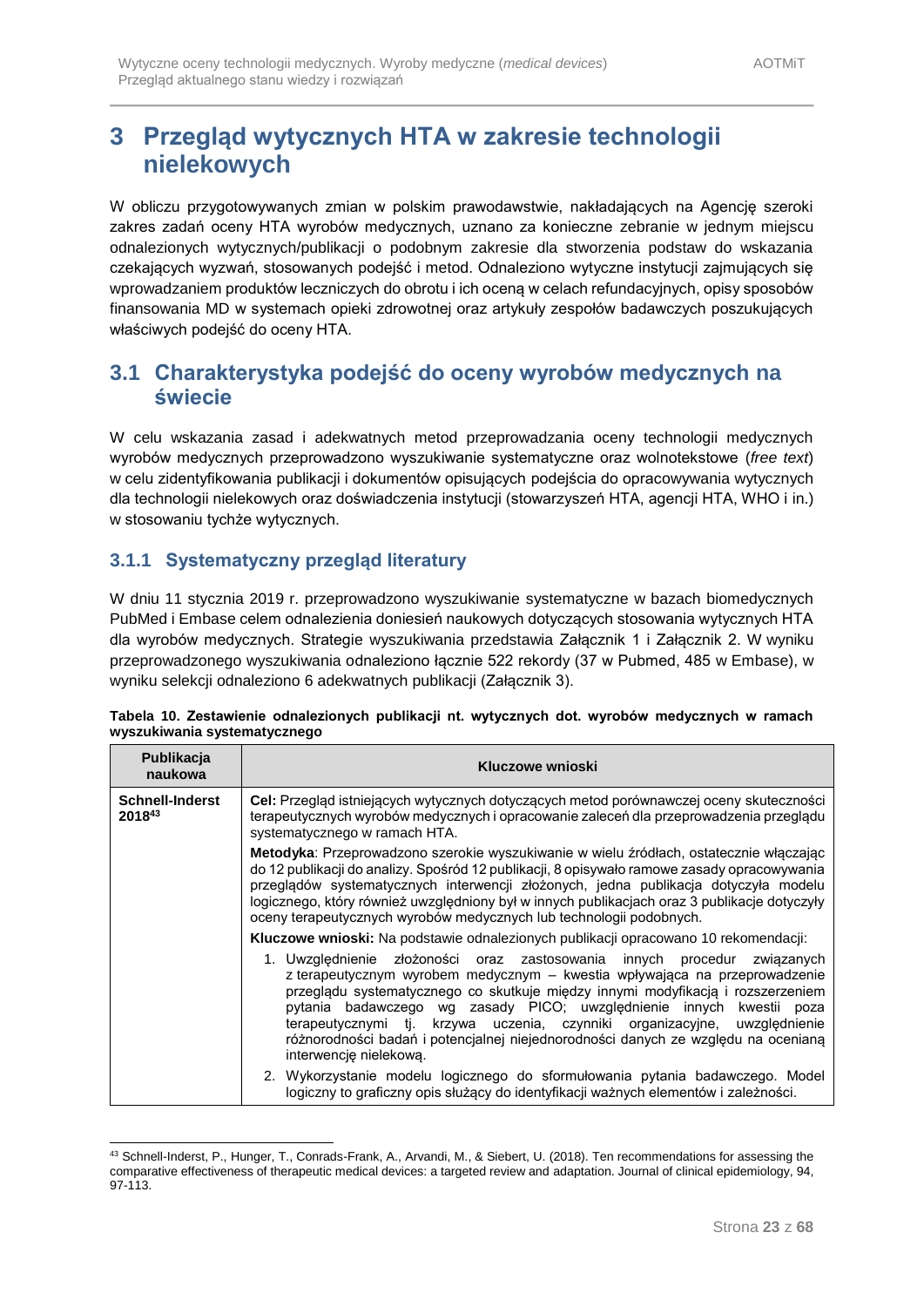|                 | 3. Przeprowadzenie scoping review w celu określenia głównego obszaru tematycznego,                                                                                                                                                                                                                                                                                                                                                                                                                                                                                                                                                                            |
|-----------------|---------------------------------------------------------------------------------------------------------------------------------------------------------------------------------------------------------------------------------------------------------------------------------------------------------------------------------------------------------------------------------------------------------------------------------------------------------------------------------------------------------------------------------------------------------------------------------------------------------------------------------------------------------------|
|                 | sformułowania pytania badawczego i dopracowania modelu logicznego. Zaleca się<br>korzystanie z wielu źródeł danych, literatury szarej, opinii ekspertów w celu<br>zidentyfikowania informacji.                                                                                                                                                                                                                                                                                                                                                                                                                                                                |
|                 | 4. Precyzyjne zdefiniowanie i scharakteryzowanie interwencji.                                                                                                                                                                                                                                                                                                                                                                                                                                                                                                                                                                                                 |
|                 | 5. Systematyczne rozważenie czynników kontekstu i innych czynników mogących wpływać<br>na interwencję i jej wynik, tj. precyzyjny opis populacji i kryteria włączenia, kryteria<br>odnoszące się do placówek/centrów lub dostawców, obsługa przez użytkownika, czy też<br>innych czynników istotnych w procesie wdrożenia.                                                                                                                                                                                                                                                                                                                                    |
|                 | 6. Rekomendowane badania do oceny skuteczności wyrobów medycznych to badania<br>RCT. Analitycy HTA powinni dobrze znać zasady projektowania badania RCT oraz<br>metody analizy, którymi najczęściej ocenia się wyroby medyczne. Jeśli RCT są<br>niedostępne, można uwzględnić inne nierandomizowane badania. Włączenie badań<br>nierandomizowanych powinno być za każdym razem rozważane w zależności od<br>problemu klinicznego. Rodzaj włączonych badań powinien zostać określony a priori.<br>Natomiast nierandomizowane badania bez grupy kontrolnej, takie jak nadzór<br>postmarketingowy, powinny być stosowane do monitorowania działań niepożądanych. |
|                 | 7. Przedstawienie wyników/efektów w długim horyzoncie czasowym –<br>ocena<br>bezpieczeństwa w długim horyzoncie czasowym.                                                                                                                                                                                                                                                                                                                                                                                                                                                                                                                                     |
|                 | 8. Wszystkie niezbędne dane, określone w modelu logicznym powinny zostać<br>wekstrahowane z włączonych badań wg standaryzowanych metod (formularzy).                                                                                                                                                                                                                                                                                                                                                                                                                                                                                                          |
|                 | 9. Zastosowanie zaleceń w zakresie metodologii syntezy danych odpowiednich dla<br>wyrobów medycznych.                                                                                                                                                                                                                                                                                                                                                                                                                                                                                                                                                         |
|                 | 10. Systematyczna ocena zastosowania terapeutycznego wyrobu medycznego za pomocą<br>listy kontrolnej oraz przedstawienie potencjalnych wyzwań wynikających z kwalifikacji<br>pacjentów, szybkiego rozwoju technologii, zależności technologii od sposobu<br>użytkowania i rodzaju włączonych badań.                                                                                                                                                                                                                                                                                                                                                           |
| Polisena 201844 | Cel: Przegląd aktualnych wytycznych HTA dotyczący wyrobów medycznych oraz identyfikacja<br>braków, zaproponowanie zaleceń mających na celu optymalizację HTA dot. wyrobów<br>medycznych oraz osiągnięcie konsensusu wśród "inżynierów biomedycznych" co do treści<br>rekomendacji.                                                                                                                                                                                                                                                                                                                                                                            |
|                 | Metodyka: Stworzono grupę fokusową (32 uczestników dyskusji) w celu przeprowadzenia<br>przeglądu i zidentyfikowania braków w zakresie HTA dotyczącej wyrobów medycznych oraz<br>zastosowano metodę Delphi w celu osiągnięcia konsensusu wśród ekspertów. Do analizy<br>włączono 6 wytycznych HTA w latach 2011-2018.                                                                                                                                                                                                                                                                                                                                          |
|                 | Niniejsze zalecenia przedstawiono w powiązaniu z poszczególnymi domenami EUnetHTA,<br>a także skonsultowano z partnerami projektu, tj. MedTecHTA i EUnetHTA. Opracowano<br>również 30 rekomendacji dotyczących zlikwidowania braków w wytycznych HTA dla wyrobów<br>medycznych.                                                                                                                                                                                                                                                                                                                                                                               |
|                 | Kluczowe wnioski: Wyroby medyczne różnią się od terapii lekowych, a obecne metody HTA<br>mogą nie odzwierciedlać dokładnie wniosków jakie płyną z oceny wyrobów. Sformułowane<br>zalecenia, opracowane przez grupy fokusowe i za pomocą Delphi, mają na celu wypełnienie<br>luk i zapewnienie bardziej kompleksowego podejścia do oceny wyrobów medycznych poprzez<br>włączenie opinii ekspertów, uwzględnienie czynników klinicznych, ekonomicznych,<br>uwzględnienie aspektów etycznych i<br>uwzględnienie perspektywy pacjenta oraz<br>środowiskowych.                                                                                                     |
|                 | 1. Cykl życia produktu:                                                                                                                                                                                                                                                                                                                                                                                                                                                                                                                                                                                                                                       |
|                 | a. Pozyskanie odpowiedniej ilości danych do określenia długości życia produktu.                                                                                                                                                                                                                                                                                                                                                                                                                                                                                                                                                                               |
|                 | b. Zastosowanie odpowiednich metod analizy statystycznej do oceny skuteczności<br>i bezpieczeństwa.                                                                                                                                                                                                                                                                                                                                                                                                                                                                                                                                                           |
|                 | c. Przeprowadzenie analizy wrażliwości w modelu ekonomicznym, aby oszacować<br>wpływ na wyniki różnych długości cyklu życia produktu.                                                                                                                                                                                                                                                                                                                                                                                                                                                                                                                         |
|                 | d. Pozyskanie dodatkowych informacji w zakresie wymagań stosowania wyrobu<br>medycznego.                                                                                                                                                                                                                                                                                                                                                                                                                                                                                                                                                                      |
|                 | e. Rozważenie procedury oceny ryzyka (przeprowadzenie symulacji stosowania<br>wyrobu w celu oceny jego bezpieczeństwa).                                                                                                                                                                                                                                                                                                                                                                                                                                                                                                                                       |

<sup>44</sup> Polisena, J., Castaldo, R., Ciani, O., Federici, C., Borsci, S., Ritrovato, M., ... & Pecchia, L. (2018). Health technology assessment Methods guidelines for medical Devices: how can we address the gaps? The international federation of Medical and biological engineering Perspective. International journal of technology assessment in health care, 1-14.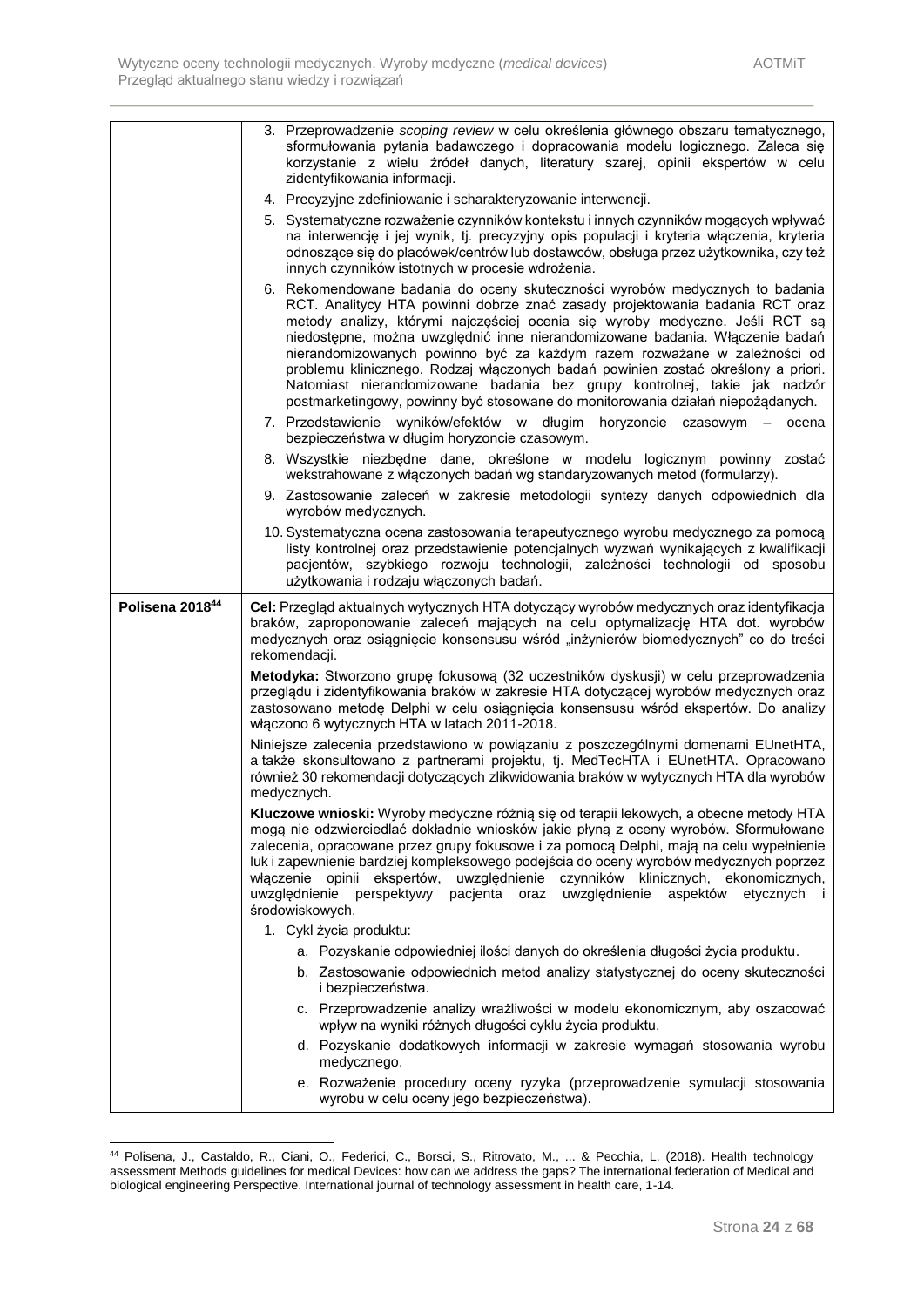|                                         | f. Poznanie kwestii organizacyjnych i mapowanie procesu korzystania z wyrobu.                                                                                                                                                                                                                                                                                                                                                         |
|-----------------------------------------|---------------------------------------------------------------------------------------------------------------------------------------------------------------------------------------------------------------------------------------------------------------------------------------------------------------------------------------------------------------------------------------------------------------------------------------|
|                                         | Informowanie zarówno personelu medycznego, jak i pacjenta o potencjalnym<br>g.<br>ryzyku korzystania z wyrobu medycznego.                                                                                                                                                                                                                                                                                                             |
|                                         | h. Zarządzanie i zapewnienie procesu wymiany informacji/danych.                                                                                                                                                                                                                                                                                                                                                                       |
|                                         | Przeprowadzenie analizy technicznej i wskazanie minimalnych wymagań w celu<br>i.<br>zidentyfikowania potencjalnych niezgodności lub różnic z innymi wyrobami<br>medycznymi (np. zgodność z Dyrektywą Rady Europejskiej IEC 60601-1-2:<br>2001(40)                                                                                                                                                                                     |
|                                         | 2. Ocena kliniczna:                                                                                                                                                                                                                                                                                                                                                                                                                   |
|                                         | a. Uwzględnienie badań przed i post marketingowych w celu określenia wpływu<br>krzywej uczenia się na wyniki.                                                                                                                                                                                                                                                                                                                         |
|                                         | b. Gromadzenie i raportowanie danych dotyczących efektów zarówno klinicznych,<br>jak i w zakresie realizacji procedur oraz procesu uczenia się.                                                                                                                                                                                                                                                                                       |
|                                         | c. Zebranie danych z rejestrów w celu określenia krzywej uczenia się w rutynowej<br>praktyce.                                                                                                                                                                                                                                                                                                                                         |
|                                         | d. Sprawdzenie i analiza, czy badana grupa otrzymała odpowiednie instrukcje<br>(wytyczne, informacje o obsłudze wyrobu medycznego) oraz szkolenia w celu<br>zminimalizowania<br>ryzyka<br>błędu w pomiarach skuteczności<br>klinicznej<br>i efektywności stosowania wyrobu.                                                                                                                                                           |
|                                         | e. Zastosowanie odpowiednich metod statystycznych i włączenie danych z krzywej<br>uczenia się na etapie pomiaru wyników i kosztów.                                                                                                                                                                                                                                                                                                    |
|                                         | Uwzględnienie odpowiednich badań (najlepiej RCT).<br>f.                                                                                                                                                                                                                                                                                                                                                                               |
|                                         | g. Zastosowanie symulacji w przypadku inkrementalnych innowacji.                                                                                                                                                                                                                                                                                                                                                                      |
|                                         | 3. Zagadnienia/problemy w procesie stosowania                                                                                                                                                                                                                                                                                                                                                                                         |
|                                         | a. Jak wyżej (dane do określenia krzywej uczenia się).                                                                                                                                                                                                                                                                                                                                                                                |
|                                         | b. Zbieranie danych z etapu szkolenia personelu/użytkowników                                                                                                                                                                                                                                                                                                                                                                          |
|                                         | 4. Ocena kosztów i ekonomiczna                                                                                                                                                                                                                                                                                                                                                                                                        |
|                                         | a. Identyfikacja wszystkich kategorii kosztowych (utrzymania, instalacji, konserwacji<br>oraz koszty bieżące).                                                                                                                                                                                                                                                                                                                        |
|                                         | b. Włączenie zidentyfikowanych kosztów do analizy ekonomicznej.                                                                                                                                                                                                                                                                                                                                                                       |
|                                         | c. Identyfikacja i ocena potencjalnego wpływu stosowanych modeli finansowych na<br>analizę ekonomiczną wyrobu medycznego.                                                                                                                                                                                                                                                                                                             |
|                                         | d. Uwzględnienie potencjalnego wpływu stosowanych modeli finansowanych na<br>analizę ekonomiczną.                                                                                                                                                                                                                                                                                                                                     |
| <b>Tarricone</b><br>2017a <sup>45</sup> | Cel: przedstawienie kluczowych wytycznych z projektu MedtecHTA w ramach trzech<br>zagadnień, tj. 1) usprawnienia procesu HTA wyrobów medycznych; 2) opracowania metod<br>HTA dla wyrobów medycznych; 3) optymalizacji rozpowszechniania wyrobów medycznych<br>(dalej MD).                                                                                                                                                             |
|                                         | Metodyka: wytyczne opracowane w wyniku projektu MedtecHTA <sup>46</sup> (tj. projektu angażującego<br>interesariuszy z pięciu krajów europejskich - Austria, Niemcy, Włochy, Słowenia oraz UK<br>celem poprawy istniejących ram metodologicznych HTA w zakresie MD i opracowania<br>stosownych narzędzi w ww. kierunku, w oparciu o EBM; okres trwania: 36 miesięcy od 1<br>stycznia 2013 r.; stworzenie przeglądów systematycznych). |
|                                         | Kluczowe wnioski: Istnieją szczególne cechy MD, które prowadzą do dodatkowych wyzwań,<br>z jakimi należy się zmierzyć w trakcie HTA wyrobów medycznych. Główne zalecenia powstałe<br>w wyniku ww. projektu MedtecHTA:                                                                                                                                                                                                                 |
|                                         | Rekomendacje A – tj. wytyczne dotyczące usprawnienia procesu HTA MD:                                                                                                                                                                                                                                                                                                                                                                  |
|                                         | 1. Należy dostosować regulacje prawne i proces HTA dla wyrobów w odniesieniu do<br>wymagań dotyczących pozyskania danych poprzez:                                                                                                                                                                                                                                                                                                     |
|                                         | a. wspólne doradztwo naukowe organów nadzorczych i refundacyjnych w zakresie<br>zbierania danych dla sektora MD;                                                                                                                                                                                                                                                                                                                      |

<sup>45</sup> Tarricone, R., Torbica, A., Drummond, M., & MedtecHTA Project Group. (2017). Key recommendations from the MedtecHTA Project. Health economics, 26, 145-152.

<sup>46</sup> Szczegółowe informacje – patrz: [http://www.medtechta.eu/wps/wcm/connect/site/medtechta/home,](http://www.medtechta.eu/wps/wcm/connect/site/medtechta/home) dostęp z 30.01.2019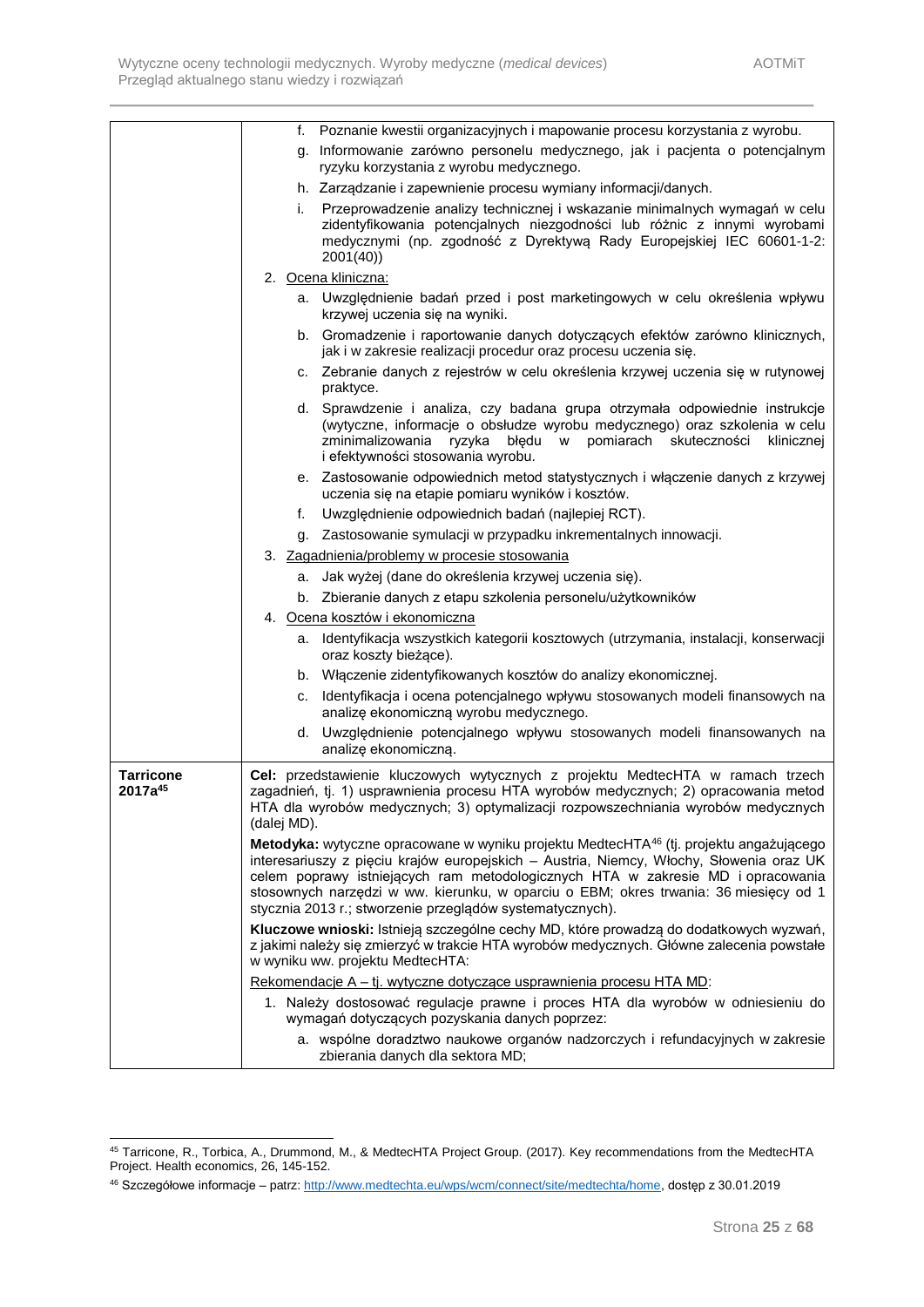| b. opracowanie badań umożliwiających zebranie danych w zakresie efektywności<br>praktycznej (effectiveness), które spełniają wymagania osób nadzorujących                                                                                                                                                                                                                                                                                                                                                                                                                                                                                                                                                |
|----------------------------------------------------------------------------------------------------------------------------------------------------------------------------------------------------------------------------------------------------------------------------------------------------------------------------------------------------------------------------------------------------------------------------------------------------------------------------------------------------------------------------------------------------------------------------------------------------------------------------------------------------------------------------------------------------------|
| prawidłowość działania MD oraz płatników.<br>2. Należy zharmonizować system HTA (wyszukiwanie i synteza dowodów klinicznych oraz                                                                                                                                                                                                                                                                                                                                                                                                                                                                                                                                                                         |
| ekonomicznych) dla wyrobów w międzynarodowych agencjach HTA poprzez:                                                                                                                                                                                                                                                                                                                                                                                                                                                                                                                                                                                                                                     |
| a. opracowanie wystandaryzowanej, międzynarodowej klasyfikacji ryzyka dla MD;                                                                                                                                                                                                                                                                                                                                                                                                                                                                                                                                                                                                                            |
| b. określenie odpowiednich poziomów wymagań dowodowych wg kategorii ryzyka.                                                                                                                                                                                                                                                                                                                                                                                                                                                                                                                                                                                                                              |
| 3. Należy wziąć pod uwagę, że ocena oczekiwanej efektywności kosztowej nie jest<br>wystarczająca. Należy ustalić ilościowo wartość wyrobów i przyszłych badań oraz<br>zastosować do rozpoznania optymalnego czasu podjęcia decyzji refundacyjnych<br>w ramach cyklu życia wyrobu. Trzeba mieć na uwadze, że implementacja określonych<br>rozwiązań może angażować zasoby, których nie można odzyskać.                                                                                                                                                                                                                                                                                                    |
| 4. Należy rozważyć konsekwencje związane z wpływem krzywej uczenia się (LC) na<br>decyzje strategiczne (i odwrotnie):                                                                                                                                                                                                                                                                                                                                                                                                                                                                                                                                                                                    |
| a. krzywa uczenia się nie tylko zmienia oszacowanie efektywności praktycznej, ale<br>też wpływa na niepewność decyzji;                                                                                                                                                                                                                                                                                                                                                                                                                                                                                                                                                                                   |
| b. należy zidentyfikować mechanizmy uczenia się, które mogą powodować zmiany<br>w czasie oraz ocenić profil ryzyka inwestycyjnego zgodnie z doświadczeniem<br>użytkownika, na które wpływa stopień umiejętności wykorzystania wyrobu<br>w praktyce.                                                                                                                                                                                                                                                                                                                                                                                                                                                      |
| 5. Należy rozważyć prawdopodobne możliwości badań i określić, kto powinien za nie<br>zapłacić, a tym samym, czy jest to priorytet do finansowania ze środków publicznych czy<br>też przez producentów wyrobów.                                                                                                                                                                                                                                                                                                                                                                                                                                                                                           |
| Metody w zakresie oceny klinicznej i efektywności kosztowej MD muszą być zgodne<br>z ogólnymi standardami dla wszystkich technologii medycznych, a także uwzględniać<br>specyficzne cechy wyrobów medycznych. Muszą uwzględniać istnienie krzywej uczenia się,<br>postępującą innowacyjność, dynamiczną wycenę oraz wpływ organizacyjny.                                                                                                                                                                                                                                                                                                                                                                 |
| Przeglądy literatury wykonane na potrzeby projektu MedtecHTA wykazały, że chociaż ogólnie<br>przyjęte standardy HTA są dobre, to więcej uwagi powinno się poświęcić ww. specyficznym<br>cechom MD. W przypadku oceny porównawczej efektywności, najlepiej jest rozważyć<br>procedury angażujące zastosowanie MD jako interwencji kompleksowych (złożonych). Po<br>względem oceny ekonomicznej należy odpowiednio modelować zmiany ze względu na krzywą<br>uczenia się, postępującą innowacyjność wyrobów, dynamiczną wycenę oraz wpływ<br>organizacyjny.                                                                                                                                                 |
| Kolejnym kluczowym wyzwaniem w zakresie oceny MD są braki w zakresie dostępności RCT<br>oraz nieodłączna niepewność co do efektywności klinicznej i kosztowej w momencie<br>wprowadzenia produktu na rynek. Dlatego też konieczne jest zebranie danych dot.<br>bezpieczeństwa i efektywności po wprowadzeniu wyrobu na rynek. Dodatkowo, ze względu<br>na prawdopodobieństwo bazowania na badaniach obserwacyjnych takich jak rejestry, należy<br>zastosować odpowiednie metody oszacowania błędu systematycznego. Ostatecznie decyzja<br>o zatwierdzeniu lub nie refundacji nowych wyrobów medycznych jest ściśle związana<br>z decyzją o zebraniu większej ilości danych oraz informacji na ich temat. |
| Rekomendacje B, tj. opracowania metod HTA dla wyrobów medycznych:                                                                                                                                                                                                                                                                                                                                                                                                                                                                                                                                                                                                                                        |
| 1. Udoskonalenie istniejących metod (dla gromadzenia i syntezy danych klinicznych<br>i ekonomicznych) celem radzenia sobie ze wspólnymi "złożonościami" wyrobów, w tym:                                                                                                                                                                                                                                                                                                                                                                                                                                                                                                                                  |
| a. syntezą dowodów obserwacyjnych i eksperymentalnych,                                                                                                                                                                                                                                                                                                                                                                                                                                                                                                                                                                                                                                                   |
| b. włączenia krzywych uczenia się do analitycznych modeli decyzyjnych,                                                                                                                                                                                                                                                                                                                                                                                                                                                                                                                                                                                                                                   |
| c. uwzględnienia potencjału postępującej innowacyjności MD.                                                                                                                                                                                                                                                                                                                                                                                                                                                                                                                                                                                                                                              |
| 2. Rozważenie interwencji związanej z MD jako interwencji złożonej (ujęcie w sposób<br>kompleksowy), należy w szczególności uwzględnić komponenty interwencji i powiązanie<br>między interwencją, czynnikami modyfikującymi i punktami końcowymi w przypadku<br>formułowania pytania badawczego.                                                                                                                                                                                                                                                                                                                                                                                                         |
| 3. Rozważenie konkretnych projektów badań i metod analitycznych, oprócz ogólnie<br>zalecanych RCT, w celu oceny porównawczej efektywności MD.                                                                                                                                                                                                                                                                                                                                                                                                                                                                                                                                                            |
| a. Metody te powinny uwzględniać jednak najczęstsze wyzwania związane z MD,<br>włączając stopniowy rozwój MD, interfejs użytkownika/wyrobu oraz modyfikowanie<br>efektu przy pomocy czynników kontekstu.                                                                                                                                                                                                                                                                                                                                                                                                                                                                                                 |
| 4. Tworzenie rejestrów wysokiej jakości opartych o choroby/wyroby dla zbadania<br>długoterminowej efektywności i bezpieczeństwa wyrobów medycznych.                                                                                                                                                                                                                                                                                                                                                                                                                                                                                                                                                      |
| 5. Zaprojektowanie takich rejestrów, aby umożliwić dokonanie analizy porównawczej:                                                                                                                                                                                                                                                                                                                                                                                                                                                                                                                                                                                                                       |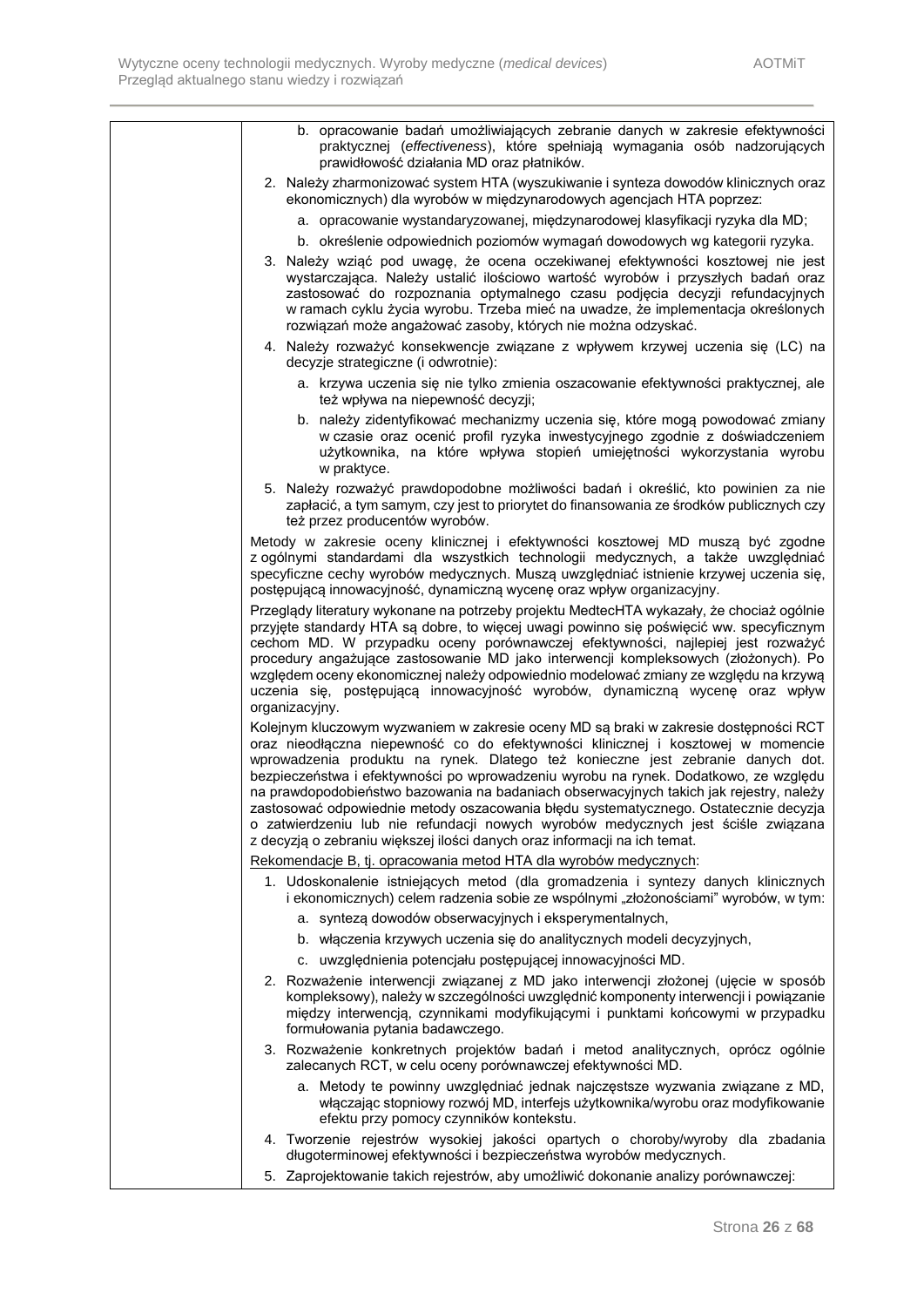|              | a. rutynowo gromadzonych informacji nt. możliwych czynników zakłócających,                                                                                                                                                                                                                                                                                                                                                                                                                                                                                                                                                                                                                                                                                                                                                                                                                                                                                                                                             |
|--------------|------------------------------------------------------------------------------------------------------------------------------------------------------------------------------------------------------------------------------------------------------------------------------------------------------------------------------------------------------------------------------------------------------------------------------------------------------------------------------------------------------------------------------------------------------------------------------------------------------------------------------------------------------------------------------------------------------------------------------------------------------------------------------------------------------------------------------------------------------------------------------------------------------------------------------------------------------------------------------------------------------------------------|
|              | b. gromadzonych informacji nt. schematów leczenia celem ulepszenia systemu HTA.                                                                                                                                                                                                                                                                                                                                                                                                                                                                                                                                                                                                                                                                                                                                                                                                                                                                                                                                        |
|              | 6. Zastosowanie odpowiednich metod dla określenia zmiennych zakłócających<br>w analizach porównawczych skuteczności lub bezpieczeństwa oraz próba rozwiązania<br>pozostałych zakłóceń.                                                                                                                                                                                                                                                                                                                                                                                                                                                                                                                                                                                                                                                                                                                                                                                                                                 |
|              | 7. Rozważenie doboru ekspertów skorygowanego błędem systematycznym, jako jeden ze<br>scenariuszy analizy wrażliwości, jeśli dane pochodzące z dużych rejestrów są dostępne<br>do włączenia do syntezy dowodów w HTA.                                                                                                                                                                                                                                                                                                                                                                                                                                                                                                                                                                                                                                                                                                                                                                                                   |
|              | 8. Udokumentowanie badania przy zastosowaniu odpowiednich wytycznych dot.<br>raportowania.                                                                                                                                                                                                                                                                                                                                                                                                                                                                                                                                                                                                                                                                                                                                                                                                                                                                                                                             |
|              | 9. Rozważenie zastosowania specyficznych dla wyrobów medycznych wskazówek<br>dotyczących metod syntezy dowodów z ram dot. interwencji złożonych.                                                                                                                                                                                                                                                                                                                                                                                                                                                                                                                                                                                                                                                                                                                                                                                                                                                                       |
|              | 10. Ocena przydatności wyników pod kątem wyzwań wynikających z kwalifikacji pacjenta,<br>zależności od użytkownika, typu badania i szybkiego rozwoju technologii.                                                                                                                                                                                                                                                                                                                                                                                                                                                                                                                                                                                                                                                                                                                                                                                                                                                      |
|              | 11. W analizach ekonomicznych i HTA wyrobów medycznych trzeba mieć na uwadze cechy<br>charakterystyczne dla MD oraz, jako część badania, należy zbadać ich ilościowy wpływ<br>na efektywność kosztową.                                                                                                                                                                                                                                                                                                                                                                                                                                                                                                                                                                                                                                                                                                                                                                                                                 |
|              | 12. Rozważenie powtarzalności procesu oceny wyrobów, jako że dodatkowe dowody<br>i wiedza pojawiają się z czasem.                                                                                                                                                                                                                                                                                                                                                                                                                                                                                                                                                                                                                                                                                                                                                                                                                                                                                                      |
|              | 13. Rozważenie prawdopodobieństwa przyszłych zmian cen, które wpłyną na korzyści<br>wynikające z wcześniejszego zatwierdzenia lub dodatkowych badań. Przydatne może<br>być określenie efektywnych progów cen, dla których zmieniają się wytyczne.                                                                                                                                                                                                                                                                                                                                                                                                                                                                                                                                                                                                                                                                                                                                                                      |
|              | 14. Określenie, czy od producentów należy oczekiwać przeprowadzenia badań na<br>podstawie oceny: wartości rynkowej MD i potencjału do potwierdzenia przy pomocy<br>badań.                                                                                                                                                                                                                                                                                                                                                                                                                                                                                                                                                                                                                                                                                                                                                                                                                                              |
| Fuchs 201747 | Cel: doprecyzowanie i uszczegółowienie wcześniejszych ustaleń dotyczących oceny HTA<br>wyrobów medycznych opracowanych przez instytucje europejskie.                                                                                                                                                                                                                                                                                                                                                                                                                                                                                                                                                                                                                                                                                                                                                                                                                                                                   |
|              | Metodyka: Przeprowadzono semi-strukturalne wywiady telefoniczne z 16 przedstawicielami<br>wiodących europejskich instytucji HTA (15 krajów, 16 instytucji HTA, w tym dwie hiszpańskie)<br>w okresie od kwietnia do lipca 2015 r. Instytucje podzielono na 3 kategorie (opracowujące<br>mniej niż 10 raportów HTA dotyczących wyrobów medycznych na rok, pomiędzy 10 a 60<br>raportów rocznie oraz powyżej 60 raportów rocznie). Z każdej kategorii wybrano 6 instytucji z<br>różnych krajów. Zakres wywiadu obejmował:                                                                                                                                                                                                                                                                                                                                                                                                                                                                                                 |
|              | charakterystykę funkcjonowania instytucji;<br>$\bullet$<br>związek pomiędzy HTA wyrobu medycznego a procesem decyzyjnym (jego zasięgiem);<br>posiadanie odrębnej jednostki/komórki organizacyjnej odpowiedzialnej za HTA wyrobów<br>$\bullet$<br>medycznych (10/16 nie posiada odrębnego departamentu/działu zajmującego się<br>wyrobami medycznymi);<br>stosowanie definicji wyrobu medycznego (6 instytucji nie stosuje formalnej definicji,<br>4 instytucje opierają się na dyrektywach UE, 6 stosuje istniejące definicje np. INAHTA                                                                                                                                                                                                                                                                                                                                                                                                                                                                               |
|              | lub definicje określone w krajowym ustawodawstwie);<br>proces oceny wyrobów medycznych w porównaniu do innych technologii (2 instytucje<br>uważają, że proces oceny wyrobów medycznych jest zdecydowanie inny niż w<br>przypadku oceny technologii lekowych, 8 instytucji stosuje podejście do oceny wyrobów<br>medycznych podobne jak w przypadku technologii lekowych, 2 instytucje uważają, że<br>proces oceny wyrobów medycznych i innymi technologiami jest taki sam, 4 instytucje<br>oceniają wyłącznie wyroby medyczne i pytanie ich nie dotyczyło);<br>priorytetyzację, jakie wyroby medyczne podlegają procesowi oceny (7 instytucji nie ma<br>standaryzowanego procesu priorytetyzacji i wybór wyrobów do oceny zazwyczaj wynika<br>ze zlecenia przekazanego przez podmiot decyzyjny, 6 instytucji stosuje odmienną<br>priorytetyzację i kryteria wobec wyrobów medycznych niż w przypadku innych<br>technologii, 3 instytucje nie określały specjalnych zasad priorytetyzacji oceny wyrobów<br>medycznych); |
|              | stosowanie wytycznych metodologicznych i swoistych metod dla wyrobów medycznych<br>(4 instytucje posiadają odrębne wytyczne HTA dla wyrobów medycznych lub odrębne<br>części dotyczące wyrobów medycznych w ogólnych wytycznych HTA – pozostałe<br>instytucje wykorzystują głównie narzędzia i zalecenia EUnetHTA lub innych instytucji);                                                                                                                                                                                                                                                                                                                                                                                                                                                                                                                                                                                                                                                                              |

<sup>1</sup>  $^{47}$  Fuchs, S., Olberg, B., Panteli, D., Perleth, M., & Busse, R. (2017). HTA of medical devices: Challenges and ideas for the future from a European perspective. Health Policy, 121(3), 215-229.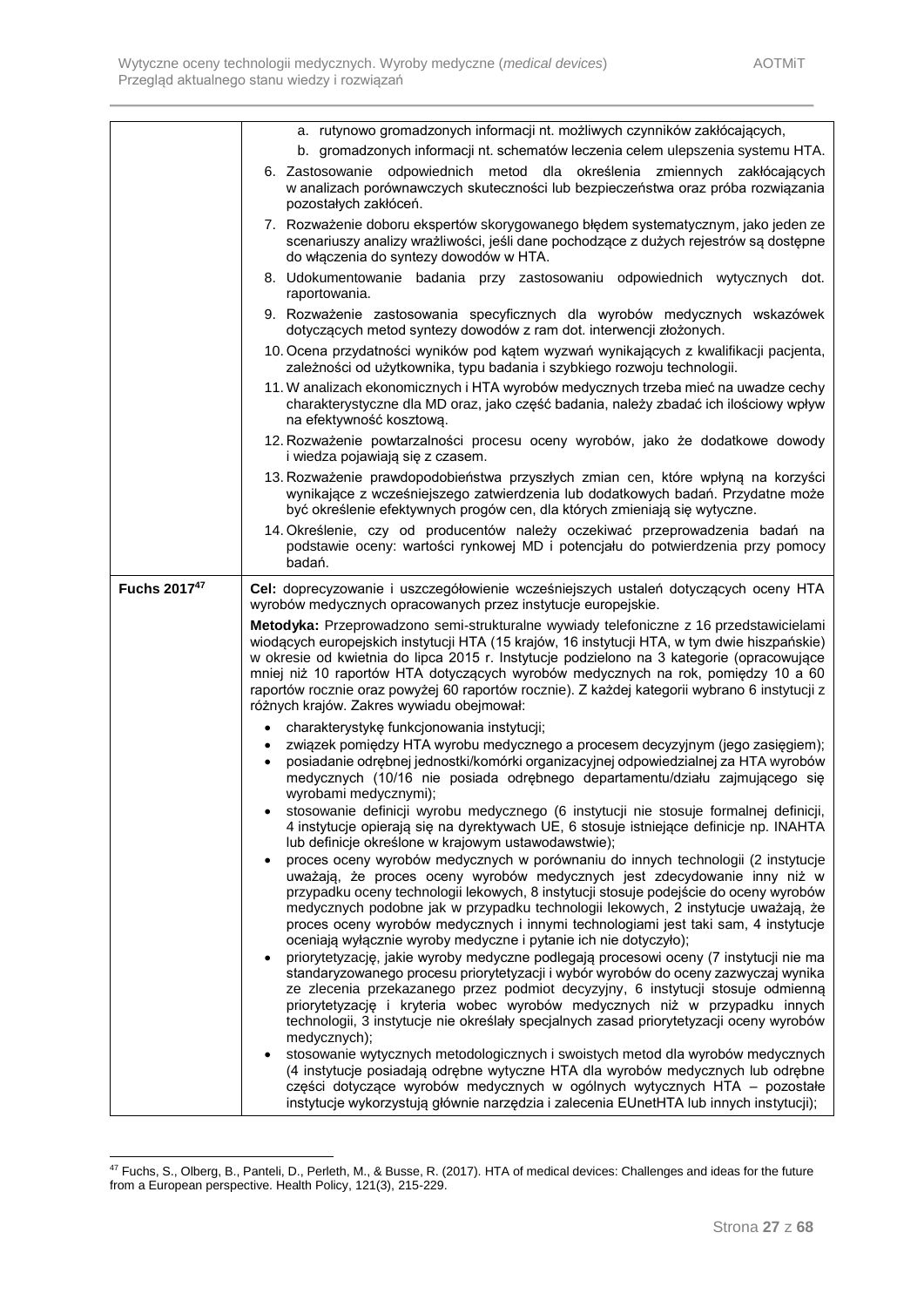- uwzględnienie aspektów związanych ze specyfiką wyrobów medycznych;
- związek pomiędzy przeprowadzeniem oceny a zasięgiem procesu decyzyjnego;
- wyzwania i przyszłość oceny wyrobów medycznych.

Większość instytucji (66–100%) uważa, że odrębne wytyczne dotyczące HTA wyrobów medycznych są przydatne, a część respondentów (31–65%) uważa, że wytyczne dla wyrobów medycznych mogłyby być częścią ogólnego dokumentu HTA, gdzie aspekty dotyczące wyrobów medycznych zostałyby jasno wydzielone.

| <b>Aspekt oceny MD</b>                                                                                                | Odpowiedź                                                                                                                                                                                                                                                                       | Liczba<br>Agencji | Agencje                                                                                                                                                                                            |
|-----------------------------------------------------------------------------------------------------------------------|---------------------------------------------------------------------------------------------------------------------------------------------------------------------------------------------------------------------------------------------------------------------------------|-------------------|----------------------------------------------------------------------------------------------------------------------------------------------------------------------------------------------------|
|                                                                                                                       | Brak - opracowane<br>rekomendacje, które nie<br>stanowią obowiązkowego<br>wsparcia procesu<br>decyzyjnego                                                                                                                                                                       | $\overline{7}$    | Agenas - Włochy<br>FinOHTA - Finlandia<br>IQWiG - Niemcy<br>KCE - Belgia<br>OSTEBA - Hiszpania<br>SHTG/HIS - Szkocja<br>ZiN - Holandia                                                             |
| związek<br>pomiędzy oceną<br>wyrobu<br>medycznego a<br>procesem<br>decyzyjnym                                         | Tak - ocena uwzględniania<br>w procesie decyzyjnym, ale<br>nieobowiązkowa lub<br>stanowiąca wyłącznie<br>wsparcie.<br>Tak – skutek prawny<br>rekomendacji/oceny MD<br>zależy m.in. konkretnego<br>programu (np. w NICE) lub<br>podmiotu, który zlecił<br>przeprowadzenie oceny. | 9                 | AZZ - Chorwacja<br>CFK - Dania<br>NICE - Wielka Brytania<br>TLV - Szwecja<br>AOTMiT - Polska<br>AVALIA-t – Hiszpania<br>HAS-Francja<br>LBI-HTA - Austria<br>OGYÉI TEI - Węgry                      |
|                                                                                                                       | Definicja wynikająca z<br>dyrektyw UE                                                                                                                                                                                                                                           | 4                 | AZZ - Chorwacja<br>Agenas - Włochy<br>KCE - Belgia<br>NICE - Wielka Brytania                                                                                                                       |
|                                                                                                                       | Adaptacja definicji MD<br>opracowanej przez inne<br>instytucje np. EUnetHTA,<br>HTAi, INAHTA                                                                                                                                                                                    | 3                 | CFK – Dania<br>FinOHTA - Finlandia<br>AVALIA-t - Hiszpania                                                                                                                                         |
| stosowanie<br>definicji wyrobu<br>medycznego                                                                          | Definicja ustanowiona w<br>krajowym ustawodawstwie                                                                                                                                                                                                                              | 2                 | HAS --Francja<br>TLV - Szwecja                                                                                                                                                                     |
|                                                                                                                       | Brak formalnej/prawnej<br>definicji                                                                                                                                                                                                                                             | $\overline{7}$    | AOTMiT - Polska (prawo zgodne z<br>dyrektywami UE)<br>OSTEBA - Hiszpania<br>IQWiG - Niemcy<br>LBI-HTA - Austria<br>OGYÉI TEI – Węgry<br>SHTG/HIS - Szkocja<br>ZiN - Holandia                       |
| posiadanie<br>odrębnej<br>jednostki/komórki<br>organizacyjnej<br>odpowiedzialnej<br>za ocenę<br>wyrobów<br>medycznych | W Agencji istnieje odrębna<br>komórka organizacyjna/<br>dział zajmujący się oceną<br><b>MD</b>                                                                                                                                                                                  | 6                 | OSTEBA - Hiszpania<br>CFK - Dania<br>FinOHTA - Finlandia<br>HAS-Francia<br>IQWiG - Niemcy<br>NICE - Wielka Brytania                                                                                |
|                                                                                                                       | Brak                                                                                                                                                                                                                                                                            | 10 <sup>1</sup>   | AZZ - Chorwacja<br>Agenas - Włochy<br>AOTMiT - Polska *<br>KCE - Belgia<br>LBI-HTA - Austria<br>OGYÉI TEI – Węgry<br>AVALIA-t - Hiszpania<br>SHTG/HIS - Szkocja<br>TLV - Szwecja<br>ZiN - Holandia |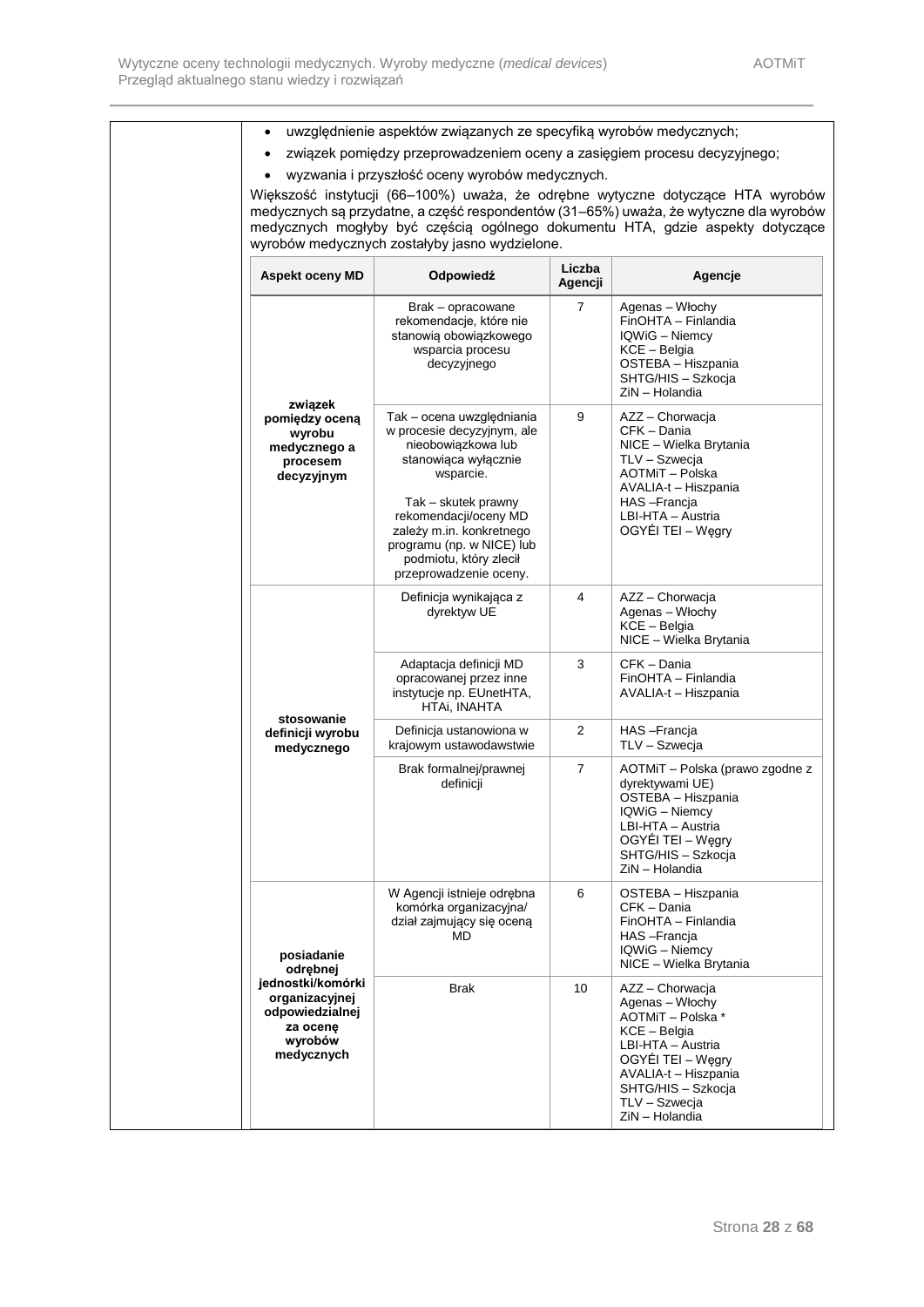|                                                                                         | Nie, proces oceny MD<br>bardzo podobny                                                            | $\overline{7}$ | AZZ - Chorwacja<br>AOTMiT - Polska<br>OSTEBA – Hiszpania<br>FinOHTA - Finlandia (system<br>oceny może się jedynie różnic<br>pomiedzy rodzajami ocenianych<br>MD)<br>HAS --Francja<br>KCE - Belgia<br>TLV - Szwecja                                                                                                                                                                                         |
|-----------------------------------------------------------------------------------------|---------------------------------------------------------------------------------------------------|----------------|------------------------------------------------------------------------------------------------------------------------------------------------------------------------------------------------------------------------------------------------------------------------------------------------------------------------------------------------------------------------------------------------------------|
| <b>Odmienny proces</b><br>oceny wyrobów<br>medycznych i                                 | Tak                                                                                               | $\overline{4}$ | IQWiG - Niemcy (proces oceny<br>MD nie jest standaryzowany,<br>natomiast leków tak oraz jest<br>bardziej czasochłonny)<br>NICE - Wielka Brytania<br>SHTG/HIS - Szkocja<br>ZiN - Holandia (więcej kryteriów,<br>wytyczne dla badaczy/firm)                                                                                                                                                                  |
| leków                                                                                   | W części proces jest<br>podobny                                                                   | $\overline{2}$ | OGYÉI TEI - Węgry (proces oceny<br>niektórych kategorii MD jest<br>znacznie uproszczony)<br>AVALIA-t - Hiszpania (taki sam w<br>proces w zakresie oceny<br>skuteczności, bezpieczeństwa<br>i ekonomicznej, odmienny<br>w aspektach organizacyjnych,<br>etycznych, społecznych)                                                                                                                             |
|                                                                                         | Nie dotyczy,<br>nie<br>można<br>dokonać porównania                                                | 3              | Agenas - Włochy (AIFA Agenzia<br>Italiana del Farmaco ocenia<br>wyłącznie leki)<br>CFK - Dania (system oceny leków<br>jest całkowicie odmienny od oceny<br>MD)<br>LBI-HTA - Austria                                                                                                                                                                                                                        |
|                                                                                         | Wybór wyrobów do oceny<br>zazwyczaj wynika ze<br>zlecenia przekazanego<br>przez podmiot decyzyjny | 3              | AZZ - Chorwacja<br>Agenas - Włochy<br>OSTEBA - Hiszpania                                                                                                                                                                                                                                                                                                                                                   |
| Kryteria<br>priorytetyzacji<br>jakie wyroby<br>medyczne<br>podlegaja<br>procesowi oceny | Inne kryteria                                                                                     | 10             | CFK - Dania (np. ze względu na<br>wysokie ryzyko, albo wysokie<br>koszty)<br>FinOHTA - Finlandia (takie same<br>kryteria obowiązują jak przy innych<br>technologiach)<br>HAS-Francja<br>KCE - Belgia<br>LBI-HTA - Austria<br>NICE - Wielka Brytania<br>OGYÉI TEI – Węgry (takie same<br>kryteria obowiązują jak przy innych<br>technologiach)<br>OSTEBA - Hiszpania<br>SHTG/HIS - Szkocja<br>TLV - Szwecja |
|                                                                                         | Brak standaryzowanego<br>procesu priorytetyzacji                                                  | 3              | AOTMiT - Polska<br>IQWiG - Niemcy<br>ZiN - Holandia                                                                                                                                                                                                                                                                                                                                                        |
| Wytyczne<br>metodologiczne                                                              | Tak - ogólne                                                                                      | $\overline{7}$ | AZZ - Chorwacja<br>Agenas – Włochy<br>AOTMiT - Polska<br>OSTEBA - Hiszpania (dokument<br>wewnętrzny)<br>CFK - Dania (DACEHTA HTA.<br>EUnetHTA Core Model)<br>HAS-Francja<br>IQWiG - Niemcy                                                                                                                                                                                                                 |
|                                                                                         | Różne dokumenty<br>stanowiące zalecenia                                                           | 9              | FinOHTA - Finlandia<br>$KCE - Belgia$<br>LBI-HTA - Austria                                                                                                                                                                                                                                                                                                                                                 |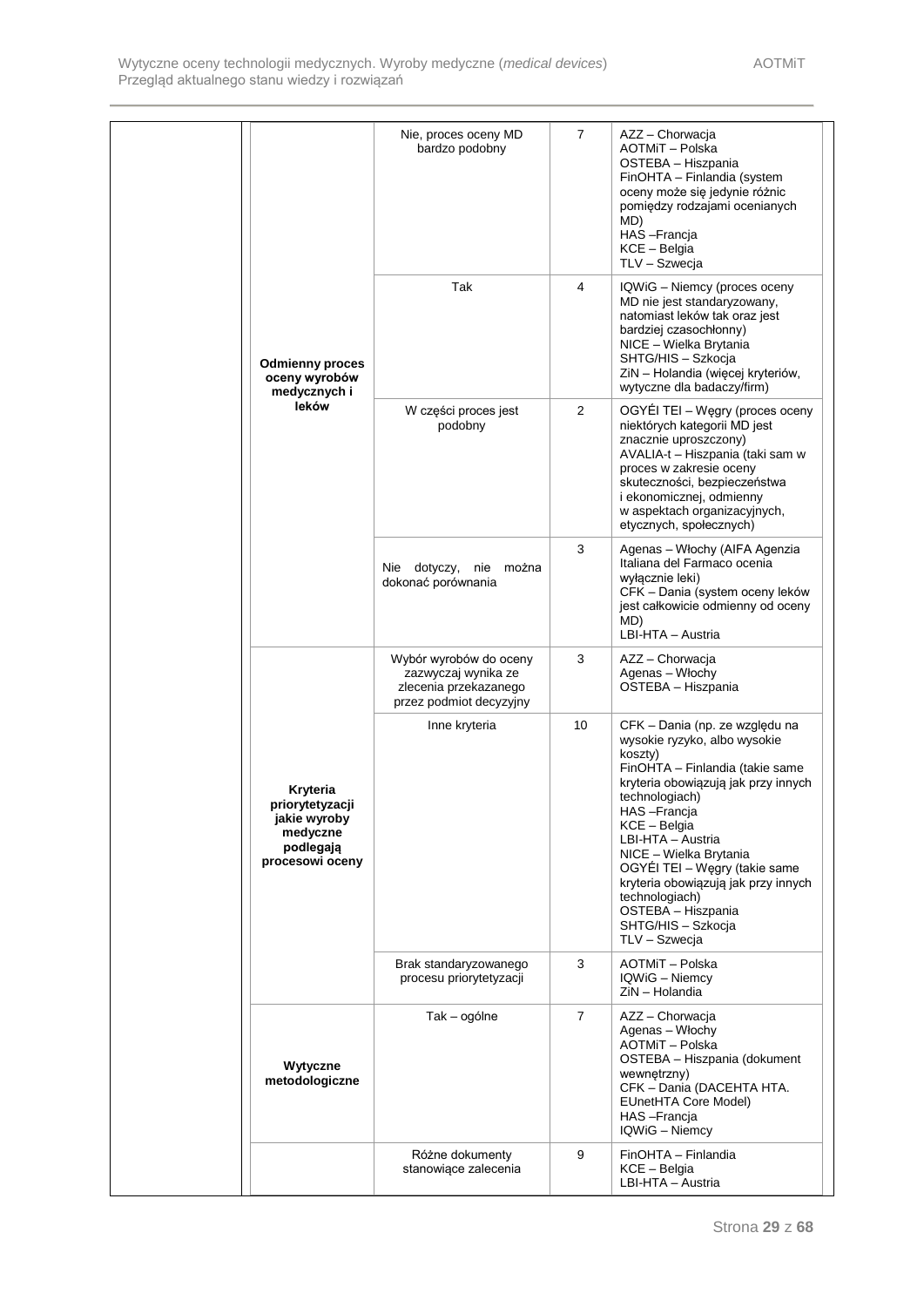|                                                                                  |                              |                | NICE - Wielka Brytania<br>OGYÉI TEI – Węgry<br>OSTEBA - Hiszpania<br>SHTG/HIS - Szkocja<br>TLV - Szwecja<br>ZiN - Holandia                                                                                                                                                                                                                                                                                                             |
|----------------------------------------------------------------------------------|------------------------------|----------------|----------------------------------------------------------------------------------------------------------------------------------------------------------------------------------------------------------------------------------------------------------------------------------------------------------------------------------------------------------------------------------------------------------------------------------------|
| Swoiste metody i<br>podejście do                                                 | Tak                          | $\overline{7}$ | AZZ - Chorwacja<br>(wykorzystywanie zaleceń AHRQ<br>dot. diagnostyki)<br>Agenas - Włochy (EUnetHTA Core<br>Model)<br>OSTEBA - Hiszpania<br>IQWiG - Niemcy<br>LBI-HTA - Austria<br>NICE - Wielka Brytania<br>ZiN - Holandia                                                                                                                                                                                                             |
| oceny wyrobów<br>medycznych                                                      | Nie                          | 9              | AOTMiT - Polska<br>CFK - Dania<br>FinOHTA - Finlandia<br>HAS-Francja<br>KCE - Belgia<br>OGYÉI TEI – Węgry<br>OSTEBA - Hiszpania<br>SHTG/HIS - Szkocja<br>TLV - Szwecja                                                                                                                                                                                                                                                                 |
| Uwzględnienie<br>aspektów<br>związanych ze<br>specyfika<br>wyrobów<br>medycznych | Tak                          | 15             | AZZ - Chorwacja<br>(dodatkowe dane dot. procedury<br>zw. z MD, krzywa uczenia)<br>Agenas - Włochy<br>OSTEBA - Hiszpania<br>CFK - Dania (krzywa uczenia)<br>FinOHTA - Finlandia<br>HAS-Francja (aspekty<br>organizacyjne)<br>IQWiG - Niemcy<br>KCE - Belgia<br>LBI-HTA - Austria<br>NICE - Wielka Brytania (np.<br>(krzywa uczenia)<br>OGYÉI TEI – Węgry<br>OSTEBA - Hiszpania<br>SHTG/HIS - Szkocja<br>TLV - Szwecja<br>ZiN - Holandia |
|                                                                                  | Nie                          | 1              | AOTMiT - Polska                                                                                                                                                                                                                                                                                                                                                                                                                        |
| <b>Publicznie</b><br>dostępne raporty                                            | Tak                          | 15             | AZZ - Chorwacja<br>Agenas - Włochy<br>AOTMiT - Polska<br>OSTEBA - Hiszpania (nie<br>wszystkie, brak pełnych tekstów)<br>CFK - Dania (niewiele dostępnych<br>dokumentów. Podsumowanie po<br>angielsku, raport po duńsku)<br>FinOHTA - Finlandia<br>HAS-Francia<br>IQWiG - Niemcy<br>KCE - Belgia<br>LBI-HTA - Austria<br>NICE - Wielka Brytania<br>OSTEBA - Hiszpania<br>SHTG/HIS - Szkocja<br>TLV - Szwecja<br>ZiN - Holandia          |
|                                                                                  | Nie                          | $\mathbf{1}$   | OGYÉI TEI – Węgry                                                                                                                                                                                                                                                                                                                                                                                                                      |
| Podejmowane<br>działania i<br>współpraca w<br>zakresie oceny<br>wyrobów          | <b>EUnetHTA Joint Action</b> | 14             | AZZ - Chorwacja<br>Agenas - Włochy<br>OSTEBA - Hiszpania<br>FinOHTA - Finlandia<br>CFK - Dania                                                                                                                                                                                                                                                                                                                                         |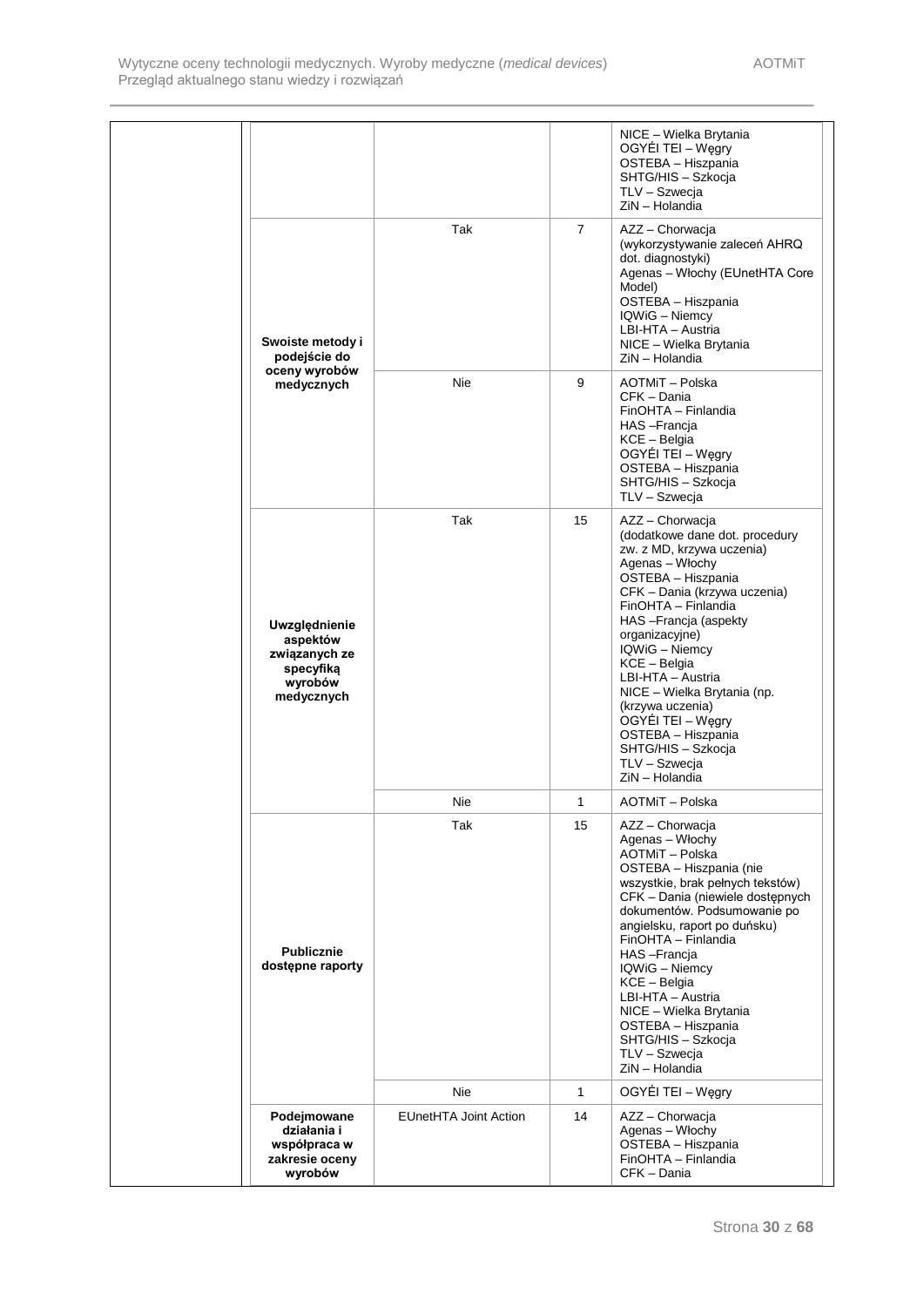| medycznych<br>(współpraca)                                                                                                                                                                                                                                                                                                                                                                                                                                                                                                                                                                                                                                                                                                                                                                                                                                                                                                                                                                                                                                                                                                                                                                                                                                                                                                                                                                                                                                                                                                                                                                                                                                                                                                                                                                                                                                                                                                                                                                                                                                                                                                                                                | Inne                                                                                                                                                                                                                                                                                                                                                  | 5 | HAS-Francja<br>IQWiG - Niemcy<br>KCE - Belgia<br>LBI-HTA - Austria<br>NICE - Wielka Brytania<br>OGYÉI TEI – Wegry<br>OSTEBA - Hiszpania<br>SHTG/HIS - Szkocja<br>ZiN - Holandia<br>AZZ - Chorwacja (FP7-project<br>EQUIPT)<br>AOTMiT - Polska<br>AZZ - Chorwacja (Horizon 2020<br><b>SELFIE</b>                                                                                                                                                                                                               |
|---------------------------------------------------------------------------------------------------------------------------------------------------------------------------------------------------------------------------------------------------------------------------------------------------------------------------------------------------------------------------------------------------------------------------------------------------------------------------------------------------------------------------------------------------------------------------------------------------------------------------------------------------------------------------------------------------------------------------------------------------------------------------------------------------------------------------------------------------------------------------------------------------------------------------------------------------------------------------------------------------------------------------------------------------------------------------------------------------------------------------------------------------------------------------------------------------------------------------------------------------------------------------------------------------------------------------------------------------------------------------------------------------------------------------------------------------------------------------------------------------------------------------------------------------------------------------------------------------------------------------------------------------------------------------------------------------------------------------------------------------------------------------------------------------------------------------------------------------------------------------------------------------------------------------------------------------------------------------------------------------------------------------------------------------------------------------------------------------------------------------------------------------------------------------|-------------------------------------------------------------------------------------------------------------------------------------------------------------------------------------------------------------------------------------------------------------------------------------------------------------------------------------------------------|---|---------------------------------------------------------------------------------------------------------------------------------------------------------------------------------------------------------------------------------------------------------------------------------------------------------------------------------------------------------------------------------------------------------------------------------------------------------------------------------------------------------------|
|                                                                                                                                                                                                                                                                                                                                                                                                                                                                                                                                                                                                                                                                                                                                                                                                                                                                                                                                                                                                                                                                                                                                                                                                                                                                                                                                                                                                                                                                                                                                                                                                                                                                                                                                                                                                                                                                                                                                                                                                                                                                                                                                                                           |                                                                                                                                                                                                                                                                                                                                                       |   | OGYÉI TEI - Węgry (SEED<br>Consortium)<br>TLV - Szwecja (SEED<br>Consortium)                                                                                                                                                                                                                                                                                                                                                                                                                                  |
| Cel: przegląd i porównanie bieżących działań z zakresu oceny technologii medycznych dla<br>wyrobów medycznych w agencjach HTA spoza UE.<br>Badanie<br>zostało<br>Metodyka:<br>przeprowadzone w<br>MedTecHTA<br>ramach<br>projekt<br>(www.medtechta.eu), finansowanego z 7. Programu Ramowego UE (7PR) (ang. the EU's 7th<br>Framework Program FP7). Do badania zakwalifikowano agencje należące do sieci HTA tj.<br>EUnetHTA, HTAi, INAHTA. Spośród 135 zidentyfikowanych, uwzględniono 36 agencji HTA,<br>oceniających wyroby medyczne w dwudziestu państwach spoza UE.<br>Działania HTA dotyczące wyrobów medycznych zostały ocenione z trzech perspektyw:<br>struktury organizacyjnej, procesów (standardowe procedury operacyjne) i metod (metodologie<br>naukowe). Gromadzenie danych przeprowadzono w dwóch etapach:<br>etap 1 – ocena strony internetowej agencji za pomocą standardowego kwestionariusza,<br>a następnie przegląd i zatwierdzenie zebranych danych przez przedstawiciela agencji;<br>etap 2 – wywiady z agencjami wybranymi w etapie 1, które charakteryzowały się<br>zaadaptowaniem podejścia do oceny wyrobów medycznych.<br>Kluczowe wnioski: Zidentyfikowano 135 Agencji HTA, 36 agencji z 20 krajów spoza UE<br>uwzględniono w ostatecznej analizie. W I etapie uznano 27 agencji jako te, które oceniają<br>wyroby medyczne i stosują określone podejście. Najpopularniejszy model struktury<br>organizacyjnej to Agencja realizująca szeroki zakres kompetencji HTA (tj. ocenia pełny zakres<br>technologii zdrowotnych, w tym leków, diagnostyki, interwencji z zakresu zdrowia<br>publicznego), ale także posiada w strukturze organizacyjnej zespoły specjalistów z zakresu<br>oceny HTA wyrobów medycznych (np. w Kanadzie – CADTH). Natomiast na drugim biegunie<br>są agencje (np. w Australii – MSAC), które powstały celem oceny wyrobów medycznych (oraz<br>świadczeń medycznych). Badanie wykazało istnienie różnic organizacyjnych, proceduralnych<br>w agencjach specjalizujących się w ocenie wyrobów medycznych (MD-specific agencies) w<br>porównaniu do pozostałych agencji, uwzględnionych w analizie. Różnice dotyczyły: |                                                                                                                                                                                                                                                                                                                                                       |   |                                                                                                                                                                                                                                                                                                                                                                                                                                                                                                               |
| (57% vs 86%).                                                                                                                                                                                                                                                                                                                                                                                                                                                                                                                                                                                                                                                                                                                                                                                                                                                                                                                                                                                                                                                                                                                                                                                                                                                                                                                                                                                                                                                                                                                                                                                                                                                                                                                                                                                                                                                                                                                                                                                                                                                                                                                                                             | uwzględnienia kwestii organizacyjnych (63% vs. 33%),<br>uwzględniania w raporcie badań obserwacyjnych (35% vs. 14%),<br>uwzględniania opinii ekspertów (52 vs. 14 %),<br>atrybutów charakterystycznych dla wyrobów medycznych (52% vs. 33%),<br>minimalizacji kosztów - 48% vs 29%; inne - 19% vs 0%),<br>specyficznych dla oceny wyrobów medycznych. |   | stosowanych analiz ekonomicznych (najczęściej analiza koszt efektywności – 95% vs<br>100%; koszt użyteczności -81% vs 71%; koszt konsekwencji - 48% vs 14%;<br>formalnego stosowania analiz HTA przeprowadzonych przez inne kraje lub organizacje<br>Ponadto, tylko jedna (Department of Science and Technology w Brazylii) na 27<br>wyszczególnionych agencji, opracowała wytyczne metodologiczne dot. oceny wyrobów<br>medycznych. Pozostałe agencje nie zadeklarowały, że są w trakcie opracowywania metod |

<sup>-</sup><sup>48</sup> Ciani, O., Wilcher, B., Blankart, C. R., Hatz, M., Rupel, V. P., Erker, R. S., ... & Taylor, R. S. (2015). Health technology assessment of medical devices: a survey of non-European union agencies. International journal of technology assessment in health care, 31(3), 154-165.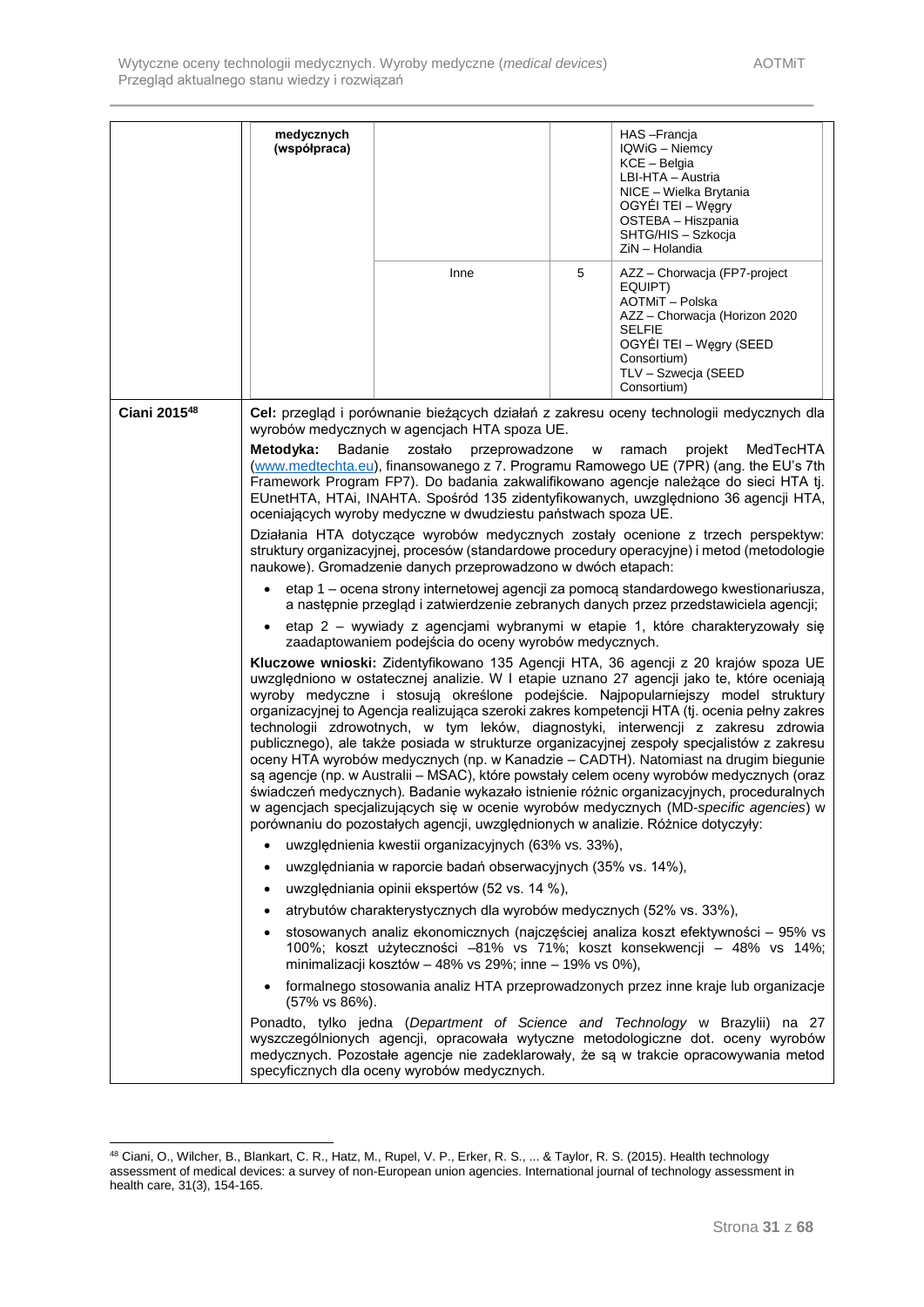|                                            | Charakterystyka                                                                     | Agencje<br>razem  | Agencje<br>ukierunkowane<br>na MD | Agencje<br>ogólne<br>(o szerokim<br>zakresie) |
|--------------------------------------------|-------------------------------------------------------------------------------------|-------------------|-----------------------------------|-----------------------------------------------|
| Oceniane                                   | Leki                                                                                | 25 (69)           | 17 (63)                           | 8(89)                                         |
| technologie                                | $MD - ogólem$                                                                       | 36 (100)          | 27 (100)                          | 9(100)                                        |
|                                            | MD - diagnostyka                                                                    | 31 [z 33]<br>(94) | 23 [z 25] (92)                    | 8 [z 8] (100)                                 |
|                                            | $MD - procedure$ procedury medyczne<br><i>i</i> chirurgiczne                        | 31 [z 33]<br>(94) | 23 [z 25] (92)                    | 8 [z 8] (100)                                 |
|                                            | Inne technologie                                                                    | 27 [z 35]<br>(77) | 20 (74)                           | $6$ [z $8$ ] (78)                             |
| Stosowanie klasyfikacji MD                 |                                                                                     | 18 (50)           | 15 (56)                           | 3(33)                                         |
| Sposób ustalania<br>priorytetowych         | Postrzegany wpływ na wyniki<br>pacjenta                                             | 15 [z 28]<br>(54) | 13 [z 22] (59)                    | $2$ [z 6] (33)                                |
| technologii do<br>oceny                    | Wpływ technologii na budżet                                                         | 16 [z 28]<br>(57) | 14 [z 22] (64)                    | $2$ [z 6] (33)                                |
|                                            | Rozpowszechnienie<br>schorzenia/jednostki<br>chorobowej                             | 16 [z 28]<br>(57) | 13 [z 22] (59)                    | 3 [z 6] (50)                                  |
|                                            | Studium wykonalności                                                                | 9 [z 28]<br>(32)  | 8 [z 22] (36)                     | $1$ [z 6] (17)                                |
|                                            | Każda nowa technologia                                                              | 1 [z 28]<br>(4)   | $1$ [z 22] (5)                    | $0$ [z 6] (0)                                 |
|                                            | Wybrane nowe technologie                                                            | 12 [z 28]<br>(43) | 10 [z 22] (45)                    | $2$ [z 6] (33)                                |
|                                            | Technologie<br>identyfikowane/wskazywane<br>przez<br>zewnętrznych<br>interesariuszy | 19 [z 28]<br>(68) | 15 [z 22] (68)                    | 4 [z 6] (67)                                  |
|                                            | Inne                                                                                | 9 [z 28]<br>(32)  | 7 [z 22] (32)                     | $2$ [z 6] (33)                                |
| Rodzaj<br>raportów<br><b>HTA</b>           | Pełny raport                                                                        | 24 [z 30]<br>(83) | 20 [z 24] (83)                    | $5$ [z 6] (83)                                |
|                                            | Szybki raport (rapid review)                                                        | 20 [z 30]<br>(67) | 15 [z 24] (63)                    | $5$ [z 6] (83)                                |
|                                            | Inne                                                                                | 19 [z 30]<br>(63) | 14 [z 24] (58)                    | 5 [z 6] (83)                                  |
| Proces oceny<br><b>HTA</b>                 | Wewnętrznie przez agencję                                                           | 25 [z 34]<br>(74) | 19 (72)                           | 7(78)                                         |
| przeprowadzony:                            | Przez zewnętrzne podmioty                                                           | 7 [z 34]<br>(21)  | 5 (19)                            | 2(22)                                         |
|                                            | Inne                                                                                | 2 [z 34]<br>(6)   | 3(11)                             | 0(0)                                          |
| Ocena<br>przeprowadzona<br>na podstawie:   | Zgłoszenia/wnioski<br>od<br>podmiotów zewnętrznych                                  | 24 [z 32]<br>(75) | 18 [z 25] (72)                    | 6 [z 7] (86)                                  |
|                                            | Wewnętrznie przeprowadzona<br>analiza                                               | 14 [z 32]<br>(44) | 11 [z 25] (44)                    | 3 [z 7] (43)                                  |
| decyzji                                    | HTA jest obowiązkowa w procesie podejmowania                                        | 10 [z 33]<br>(31) | 11 [z 25] (44)                    | 0 [z 8] (0)                                   |
| sposobu przeprowadzania HTA                | Wytyczne lub formalny dokument dotyczący                                            | 22 [z 32]<br>(69) | 17 [z 24] (71)                    | $5$ [z $8$ ] (63)                             |
| Metodologia<br>dostępna na stronie agencji | <b>HTA</b><br>opracowywania<br>raportu                                              | 15 [z 30]<br>(50) | 12 [z 22] (55)                    | 3 [z 8] (38)                                  |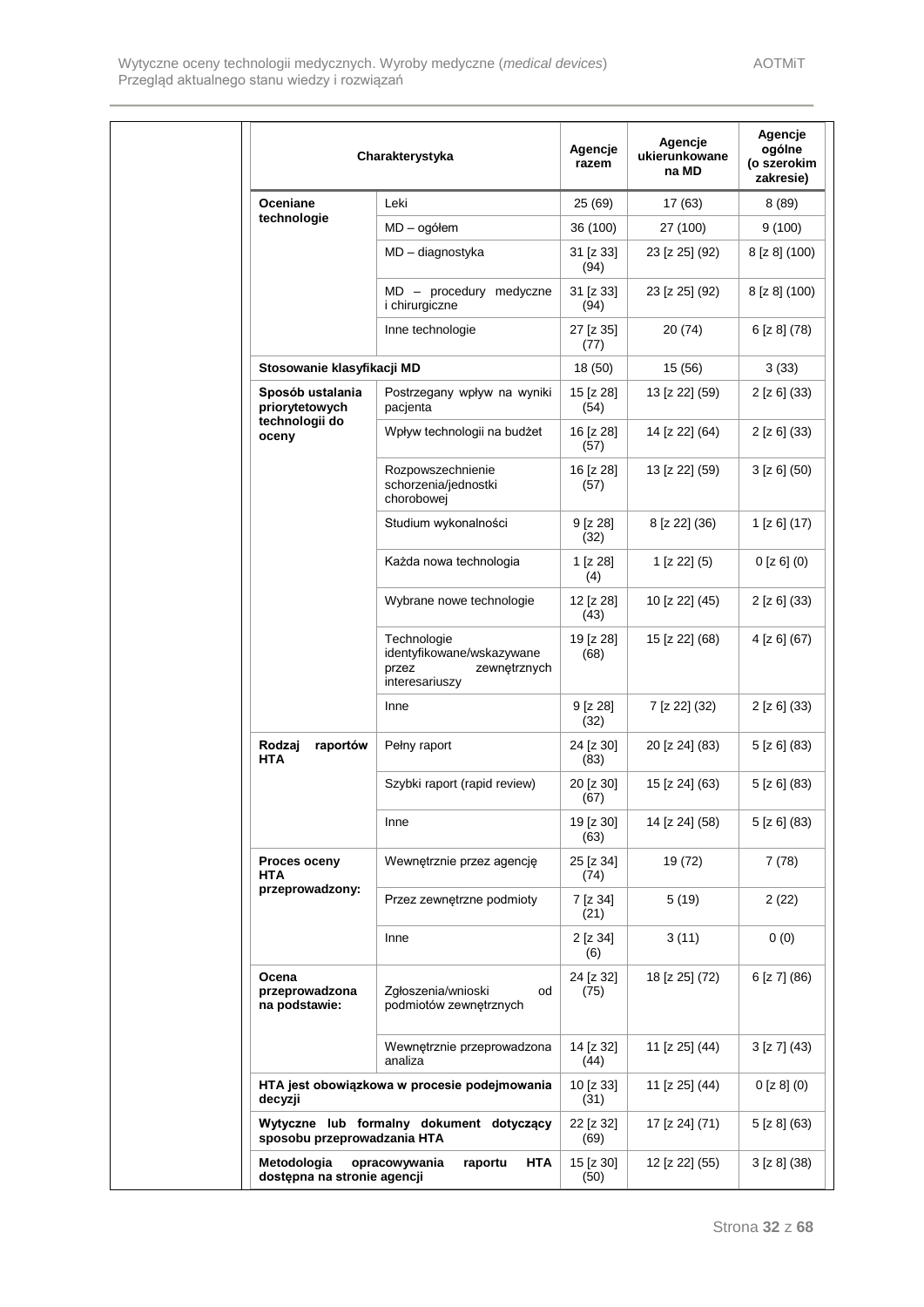| Komparatory<br>stosowane w                   | Placebo                                          | 6 [z 29]<br>(21)   | 5 [z 24] (21)   | $1$ [z 5] (20)    |
|----------------------------------------------|--------------------------------------------------|--------------------|-----------------|-------------------|
| ocenie                                       | Inne odpowiednie technologie                     | 29 [z 29]<br>(100) | 24 [z 24] (100) | $5$ [z 5] (100)   |
| <b>Elementy</b><br>oceniane w                | Problem zdrowotny i obecne<br>postępowanie       | 29 [z 36]<br>(81)  | 22 [z 27] (81)  | 7 (78)            |
| raporcie                                     | Opis technologii                                 | 29 [z 36]<br>(81)  | 21 [z 27] (78)  | 8(89)             |
|                                              | Bezpieczeństwo                                   | 35 [z 36]<br>(97)  | 27 [z 27] (100) | 8(89)             |
|                                              | Analiza kliniczna                                | 35 [z 36]<br>(97)  | 26 [z 27] (96)  | 9(100)            |
|                                              | Koszty i analiza ekonomiczna                     | 34 [z 36]<br>(94)  | 26 [z 27] (96)  | 8(89)             |
|                                              | Aspekty etyczne                                  | 23 [z 36]<br>(64)  | 18 [z 27] (67)  | 5(55)             |
|                                              | Aspekty organizacyjne                            | 20 [z 36]<br>(56)  | 17 [z 27] (63)  | 3(33)             |
|                                              | Aspekty prawne                                   | 10 [z 36]<br>(28)  | 7 [z 27] (26)   | 3(33)             |
|                                              | Aspekty społeczne                                | 17 [z 36]<br>(47)  | 11 [z 27] (41)  | 6(67)             |
| Metodologia                                  | Przegląd systematyczny                           | 31 [z 33]<br>(94)  | 24 [z 25] (96)  | 7 [z 8] (88)      |
|                                              | Metaanaliza                                      | 24 [z 33]<br>(73)  | 19 [z 25] (76)  | $5$ [z $8$ ] (63) |
|                                              | Analiza kliniczna                                | 18 [z 33]<br>(55)  | 15 [z 25] (60)  | 3 [z 8] (38)      |
|                                              | Badania obserwacyjne                             | 9 [z 30]<br>(30)   | 8 [z 23] (35)   | $1$ [z 7] (14)    |
|                                              | Badania interwencyjne                            | 9 [z 30]<br>(30)   | 7 [z 23] (30)   | $2$ [z 7] (29)    |
|                                              | Opinie ekspertów                                 | 13 [z 30]<br>(30)  | 12 [z 23] (52)  | $1$ [z 7] (14)    |
|                                              | Analiza ekonomiczna                              | 27 (82)            | 21 (84)         | 6(75)             |
|                                              | Ocena ekonomiczna oparta na<br>badaniach         | 14 (43)            | 11 [z 23] (48)  | 2 [z 7] (29)      |
|                                              | Model ekonomiczny oparty na<br>modelu decyzyjnym | 27 (83)            | 20 [z 23] (87)  | 5 [z 7] (71)      |
|                                              | Rozpatrzenie specyficznych atrybutów MD          | 17(47)             | 14 (52)         | 3(33)             |
| Rodzaj analizy<br>dozwolonej/                | Analiza efektywności kosztów                     | 27 [z 28]<br>(96)  | 20 [z 21] (95)  | 7 [z 7] (100)     |
| zalecanej w pełnej<br>ocenie<br>ekonomicznej | Analiza użyteczności kosztów                     | 22 [z 28]<br>(79)  | 17 [z 21] (81)  | 5 [z 7] (71)      |
|                                              | Analiza konsekwencji kosztów                     | 11 [z 28]<br>(39)  | 10 [z 21] (48)  | $1$ [z 7] (14)    |
|                                              | Analiza minimalizacji kosztów                    | 12 [z 28]<br>(43)  | 10 [z 21] (48)  | 2 [z 7] (29)      |
|                                              | Inne                                             | 4 [z 28]<br>(14)   | 4 [z 21] (19)   | $0$ [z 7] $(0)$   |
| Perspektywy<br>brane pod uwagę               | Społeczna                                        | 12 [z 29]<br>(41)  | 10 [z 23] (43)  | $2$ [z 6] (33)    |
| przy analizach<br>ekonomicznych              | Płatnika trzeciej strony (Third<br>party payer)  | 17 [z 29]<br>(59)  | 13 [z 23] (57)  | 4 [z 6] (67)      |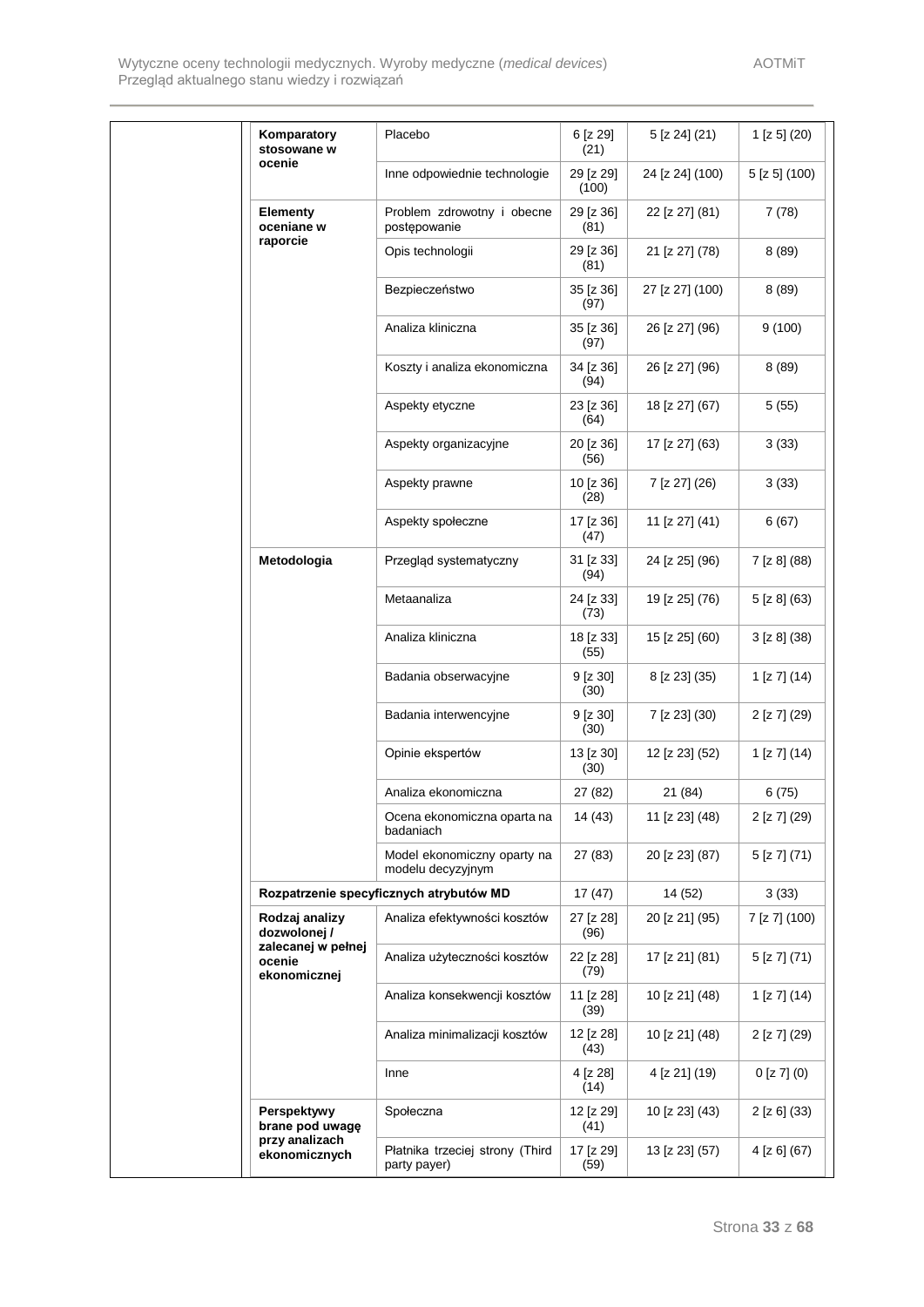<span id="page-33-0"></span>

|                                | Inne                                                                                                                                                                                                                                                                    | 7 [z 29]<br>(24)  | $6$ [z 23] (26) | $1$ [z 6] (17)   |
|--------------------------------|-------------------------------------------------------------------------------------------------------------------------------------------------------------------------------------------------------------------------------------------------------------------------|-------------------|-----------------|------------------|
| Szacowanie przedziałów ufności |                                                                                                                                                                                                                                                                         | 11 [z 23]<br>(48) | 7 [z 17] (41)   | $4$ [z 6] (67)   |
| Progi<br>efektywności kosztów  | publiczne stosowane<br>do<br>określenia                                                                                                                                                                                                                                 | 4 [z 28]<br>(14)  | $2$ [z 22] (9)  | $2$ [z 6] (3)    |
|                                | Specyficzne wymagania krajowe dot. danych                                                                                                                                                                                                                               | 8 [z 27]<br>(30)  | 6 [z 22] (29)   | $1$ [z 6] (33)   |
| <b>Formalne</b><br>kraje       | zastosowanie<br><b>HTA</b><br>ocen<br>przeprowadzonych przez inne organizacje lub                                                                                                                                                                                       | 18 [z 28]<br>(64) | 12 [z 21] (57)  | $6$ [z 7] $(86)$ |
| przenoszenia                   | Specyficzne procesy dla zapewnienia możliwości                                                                                                                                                                                                                          | 7 [z 17]<br>(41)  | 7 [z 15] (47)   | 0 [z 2] (0)      |
|                                | Wnioski płynące z realizacji 2 etapu badania:                                                                                                                                                                                                                           |                   |                 |                  |
|                                | Na podstawie wywiadów z agencjami HTA wskazano następujące problemy związane<br>z dostosowaniem polityki/działań HTA do oceny wyrobów medycznych.                                                                                                                       |                   |                 |                  |
| 13.<br>14.<br>15.<br>16.       | Niewystarczające zasoby (finansowe i kadrowe),<br>Brak standaryzacji dot. wprowadzenia wyrobów medycznych na rynek,<br>Brak metodologicznych wytycznych postępowania w ocenie wyrobów medycznych,<br>Brak wysokojakościowych dowodów naukowych dot. wyrobów medycznych. |                   |                 |                  |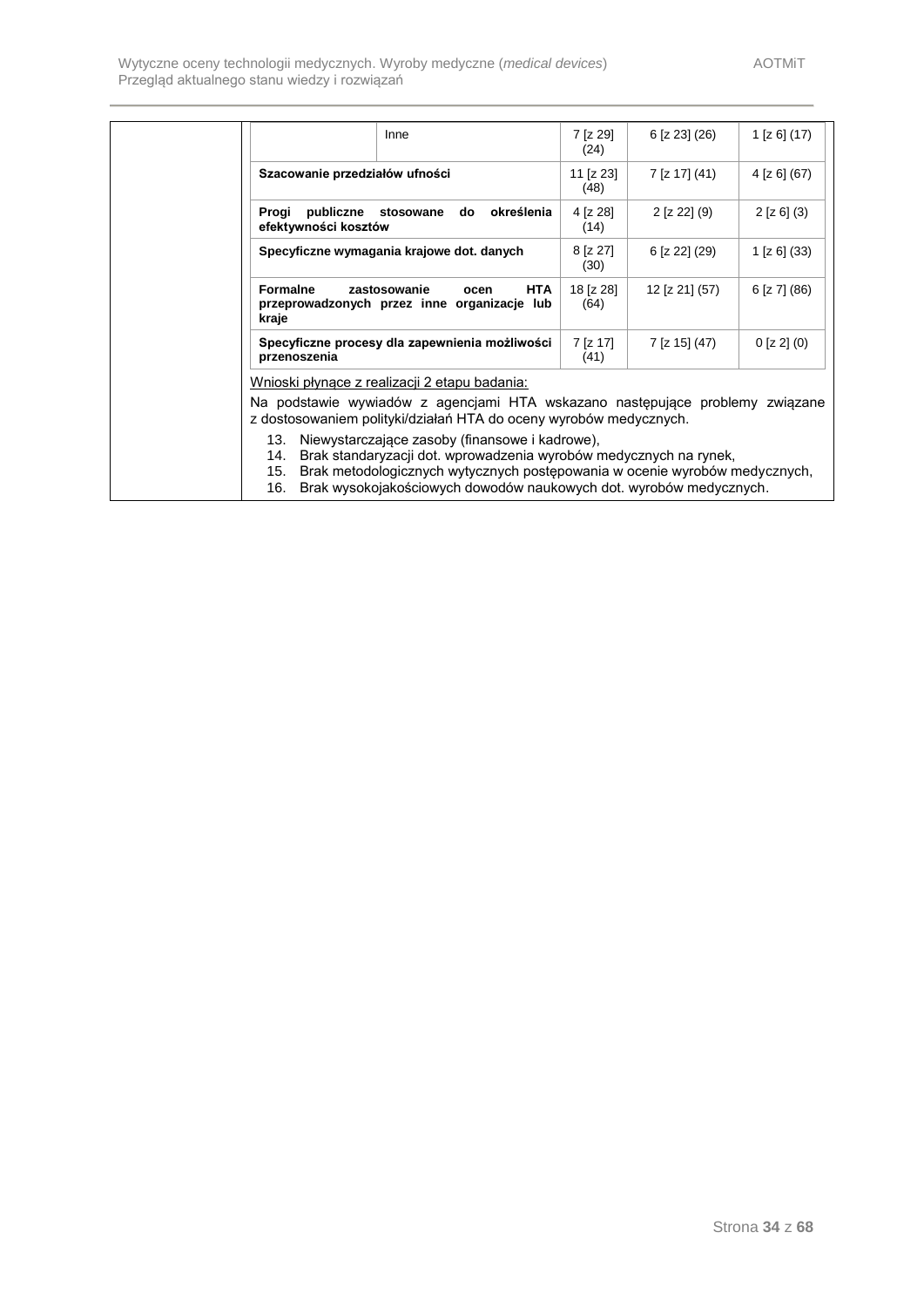W wyniku przeprowadzonego wyszukiwania wolnotekstowego włączono 15 publikacji celem zidentyfikowania dokumentów opisujących podejścia do opracowywania wytycznych dla technologii nielekowych oraz doświadczenia instytucji (agencji HTA) w stosowaniu tychże wytycznych. Wnioski z publikacji przedstawiono w tabeli 11.

|  | Tabela 11. Zestawienie odnalezionych publikacji nt. wytycznych dot. wyrobów medycznych w ramach |  |  |  |  |
|--|-------------------------------------------------------------------------------------------------|--|--|--|--|
|  | wyszukiwania wolnotekstowego (free text)                                                        |  |  |  |  |

| Publikacja<br>naukowa                                                                             | Kluczowe wnioski                                                                                                                                                                                                                                                                                                                                                                                                  |  |  |  |  |  |  |
|---------------------------------------------------------------------------------------------------|-------------------------------------------------------------------------------------------------------------------------------------------------------------------------------------------------------------------------------------------------------------------------------------------------------------------------------------------------------------------------------------------------------------------|--|--|--|--|--|--|
|                                                                                                   | Sytuacja globalna                                                                                                                                                                                                                                                                                                                                                                                                 |  |  |  |  |  |  |
| <b>Therapeutic</b><br>Goods<br><b>Administration</b><br>$-$ TGA 2017 <sup>49</sup><br>(Australia; | Cel: 1) Udzielenie wskazówek producentom wyrobów medycznych [w tym wyrobów do<br>diagnostyki in vitro (IVD)] na temat tego, co stanowi dowód kliniczny oraz procesu generowania<br>danych klinicznych i oceny klinicznej celem uzyskania ww. dowodów; 2) Przybliżenie<br>producentom regulacji prawnych dot. wyrobów medycznych w Australii                                                                       |  |  |  |  |  |  |
| Department of<br>Health)                                                                          | Metodyka: Wytyczne w oparciu o przegląd literatury i aktualne regulacje prawne; opracowanie<br>TGA we współpracy z Royal Australasian College of Surgeons Australian Safety and Efficacy<br>Register of New Interventional Procedures - Surgical (ASERNIP-S)                                                                                                                                                      |  |  |  |  |  |  |
|                                                                                                   | Kluczowe wnioski:                                                                                                                                                                                                                                                                                                                                                                                                 |  |  |  |  |  |  |
|                                                                                                   | 1. Wymagania ogólne dot. wyrobów medycznych w Australii                                                                                                                                                                                                                                                                                                                                                           |  |  |  |  |  |  |
|                                                                                                   | Wytyczne powołują się na 15 "Podstawowych Zasad" dot. bezpieczeństwa i wydajności<br>określonych w ustawodawstwie australijskim. Przedmioty wpisane na listę Australian<br>Register of Therapeutic Goods (ARTG) muszą spełniać wszystkie piętnaście zasad. Niżej<br>wymienione zasady odnoszą się do oceny klinicznej wyrobów medycznych i stanowią<br>przedmiot wytycznych (zasada 14 stanowi zasadę nadrzędną): |  |  |  |  |  |  |
|                                                                                                   | Zasada 1. Stosowanie wyrobu medycznego nie powinno narażać zdrowia<br>i bezpieczeństwa (kontekst stosowania urządzenia; kto - lekarz, pacjent - i kiedy<br>może stosować dany wyrób medyczny)                                                                                                                                                                                                                     |  |  |  |  |  |  |
|                                                                                                   | Zasada 3. Stosowanie wyrobu medycznego powinno być zgodne z zamierzeniami<br>$\bullet$<br>producenta (czy istnieją wystarczające dowody kliniczne, aby wykazać, że<br>urządzenie działa zgodnie z przeznaczeniem określonym w instrukcji użytkowania,<br>dokumentacji technicznej; każde proponowane zastosowanie musi być poparte<br>dowodami klinicznymi)                                                       |  |  |  |  |  |  |
|                                                                                                   | Zasada 4. Wyrób medyczny musi być zaprojektowany i wyprodukowany dla<br>$\bullet$<br>zapewnienia długotrwałego bezpieczeństwa                                                                                                                                                                                                                                                                                     |  |  |  |  |  |  |
|                                                                                                   | · Zasada 6. Korzyści ze stosowania wyrobu muszą przewyższać działania<br>niepożądane                                                                                                                                                                                                                                                                                                                              |  |  |  |  |  |  |
|                                                                                                   | • Zasada 13. Wraz z wyrobem medycznym musi być dostarczona odpowiednia<br>informacja (ocena dokumentacji)                                                                                                                                                                                                                                                                                                         |  |  |  |  |  |  |
|                                                                                                   | Zasada 14. Każdy wyrób medyczny wymaga dowodów klinicznych odpowiednich do<br>$\bullet$<br>sposobu użytkowania i klasyfikacji wyrobu, wykazujących, że jest zgodny<br>z "Podstawowymi Zasadami".                                                                                                                                                                                                                  |  |  |  |  |  |  |
|                                                                                                   | Wytyczne<br>wskazują trzy<br>główne<br>dokumenty<br>Międzynarodowej<br>Organizacji<br>Normalizacyjnej (ISO) określające wymogi dotyczące dowodów klinicznych dla wyrobów<br>medycznych:                                                                                                                                                                                                                           |  |  |  |  |  |  |
|                                                                                                   | • ISO13485:2016 - Quality Management Systems (QMS)                                                                                                                                                                                                                                                                                                                                                                |  |  |  |  |  |  |
|                                                                                                   | ISO14155:2011 - Good Clinical Practice (GCP)                                                                                                                                                                                                                                                                                                                                                                      |  |  |  |  |  |  |
|                                                                                                   | ISO 14971:2007 - Application of risk management to medical devices                                                                                                                                                                                                                                                                                                                                                |  |  |  |  |  |  |
|                                                                                                   | Zgodność z ww. normami nie jest w Australii obligatoryjna, jednakże stanowi podstawę do<br>określenia zgodności z wymogami ustawodawcy. Dla wybranych wyrobów medycznych<br>wytyczne wskazują dodatkowe normy ISO:                                                                                                                                                                                                |  |  |  |  |  |  |
|                                                                                                   | ISO 11979-7 - Ophthalmic implants - intraocular lenses                                                                                                                                                                                                                                                                                                                                                            |  |  |  |  |  |  |

<sup>1</sup> <sup>49</sup> Therapeutic Goods Administration - TGA. (2017). Clinical evidence guidelines - Medical devices. Version 1.0, February'17. Pozyskano z[: https://www.tga.gov.au/sites/default/files/clinical-evidence-guidelines-medical-devices.pdf,](https://www.tga.gov.au/sites/default/files/clinical-evidence-guidelines-medical-devices.pdf) dostęp z 11.01.2019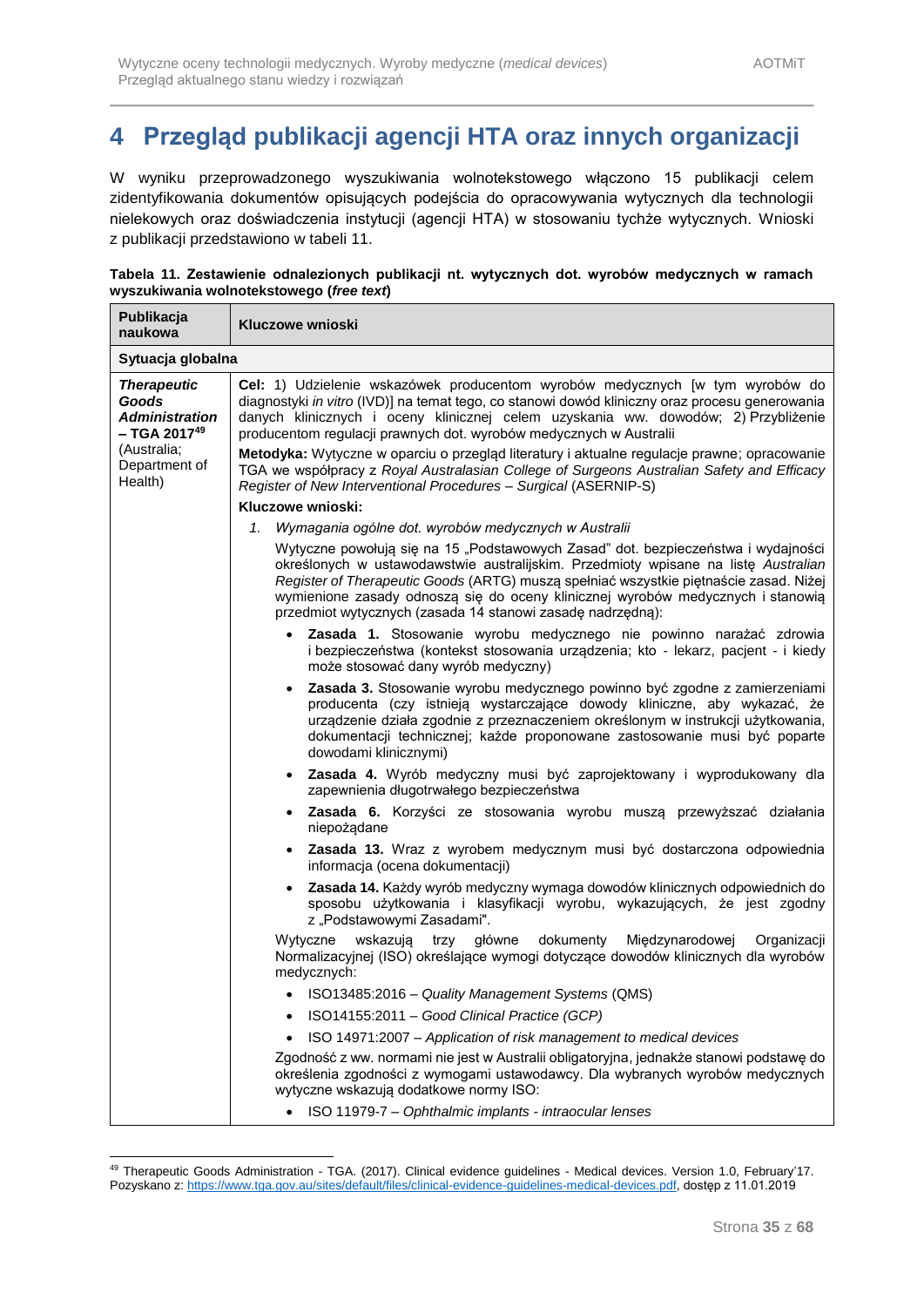| ISO 5840-1; ISO 5840-2 and ISO 5840-3 - Cardiovascular implants- cardiac valve<br>$\bullet$<br>prostheses                                                                                                                                                                                                                                                                                                                                                |
|----------------------------------------------------------------------------------------------------------------------------------------------------------------------------------------------------------------------------------------------------------------------------------------------------------------------------------------------------------------------------------------------------------------------------------------------------------|
| ISO 14708 - Implants for surgery - Active implantable medical devices<br>$\bullet$                                                                                                                                                                                                                                                                                                                                                                       |
| ISO 14117 - Electromagnetic compatibility test protocols for active implantable<br>medical devices                                                                                                                                                                                                                                                                                                                                                       |
| specyfikacja techniczna ISO/TS 10974 "Assessment of the safety of magnetic<br>resonance imaging for patients with an active implantable medical device" (dot.<br>oceny nieklinicznej).                                                                                                                                                                                                                                                                   |
| 2. Dowody kliniczne – ocena bezpieczeństwa i wydajności (safety and performance)                                                                                                                                                                                                                                                                                                                                                                         |
| Wytyczne wskazane w rozdziale opierają się na publikacji Global Harmonization Task<br>Force (GHTF <sup>50</sup> ) oraz publikacji MEDDEV 2.7/1 rewizja 4 (dokument Komisji Europejskiej).                                                                                                                                                                                                                                                                |
| Wytyczne wskazują na dwa rodzaje dowodów naukowych:                                                                                                                                                                                                                                                                                                                                                                                                      |
| bezpośrednie dowody kliniczne (ocena danych klinicznych odnoszących się do<br>$\bullet$<br>wyrobu medycznego);                                                                                                                                                                                                                                                                                                                                           |
| pośrednie dowody kliniczne (ocena danych klinicznych odnoszących się do<br>$\bullet$<br>predykatu lub podobnego wyrobu, za pomocą którego producent dąży do ustalenia<br>istotnej równorzędności).                                                                                                                                                                                                                                                       |
| Wytyczne określają 3 źródła danych naukowych:                                                                                                                                                                                                                                                                                                                                                                                                            |
| Dane z badań klinicznych<br>$\bullet$                                                                                                                                                                                                                                                                                                                                                                                                                    |
| Dane z przeglądu literatury<br>$\bullet$                                                                                                                                                                                                                                                                                                                                                                                                                 |
| Doświadczenie kliniczne (dane z badań postmarketingowych)<br>٠                                                                                                                                                                                                                                                                                                                                                                                           |
| Wymagania dot. danych z badań klinicznych. W dokumencie wskazano następujące<br>wytyczne:                                                                                                                                                                                                                                                                                                                                                                |
| International Standard Order (ISO) 14155: 2011 - Clinical investigation of medical<br>$\bullet$<br>devices for human subjects - Good clinical practice;                                                                                                                                                                                                                                                                                                  |
| badania RCT - Consolidated Standards of Reporting Trials (CONSORT);<br>$\bullet$                                                                                                                                                                                                                                                                                                                                                                         |
| badania obserwacyjne - Strengthening the Reporting of Observational studies in<br>$\bullet$<br>epidemiology (STROBE);                                                                                                                                                                                                                                                                                                                                    |
| badania diagnostyczne - Standards for the Reporting of Diagnostic accuracy studies<br>(STARD);                                                                                                                                                                                                                                                                                                                                                           |
| przeglądy systematyczne - Preferred Reporting Items for Systematic Reviews and<br>Meta-Analyses (PRISMA) oraz Guidelines for Meta-analysis of Observational studies<br>in Epidemiology (MOOSE).                                                                                                                                                                                                                                                          |
| Wymagania dot. przeglądu literatury:                                                                                                                                                                                                                                                                                                                                                                                                                     |
| przegląd literatury może być przedstawiony jako podstawowe lub dodatkowe źródło<br>informacji na temat wyrobu medycznego.                                                                                                                                                                                                                                                                                                                                |
| cel przeglądu literatury powinien być jasno określony, a przeglądy literatury dla<br>różnych wskazań nie powinny być łączone.                                                                                                                                                                                                                                                                                                                            |
| przegląd literatury powinien zawierać udokumentowaną metodologię.<br>٠                                                                                                                                                                                                                                                                                                                                                                                   |
| przegląd powinien obejmować opublikowane i nieopublikowane doniesienia<br>٠<br>naukowe (korzystne jak i niekorzystne), czyli opinie ekspertów, informacje<br>o zagrożeniach oraz ryzyku związanym ze stosowaniem danego wyrobu zgodnie z<br>jego przeznaczeniem oraz możliwe do przewidzenia zagrożenia i ryzyka związane z<br>niewłaściwym stosowaniem wyrobu, w tym opis technik stosowanych do oceny, czy<br>stosowanie wyrobu osiąga zamierzony cel. |
| przegląd powinien zawierać krytyczną ocenę literatury.<br>$\bullet$                                                                                                                                                                                                                                                                                                                                                                                      |
| po stronie producenta spoczywa obowiązek zapewnienia, że przegląd literatury<br>został przygotowany przez kompetentnego eksperta w danej dziedzinie oraz że<br>dokumentacja sporządzona jest w formie pisemnej.                                                                                                                                                                                                                                          |
| przegląd powinien opierać się na systematycznej identyfikacji i analizie literatury<br>$\bullet$<br>(najwyższym standardem przeglądu literatury jest systematyczny przegląd<br>z metaanaliza).                                                                                                                                                                                                                                                           |
| <b>Przegląd literatury:</b>                                                                                                                                                                                                                                                                                                                                                                                                                              |

<sup>1</sup> <sup>50</sup> European Union, the United States, Canada, Japan and Australia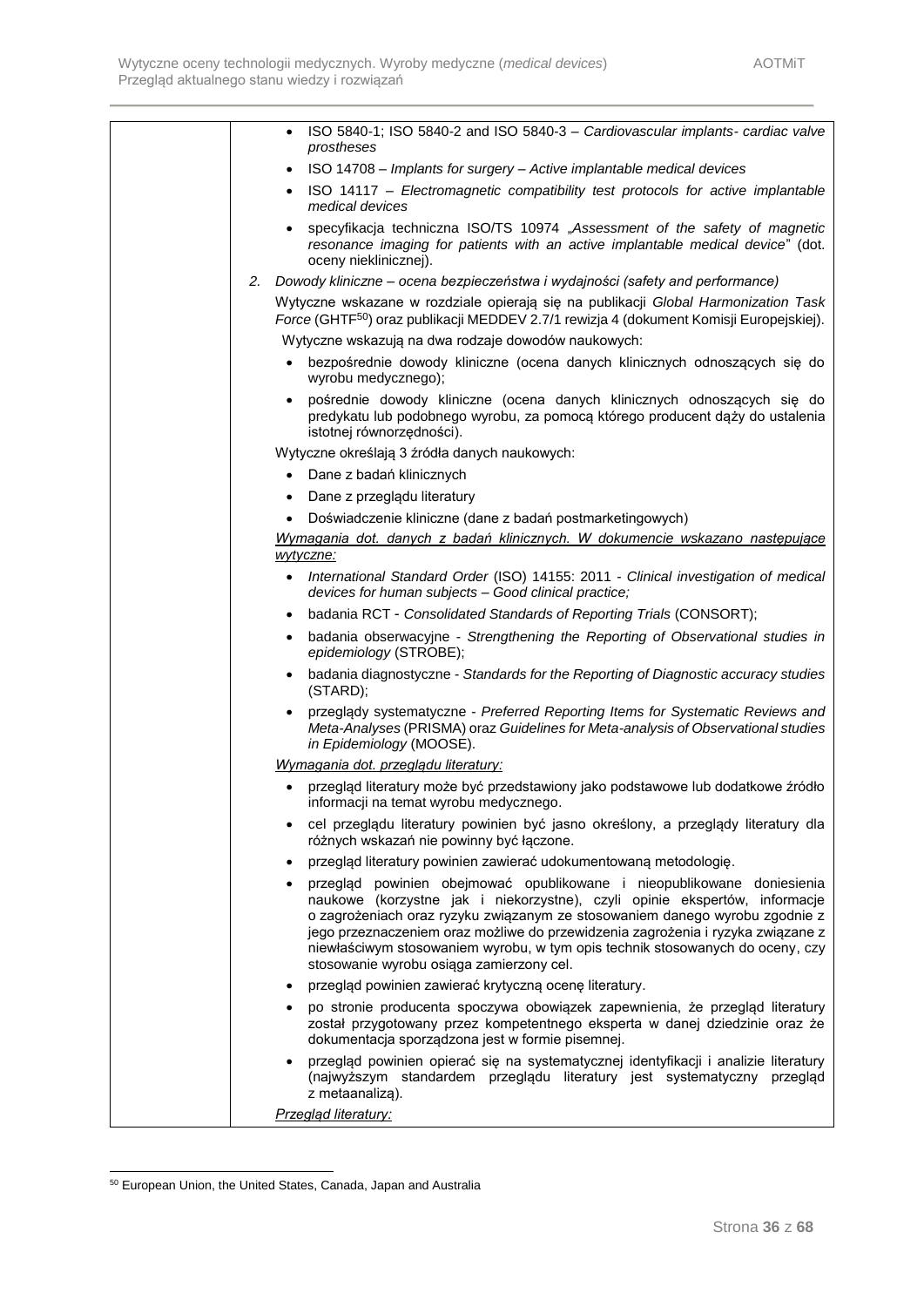#### *Protokół:*

Strategia wyszukiwania powinna opierać się na schemacie PICO. Powinien być zachowany zapis dot. przeszukanych baz (z uzasadnieniem), zastosowanych terminów (słów kluczowych oraz kategorii MeSH), daty wyszukiwania, okresu objętego wyszukiwaniem, zastosowanych limitów wyszukiwania (język, rodzaj badania itp.), kryteria włączenia i wykluczenia. Protokół powinien zawierać opis metody ekstrakcji danych włączonych badań oraz procesów sprawdzania wyekstrahowanych danych.

#### *Strategia selekcji:*

Należy jasno określić kryteria selekcji badań. Przy dobrze badań należy zwrócić uwagę na projekt badania, jakość raportowanych w badaniach danych, jakość analiz oraz istotność kliniczną. Wszelkie kryteria ważenia zastosowane do uwzględnionych badań powinny być jednoznacznie i szczegółowo udokumentowane. Proces selekcji badań należy szczegółowo przedstawić w diagramie blokowym. Obiektywną, nieobciążoną błędami, systematyczną selekcję i przegląd należy oprzeć na wytycznych:

- *Preferred Reporting Items for Systematic reviews and Meta-Analyses* (PRISMA) lub
- *Meta-analysis of Observational Studies in Epidemiology* (MOOSE).

#### *Przegląd i krytyczna analiza:*

Preferowane jest przedstawienie i podsumowanie wyników poszczególnych badań w formie tabelarycznej. Opis powinien zawierać wszystkie analizowane punkty końcowe (włączając bezpieczeństwo i pomiary wydajności); oszacowanie wielkości efektu oraz przedział ufności dla każdego badania. W odpowiednich przypadkach należy przedstawić zakres wyników raportowanych we wszystkich badaniach (np. współczynniki działań niepożądanych dla różnych rodzajów działań niepożądanych). Następnie należy przeprowadzić krytyczną analizę literatury. Nie jest to proste podsumowanie wyników badań, ale krytyczna ocena i dyskusja dot. metod badania wyników i punktów końcowych, którą należy odnieść do urządzenia.

#### *Raport z piśmiennictwa*

Raport musi zostać przedłożony, przeanalizowany i zatwierdzony (potwierdzony podpisem i datą) przez kompetentnego eksperta klinicznego, zawierać krytyczną ocenę tej kompilacji, zgodnie z wymogami ustawodawczymi. Zaleca się, aby opinie były przygotowywane przez badaczy wykwalifikowanych w metodologii opracowywania systematycznych przeglądów we współpracy z ekspertem klinicznym.

Jeżeli przegląd opiera się w części lub w całości na literaturze dotyczącej predykatu lub podobnego urządzenia wprowadzonego do obrotu, raport powinien również jasno uzasadnić, w jaki sposób urządzenie opisane w literaturze jest istotne z punktu widzenia bezpieczeństwa i działania badanego wyrobu. Ważne jest, aby opublikowana literatura była w stanie ustalić parametry kliniczne i bezpieczeństwo urządzenia oraz wykazać korzystny profil ryzyka.

W celu pozyskania dalszych inf. dot. przeglądu literatury wytyczne odsyłają do MEDDEV 2.7/1 rewizja 4 (sekcja 9 oraz załączniki 5 i 6).

#### *Dane postmarketingowe*

Dane postmarketingowe mogą stanowić uzupełnienie przeglądu literatury, zwłaszcza w aspekcie oceny bezpieczeństwa wyrobu medycznego (mała ilość danych klinicznych z innych źródeł lub dane nie są wystarczające aby ustalić profil korzyść-ryzyko dla wyrobu). Analiza danych postmarketingowych może polegać na badaniu skarg, indywidualnych raportów "*vigilance*", odwołań, danych rejestrowych, raportów lub przeglądów literatury.

*3. Działania niepożądane i skargi*

Zdarzenia niepożądane muszą być zgłaszane organowi prowadzącemu w kraju, w którym urządzenie jest używane, gdy zdarzenie to prowadzi lub może prowadzić do śmierci lub poważnych obrażeń. W ramach raportu należy dostarczyć dane z wewnętrznego systemu rozpatrywania skarg producenta. W przypadku podobnego urządzenia sprzedawanego przez innego producenta należy przedłożyć dane z publicznie dostępnych instytucji takich jak: *FDA's Manufacturer and User Facility Device Experience* (MAUDE) oraz TGA *Incident Reporting and Investigation Scheme* (IRIS).

W celu pogłębienia tematu dot. raportowania działań niepożądanych wytyczne odsyłają do bazy: *Database of Adverse Event Notifications - medical devices* na stronie TGA.

#### *4. Wycofanie produktów*

Dane dot. wycofania produktu są ogólnodostępne. Wytyczne rozróżniają dwa rodzaje wycofań z użycia: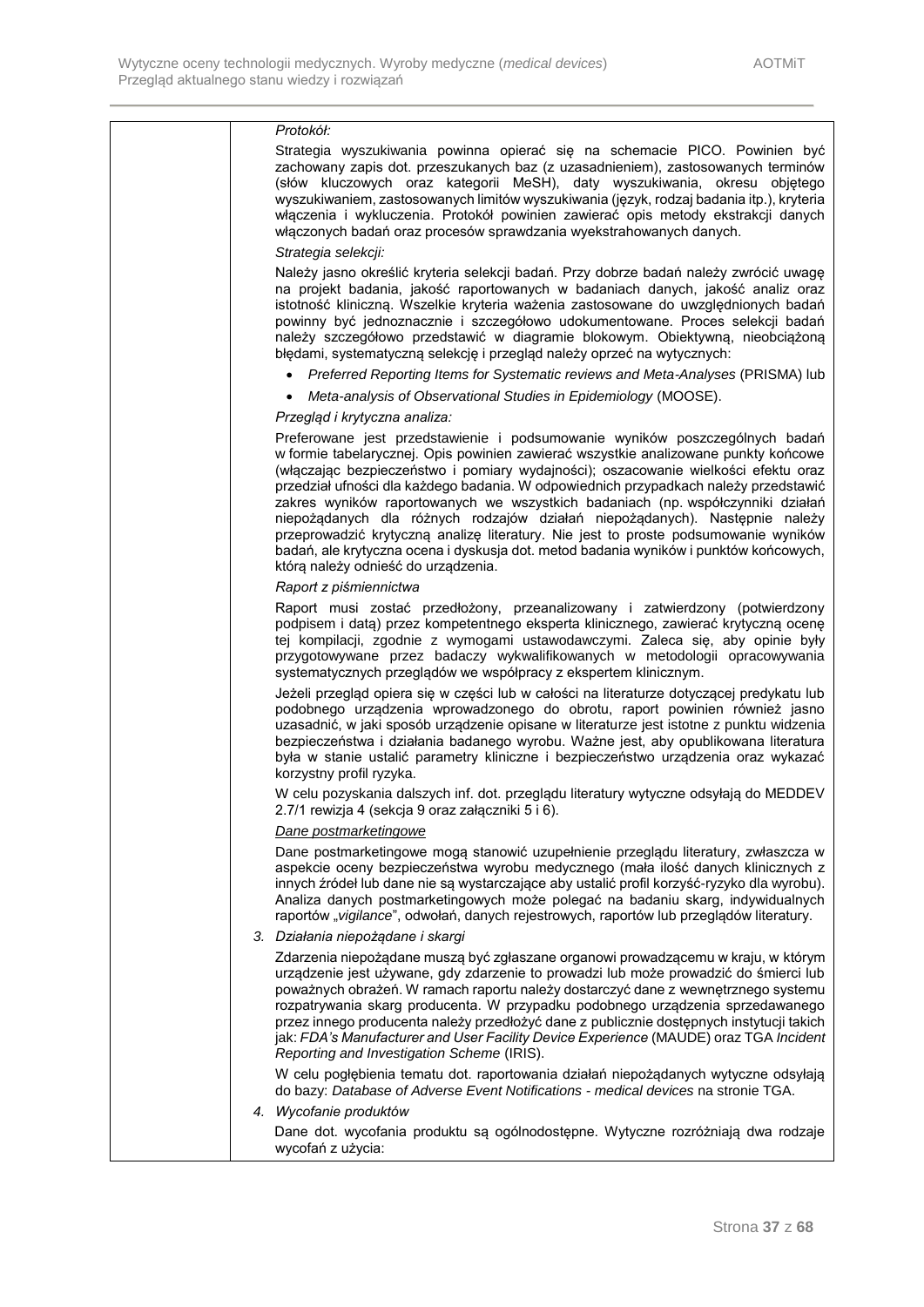| korekta, która może obejmować tymczasowe usunięcie z użycia, na przykład w celu<br>zmian w IFU,                                                                                                                                                                                                                                                                                                                                                                                                                         |
|-------------------------------------------------------------------------------------------------------------------------------------------------------------------------------------------------------------------------------------------------------------------------------------------------------------------------------------------------------------------------------------------------------------------------------------------------------------------------------------------------------------------------|
| stałe<br>wadliwych lub niebezpiecznych<br>usuwanie<br>urządzeń medycznych<br>z użytkowania.                                                                                                                                                                                                                                                                                                                                                                                                                             |
| W celu uzyskania dalszych inf. dot. wycofania produktów z użytku wytyczne odsyłają do:<br>System for Australian Recall Actions (SARA; na stronie TGA).                                                                                                                                                                                                                                                                                                                                                                  |
| 5. Rejestry urządzeń                                                                                                                                                                                                                                                                                                                                                                                                                                                                                                    |
| Wykorzystanie w analizie bezpieczeństwa rejestrów powinno odpowiednio uwzględniać                                                                                                                                                                                                                                                                                                                                                                                                                                       |
| ograniczenia danych, różnice między rejestrami w odniesieniu do struktury danych,<br>stosowanych analiz oraz populacji. Wytyczne wskazują na przykłady rejestrów urządzeń:                                                                                                                                                                                                                                                                                                                                              |
| <b>Australian Breast Device Registry</b><br>$\bullet$                                                                                                                                                                                                                                                                                                                                                                                                                                                                   |
| the Australian National Orthopaedic Association National Joint Replacement<br>Registry (ANOANJRR)                                                                                                                                                                                                                                                                                                                                                                                                                       |
| the Victorian Cardiac Outcomes Registry.                                                                                                                                                                                                                                                                                                                                                                                                                                                                                |
| 6. Opublikowana literatura                                                                                                                                                                                                                                                                                                                                                                                                                                                                                              |
| W przypadku gdy powyższe źródła nie dostarczają wystarczających danych dot.<br>bezpieczeństwa produktu po wprowadzeniu do obrotu należy skorzystać z baz informacji<br>medycznej takich, jak PubMed i dokonać przeglądu literatury postmarketingowej.<br>Proponowane przez autorów słowa kluczowe: brand name/ product name/ generic device<br>description AND adverse events/recall/registry/post-market surveillance.                                                                                                 |
| 7. Zezwolenie regulacyjne w innych jurysdykcjach                                                                                                                                                                                                                                                                                                                                                                                                                                                                        |
| Jeśli urządzenie zostało zatwierdzone do użytku w innej jurysdykcji, producent powinien<br>podać status prawny, w tym numer certyfikatu, datę wydania i nazwę, pod którą<br>urządzenie jest sprzedawane.                                                                                                                                                                                                                                                                                                                |
| 8. Dane postmarketingowe, które należy dostarczyć                                                                                                                                                                                                                                                                                                                                                                                                                                                                       |
| Dane postmarketingowe są użyteczne w identyfikacji mniej powszechnych, ale<br>poważnych zdarzeń niepożądanych związanych z urządzeniem oraz dostarczaniu<br>długoterminowych informacji na temat bezpieczeństwa i wydajności urządzenia.                                                                                                                                                                                                                                                                                |
| Jeśli są dostępne, należy raportować następujące dane:                                                                                                                                                                                                                                                                                                                                                                                                                                                                  |
| Liczba sprzedanych jednostek (lub popytu jednostkowego) na całym świecie od<br>$\bullet$<br>rozpoczęcia stratyfikacji według krajów (szczególnie, jeśli liczby są małe) lub regionu<br>geograficznego.                                                                                                                                                                                                                                                                                                                  |
| Liczba i rodzaj reklamacji do producenta dotyczących urządzenia, zarówno<br>$\bullet$<br>zgłoszonych, jak i potwierdzonych w analizie oraz, w przypadku nowych urządzeń,<br>podzielonych według roku zgłoszenia reklamacji.                                                                                                                                                                                                                                                                                             |
| Całkowita liczba zdarzeń niepożądanych i danych dotyczących "vigilance"<br>$\bullet$<br>zgłoszonych do agencji regulacyjnych, zarówno zgłoszonych, jak i potwierdzonych<br>w analizie i podzielonych na kategorie według typu (np. nieprawidłowe działanie<br>urządzenia, błąd użytkowania, nieodpowiednia konstrukcja lub produkcja) i wynik<br>kliniczny (np. śmierć, amputacja, zabieg chirurgiczny, brak szkody dla pacjenta).<br>Powinny być one podzielone według roku podaży i / lub roku wystąpienia zdarzenia. |
| Wszelkie działania regulacyjne, takie jak dobrowolne lub obowiązkowe wycofywanie,<br>$\bullet$<br>lub inne działania naprawcze skutkujące zmianami na rynku instrukcji użytkowania<br>lub inne przyczyny i anulowania sprzedaży urządzenia w dowolnym miejscu na<br>świecie.                                                                                                                                                                                                                                            |
| 9. Ocena danych klinicznych                                                                                                                                                                                                                                                                                                                                                                                                                                                                                             |
| Dane kliniczne powinny zostać poddane ocenie w celu zidentyfikowania potencjalnych<br>źródeł błędu, które mogą wpływać na wyniki badań klinicznych i informacji pochodzących<br>z przeglądu literatury. Ważne jest, aby opisać metody stosowane do oceny ryzyka błędu i<br>wspomnieć, w jaki sposób informacje te zostaną wykorzystane do syntezy danych. Do<br>oceny jakości publikacji należy dobrać odpowiednie do rodzaju badania narzędzie.<br>Zalecane przez wytyczne narzędzia:                                  |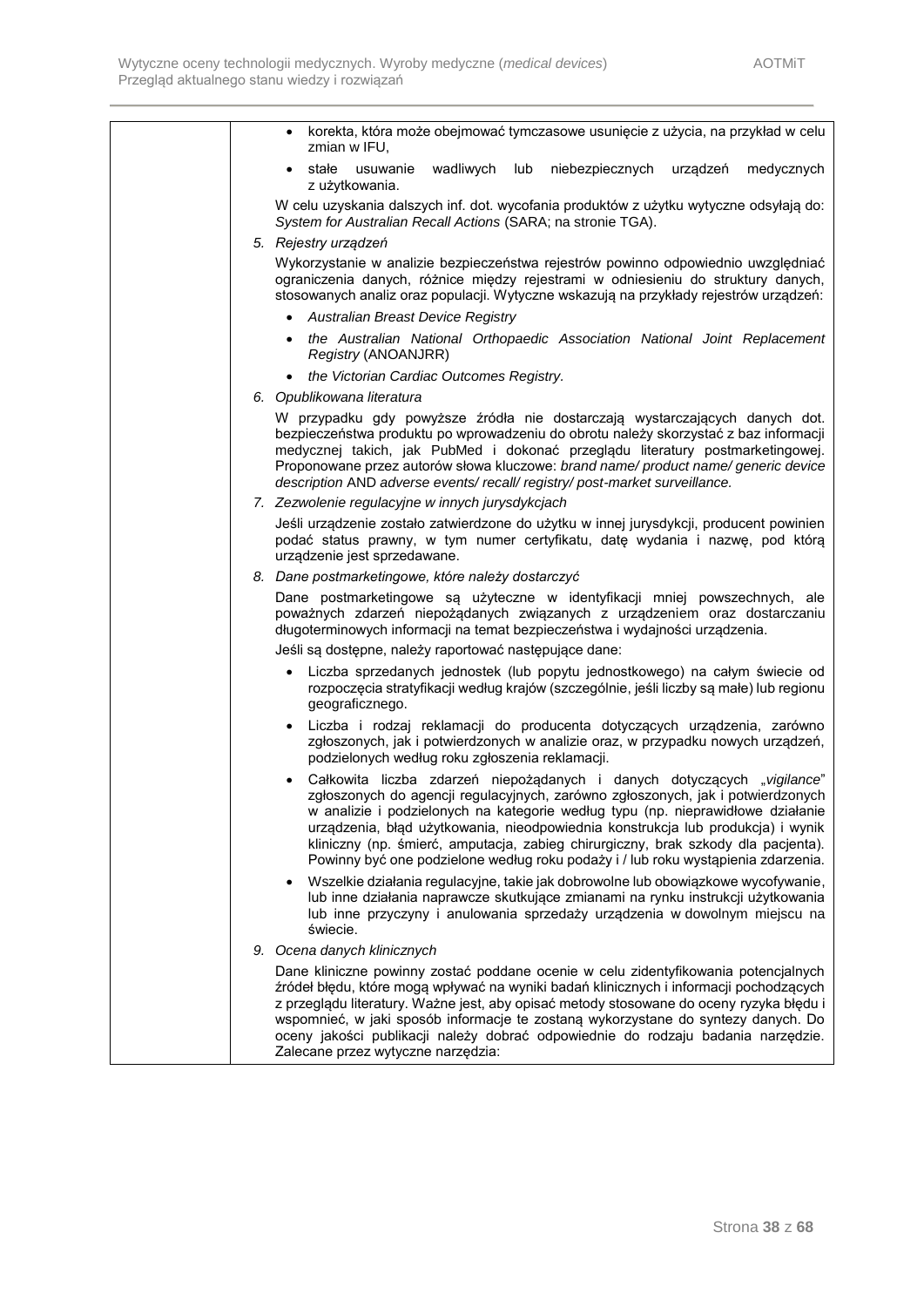|                                                |                                                                                                                                                                                                                         | Table 1: Commonly used quality appraisal tools                                           |                                                                                                                                                                                                                                      |  |  |
|------------------------------------------------|-------------------------------------------------------------------------------------------------------------------------------------------------------------------------------------------------------------------------|------------------------------------------------------------------------------------------|--------------------------------------------------------------------------------------------------------------------------------------------------------------------------------------------------------------------------------------|--|--|
|                                                | <b>Tool</b>                                                                                                                                                                                                             | <b>Applicable study designs</b>                                                          | <b>Source</b>                                                                                                                                                                                                                        |  |  |
|                                                | Jadad<br>Score                                                                                                                                                                                                          | Randomised studies                                                                       | https://www.ncbi.nlm.nih.gov/pubmed/8721797                                                                                                                                                                                          |  |  |
|                                                | Downs &<br><b>Black</b>                                                                                                                                                                                                 | Randomised & non-<br>randomised studies                                                  | http://www.ncbi.nlm.nih.gov/pmc/articles/PMC1<br>756728/                                                                                                                                                                             |  |  |
|                                                | <b>QUADAS</b>                                                                                                                                                                                                           | Studies of diagnostic<br>accuracy                                                        | http://www.bris.ac.uk/quadas/                                                                                                                                                                                                        |  |  |
|                                                | AMSTAR                                                                                                                                                                                                                  | Systematic reviews                                                                       | http://amstar.ca/                                                                                                                                                                                                                    |  |  |
|                                                | ٠                                                                                                                                                                                                                       | Centre for Evidence-Based Medicine (CEBM),                                               | Dodatkowe wytyczne dot. narzędzi do oceny jakości badań:<br>Scottish Intercollegiate Guidelines Network (SIGN),<br>Cochrane Collaboration's Handbook for Systematic Reviews of Interventions.                                        |  |  |
|                                                |                                                                                                                                                                                                                         |                                                                                          | Zalecane jest użycie narzędzia, które zostało zwalidowane. W raporcie, w załącznikach<br>należy wskazać, które narzędzie zostało użyte i przedstawić listy kontrolne<br>(kwestionariusze narzędzi) oraz inne informacje o narzędziu. |  |  |
|                                                |                                                                                                                                                                                                                         | Council's (NHMRC)                                                                        | Istotną częścią oceny klinicznej jest ogólna ocena siły dowodowej przedstawionych<br>wyników. W tym celu wytyczne zalecają hierarchię: National Health and Medical Research                                                          |  |  |
|                                                |                                                                                                                                                                                                                         | do MEDDEV 2.7/1 rewizja 4 załącznik nr 6.                                                | W przypadkach badań o braku naukowej wiarygodności wytyczne odsyłają producentów                                                                                                                                                     |  |  |
|                                                |                                                                                                                                                                                                                         | Zalecana przez wytyczne struktura i format raportu.                                      |                                                                                                                                                                                                                                      |  |  |
|                                                |                                                                                                                                                                                                                         | Zaleca się aktualizację raportu oceny klinicznej w trakcie trwania cyklu życia produktu: |                                                                                                                                                                                                                                      |  |  |
|                                                | 1.                                                                                                                                                                                                                      | Opis urządzenia, kategoria i wersja, jeśli dotyczy                                       |                                                                                                                                                                                                                                      |  |  |
|                                                | 2.                                                                                                                                                                                                                      | Zamierzony cel /wskazania i zastrzeżenia                                                 |                                                                                                                                                                                                                                      |  |  |
|                                                | 3.                                                                                                                                                                                                                      | Status prawny w innych krajach                                                           |                                                                                                                                                                                                                                      |  |  |
|                                                | 4.                                                                                                                                                                                                                      | Podsumowanie odpowiednich danych przedklinicznych                                        |                                                                                                                                                                                                                                      |  |  |
|                                                | 5.                                                                                                                                                                                                                      | Wykazanie istotnej równorzędności (jeśli dotyczy)                                        |                                                                                                                                                                                                                                      |  |  |
|                                                | 6.                                                                                                                                                                                                                      | Przegląd i ocena danych klinicznych                                                      |                                                                                                                                                                                                                                      |  |  |
|                                                | 7.                                                                                                                                                                                                                      |                                                                                          | Krytyczna ocena danych klinicznych, w tym danych z rynku                                                                                                                                                                             |  |  |
|                                                | 8.                                                                                                                                                                                                                      | Analiza ryzyka i korzyści                                                                |                                                                                                                                                                                                                                      |  |  |
|                                                | 9.                                                                                                                                                                                                                      | Wnioski                                                                                  |                                                                                                                                                                                                                                      |  |  |
|                                                |                                                                                                                                                                                                                         | sprawozdania                                                                             | 10. Nazwisko, podpis i życiorys eksperta klinicznego oraz data sporządzenia                                                                                                                                                          |  |  |
| <b>Health Sciences</b>                         |                                                                                                                                                                                                                         |                                                                                          | Cel: Zapewnienie ogólnych wytycznych w kierunku oceny klinicznej wyrobów medycznych.                                                                                                                                                 |  |  |
| <b>Authority - HSA</b><br>201751<br>(Singapur) |                                                                                                                                                                                                                         | diagnostyki in vitro (IVD).                                                              | Metodyka: Nie określono, wytyczne zostały opracowane przez singapurski urząd ds. zdrowia,<br>tj. Health Sciences Authority. Nie są skierowane jednak do oceny wyrobów medycznych do                                                  |  |  |
|                                                | Kluczowe wnioski: Wytyczne nie definiują obligatoryjnego formatu dokumentacji dot.<br>przeglądu literatury. W ramach przykładowego planu raportu wskazują, że istotne jest<br>przeszukanie następujących źródeł danych: |                                                                                          |                                                                                                                                                                                                                                      |  |  |
|                                                |                                                                                                                                                                                                                         | bazy danych naukowych (np. Medline, Embase)                                              |                                                                                                                                                                                                                                      |  |  |
|                                                | $\bullet$                                                                                                                                                                                                               | bazy specjalistyczne (np. MEDION)                                                        |                                                                                                                                                                                                                                      |  |  |
|                                                |                                                                                                                                                                                                                         |                                                                                          | bazy przeglądów systematycznych (np. Cochrane Collaboration)                                                                                                                                                                         |  |  |
|                                                |                                                                                                                                                                                                                         | rejestry badań klinicznych (np. CENTRAL)                                                 |                                                                                                                                                                                                                                      |  |  |
|                                                | $\bullet$                                                                                                                                                                                                               |                                                                                          | bazy raportów działań niepożądanych (np. MAUDE, DAEN)                                                                                                                                                                                |  |  |
|                                                | $\bullet$                                                                                                                                                                                                               | teksty źródłowe.                                                                         |                                                                                                                                                                                                                                      |  |  |
|                                                |                                                                                                                                                                                                                         |                                                                                          | Autorzy wytycznych wskazują, że wśród istotnych punktów oceny wyrobu medycznego powinny<br>się znaleźć: scoping review; identyfikacja klinicznych danych na podstawie przegląd literatury,                                           |  |  |

<sup>51</sup> Health Sciences Authority - HSA. (2017). Medical Device Guidance: GN-20 Guidance on clinical Evaluation.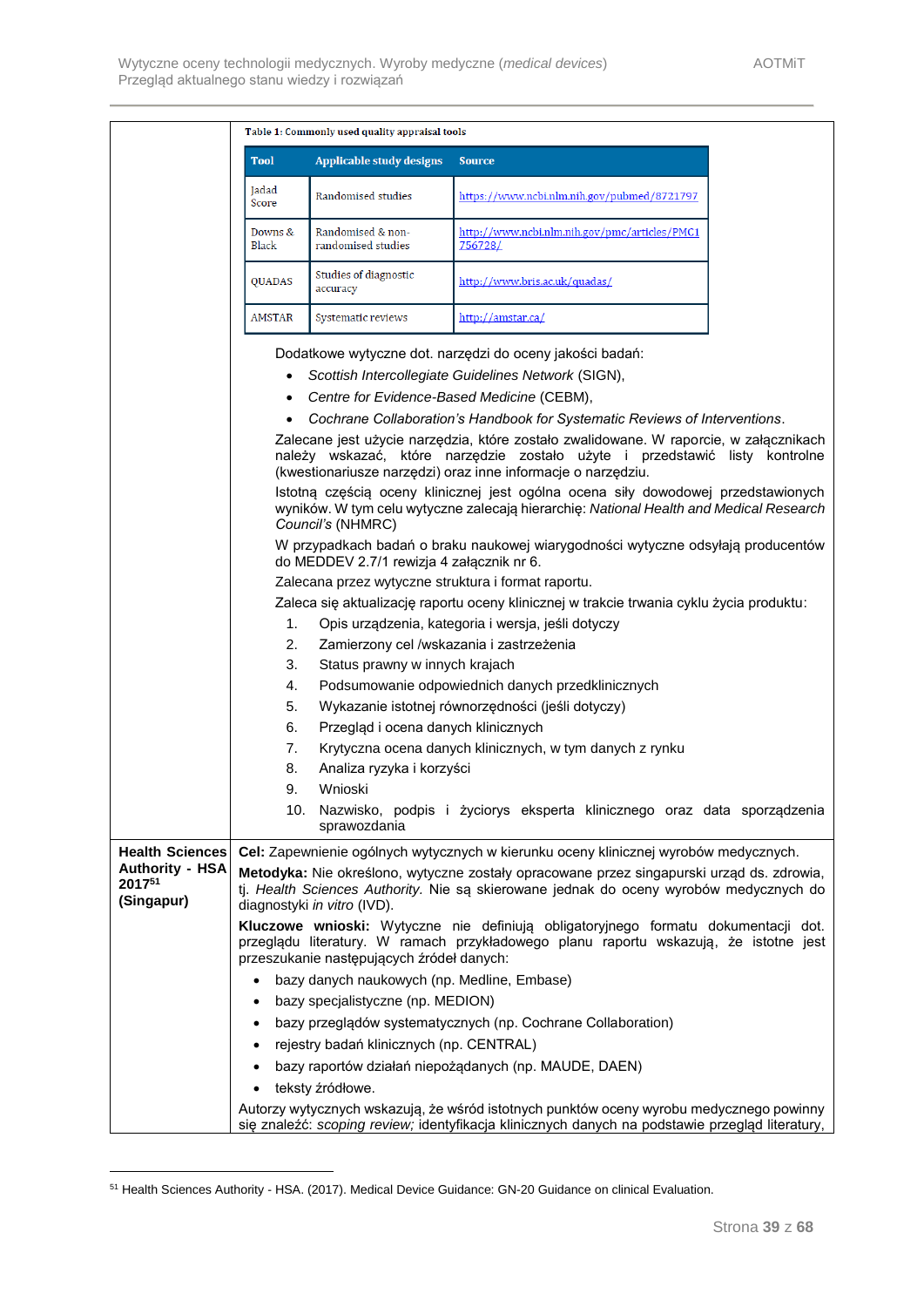|                                                | doświadczenia klinicznego oraz badań klinicznych; wartościowanie wniosków z dowodów<br>naukowych (appraisal), tj. ich odpowiedniość, udział w wynikach w zakresie wydajności i<br>bezpieczeństwa; analiza istotnych danych, tj. siła dowodu, wnioski w zakresie wydajności i<br>bezpieczeństwa wyrobu. Proces wyszukiwania/weryfikacji dowodów powinien zostać<br>udokumentowany stosownie do stanowiska QUORUM.                                                                                                                                                                                                                                                                                                                                                                                                                                                                                                            |  |  |  |  |  |
|------------------------------------------------|-----------------------------------------------------------------------------------------------------------------------------------------------------------------------------------------------------------------------------------------------------------------------------------------------------------------------------------------------------------------------------------------------------------------------------------------------------------------------------------------------------------------------------------------------------------------------------------------------------------------------------------------------------------------------------------------------------------------------------------------------------------------------------------------------------------------------------------------------------------------------------------------------------------------------------|--|--|--|--|--|
|                                                | W ramach oceny danych autorzy wytycznych podają również przykładowe zestawy pytań<br>wspierających formułowanie kryteriów oceny zbiorów danych, jak np. dla badań RCT:                                                                                                                                                                                                                                                                                                                                                                                                                                                                                                                                                                                                                                                                                                                                                      |  |  |  |  |  |
|                                                | Czy w badaniu określono kryteria włączenia i wykluczenia?                                                                                                                                                                                                                                                                                                                                                                                                                                                                                                                                                                                                                                                                                                                                                                                                                                                                   |  |  |  |  |  |
|                                                | Czy przypisanie do grup badanych było rzeczywiście losowe?                                                                                                                                                                                                                                                                                                                                                                                                                                                                                                                                                                                                                                                                                                                                                                                                                                                                  |  |  |  |  |  |
|                                                | Czy alokacja leczenia została ukryta przed osobami odpowiedzialnymi za rekrutację?                                                                                                                                                                                                                                                                                                                                                                                                                                                                                                                                                                                                                                                                                                                                                                                                                                          |  |  |  |  |  |
|                                                | Czy istnieje wystarczający opis rozmieszczenia czynników prognostycznych dla grup<br>leczonych?                                                                                                                                                                                                                                                                                                                                                                                                                                                                                                                                                                                                                                                                                                                                                                                                                             |  |  |  |  |  |
|                                                | Czy grupy na początku badania były porównywalne w odniesieniu dla tych czynników<br>prognostycznych?                                                                                                                                                                                                                                                                                                                                                                                                                                                                                                                                                                                                                                                                                                                                                                                                                        |  |  |  |  |  |
|                                                | Czy osoba oceniająca wynik była zaślepiona (znała przydział pacjentów do grup)?                                                                                                                                                                                                                                                                                                                                                                                                                                                                                                                                                                                                                                                                                                                                                                                                                                             |  |  |  |  |  |
|                                                | Czy osoby świadczące opiekę były zaślepione?                                                                                                                                                                                                                                                                                                                                                                                                                                                                                                                                                                                                                                                                                                                                                                                                                                                                                |  |  |  |  |  |
|                                                | Czy pacjenci byli zaślepieni?<br>$\bullet$                                                                                                                                                                                                                                                                                                                                                                                                                                                                                                                                                                                                                                                                                                                                                                                                                                                                                  |  |  |  |  |  |
|                                                | Czy wszyscy zrandomizowani pacjenci byli ujęci w analizach?                                                                                                                                                                                                                                                                                                                                                                                                                                                                                                                                                                                                                                                                                                                                                                                                                                                                 |  |  |  |  |  |
|                                                | Czy raportowano dla pierwszorzędowych punktów końcowych szacowany punkt i miarę<br>zmienności?                                                                                                                                                                                                                                                                                                                                                                                                                                                                                                                                                                                                                                                                                                                                                                                                                              |  |  |  |  |  |
| <b>PHARMAC</b><br>201552<br>(Nowa<br>Zelandia) | Cel: Skrócona instrukcja w zakresie nowych treści, które zostały dodane do wersji 2.2<br>przewodnika PFPA (The Prescription for Pharmacoeconomic Analysis) dot. wyrobów<br>medycznych i produktów szczepionkowych.                                                                                                                                                                                                                                                                                                                                                                                                                                                                                                                                                                                                                                                                                                          |  |  |  |  |  |
|                                                | Metodyka: Wytyczne/instrukcje                                                                                                                                                                                                                                                                                                                                                                                                                                                                                                                                                                                                                                                                                                                                                                                                                                                                                               |  |  |  |  |  |
|                                                | Kluczowe wnioski: W wytycznych zwraca się uwagę na kilka ważnych cech związanych<br>z oceną MD, mianowicie wpływ doświadczenia i umiejętności użytkownika wyrobu, stopniowe<br>zmiany/modyfikacje w zakresie MD, zmieniające się koszty ogólne i uwzględnienie kosztów<br>amortyzacji, jak również niska dostępność rzetelnych badań, np. RCT.                                                                                                                                                                                                                                                                                                                                                                                                                                                                                                                                                                              |  |  |  |  |  |
|                                                | Sugeruje się, że korzyści MD powiązane są ściśle z jego sposobem wykorzystania. Efektywność<br>MD w praktyce klinicznej może się różnić od tej z badania, mając na uwadze wpływ<br>doświadczenia i umiejętności użytkownika wyrobu. Na przykład, jeśli tylko doświadczeni<br>operatorzy biorą udział w badaniu, skuteczność w praktyce klinicznej może być niższa<br>w początkowych latach (w czasie, gdy operatorzy zyskują niezbędne doświadczenie<br>i umiejętności). Podczas tej "krzywej uczenia się" bardziej prawdopodobne jest wystąpienie<br>błędów i niepożądanych rezultatów. W przypadku, gdy istnieją dowody na zmniejszoną<br>skuteczność lub bezpieczeństwo w praktyce klinicznej w porównaniu z badaniami, analiza<br>powinna korygować skuteczność/bezpieczeństwo w początkowych kilku latach i założyć<br>zwiększenie skuteczności/bezpieczeństwa w miarę zdobywania doświadczenia przez<br>użytkowników. |  |  |  |  |  |
|                                                | Dodatkowo, wiele MD podlega ciągłym zmianom, z których część może mieć wpływ na<br>skuteczność wyrobu. Mają one charakter przyrostowy, w oparciu o dowody kliniczne lub<br>stosowanie w praktyce klinicznej. Dane z badań klinicznych mogą stać się mniej istotne<br>z czasem, ponieważ kluczowe badania kliniczne mogły zostać podjęte na wczesnym etapie<br>ewolucji technologii. W przypadkach, gdy produkty były modyfikowane od czasu<br>przeprowadzonych badań klinicznych, zaleca się, aby ocena opierała się na syntezie danych<br>z badań (w celu oceny ogólnej skuteczności grupy produktów) oraz na wszelkich innych<br>dostępnych dowodach dotyczących wpływu modyfikacji produktu na skuteczność MD.                                                                                                                                                                                                           |  |  |  |  |  |
|                                                | Koszty związane z MD różnią się od kosztów leków. Należy w nich uwzględnić nie tylko koszty<br>jednorazowe wiążące się z zainwestowanym kapitałem w MD czy jego implementacją, ale<br>i koszty stałe (w postaci zatrudnionego personelu, koszt szkoleń etc.) oraz koszty związane<br>z użytkowaniem, tj. eksploatacja, koszty operacyjne etc.                                                                                                                                                                                                                                                                                                                                                                                                                                                                                                                                                                               |  |  |  |  |  |
|                                                | Analiza ekonomiczna powinna bazować na badaniach, w których zostały przedstawione<br>klinicznie istotne miary punktów końcowych. W niektórych przypadkach mogą być dostępne<br>jedynie wyniki zastępcze (surogatowe). Stanowią one substytut dla klinicznych punktów<br>końcowych. Surogatowe pomiary mogą znajdować jednak zastosowanie tylko w analizach                                                                                                                                                                                                                                                                                                                                                                                                                                                                                                                                                                  |  |  |  |  |  |

<sup>&</sup>lt;sup>52</sup> PHARMAC (2015). PFPA Supplement; Assessment of Medical Devices and Vaccines. Pozyskano z: [https://www.pharmac.govt.nz/medicines/how-medicines-are-funded/economic-analysis/,](https://www.pharmac.govt.nz/medicines/how-medicines-are-funded/economic-analysis/) dostęp z 05.02.2019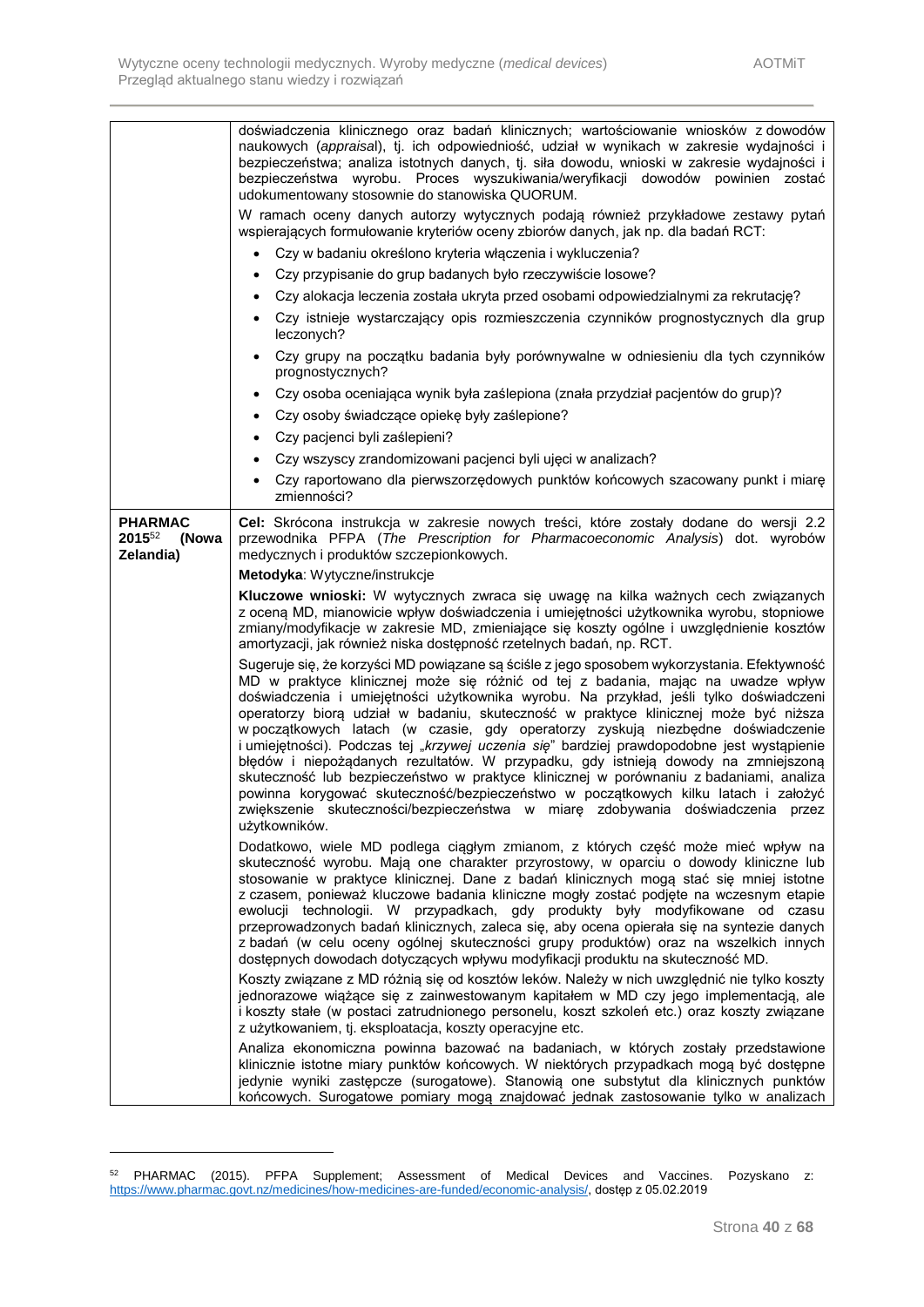|                                                          | koszt-użyteczność. Należy natomiast zachować ostrożność podczas stosowania miar<br>surogatowych, gdyż niekoniecznie muszą one przekładać się na istotne klinicznie efekty.                                                                                                                                                                                                                                                                                                                                                                                                                                                                                                                                                                                                                                                                                                                        |
|----------------------------------------------------------|---------------------------------------------------------------------------------------------------------------------------------------------------------------------------------------------------------------------------------------------------------------------------------------------------------------------------------------------------------------------------------------------------------------------------------------------------------------------------------------------------------------------------------------------------------------------------------------------------------------------------------------------------------------------------------------------------------------------------------------------------------------------------------------------------------------------------------------------------------------------------------------------------|
|                                                          | Dla wielu MD mogą nie być dostępne odpowiednie bezpośrednie dane pochodzące z RCT,<br>dlatego konieczne może być częstsze stosowanie porównań pośrednich. Dokonując jednak<br>porównań pośrednich, jest większa niepewność co do skuteczności jednego wyrobu w stosunku<br>do drugiego. Wynika to z tego, że porównywane badania mogą znacznie różnić się grupami<br>pacjentów, co może zmienić ogólny efekt leczenia. Jeżeli w analizie wymagane są porównania<br>pośrednie, należy przyjąć ostrożne, jednoznacznie określone założenia.                                                                                                                                                                                                                                                                                                                                                         |
| Sytuacja w Europie                                       |                                                                                                                                                                                                                                                                                                                                                                                                                                                                                                                                                                                                                                                                                                                                                                                                                                                                                                   |
| <b>Tarricone</b><br>2017b <sup>53</sup>                  | Cel: Zebranie dowodów na to, w jaki sposób obecnie MD są oceniane przez agencje HTA i przez<br>analityków zajmujących się oceną ekonomiczną MD, zidentyfikowanie powtarzających się<br>niedociągnięć metodologicznych w. zakresie.                                                                                                                                                                                                                                                                                                                                                                                                                                                                                                                                                                                                                                                                |
|                                                          | Metodyka: Przegląd systematyczny literatury                                                                                                                                                                                                                                                                                                                                                                                                                                                                                                                                                                                                                                                                                                                                                                                                                                                       |
|                                                          | Kluczowe wnioski: Przegląd wskazuje obszary do poprawy w zakresie metodologii oceny<br>ekonomicznej wyrobów medycznych. Analizy te powinny uwzględniać cechy charakterystyczne<br>wyrobów jakimi są: efekty związane z krzywą uczenia się (umiejętności i doświadczenie<br>operatora, liczba wykonywanych procedur), dynamiczna wycena (dynamic pricing),<br>inkrementalna innowacyjność oraz wpływ na organizację (organisational impact).                                                                                                                                                                                                                                                                                                                                                                                                                                                       |
|                                                          | W opracowaniu rozważane są dwa przypadki: przezcewnikowa implantacja zastawki aorty<br>(TAVI) reprezentująca rozwijającą się technologię i wszczepialny kardiowerter-defibrylator (ICD)<br>reprezentujący rozwiniętą już technologię. Przeanalizowano łącznie 19 badań dotyczących TAVI<br>i 41 badań dotyczących ICD. Krzywa uczenia się została uwzględniona tylko w 16% badań<br>dotyczących TAVI. Inkrementalna innowacyjność była częściej wymieniana w badaniach ICD,<br>ale jej wpływ został uwzględniony tylko w 34% przypadków. Dynamiczna wycena była<br>najczęściej rozpoznawaną cechą, ale została przetestowana empirycznie w mniej niż połowie<br>badań TAVI i tylko 32% badań ICD. Wpływ na organizację został uwzględniony tylko w jednym<br>badaniu ICD i prawie we wszystkich badaniach dotyczących TAVI, ale w żadnym z badań nie<br>oszacowano istotności jego oddziaływania. |
|                                                          | W badaniu zastosowano listę kontrolną CHEERS, rozszerzoną o cztery elementy odnoszące<br>się do tego, czy i jak cechy charakterystyczne wyrobów medycznych zostały wzięte pod uwagę<br>przy ocenie technologii <sup>54</sup> . Lista kontrolna ta jest zazwyczaj wykorzystywana przez badaczy<br>w trakcie oceny MD.                                                                                                                                                                                                                                                                                                                                                                                                                                                                                                                                                                              |
|                                                          | Wszystkie ww. wymienione cechy charakterystyczne mogą mieć znaczny wpływ na<br>współczynnik efektywności kosztów MD (cost-effectiveness ratio), a zatem powinny być<br>ocenione ilościowo. Zwiększają one także poziom niepewności, zwłaszcza w momencie, gdy<br>decydenci polityczni powinni przedstawić wstępne zalecenia o tym, czy i jak nowe urządzenie<br>może być używane w rutynowej praktyce.                                                                                                                                                                                                                                                                                                                                                                                                                                                                                            |
|                                                          | W celu obliczenia wpływu najważniejszych cech można wykorzystać modelowanie oparte na<br>klinicznych i ekonomicznych danych, które zostaną opracowane zgodnie z uzgodnionym<br>pomiędzy regulatorami, decydentami i producentami MD protokołem badawczym (np. opartym<br>na wczesnym dialogu). Zanim urządzenie zostanie przyjęte w rutynowej praktyce, dalsza ocena<br>musiałaby potwierdzić założenia wcześniejszego modelowania i najlepiej byłoby po<br>wprowadzeniu do obrotu opierać się na dowodach klinicznych i ekonomicznych zebranych<br>u ograniczonej liczby dostawców.                                                                                                                                                                                                                                                                                                              |
|                                                          | Dobrze opracowane protokoły badawcze i odpowiednie techniki korekty błędów pomogłyby<br>zmniejszyć poziom niepewności i sprawić, że decydenci będą pewniej formułować zalecenie<br>dotyczące zwrotu kosztów i korzystania z wyrobów medycznych.                                                                                                                                                                                                                                                                                                                                                                                                                                                                                                                                                                                                                                                   |
| <b>European</b><br>Commission -<br>EC 2016 <sup>55</sup> | Cel: Przegląd i zalecenia dot. oceny klinicznej dla producentów i organizacji notyfikujących<br>zgodnie z wymogami dyrektyw dla wyrobów medycznych<br>Metodyka: Wytyczne na podstawie przeglądu literatury. Dodatkowo w ramach ustawodawstwa<br>UE dostepne są dokumenty zawierające szczegółowe definicje oraz klasyfikacje ryzyka.<br>Wytyczne nie obejmują diagnostyki in vitro. Wytyczne nie są prawnie wiążące.                                                                                                                                                                                                                                                                                                                                                                                                                                                                              |

<sup>53</sup> Tarricone, R., Callea, G., Ogorevc M., Prevolnik Rupel, V. (2017). Improving the methods for the economic evaluation of medical devices. Health Economics, 26(Suppl. 1), 70–92.

<sup>54</sup> Husereau, D., Drummond, M., Petrou, S., Carswell, C., Moher, D., Greenberg, D., Augustovski, F., Briggs, A.H., Mauskopf, J., Loder, E. (2013). Consolidated Health Economic Evaluation Reporting Standards (CHEERS) statement. BMJ, 346 doi: https://doi.org/10.1136/bmj.f1049.

<sup>55</sup> European Commission - EC. (2016). CLINICAL EVALUATION: A GUIDE FOR MANUFACTURERS AND NOTIFIED BODIES UNDER DIRECTIVES 93/42/EEC and 90/385/EEC. MEDDEV 2.7/1 revision 4.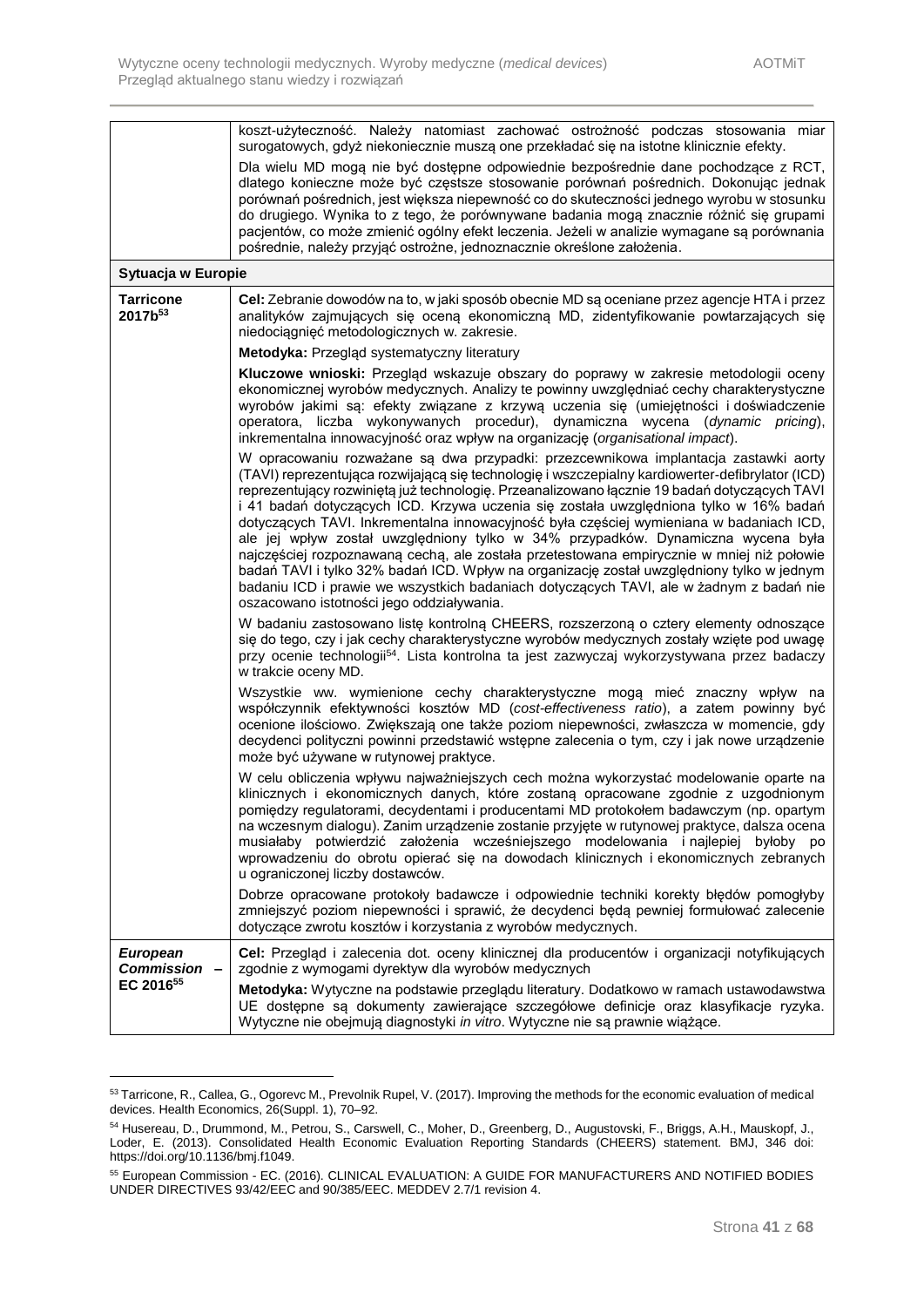| do obrotu.    | Kluczowe wnioski: Zgodnie z Dyrektywami raporty z oceny klinicznej muszą być regularnie<br>aktualizowane zgodnie z danymi uzyskanymi z nadzoru po wprowadzeniu wyrobu medycznego                                                                                                                                                                                                                                                                                                                                                              |
|---------------|-----------------------------------------------------------------------------------------------------------------------------------------------------------------------------------------------------------------------------------------------------------------------------------------------------------------------------------------------------------------------------------------------------------------------------------------------------------------------------------------------------------------------------------------------|
|               | Ocena kliniczna opiera się na analizie danych klinicznych pre- oraz postmarketingowych<br>zgodnych z przyjętym wskazaniem (przeznaczeniem do stosowania) i zawiera dane kliniczne<br>dotyczące wydajności i bezpieczeństwa wyrobu medycznego.                                                                                                                                                                                                                                                                                                 |
|               | Etapy oceny klinicznej                                                                                                                                                                                                                                                                                                                                                                                                                                                                                                                        |
|               | Etap 0: Definicja zakresu, plan oceny klinicznej                                                                                                                                                                                                                                                                                                                                                                                                                                                                                              |
|               | Etap 1: Identyfikacja istotnych danych                                                                                                                                                                                                                                                                                                                                                                                                                                                                                                        |
|               | Etap 2: Ocena danych pod względem wartości naukowej, znaczenia i wagi                                                                                                                                                                                                                                                                                                                                                                                                                                                                         |
|               | Etap 3: Analiza danych prowadząca do wniosków                                                                                                                                                                                                                                                                                                                                                                                                                                                                                                 |
|               | o zgodność z zasadniczymi wymaganiami (w tym ER1, ER3, ER6) dotyczącymi<br>wydajności i bezpieczeństwa urządzenia, w tym ocena profilu korzyści/ryzyka,                                                                                                                                                                                                                                                                                                                                                                                       |
|               | o analiza zawartości materiałów informacyjnych dostarczonych przez producenta<br>(w tym etykieta, instrukcja użytkowania urządzenia, dostępne materiały promocyjne,<br>w tym dokumenty towarzyszące ewentualnie przewidziane przez producenta),                                                                                                                                                                                                                                                                                               |
|               | o pozostałe ryzyka i niepewności lub pytania (w tym dotyczące rzadkich powikłań,<br>długoterminowej wydajności, bezpieczeństwa w powszechnym użyciu), czy są one<br>akceptowalne dla oznakowania CE, oraz czy wymagają one reagowania podczas<br>nadzoru po wprowadzeniu na rynek (PMS).                                                                                                                                                                                                                                                      |
|               | Etap 4: Finalizacja raportu z oceny klinicznej (CER)                                                                                                                                                                                                                                                                                                                                                                                                                                                                                          |
| zespół.       | Ocena kliniczna powinna być prowadzona przez odpowiednio wykwalifikowaną osobę lub                                                                                                                                                                                                                                                                                                                                                                                                                                                            |
|               | Wytwórca powinien być w stanie uzasadnić wybór osób dokonujących oceny poprzez<br>odniesienie do ich kwalifikacji i udokumentowanego doświadczenia oraz przedstawić deklarację<br>braku konfliktu interesów dla każdego oceniającego. Wytyczne określają również jakie<br>wymagania powinny spełniać osoby dokonujące oceny klinicznej (w tym dotyczące<br>wyksztalcenia i doświadczenia). W przypadku, gdy poziom wiedzy eksperckiej osoby<br>oceniającej jest mniejszy lub inny niż wskazany należy to udokumentować i należycie uzasadnić. |
|               | Ocena kliniczna musi być krytyczna. Musi identyfikować, oceniać i analizować zarówno dane<br>korzystne, jak i niekorzystne.                                                                                                                                                                                                                                                                                                                                                                                                                   |
| i wydajności. | Możliwe jest wykorzystanie doświadczeń klinicznych i doniesień literaturowych dot.<br>bezpieczeństwa i działania równoważnego urządzenia w celu ustalenia dowodów klinicznych,<br>zmniejszając tym samym zapotrzebowanie na dane kliniczne generowane podczas badań<br>klinicznych badanego urządzenia. Podobnie, może być możliwe zastosowanie zgodności<br>z normami zharmonizowanymi, aby spełnić wymagania dotyczące dowodów klinicznych dla<br>urządzeń opartych na technologiach o ugruntowanej charakterystyce bezpieczeństwa          |
|               | Rodzaj danych wykorzystywanych w CER                                                                                                                                                                                                                                                                                                                                                                                                                                                                                                          |
|               | a) Dane generowane i przechowywane przez producenta (wytyczne wskazują na dane, które<br>można wykorzystać w ocenie klinicznej będące w posiadaniu producenta)                                                                                                                                                                                                                                                                                                                                                                                |
|               | · Wszystkie dane wygenerowane i przechowywane przez producenta muszą zostać<br>zidentyfikowane.                                                                                                                                                                                                                                                                                                                                                                                                                                               |
|               | Kompletne dane muszą być w pełni ujawnione i udostępnione osobom dokonującym<br>oceny; obejmuje to dane z Europy i innych krajów; obejmuje badania kliniczne oraz<br>dane dotyczące stosowania.                                                                                                                                                                                                                                                                                                                                               |
|               | Wszystkie zestawy danych powinny być udokumentowane (odpowiednio<br>podsumowane, ocenione, przeanalizowane i przywołane) w raporcie z oceny<br>klinicznej.                                                                                                                                                                                                                                                                                                                                                                                    |
|               | b) Dane literaturowe                                                                                                                                                                                                                                                                                                                                                                                                                                                                                                                          |
| $\bullet$     | Strategia wyszukiwania powinna być dokładna i obiektywna, tzn. powinna<br>identyfikować wszystkie odpowiednie, korzystne i niekorzystne dane.                                                                                                                                                                                                                                                                                                                                                                                                 |
|               | W przypadku niektórych MD dane kliniczne wygenerowane podczas poszukiwań<br>literatury będą stanowiły większą część (jeśli nie całość) dowodów klinicznych. Tak<br>więc, podczas przeprowadzania przeglądu literatury należy przeprowadzić<br>kompleksowe wyszukiwanie. Jeśli przegląd literatury nie zostanie uznany za<br>konieczny, powody powinny być udokumentowane. Przeszukiwanie literatury<br>powinno opierać się na protokole.                                                                                                      |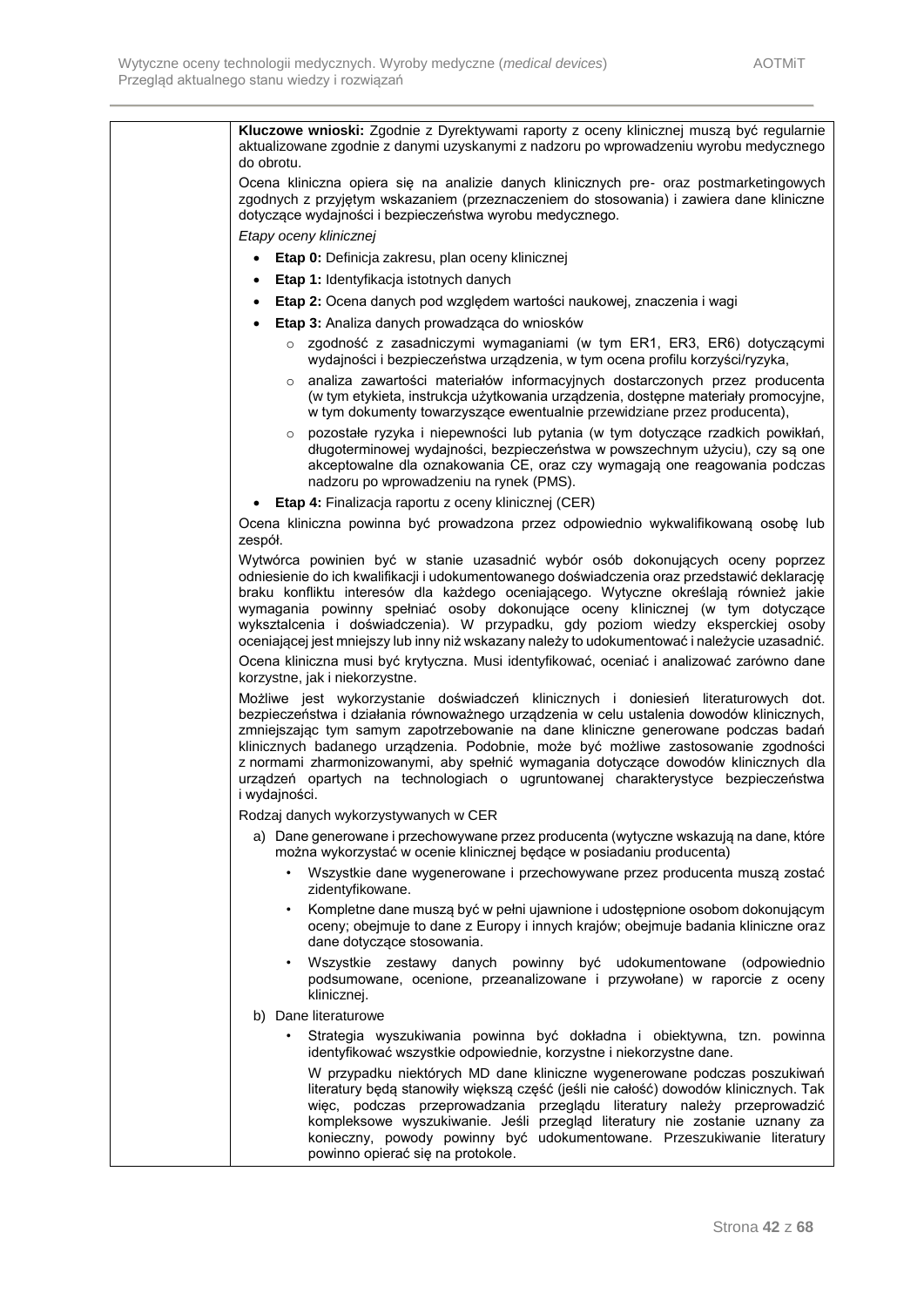|                                        | Po zakończeniu wyszukiwania należy zweryfikować adekwatność wyszukiwań<br>i sporządzić raport z wyszukiwania, aby przedstawić szczegóły realizacji, wszelkie<br>odstępstwa od protokołu oraz wyniki wyszukiwania.                                                                                                                                                                                                                                                                                                                                                                                                                                                                                                 |  |  |
|----------------------------------------|-------------------------------------------------------------------------------------------------------------------------------------------------------------------------------------------------------------------------------------------------------------------------------------------------------------------------------------------------------------------------------------------------------------------------------------------------------------------------------------------------------------------------------------------------------------------------------------------------------------------------------------------------------------------------------------------------------------------|--|--|
|                                        | Ważne jest, aby wyszukiwanie literatury zostało udokumentowane w takim stopniu,<br>aby można było krytycznie ocenić metody, zweryfikować wyniki, a w razie potrzeby<br>powtórzyć wyszukiwanie.                                                                                                                                                                                                                                                                                                                                                                                                                                                                                                                    |  |  |
|                                        | W celu zapewnienia systematycznej i bezstronnej oceny danych, osoby oceniające powinny<br>opracować plan oceny, w którym opisano procedurę i kryteria, które należy stosować podczas<br>oceny.                                                                                                                                                                                                                                                                                                                                                                                                                                                                                                                    |  |  |
|                                        | W przypadku wielu dobrze znanych MD i wyrobów o niższym ryzyku dane jakościowe mogą być<br>odpowiednie do spełnienia wymagań dyrektyw dot. wyrobów medycznych.                                                                                                                                                                                                                                                                                                                                                                                                                                                                                                                                                    |  |  |
| Zorginstituut<br><b>Nederland - ZD</b> | Cel: Wypracowanie nowych wytycznych w zakresie oceny ekonomicznej technologii<br>medycznych.                                                                                                                                                                                                                                                                                                                                                                                                                                                                                                                                                                                                                      |  |  |
| 201656<br>(Holandia)                   | Metodyka: Aktualizacja dokumentów Guidelines for pharmacoeconomic research (2006),<br>Guidance on outcome research (2008) oraz Cost research manual (2010) uzupełniona<br>o publikacje organizacji/towarzystw/sieci międzynarodowych (EUnetHTA, ISPOR).                                                                                                                                                                                                                                                                                                                                                                                                                                                           |  |  |
|                                        | Kluczowe wnioski:<br>W ocenie ekonomicznej wyrobów medycznych najlepiej jest stosować się do analizy przypadku<br>referencyjnego, tak ściśle, jak jest to możliwe, ze względu na jednolitość i porównywalność. W<br>porównaniu do produktów farmaceutycznych, w przypadku wyrobów medycznych stopniowe<br>wprowadzanie innowacji jest raczej regułą niż wyjątkiem. Dlatego też bardziej odpowiedni może<br>być krótszy horyzont czasowy, ale powinien być dobrze uzasadniony.                                                                                                                                                                                                                                     |  |  |
|                                        | Wytyczne wskazują, że dla urządzeń takich jak tomograf komputerowy (TK) istnieją dwa<br>poziomy głównych użytkowników. Jeden poziom na rynku opieki zdrowotnej stanowią<br>opiekunowie, którzy będą stosować urządzenie. Drugi poziom stanowią pacjenci, na których<br>urządzenie będzie stosowane. Przy ustalaniu ceny jednostkowej wyrobu powinny być brane pod<br>uwagę obie warstwy oraz fakt, że na koszty amortyzacji sprzętu za pośrednictwem procedury<br>wpływ ma stopień wykorzystania, lub w innych kategoriach, nieoptymalne wykorzystanie<br>urządzenia. Urządzenia zbiorowe są często odpowiednie do zastosowania w wielu populacjach<br>pacjentów, co może mieć wpływ na obniżenie ceny za zabieg. |  |  |
|                                        | Oprócz skuteczności rzeczywistej (effectiveness), w przypadku wyrobów medycznych<br>odpowiednim (pośrednim) punktem końcowym może być rzeczywista skuteczność techniczna<br>(technical effectiveness) i techniczna skuteczność kliniczna (technical efficacy) – np. funkcje<br>diagnostyczne, łatwość użycia dla opiekuna lub krótszy czas trwania procedury. Nie zawsze jest<br>możliwe wykonanie analizy użyteczności kosztów (CUA) ze względu na zastosowanie pomiarów<br>punktów końcowych, innych niż jakość życia dla ocen ekonomicznych wyrobów medycznych.<br>Zamiast tego Dobrą alternatywą w takiej sytuacji jest analiza efektywności kosztów (CEA).                                                   |  |  |
|                                        | W przypadku niektórych urządzeń, takich jak implanty, efekty silnie zależą od doświadczenia<br>i szkolenia użytkownika (opiekuna lub pacjenta). Jest to szczególnie istotne w przypadku<br>ekstrapolacji skuteczności z kontrolowanego badania (z udziałem doświadczonych<br>użytkowników) na populację ogólną.                                                                                                                                                                                                                                                                                                                                                                                                   |  |  |
|                                        | Inne urządzenia, w szczególności urządzenia noszone na ciele, mają na celu zapewnienie<br>łatwości użytkowania. Z tego powodu wartość urządzeń można ocenić na wiele sposobów, nie<br>tylko na podstawie wyników medycznych ustalonych na podstawie oceny kwestionariuszem EQ-<br>5D. Inne elementy wartości wyrobu można zidentyfikować poprzez bezpośrednie konsultacje z<br>pacjentami i użytkownikami za pomocą takich narzędzi, jak metoda wyboru warunkowego<br>(discrete-choice experiment, DCE) i wielokryterialnych modeli decyzyjnych (multi-criteria<br>decision analysis, MCDA).                                                                                                                      |  |  |
| <b>Rummel 2016<sup>57</sup></b>        | Cel: Przegląd wyzwań w zakresie HTA wyrobów medycznych oraz porównanie HTA dziesięciu<br>wyrobów medycznych w zakresie czasu i dowodów.                                                                                                                                                                                                                                                                                                                                                                                                                                                                                                                                                                           |  |  |
|                                        | Metodyka: Raport HTA na podstawie przeglądu literatury                                                                                                                                                                                                                                                                                                                                                                                                                                                                                                                                                                                                                                                            |  |  |
|                                        | Kluczowe wnioski:                                                                                                                                                                                                                                                                                                                                                                                                                                                                                                                                                                                                                                                                                                 |  |  |
|                                        | W niniejszym raporcie HTA przedstawiono teoretyczne aspekty HTA wyrobów medycznych oraz<br>wyzwania w zakresie ww. oceny.                                                                                                                                                                                                                                                                                                                                                                                                                                                                                                                                                                                         |  |  |

<sup>56</sup> Nederland, Z. (2016). Guideline for economic evaluation in healthcare. Zorginstituut Nederland.

<sup>&</sup>lt;sup>57</sup> Rummel, P., Hawlik, K., Wild, C. (2016). Health Technology Assessments on Medical Devices in Europe. Final Report. LBI-HTA Rapid Assessment Nr. 12; Vienna: Ludwig Boltzmann Institute for Health Technology Assessment.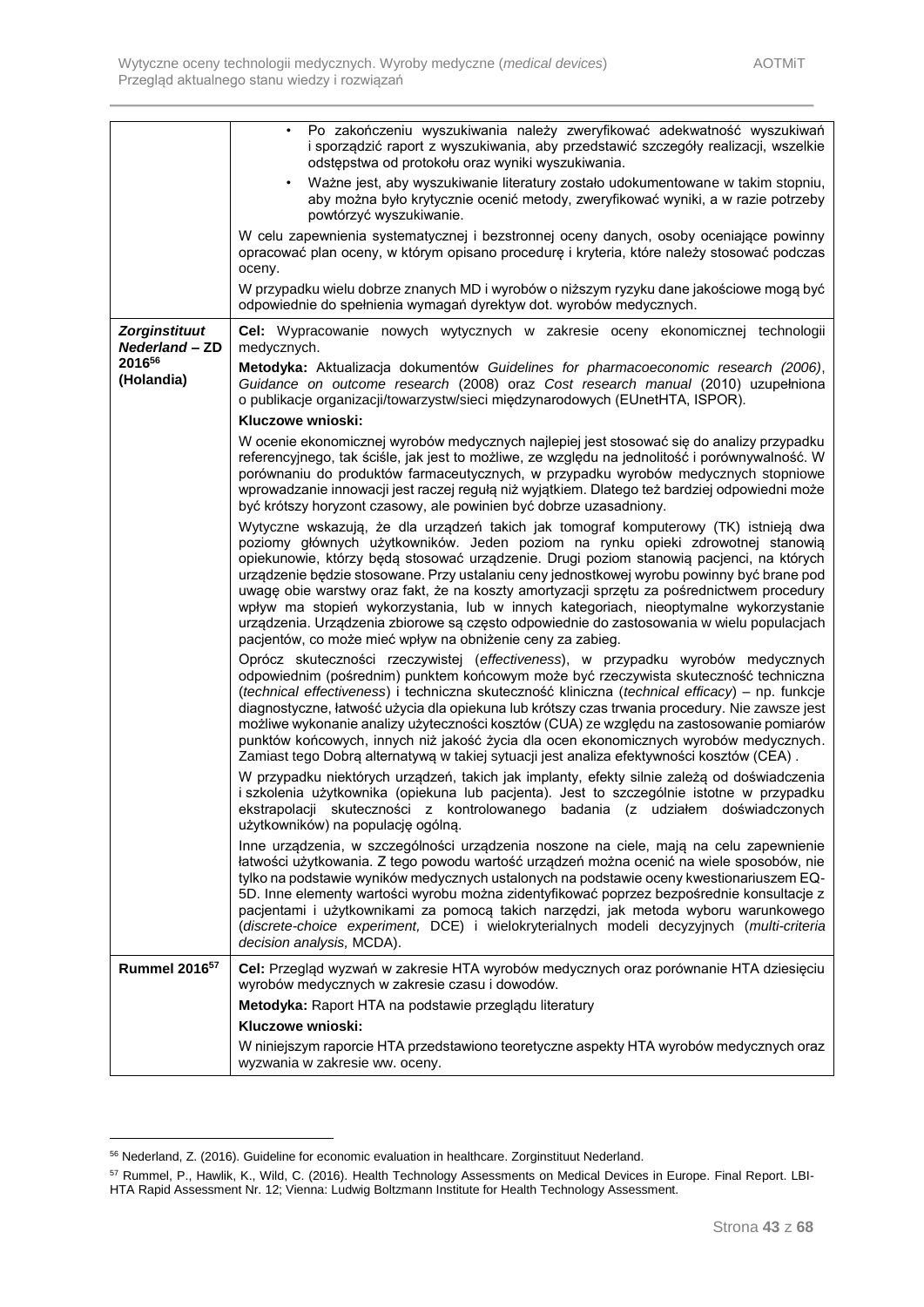Autorzy zwracają uwagę, że w porównaniu do oceny technologii lekowych, wyroby medyczne charakteryzują się wyjątkowymi właściwościami, które mogą powodować, że ich ocena jest trudniejsza, mianowicie: • postępującym wprowadzaniem nowych rozwiązań/ krótkim cyklem życia wyrobu, • krzywą uczenia się (interakcja wyrób-użytkownik), • szeroko zakrojonymi konsekwencjami ekonomicznymi i organizacyjnymi, • strategią wyceny i polityką zamówień, • heterogenicznością i efektem klasy wyrobów medycznych, • trudnościami w przeprowadzaniu badań eksperymentalnych (w szczególności RCT). Raport HTA odnosi się również do pięciu głównych punktów krytycznych oceny wyrobów medycznych, tj. 1) braki w zakresie rzetelnych dowodów w trakcie oceny MD; 2) wyzwania metodologiczne; 3) potrzeba harmonizacji wymagań w zakresie HTA; 4) wpływ na decyzje; 5) wybór terminu HTA w cyklu życia MD. 1. Brak rzetelnych dowodów naukowych w zakresie oceny MD Agencje HTA spotykają się często z brakiem dowodów klinicznych wysokiej jakości, podczas gdy powinny oceniać innowacyjne wyroby medyczne na podstawie najlepszych dowodów naukowych. Dane kliniczne dot. urządzeń medycznych są bardzo ograniczone, zwłaszcza w momencie wprowadzenia produktu na rynek. W dużej mierze jest to uwarunkowane zróżnicowanymi regulacjami prawnymi. Proces regulacyjny wyrobów medycznych ukierunkowany jest głównie na bezpieczeństwo i działanie produktu. Tym samym dla wielu wyrobów badania kliniczne nie są wymagane, bądź też przeprowadzane są bezpośrednio przez producenta. Prowadzi to do ogromnych odchyleń między wymaganiami dowodowymi dopuszczenia do obrotu a zwrotem kosztów (HTA). System regulacji wyrobów medycznych w Europie jest określany często jako niejednolity i nieprzejrzysty. W raporcie podkreśla się, że większość dotychczasowych ocen wyrobów medycznych opierała się o wyniki dowodów niskiej jakości, jakimi są serie przypadków. 2. Wyzwania metodologiczne Większość dostępnych wytycznych HTA została dostosowana do technologii lekowych, co utrudnia ocenę wyrobów medycznych. Należy mieć na uwadze, że wyroby medyczne związane są z wyjątkowymi cechami, takimi jak potencjalnie wysoka krzywa uczenia się (interakcja wyrób-użytkownik) lub postępująca i dynamiczna innowacyjność. Wyroby medyczne są często powiązane z krzywą uczenia się, gdyż umiejętności użytkowników i ich szkolenie mogą mieć znaczący wpływ na wydajność potencjalnych wyrobów. Co więcej, krzywa uczenia się wpływa na efektywność kosztową wyrobów medycznych. Szybkie tempo rozwoju wyrobów medycznych prowadzi do bardziej narastających innowacji, zamiast nowych przełomowych technologii. Tego rodzaju stopniowa innowacyjność stwarza określone metodologiczne przeszkody w ocenie wyrobów medycznych. Co więcej, zróżnicowanie wyrobów na terapeutyczne i diagnostyczne stanowi wyzwanie dla metodologii HTA. Wartości poprawy diagnostyki za pomocą nowego wyrobu nie można oddzielić od sukcesu całego postępowania terapeutycznego. Ocen długoterminowych punktów końcowych diagnostycznych wyrobów wpływających na poprawę diagnozy, jest trudna do zmierzenia. 3. Potrzeba harmonizacii wymagań w zakresie HTA W przeciwieństwie do sektora farmaceutycznego, proces HTA oraz regulacji wokół wyrobów medycznych jest mniej zharmonizowany wewnątrz Unii Europejskiej. Należy wprowadzić harmonizację podejść i procesu, wymagań dotyczących metod i dowodów oraz decyzji. 4. Wpływ na decyzje Wpływ HTA na podejmowanie decyzji zależy od prawnie wiążących wymogów jurysdykcji. Niektóre zalecenia instytucji zajmujących się HTA są wiążące dla podmiotów refundacyjnych, podczas gdy raporty innych instytutów mają jedynie funkcję pomocniczą lub doradczą. W większości raporty generowane przez agencje HTA nie miały charakteru wiążącego. Przeprowadzone przez austriacką agencję LBI-HTA badanie dotyczące wpływu raportów HTA na refundację nowych interwencji w szpitalach, większość raportów została wykorzystana w procesach decyzyjnych dot. refundacji/ inwestycji lub jej braku, mimo że LBI-HTA ma jedynie funkcję doradczą.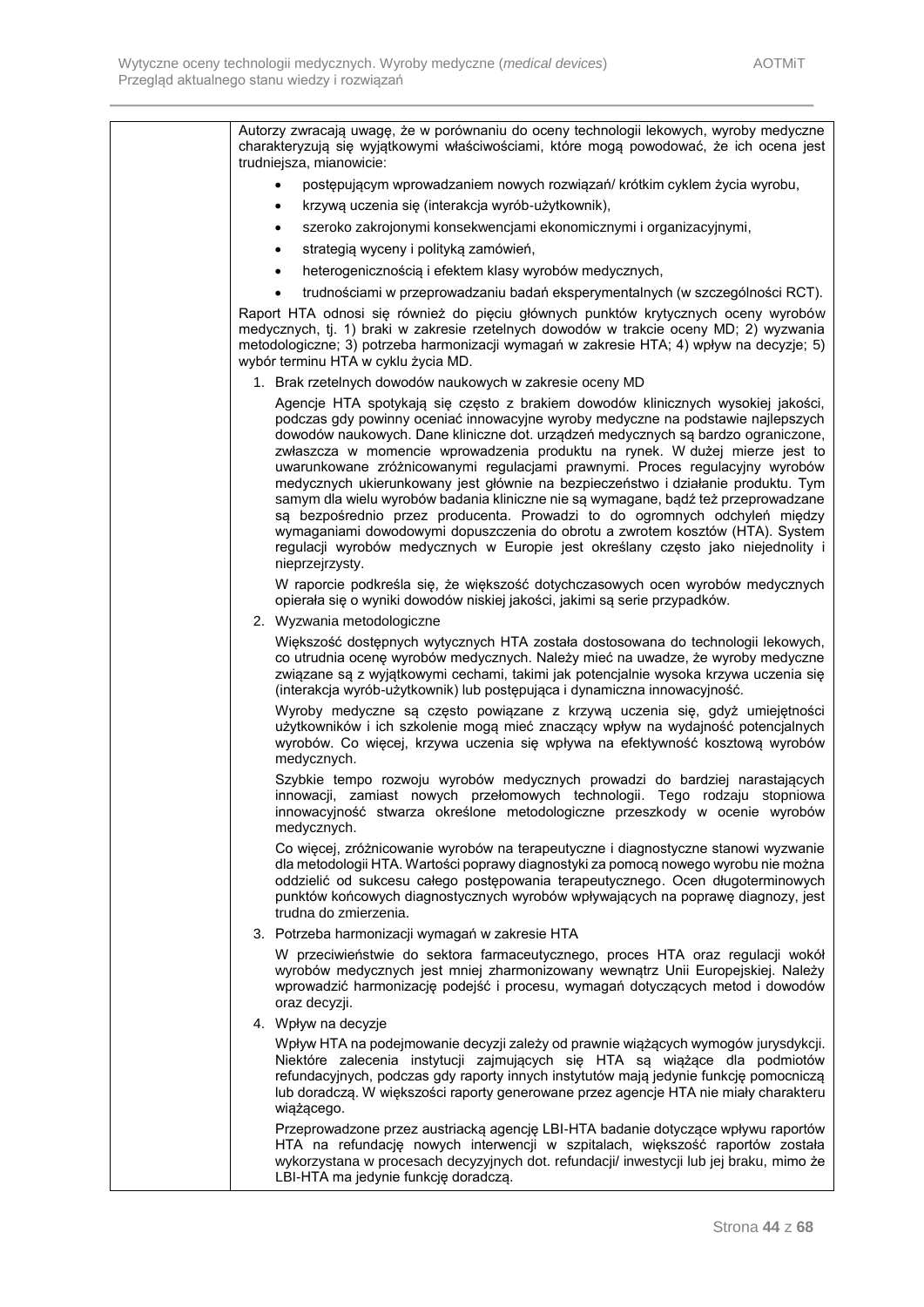| 5. Wybór terminu HTA w cyklu życia MD                                                                                                                                                                                                                                                                                                                                                                                        |
|------------------------------------------------------------------------------------------------------------------------------------------------------------------------------------------------------------------------------------------------------------------------------------------------------------------------------------------------------------------------------------------------------------------------------|
| Czas przeprowadzenia oceny jest kluczowy ze względu na brak: jasno określonych<br>i publicznie dostępnych decyzji o wydaniu pozwolenia wejścia MD na rynek w całej<br>Europie; wyraźnego punktu wejścia na rynek, rzetelnych dowodów klinicznych.<br>W przypadku jednostek rejestracyjnych, oceny MD są istotne i powinny być dostępne<br>w momencie, w którym mają mieć miejsce decyzje nt. refundacji i zasięgu działania. |
| Jeśli ocena następuje w późnym etapie cyklu życia wyrobu medycznego, decyzja<br>o refundacji lub jej braku może być już nieaktualna, gdyż decyzję tą należy podjąć<br>w momencie wprowadzenia produktu na rynek. Z kolei, jeśli ocena przeprowadzana jest<br>zbyt wcześnie, to brakuje wystarczających dowodów klinicznych, aby podjąć klarowną<br>decyzję bez niepewności.                                                  |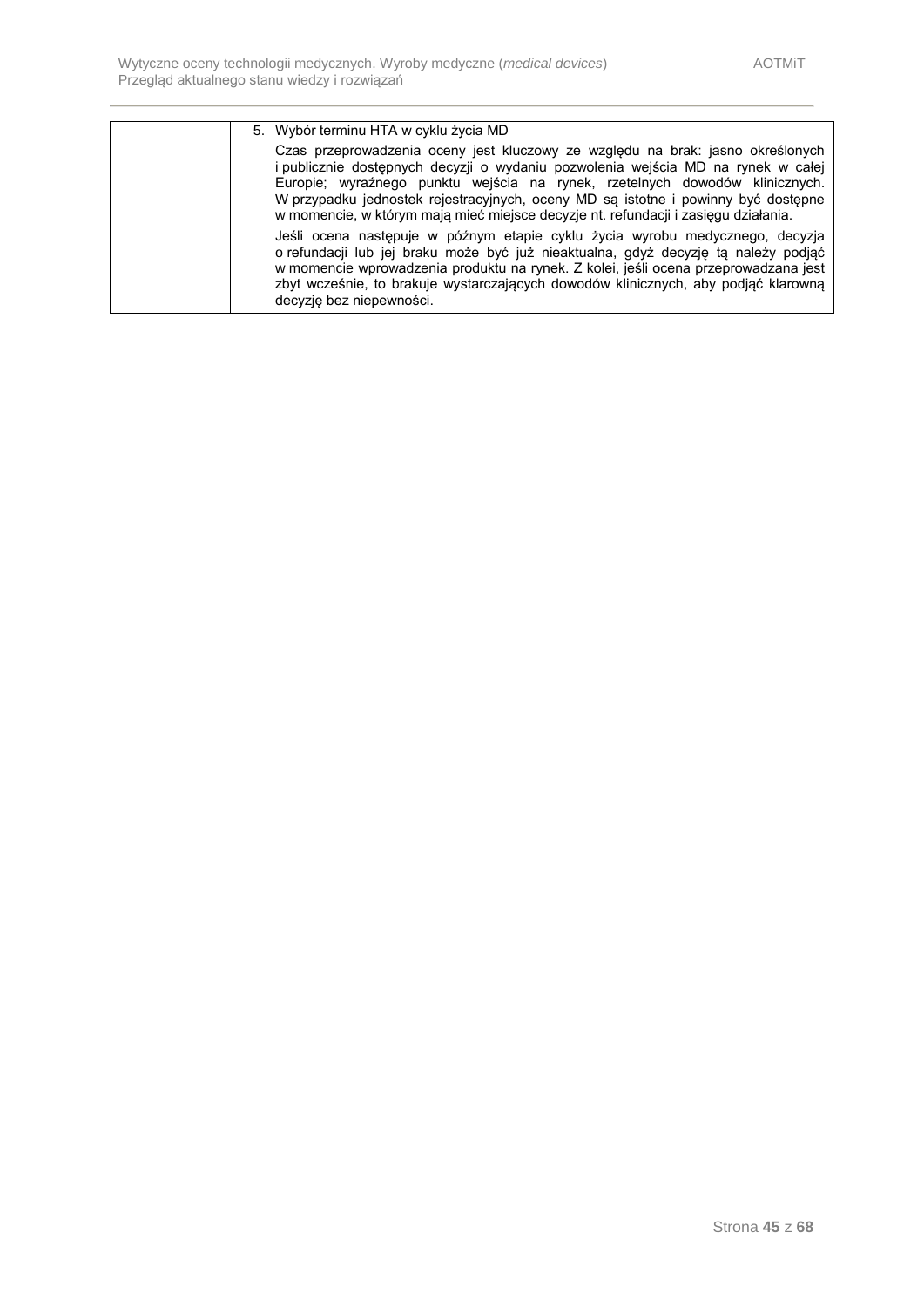| Fuchs 2016 <sup>58</sup> | Cel: Zidentyfikowanie instytucji zaangażowanych w HTA wyrobów medycznych w Europie oraz<br>zbadanie ich cech strukturalnych, proceduralnych i metodologicznych, w szczególności<br>w odniesieniu do oceny wyrobów.                                                                                                                                                                                                                                                                                                                                                                                                                                                                                                                                                                                                                                                                                                                                                                                                                                                                                                                                      |
|--------------------------|---------------------------------------------------------------------------------------------------------------------------------------------------------------------------------------------------------------------------------------------------------------------------------------------------------------------------------------------------------------------------------------------------------------------------------------------------------------------------------------------------------------------------------------------------------------------------------------------------------------------------------------------------------------------------------------------------------------------------------------------------------------------------------------------------------------------------------------------------------------------------------------------------------------------------------------------------------------------------------------------------------------------------------------------------------------------------------------------------------------------------------------------------------|
|                          | Metodyka: Proces identyfikacji instytucji HTA został oparty o: wcześniejsze badania (Panteli D,<br>Kreis J, Busse R. A systematic approach for identifying current practices of doing HTAs across<br>international HTA agencies [poster]), listę członków INAHTA, EUnetHTA, HTAi, oraz HTAi Vortal<br>Europe i uzupełnieniach listy o instytucje zidentyfikowane w artykułach o podobnej tematyce<br>publikowanych w latach 2011 i 2012 w czasopiśmie Journal of Technology Assessment in Health<br>Care. Otrzymaną grupę instytucji uzupełniono o instytucje z państw członkowskich UE i<br>Europejskiego Stowarzyszenia Wolnego Handlu (EFTA). Dla każdej z instytucji zostały<br>przeszukane ich strony internetowe i inne źródła internetowe (np. strona internetowa INAHTA)<br>w celu uzyskania odpowiednich informacji na temat strukturalnych, proceduralnych i<br>metodologicznych informacji i dostępnymi raportami HTA, w szczególności odnoszącymi się do<br>wyrobów medycznych. W celu uzupełnienia wyników, przeprowadzono systematyczne<br>przeszukiwanie baz danych MEDLINE, EMBASE, Cochrane Library (publikacje z ostatnich 5<br>lat). |
|                          | Ostatecznie w analizie uwzględniono 48 instytucji HTA. Zidentyfikowane instytucje uzupełniono<br>poprzez systematyczne wyszukiwanie, w wyniku którego 37 publikacji zostało włączonych do<br>dalszych analiz.                                                                                                                                                                                                                                                                                                                                                                                                                                                                                                                                                                                                                                                                                                                                                                                                                                                                                                                                           |
|                          | Kluczowe wnioski:                                                                                                                                                                                                                                                                                                                                                                                                                                                                                                                                                                                                                                                                                                                                                                                                                                                                                                                                                                                                                                                                                                                                       |
|                          | Większość instytucji (36%, n=17) reprezentuje instytucje rządowe, a następnie niezależne<br>jednostki badawcze, które funkcjonują jako instytucje rządowe (23%, n=11). 53% (n=25)<br>włączonych instytucji obejmuje działalnością szeroki zakres technologii, w tym leków, MD,<br>procedur i systemów (np. programy zdrowia publicznego). 87% (n=41) koncentruje się na ocenie<br>leków, 83% (n=39) – procedur i 62% (n=29) – systemów.                                                                                                                                                                                                                                                                                                                                                                                                                                                                                                                                                                                                                                                                                                                 |
|                          | Informacje na temat definicji wyrobów medycznych – większość instytucji (41%, n=9) używa<br>i odnosi się do ogólnej definicji technologii zawierającej urządzenia medyczne (np. definicji<br>INAHTA/HTAi ze słownika HTA) lub dyrektyw UE dotyczących urządzeń medycznych (36%,<br>n=8). Niewielka część instytucji (18%, n=4) ma własną definicję wyrobów medycznych, często<br>opartą na krajowych przepisach prawnych.                                                                                                                                                                                                                                                                                                                                                                                                                                                                                                                                                                                                                                                                                                                               |
|                          | 34% (n=16) instytucji stosuje proces priorytetyzacji oceny wyrobów medycznych (np. wg.<br>kryteriów kliniczno-naukowych, tj. skuteczności; istotnych pod względem epidemiologicznego<br>obciążenia lub ekonomicznych).W przypadku 26% (n=12) nie stosuje się w instytucji, gdyż<br>ocena odbywa się na podstawie zlecenia z instytucji decyzyjnej (np. ministerstwo zdrowia).                                                                                                                                                                                                                                                                                                                                                                                                                                                                                                                                                                                                                                                                                                                                                                           |
|                          | 40 (85%) raportów opracowywanych jest przez agencje (samodzielnie lub przy współpracy<br>z innymi instytucjami), 2 (4%), to raporty instytucji komisyjnych, 4 (9%) instytucje stosuje<br>obydwie metody. W 40 (85%) instytucjach raporty dotyczące wyrobów medycznych są<br>publicznie dostępne.                                                                                                                                                                                                                                                                                                                                                                                                                                                                                                                                                                                                                                                                                                                                                                                                                                                        |
|                          | Dokumenty HAS (Haute Autorité de Santé), LBI-HTA (Ludwig Boltzmann Institute for Health<br>Technology Assessment), NICE (National Institute for Health and Care Excellence) i ZiN<br>(Zorginstituut Nederland) opisują własne podejście metodologiczne przy ocenie wyrobów<br>medycznych,<br>koncentrując<br>sie<br>technologiach<br>diagnostycznych,<br>na<br>testach<br>medycznych/biomarkerów<br>zabiegach interwencyjnych/medycznych i<br>procedurach<br>chirurgicznych. Większość tych dokumentów dotyczy pełnych ocen, z wyjątkiem dokumentu<br>HAS, który opisuje szybkie oceny. Wytyczne LBI-HTA mają na celu uzupełnienie ich ogólnego<br>wewnętrznego podręcznika dotyczącego syntezy dowodów dotyczących szczególnej kwestii<br>skuteczności i bezpieczeństwa badań biomarkerów. Dlatego obejmuje tylko niektóre etapy<br>oceny, które odbiegają lub wymagają specjalnej uwagi.                                                                                                                                                                                                                                                              |
|                          | Trzy inne dokumenty odnalezione w wyniku przeglądu traktowane są jako narzędzia do<br>wykorzystania dla pozostałych interesariuszy. DACEHTA (Danish Centre for Evaluation and<br>Health Technology Assessment) zapewnia konkretne instrumenty wsparcia dla pracowników<br>i managerów służby zdrowia w warunkach szpitalnych. Dokument HAS adresowany jest do<br>producentów, organizacji badawczych i twórców projektów i ma na celu przedstawienie metod<br>oraz warunków dla uzyskania wysokiej jakości oceny klinicznej MD. Dokument LBI-HTA<br>przeznaczony jest dla decydentów oceniających procedury diagnostyczne, zawiera zalecenia<br>i listę pytań przewodnich pochodzących z metod stosowanych przez inne instytucje [np. IQWiG<br>- Institute for Quality and Efficiency in Health Care (Niemcy); NICE (UK)] w celu oceny<br>technologii diagnostycznych opartych na dowodach.                                                                                                                                                                                                                                                             |

<sup>&</sup>lt;sup>58</sup> Fuchs, S., Olberg, B., Panteli, D., & Busse, R. (2016). Health technology assessment of medical devices in Europe: processes, practices, and methods. *International journal of technology assessment in health care*, *32*(4), 246-255.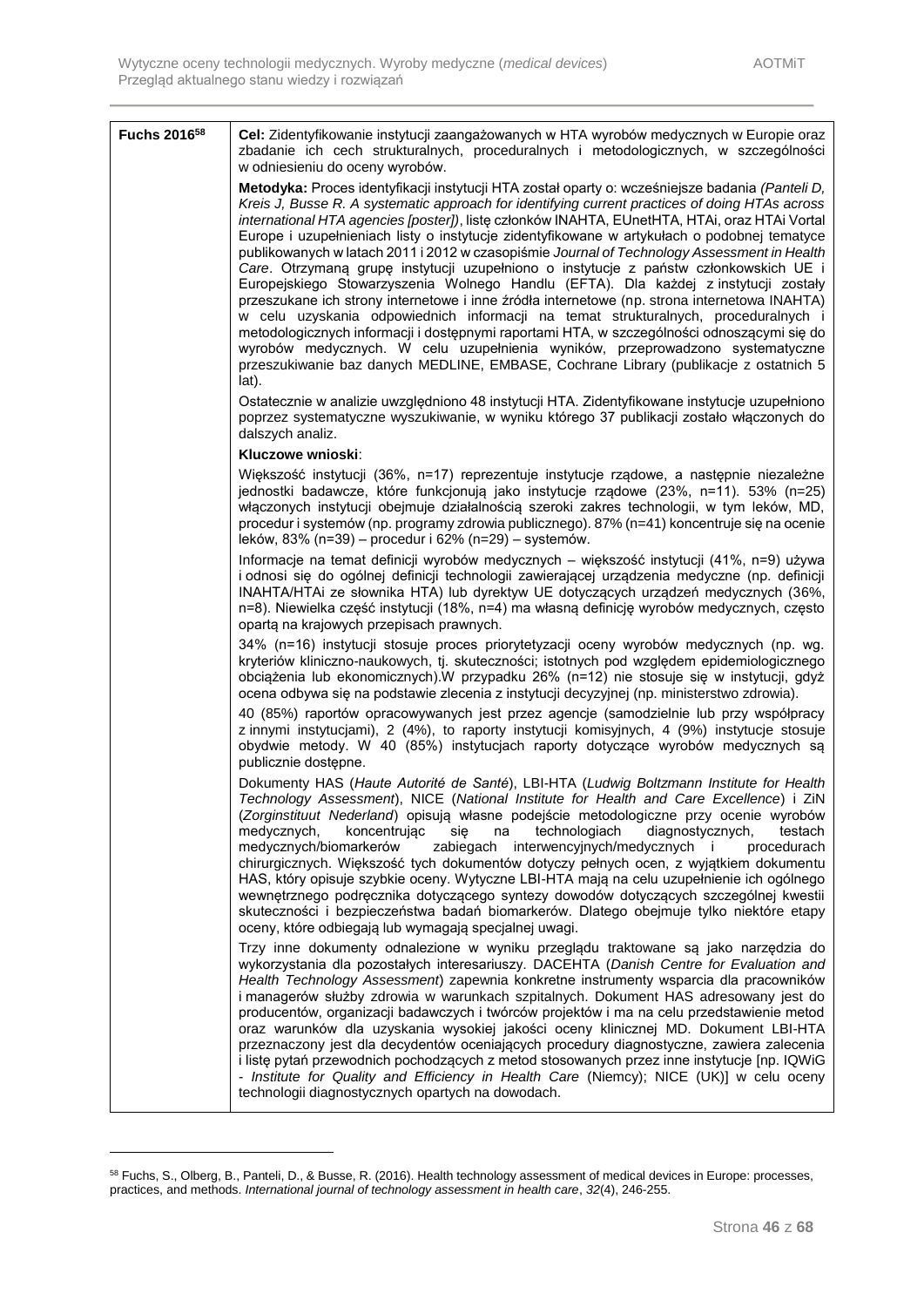| <b>Elementy wytycznych</b>                                      | <b>Składowe</b>                                                                                                                                                           | Instytucja stosująca                                                                                                                                     |
|-----------------------------------------------------------------|---------------------------------------------------------------------------------------------------------------------------------------------------------------------------|----------------------------------------------------------------------------------------------------------------------------------------------------------|
| 1. Elementy oceny MD                                            | Skuteczność kliniczna (w tym dokładność<br>testu) i bezpieczeństwo                                                                                                        | HAS; LBI-HTA; NICE;<br>ZIN; DACEHTA                                                                                                                      |
|                                                                 | Użyteczność kliniczna                                                                                                                                                     | <b>LBI-HTA</b><br>(sześciopoziomowy model<br>oceny technologii<br>diagnostycznych przez<br>Frybacka i<br>Thornbury'ego), ZiN                             |
|                                                                 | Koszty i/lub ocena ekonomiczna                                                                                                                                            | <b>NICE</b> (DAP - Diagnostic<br>Assessment Programme),<br><b>NICE</b> (MTEP - Medical<br><b>Technologies Evaluation</b><br>Programme), DACEHTA i<br>ZiN |
|                                                                 | Aspekty społeczne i organizacyjne                                                                                                                                         | <b>DACEHTA, LBI-HTA i</b><br><b>NICE</b>                                                                                                                 |
|                                                                 | Aspekty etyczne i prawne                                                                                                                                                  | <b>LBI-HTA</b>                                                                                                                                           |
| 2. Uzyskane dowody<br>oraz ich selekcja<br>Podstawa oceny<br>a. | Wewnetrzne badania                                                                                                                                                        | <b>HAS, LBI-HTA, NICE</b><br>(IPP- Interventionional<br>Procedures Program)                                                                              |
|                                                                 | Zewnętrzna grupa oceniająca zgodnie z<br>podręcznikiem DAP                                                                                                                | <b>NICE DAP</b>                                                                                                                                          |
|                                                                 | Wnioskodawcy/sponsorzy<br>przeprowadzają systematyczny przegląd i<br>przedkładają swoje oceny oraz dane<br>bazowe do oceny                                                | <b>NICE MTEP</b> (wymaganie<br>przeprowadzenia przez<br>zewnętrzne centrum) i ZiN                                                                        |
|                                                                 | Zainteresowane strony przeprowadzają<br>systematyczny przegląd i odwołują się do<br>swoich<br>ogólnych<br>dokumentów<br>dotyczących powiązanych wskazówek<br>metodycznych | DACEHTA, LBI-HTA                                                                                                                                         |
| b.<br>Typy dowodów                                              | Bezpośrednie dowody oparte na RCT, ale<br>akceptują/sugerują<br>wyjątkowych<br>W<br>okolicznościach inne                                                                  | DACEHTA, HAS, LBI-<br>HTA, NICE, ZIN                                                                                                                     |
| <b>Punkty końcowe</b><br>c.                                     | Odnoszące się do pacjenta                                                                                                                                                 | $LBI-HTA$ (do oceny),<br>NICE IPP (do oceny),<br>DACEHTA, HAS (do<br>badań klinicznych), ZiN                                                             |
| Komparator<br>d.                                                | Odniesienie<br>do<br>tak<br>zwanej<br>się<br>"standardowej"<br>technologii<br>(standard/rutynowe postepowanie)                                                            | <b>LBI-HTA, NICE DAP, ZIN</b>                                                                                                                            |
| 3. Ocena jakości<br>dowodów                                     | Postanowienia<br>dot.<br>krytycznej<br>oceny<br>dowodów przed wyciągnięciem wniosków                                                                                      | DACEHTA, HAS, LBI-<br><b>HTA, NICE, ZIN</b>                                                                                                              |
|                                                                 | Stosowanie instrumentu QUADAS lub jego<br>zmienionej<br>iteracji<br>podczas<br>oceny<br>dokładności testów                                                                | LBI-HTA, NICE DAP i ZIN                                                                                                                                  |
|                                                                 | Wykorzystanie skali GRADE, w tym jej<br>adaptacji do dokładności diagnostycznej i<br>badań prognostycznych                                                                | ZIN, LBI-HTA                                                                                                                                             |
| 4. Rewizja i<br>przejrzystość                                   | Poparcie<br>zaangażowania<br>zainteresowanych<br>stron w<br>procesie<br>tworzenia oceny, a także w późniejszym<br>zewnętrznym przeglądzie/konsultacji.                    | DACEHTA, HAS, LBI-<br>HTA, NICE, ZiN                                                                                                                     |
| 5. Ponowna ocena                                                | Aktualizacja wyszukiwania literatury co 3<br>celu<br>zapewnienia,<br>lata<br>w<br>że<br>zidentyfikowane są odpowiednie nowe<br>dowody                                     | <b>NICE MTEP</b>                                                                                                                                         |
|                                                                 | Nie podano konkretnych odstępów czasu<br>dla ponownych regularnych ocen MD (w<br>stosownych przypadkach)                                                                  | DACEHTA, HAS, LBI-<br><b>HTA, NICE DAP, NICE</b><br>IPP, ZiN                                                                                             |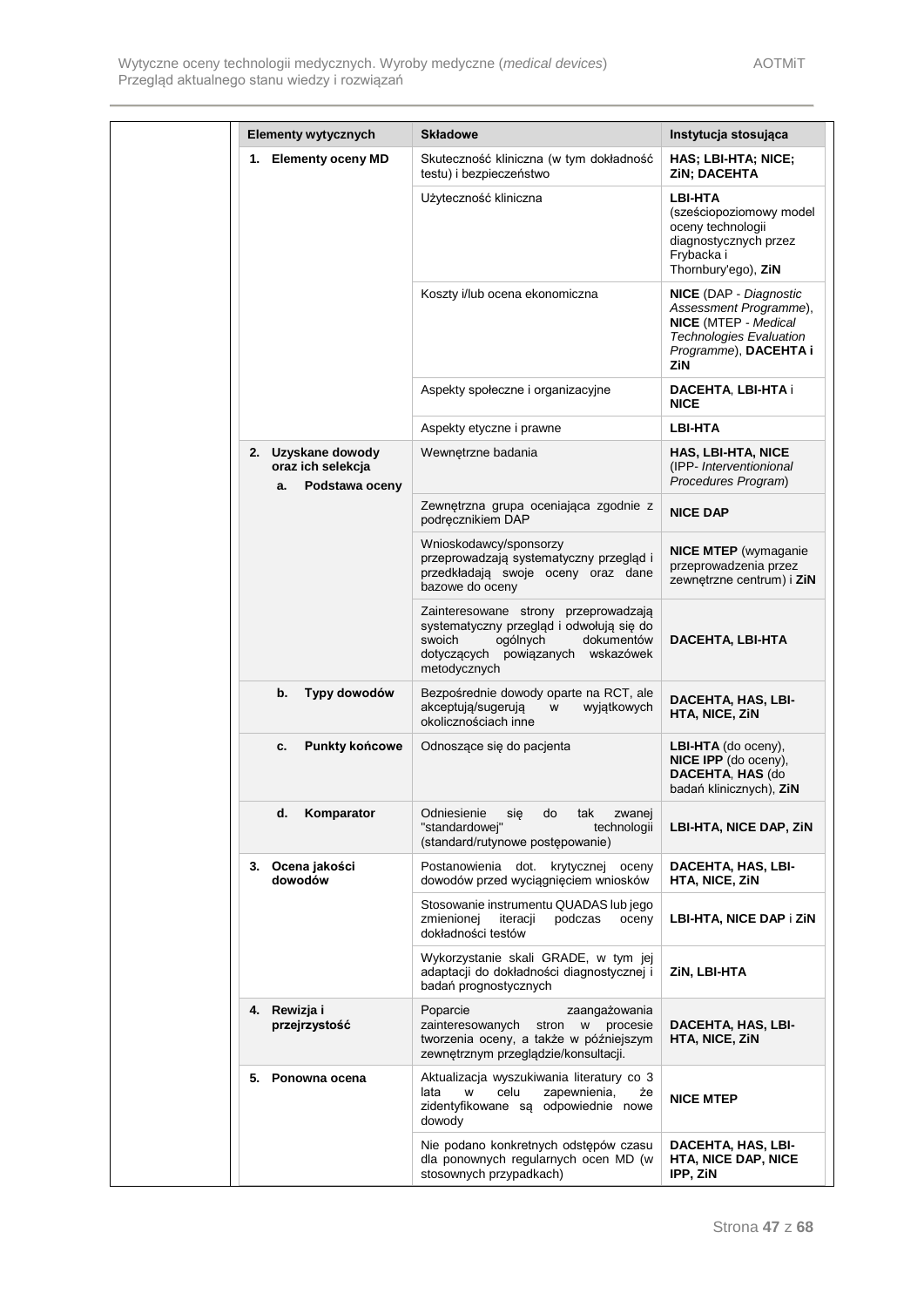| 6. Dzielenie się wiedzą i<br>możliwość<br>przekazania | Korzystanie z innych raportów HTA do<br>tworzenia własnych ocen                                                                                                                                                                                                                                                                                                                                                                                                                                                                                                                                                                                                                                       | <b>NICE MTEP i IPP</b> |
|-------------------------------------------------------|-------------------------------------------------------------------------------------------------------------------------------------------------------------------------------------------------------------------------------------------------------------------------------------------------------------------------------------------------------------------------------------------------------------------------------------------------------------------------------------------------------------------------------------------------------------------------------------------------------------------------------------------------------------------------------------------------------|------------------------|
| 7. Koszt i ekonomiczna<br>ocena                       | Analiza<br>konsekwencji<br>kosztów<br>jest<br>wykorzystywana w przypadku większości<br>technologii<br>diagnostyce<br>(w<br>tym<br>kosztooszczędnej)                                                                                                                                                                                                                                                                                                                                                                                                                                                                                                                                                   | <b>NICE MTEP</b>       |
|                                                       | Kompleksowa<br>technologii<br>ocena<br>diagnostycznych za<br>pomocą analizy<br>efektywności kosztów                                                                                                                                                                                                                                                                                                                                                                                                                                                                                                                                                                                                   | <b>NICE DAP</b>        |
| 8. Inne czynniki<br>charakterystyczne dla<br>MD       | Inne istotne czynniki w odniesieniu do<br>oceny urządzeń medycznych, takie jak: jak<br>wpływ doświadczenia operatora lub<br>użytkownika na wyniki techniki ("krzywa<br>uczenia się") lub dynamiczne ustalanie<br>cen                                                                                                                                                                                                                                                                                                                                                                                                                                                                                  | HAS, NICE MTEP i IPP   |
|                                                       | Technologia urządzeń może szybko<br>posuwać się naprzód, co oznacza, że<br>zarówno wyniki dotyczące skuteczności,<br>jak i bezpieczeństwa przedstawione w<br>opublikowanej literaturze moga<br>nie<br>zgadzać się z "obecną praktyką" przy<br>bardziej<br>użyciu<br>zaawansowanych<br>technologicznie urządzeń                                                                                                                                                                                                                                                                                                                                                                                        | <b>NICE</b>            |
| niedokładne standardy referencyjne.                   | W NICE MTEP komitet może formułować zalecenia dotyczące wykorzystania technologii tylko<br>w określonych okolicznościach (np. przez personel posiadający pewne przeszkolenie). HAS<br>zaleca, aby podczas opracowywania nowego MD wprowadzić przepisy dot. planów szkoleń i<br>uczenia się. Należy również wziąć pod uwagę ilość aktywności, ponieważ istnieje znaczące<br>powiązanie między korzystnymi wynikami klinicznymi a ilością pracy lekarza. Ponadto LBI-HTA<br>zwraca uwagę na luki w badaniach w dziedzinie technologii diagnostycznych, na przykład                                                                                                                                      |                        |
|                                                       | Podsumowując, spośród 84 zidentyfikowanych instytucji 47 osób aktywnie uczestniczy<br>w zlecaniu lub wykonywaniu raportów HTA dotyczących MD (ocena i/lub wycena).<br>Wystarczające informacje nie były publicznie dostępne dla wszystkich instytucji. W dalszym<br>ciągu istnieje zmienność w rozumieniu pojęcia MD, co znajduje również odzwierciedlenie<br>w różnych elementach strukturalnych, proceduralnych i metodologicznych wśród instytucji.<br>Chociaż zidentyfikowano dużą liczbę ogólnych dokumentów metodologicznych, tylko pięć<br>instytucji opracowało dokumenty dedykowane do oceny MD. Pięć z dziewięciu oddzielnych<br>dokumentów dotyczy wyrobów diagnostycznych (w tym testów). |                        |
| (diagnostyczne lub terapeutyczne).                    | Podobieństwa między dokumentami do użytku wewnętrznego są głównie związane z rodzajem<br>preferowanych dowodów i parametrów wynikowych, które należy uwzględnić, oceną jakości<br>dowodów i zaangażowaniem zainteresowanych stron. Różnice dotyczą głównie podstaw oceny<br>i używanego komparatora, w dużej mierze odzwierciedlają różne typy ocenianych wyrobów                                                                                                                                                                                                                                                                                                                                     |                        |
| wyrobów medycznych.                                   | Tylko kilka instytucji wprowadziło oddzielne przepisy dot. oceny MD w swoich ogólnych<br>dokumentach metodycznych. Świadczy to o tym, że niektóre etapy oceny opisane w ogólnym<br>dokumencie metodycznym mają zastosowanie do wszystkich rodzajów technologii, w tym                                                                                                                                                                                                                                                                                                                                                                                                                                 |                        |
|                                                       |                                                                                                                                                                                                                                                                                                                                                                                                                                                                                                                                                                                                                                                                                                       |                        |
|                                                       |                                                                                                                                                                                                                                                                                                                                                                                                                                                                                                                                                                                                                                                                                                       |                        |
|                                                       |                                                                                                                                                                                                                                                                                                                                                                                                                                                                                                                                                                                                                                                                                                       |                        |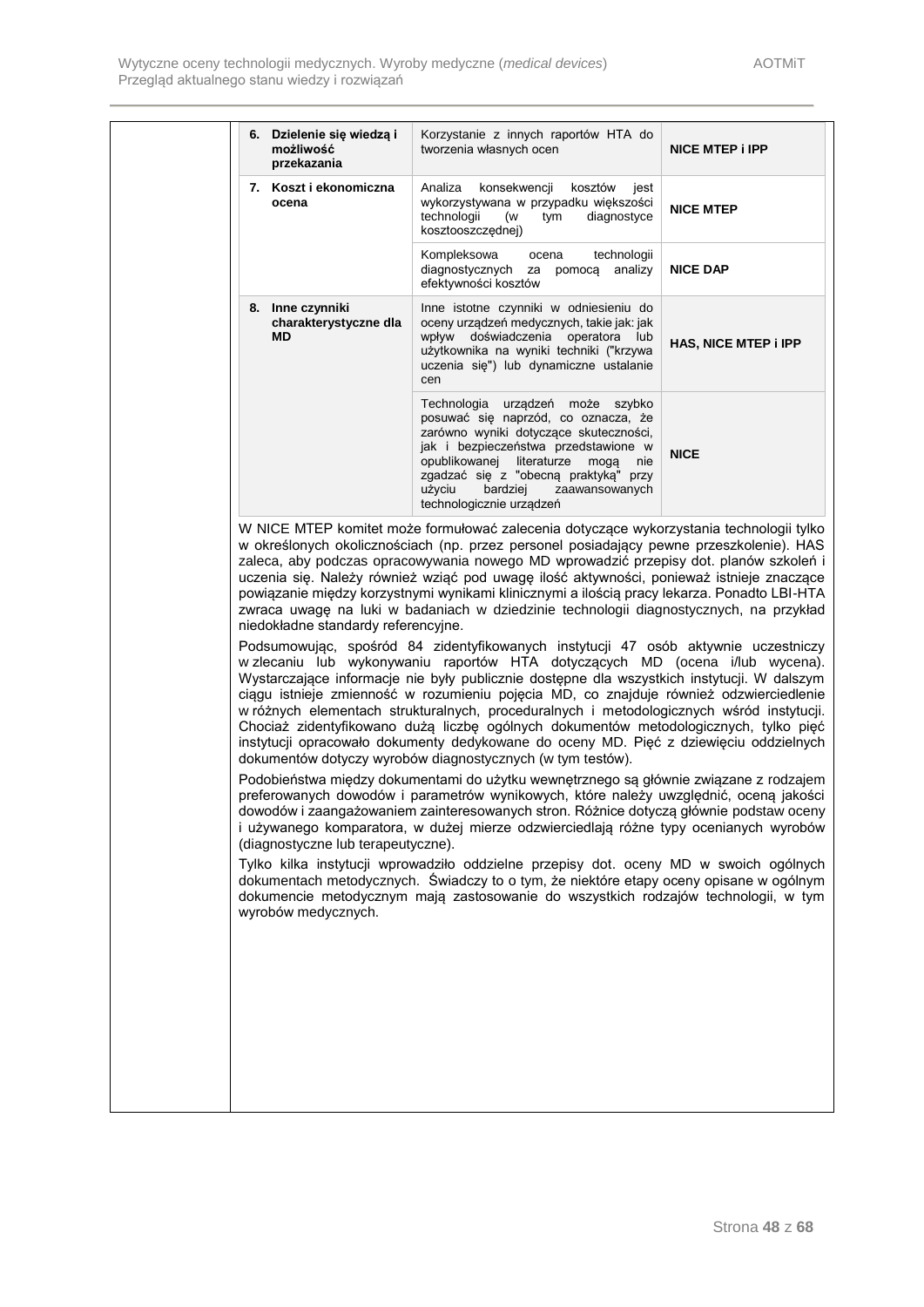| <b>EUnetHTA</b><br>201559 | Cel: Zidentyfikowanie obszarów, w których mogą być wymagane specyficzne metody HTA oraz<br>zaproponowanie rozwiązań najlepszych praktyk oceny technologii nielekowych.                                                                                                                                                                                                                                                                                                                                                                                                                                                                       |
|---------------------------|----------------------------------------------------------------------------------------------------------------------------------------------------------------------------------------------------------------------------------------------------------------------------------------------------------------------------------------------------------------------------------------------------------------------------------------------------------------------------------------------------------------------------------------------------------------------------------------------------------------------------------------------|
|                           | Metodyka: Przegląd literatury w oparciu o wyniki projektu EU FP7                                                                                                                                                                                                                                                                                                                                                                                                                                                                                                                                                                             |
|                           | Kluczowe wnioski: Znacząca część standardowej metodologii HTA ma również zastosowanie<br>przy ocenie wyrobów medycznych (np. przy selekcji dowodów i ocenie ich ważności). Wymaga<br>się jednak szczególnej uwagi w zakresie definiowania, opisywania i ewaluacji interwencji w<br>postaci zastosowania wyrobów medycznych (dalej MD): różne wskazania terapeutyczne do<br>podobnych wyrobów, różna skuteczność zastosowania danego MD może zależeć od<br>umiejętności i doświadczenia użytkownika go stosującego (tj. lekarza, pacjenta, pielęgniarki lub<br>innego specjalisty ochrony zdrowia, jak również od infrastruktury instytucji). |
|                           | 1. Formułowanie pytań badawczych:                                                                                                                                                                                                                                                                                                                                                                                                                                                                                                                                                                                                            |
|                           | a. skonsultowanie i wykorzystanie szerokiego zakresu źródeł, w tym szarej literatury,<br>opinii eksperckich, opinii pacjentów oraz danych pochodzących z różnych typów<br>badań;                                                                                                                                                                                                                                                                                                                                                                                                                                                             |
|                           | b. właściwe sformułowanie pytania, nakreślające kierunek kolejnych etapów procesu<br>tworzenia przeglądu;                                                                                                                                                                                                                                                                                                                                                                                                                                                                                                                                    |
|                           | c. ogólne wskazówki znajdują się w podręczniku Cochrane'a <sup>60</sup> , sygnalizując: " <i>tam</i> ,<br>gdzie to możliwe styl pytania powinien mieć daną formę: aby ocenić efekty<br>[interwencja lub komparator] dla [problem zdrowotny] w [rodzaj populacji, choroba<br>lub problem i warunki, jeśli określono]";                                                                                                                                                                                                                                                                                                                        |
|                           | d. konkretne ramy koncepcyjne (modele do budowania pytań) pozwalają rozbić ogólne<br>pytanie badawcze na kilka pytań szczegółowych (pytań klinicznych) – akronim PICO;                                                                                                                                                                                                                                                                                                                                                                                                                                                                       |
|                           | e. określenie szczegółowych pytań klinicznych dot. np. różnych grup uczestników,<br>porównań interwencji, punktów końcowych;                                                                                                                                                                                                                                                                                                                                                                                                                                                                                                                 |
|                           | oprócz zastosowania standardowego akronimu PICO do tworzenia pytań<br>f.<br>klinicznych, model w zakresie MD może odnosić się do tzw. czynników kontekstu (C<br>- context), które modyfikują punkty końcowe przeglądu (np. polityka państwowa,<br>system organizacji opieki zdrowotnej, kultura etc.; tj. akronim PICOC; szczegóły -<br>patrz rysunek poniżej);                                                                                                                                                                                                                                                                              |
|                           | g. czynniki prognostyczne oraz współwystępowanie innego rodzaju terapii mogą mieć<br>również wpływ na punkty końcowe przeglądu w zakresie MD                                                                                                                                                                                                                                                                                                                                                                                                                                                                                                 |
|                           | h. zbadanie potencjalnych czynników modyfikujących i decydujących o efektach<br>wdrożenia interwencji z zastosowaniem danego MD może zwiększyć wartość<br>przeglądu,                                                                                                                                                                                                                                                                                                                                                                                                                                                                         |
|                           | w przypadku interwencji z uwzględnieniem terapeutycznych MD, zakładających<br>i.<br>zabieg operacyjny lub wykonanie innych procedur med., należy wziąć pod uwagę<br>indywidualna/instytucjonalna wiedzę specjalistyczną,<br>infrastrukture<br>oraz<br>krzywą/efekty uczenia się jako potencjalne czynniki modyfikujące;                                                                                                                                                                                                                                                                                                                      |

<sup>&</sup>lt;sup>59</sup> European Network for Health Technology Assessment – EUnetHTA, (2015). Therapeutic medical devices. Pozyskano z: [https://www.eunethta.eu/wp-content/uploads/2018/01/Therapeutic-medical-devices\\_Guideline\\_Final-Nov-2015.pdf,](https://www.eunethta.eu/wp-content/uploads/2018/01/Therapeutic-medical-devices_Guideline_Final-Nov-2015.pdf) dostęp z 11.01.2019

<sup>&</sup>lt;sup>60</sup> Higgins, J.P.T., Green, S. (2011). Cochrane Handbook for Systematic Reviews of Interventions. Version 5.1.0. The Cochrane Collaboration. Pozyskano z: [https://training.cochrane.org/handbook/pdf-versions,](https://training.cochrane.org/handbook/pdf-versions) dostęp z 16.01.2019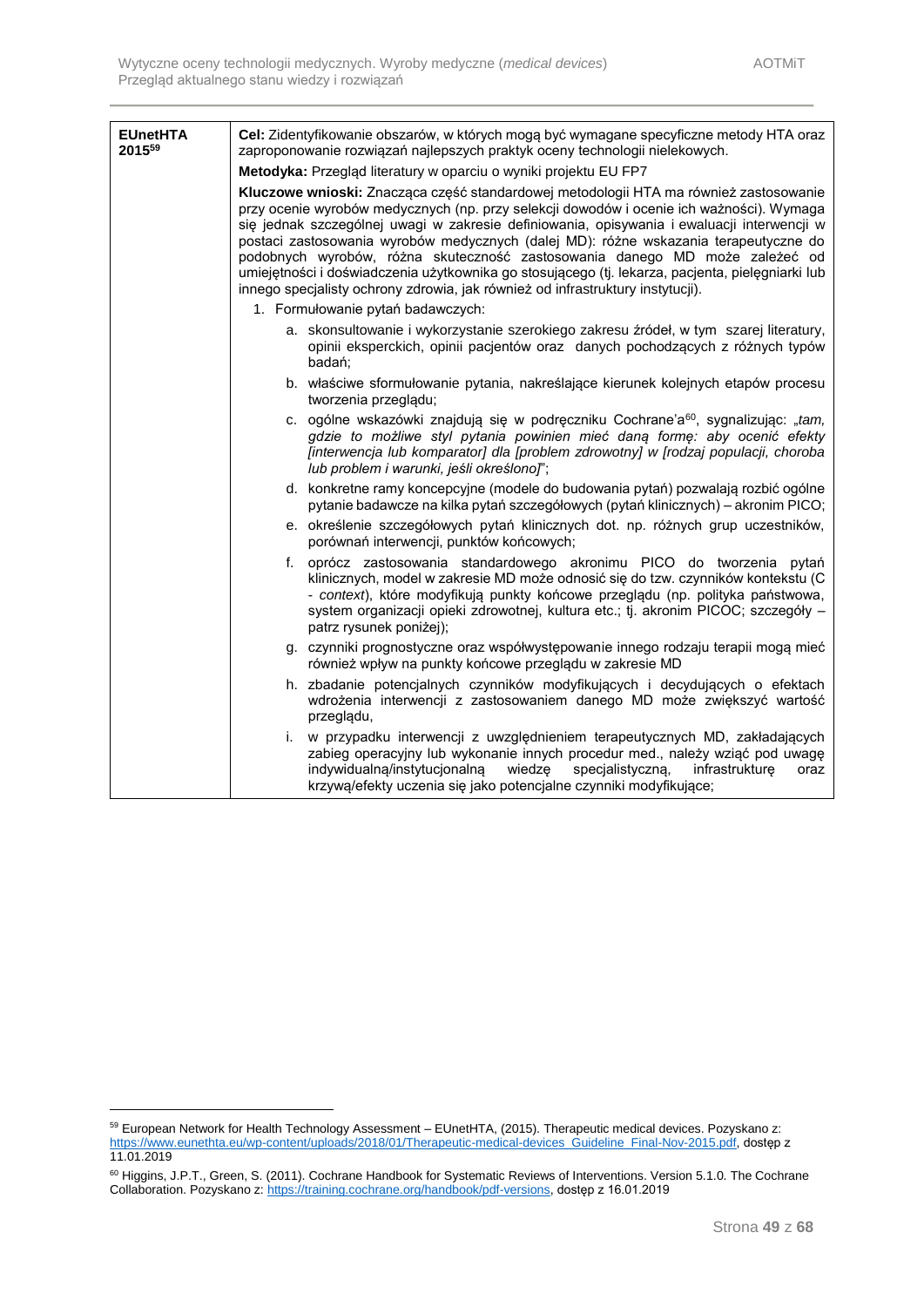|                          |                                                                                                             | Efekty leczenia                                                                                                                                                                                                                                                                                                                                                                                                                                                                       |                                                                   |
|--------------------------|-------------------------------------------------------------------------------------------------------------|---------------------------------------------------------------------------------------------------------------------------------------------------------------------------------------------------------------------------------------------------------------------------------------------------------------------------------------------------------------------------------------------------------------------------------------------------------------------------------------|-------------------------------------------------------------------|
| Populacja                | Interwencja                                                                                                 | Czynniki modyfikujące                                                                                                                                                                                                                                                                                                                                                                                                                                                                 | Punkty                                                            |
| Kryteria<br>kwalifikacji | Prototypowe<br>komponenty: jeśli<br>istotne, wymienić<br>potencjalne podgrupy dla<br>stworzenia metaanalizy | Czynniki prognostyczne<br>pacjentów<br>Stopień zaawansowania<br>choroby, choroby współistniejące<br>etc.<br><u>Modyfikatory</u>                                                                                                                                                                                                                                                                                                                                                       | końcowe<br>(rozważyć<br>wpływ okresu<br>obserwacji)<br>Korzystne/ |
|                          | Komparatory                                                                                                 | Przestrzeganie ko-terapii<br>Użytkownik/operator                                                                                                                                                                                                                                                                                                                                                                                                                                      | szkodliwe<br>Istotne dla                                          |
|                          | Prototypowe<br>komponenty<br>Dyskrecjonalne<br>komponenty                                                   | Umiejętności, doświadczenie<br>Instytucja<br>Poziom opieki, liczba interwencji,<br>infrastruktura                                                                                                                                                                                                                                                                                                                                                                                     | pacjenta<br>Surogaty                                              |
|                          | (pozostawione do decyzji<br>analityka)                                                                      | Inni świadczeniodawcy<br>Inne czynniki kontekstu                                                                                                                                                                                                                                                                                                                                                                                                                                      |                                                                   |
| medycznymi               | 2. Definiowanie interwencji<br>a. ocena MD może skupiać się na:                                             | Rysunek 2. Wzór modelu logicznego dla interwencji z terapeutycznymi wyrobami<br>pojedynczym, konkretnym produkcie (Single Technology Assessment; STA)                                                                                                                                                                                                                                                                                                                                 |                                                                   |
|                          |                                                                                                             | całej grupie wyrobów medycznych, która może zostać wykorzystana<br>w określonej metodzie leczenia lub w określonym wskazaniu (Multi-Technology<br>Assessment; MTA); również podobne produkty różnych producentów, czy też<br>różne wersje danego produktu jednego producenta;                                                                                                                                                                                                         |                                                                   |
|                          | interwencji;                                                                                                | b. sposób w jaki MD jest stosowany (np. zabieg operacyjny) jest również częścią                                                                                                                                                                                                                                                                                                                                                                                                       |                                                                   |
|                          | porównywalną skutecznością;                                                                                 | c. HTA MD może być wykonana zarówno na poziomie samego wyrobu, ale i na<br>poziomie klasy produktu; natomiast kryteria definiowania klas wyrobów mogą być<br>korygowane i zmieniane (o ile dane wskazują, że jest to konieczne); należy wyraźnie<br>określić, czy MD należą do tej samej klasy wyrobów i charakteryzują się                                                                                                                                                           |                                                                   |
|                          |                                                                                                             | d. raport HTA powinien uwzględniać szerokie podejście do definiowania interwencji (np.<br>nie tylko wyrób medyczny, ale również sposób jego wykorzystania);                                                                                                                                                                                                                                                                                                                           |                                                                   |
|                          | rozróżniania podtypów interwencji);                                                                         | e. zaleca się rozpoznanie tzw. prototypowych i dyskrecjonalnych komponentów<br>interwencji <sup>61</sup> , tj. elementy prototypowe muszą być uwzględnione w opisie interwencji<br>- stanowią podstawową część danej kategorii pojęciowej, natomiast określenie<br>elementów dyskrecjonalnych nie jest obligatoryjne (mogą być stosowane do                                                                                                                                           |                                                                   |
|                          | interwencji.                                                                                                | f. w trakcie procesu oceny MD może okazać się konieczne ponowne zdefiniowanie                                                                                                                                                                                                                                                                                                                                                                                                         |                                                                   |
|                          |                                                                                                             | 3. Wyszukiwanie, selekcja i ocena jakości dowodów, ekstrakcja danych                                                                                                                                                                                                                                                                                                                                                                                                                  |                                                                   |
|                          |                                                                                                             | a. W przeciwieństwie do produktów leczniczych (EudraCT) dla wyrobów medycznych<br>nie ma: regulowanych prawnie rejestrów badań, wykazu MD na rynku, tzw.<br>Europejskich Publicznych Sprawozdań Oceniających (EPAR), brakuje też personelu<br>zaangażowanego w nadzór nad MD w większości krajów UE.                                                                                                                                                                                  |                                                                   |
|                          | kluczowych (w ramach strategii wyszukiwania).                                                               | b. Wyszukiwanie publikacji związanych z MD nie powinno być zbyt ograniczające, np.<br>wyszukiwanie tylko na podstawie nazw firmowych wyrobów byłoby niewystarczające,<br>gdyż istnieje ryzyko pominięcia odpowiednich badań uwzględniających podobne<br>wyroby medyczne. W związku z tym, dowody dotyczące zbliżonych wyrobów<br>medycznych (tj. o takich samych podstawowych cechach technologicznych oraz<br>dotyczących podobnej populacji pacjentów) powinny być włączone do słów |                                                                   |
|                          | kody produktu (zgodne z nomenklatura Global Medical Device Nomenclature <sup>62</sup> ),                    | c. Strategie wyszukiwania mogą zawierać zarówno ogólne słowa kluczowe (takie jak<br>nazwy rodzajowe wyrobów np. przezcewnikowe wszczepienie zastawki aortalnej),<br>jak i specyficzne wyroby (nazwy firmowe/marki/nazwy zastrzeżone). Rozwijanie ww.<br>strategii wyszukiwania może być trudne ze względu na kompleksowość interwencji.<br>W strategii można uwzględnić dodatkowe cechy rozpatrywanego wyrobu, jak np.                                                                |                                                                   |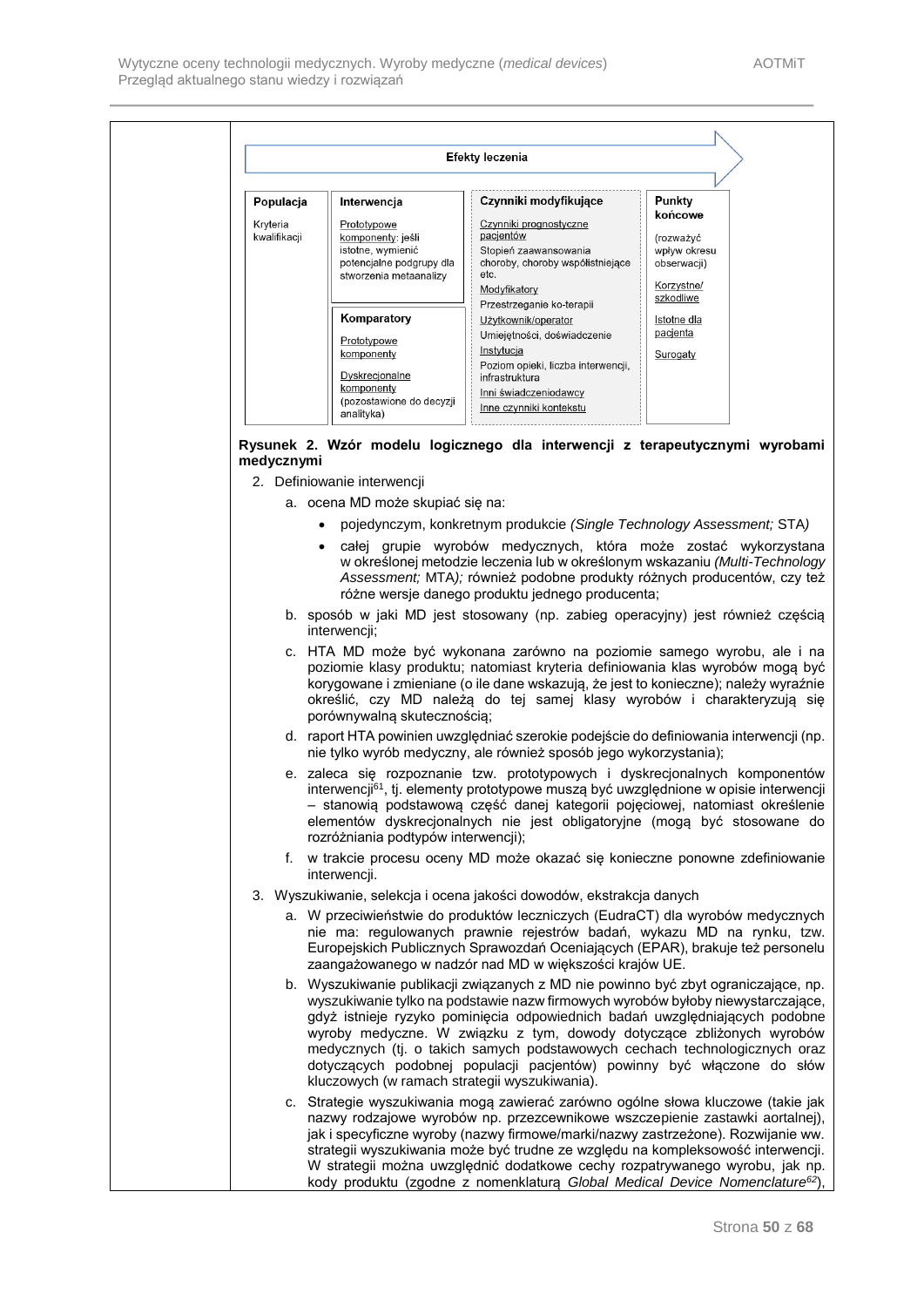|    | posiadacz zezwolenia, klasy ryzyka, mechanizm działania, inwazyjność interwencji<br>(np. technika endoskopowa, przezskórna etc.), program techniczny/dodatkowe<br>wyposażenie, jeśli jest to wymagane.                                                                                                                                                                                                                                       |
|----|----------------------------------------------------------------------------------------------------------------------------------------------------------------------------------------------------------------------------------------------------------------------------------------------------------------------------------------------------------------------------------------------------------------------------------------------|
|    | d. Staranny wybór słów kluczowych ma istotne znaczenie - te same MD mogą mieć<br>zastosowanie dla kilku grup pacjentów i wskazań, natomiast interwencja<br>niekoniecznie musi być identyczna z wyrobem (zwłaszcza gdy oceniana jest<br>procedura, w której dany wyrób jest stosowany); komparatorem może być inna<br>procedura, lek lub dość często wyrób/procedura pozorowana (sham procedure/<br>device).                                  |
|    | e. Nie należy stosować ograniczeń, co do języka publikacji w strategii wyszukiwania<br>(ryzyko błędu systematycznego związanego z dobieraniem badań opublikowanych<br>tylko w niektórych językach - language bias);                                                                                                                                                                                                                          |
|    | f. Można stosować ograniczenia co do daty publikacji, o ile wiadomo że właściwe<br>badania mogły być zgłoszone w określonym czasie, np. wyrób/procedura stały się<br>dostępne w określonym punkcie czasu.                                                                                                                                                                                                                                    |
|    | g. Nie powinno się stosować ograniczeń co do typu badań ze względu na niską<br>dostępność dowodów wysokiej jakości (głównie serie przypadków).                                                                                                                                                                                                                                                                                               |
|    | h. Wyszukiwanie dostępnych badań w rejestrach badań klinicznych (jak np. WHO<br>ICTRP, rejestr U.S. National Library of Medicine, czy inne rejestry badań klinicznych<br>UE) stanowi uzupełnienie do wyszukiwania w standardowych bazach danych<br>(informacje nt. stanu rozwoju innowacyjnych MD i procedur). Więcej informacji –<br>raporty Institute of Health Economics (IHE; Kanada) pn. "Health Technology<br>Assessment on the Net:": |
| i. | Należy mieć na uwadze ryzyko błędu raportowania (reporting bias), gdyż wiele badań<br>dot. MD wysokiego ryzyka pozostaje nieopublikowanych lub publikowane są<br>niekompletne informacje/wyniki;                                                                                                                                                                                                                                             |
| J. | Dodatkowymi źródłami wyszukiwania informacji nt. MD mogą być: dokumenty<br>organów nadzorujących, nieopublikowane dokumenty firmy lub inne rozwiązania, jak<br>np. zapytania do autorów, abstrakty konferencyjne. Opinie eksperckie, jak i opinie<br>pacjentów mogą być cennym źródłem informacji.                                                                                                                                           |
|    | k. Wybór odpowiednich badań z puli wyników strategii wyszukiwania powinien zostać<br>odnotowany we właściwie przygotowanym diagramie, zgodnie ze stanowiskiem<br>PRISMA. Kryteria włączenia i wyłączenia poszczególnych badań powinny zostać<br>wcześniej określone.                                                                                                                                                                         |
|    | I. Po usunięciu duplikatów należy dokonać weryfikacji odnalezionych publikacji na<br>podstawie tytułów i abstraktów. Zadanie to powinno być wykonane przez<br>2 recenzentów zgodnie z wcześniej ustalonymi kryteriami wyłączenia.                                                                                                                                                                                                            |
|    | EUnetHTA nie wskazuje konkretnych narzędzi oceny wiarygodności wewnętrznej badań<br>pierwotnych czy przeglądów systematycznych w wyrobach medycznych (podobnie w<br>zakresie odnalezionych wytycznych i checklist). Mogą być stosowane funkcjonujące już<br>narzędzia, jak dla:                                                                                                                                                              |
|    | a. RCT: narzędzie Cochrane do oceny ryzyka bias dla RCT oraz wytyczne EUnetHTA<br>dla wiarygodności wewnętrznej w RCT                                                                                                                                                                                                                                                                                                                        |
|    | b. nierandomizowanych badań: narzędzie Cochrane do oceny ryzyka bias dla badań<br>nierandomizowanych (ACROBAT-NRSI), wytyczne EUnetHTA dla wiarygodności<br>wewnetrznej nierandomizowanych badań, lista kontrolna Institute of Health<br>Economics (Kanada).                                                                                                                                                                                 |
|    | c. przeglądów systematycznych: AMSTAR oraz indeks Oxman & Guyatt,                                                                                                                                                                                                                                                                                                                                                                            |
|    | d. modelowania badań: kwestionariusz ISPOR;                                                                                                                                                                                                                                                                                                                                                                                                  |
|    | e. metaanaliz sieciowych: lista kontrolna ISPOR, skala GRADE, wytyczne PRISMA,<br>wytyczne EUnetHTA w zakresie przydatności (wiarygodności zewnętrznej).                                                                                                                                                                                                                                                                                     |
|    | 4. Zastosowanie wyników – analiza i synteza dowodów naukowych                                                                                                                                                                                                                                                                                                                                                                                |
|    | a. Aby móc lepiej uwzględnić postępujący rozwój, kompleksowość interwencji z MD<br>oraz ich zależność od użytkownika i czynników kontekstu, oprócz informacji<br>wyodrębnionych z włączonych badań (np. typ badania, charakterystyka pacjenta,                                                                                                                                                                                               |

<sup>&</sup>lt;sup>61</sup> Squires, J. E., Valentine, J. C., & Grimshaw, J. M. (2013). Systematic reviews of complex interventions: framing the review question. Journal of clinical epidemiology, 66(11), 1215-1222.

<sup>&</sup>lt;sup>62</sup> Informacje dostępne w[: https://www.gmdnagency.org/,](https://www.gmdnagency.org/) dostęp z 31.01.2019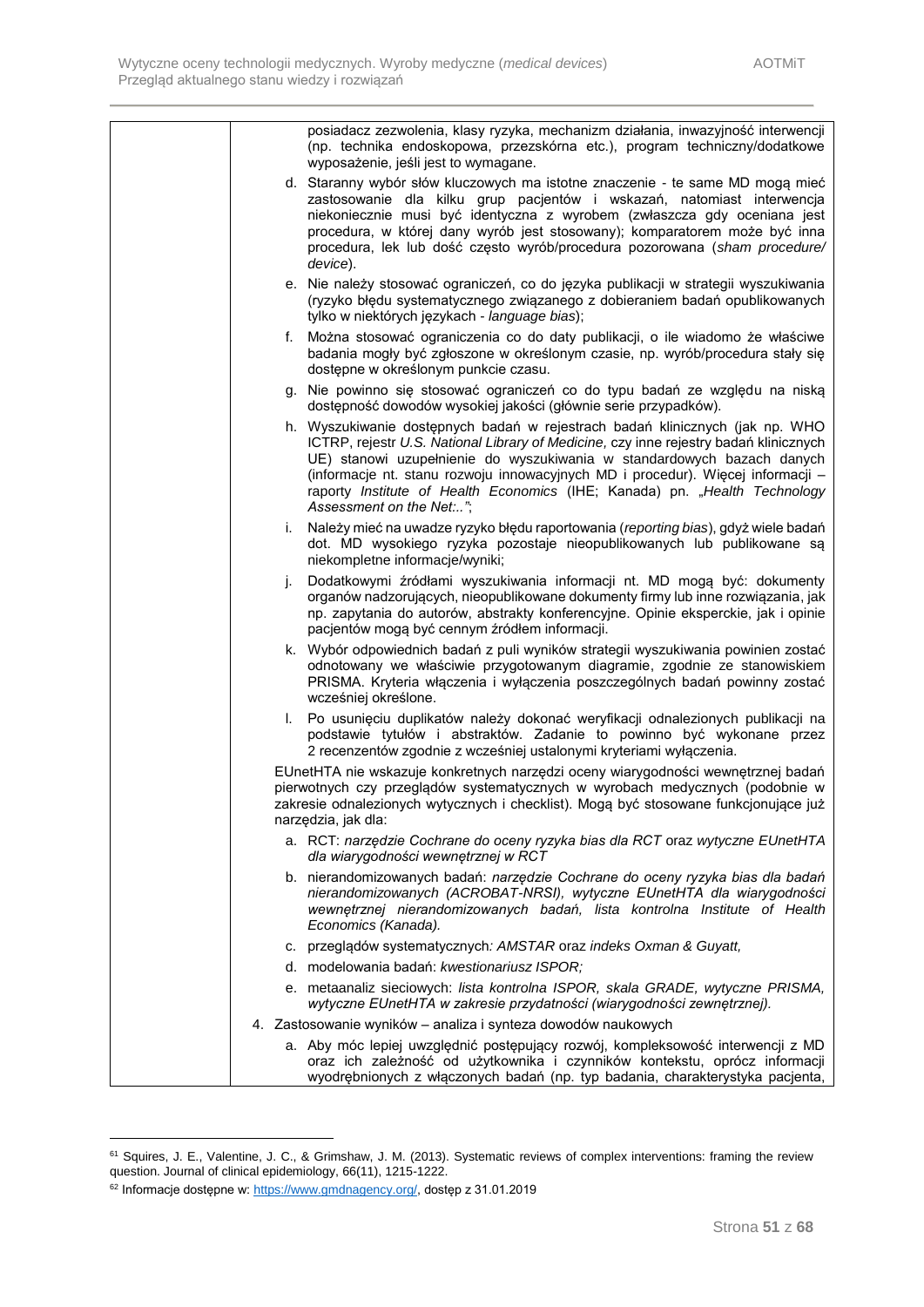|                                  | wyniki w zakresie punktów końcowych), powinny być też wyekstrahowane:<br>charakterystyka interwencji, ich użytkowników oraz instytucji.                                                                                                                                                                                                                                                                                                                                                                                                                                                                                                                                                                                                                                                                                                                                            |  |
|----------------------------------|------------------------------------------------------------------------------------------------------------------------------------------------------------------------------------------------------------------------------------------------------------------------------------------------------------------------------------------------------------------------------------------------------------------------------------------------------------------------------------------------------------------------------------------------------------------------------------------------------------------------------------------------------------------------------------------------------------------------------------------------------------------------------------------------------------------------------------------------------------------------------------|--|
|                                  | b. Checklista The Template for Intervention Description and Replication (TIDieR)<br>została opracowana jako wytyczne do raportowania badań pierwotnych i może być<br>stosowana lub dostosowana do ekstrakcji danych dla konkretnych wyrobów<br>medycznych. Obejmuje również kryteria kwalifikacji dla świadczeniodawców<br>w zakresie konkretnej interwencji, ich wiedzy eksperckiej, doświadczenia i szkoleń.<br>Należy ekstrahować także kryteria kwalifikujące dla instytucji, w których<br>przeprowadzono interwencję. Powinny zostać wyodrębnione również wszystkie<br>czynniki modyfikujące efekt, zidentyfikowane na poziomie tworzenia pytania<br>badawczego, jak np. ko-terapia czy przestrzeganie zaleceń. Należy pamiętać, że<br>kompetencje użytkownika, warunki opieki zdrowotnej i inkrementalny rozwój mogą<br>wpływać zarówno na interwencję, jak i na komparator. |  |
|                                  | c. Celem raportowania wyników można zastosować standardowe metody opisane<br>w Cochrane Handbook, w wytycznych CRD dot. przeprowadzania przeglądów<br>w opiece zdrowotnej lub w innych podręcznikach dot. przeglądów systematycznych<br>skuteczności klinicznej w opiece zdrowotnej, jak również powinno się przestrzegać<br>wytycznych PRISMA.                                                                                                                                                                                                                                                                                                                                                                                                                                                                                                                                    |  |
|                                  | d. Jedną z kwestii wymaganych dla interwencji MD w porównaniu do technologii<br>lekowych jest ocena przydatności wyników przeglądu dla populacji docelowej<br>i warunków otoczenia. Większe zróżnicowanie interakcji w ramach lub pomiędzy<br>populacjami, komponentami interwencji, komparatorami, czynnikami kontekstu oraz<br>punktami końcowymi może stanowić wyzwanie dla oceny przydatności<br>(applicability).                                                                                                                                                                                                                                                                                                                                                                                                                                                              |  |
|                                  | e. Warto zauważyć, że badania dot. MD mogę obejmować tzw. okresy docierania (run-<br>in periods), które mogą mieć wpływ na kwalifikację i włączenie pacjentów do badania,<br>a więc mogą wpływać na przydatność wyników badań.                                                                                                                                                                                                                                                                                                                                                                                                                                                                                                                                                                                                                                                     |  |
|                                  | 5. Wymagania informacyjne dot. skuteczności klinicznej:                                                                                                                                                                                                                                                                                                                                                                                                                                                                                                                                                                                                                                                                                                                                                                                                                            |  |
|                                  | a. Jako że regulacyjny proces zatwierdzania MD w Europie niekoniecznie wymaga<br>przeprowadzenia RCT, wyszukiwanie literatury można poszerzyć o dostępne<br>dowody najlepszej jakości. W przypadku braku ww. RCT mogą to być wszystkie inne<br>typy projektów badań (a nawet serie przypadków i opisy przypadków).                                                                                                                                                                                                                                                                                                                                                                                                                                                                                                                                                                 |  |
|                                  | b. Pomocne może być przeszukanie strony internetowej U.S. Food and Drug<br>Administration (FDA) w celu uzyskania informacji nt. badań klinicznych/statusu MD<br>wcześniej licencjonowanych na rynku amerykańskim. Warto przeszukać też bazę<br>Clinicaltrials.gov w zakresie jeszcze trwających (niezakończonych) badań<br>klinicznych.                                                                                                                                                                                                                                                                                                                                                                                                                                                                                                                                            |  |
|                                  | c. Celem uzyskania dodatkowych informacji można wdrożyć również tzw. horizon<br>scanning (tj. monitorowanie technologii medycznych zanim jeszcze uzyskają<br>rejestrację, czy w inny sposób pojawią się w systemie), programy ostrzegawcze<br><i>i</i> Early Awareness.                                                                                                                                                                                                                                                                                                                                                                                                                                                                                                                                                                                                            |  |
|                                  | 6. Wymagania informacyjne dot. oceny bezpieczeństwa:                                                                                                                                                                                                                                                                                                                                                                                                                                                                                                                                                                                                                                                                                                                                                                                                                               |  |
|                                  | a. Oprócz informacji w bazach bibliograficznych, można również odnaleźć stosowne<br>informacje w rejestrach wyrobów medycznych/bazach danych dot. zgłaszanych<br>incydentów w zakresie MD (np. MAUDE <sup>63</sup> - Manufacturer and User Facility Device<br>Experience) i administracyjnych bazach danych.                                                                                                                                                                                                                                                                                                                                                                                                                                                                                                                                                                       |  |
|                                  | b. W przypadku oceny bezpieczeństwa MD dla efektów długoterminowych przydatne<br>jest uwzględnienie wysokiej jakości rejestrów wyrobów medycznych czy rejestrów<br>zdarzeń chorobowych.                                                                                                                                                                                                                                                                                                                                                                                                                                                                                                                                                                                                                                                                                            |  |
| <b>Schnell-Inderst</b><br>201564 | Cel: Opis wyników trzech projektów MedtecHTA (Methods for Health Technology Assessment<br>of Medical Devices), European Perspective Work Package 3 (WP3) oraz Comparative<br>Effectiveness of Medical Devices led by the University for Health Sciences, Medical Informatics<br>and Technology (UMIT).                                                                                                                                                                                                                                                                                                                                                                                                                                                                                                                                                                             |  |
|                                  | Metodyka: Przegląd trzech ww. europejskich projektów                                                                                                                                                                                                                                                                                                                                                                                                                                                                                                                                                                                                                                                                                                                                                                                                                               |  |

<sup>63</sup> Pozyskano z[: https://www.accessdata.fda.gov/scripts/cdrh/cfdocs/cfmaude/search.cfm,](https://www.accessdata.fda.gov/scripts/cdrh/cfdocs/cfmaude/search.cfm) dostęp z 24.01.2019

<sup>64</sup> Schnell-Inderst, P., Mayer, J., Lauterberg, J., Hunger, T., Arvandi, M., Conrads-Frank, A., ... & Siebert, U. (2015). Health technology assessment of medical devices: what is different? An overview of three European projects. Zeitschrift für Evidenz, Fortbildung und Qualität im Gesundheitswesen, 109(4-5), 309-318.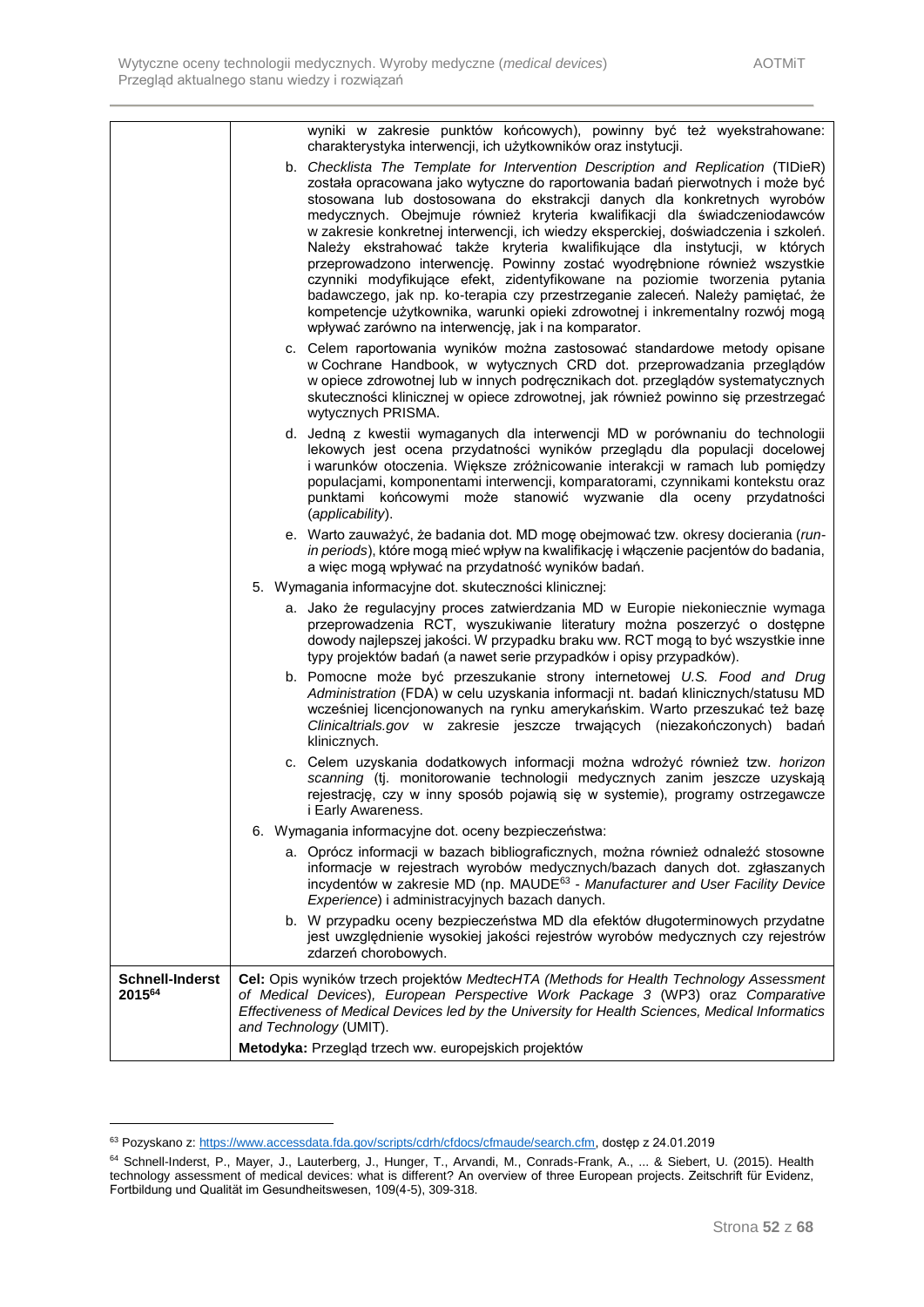|                                                        | Kluczowe wnioski: Wyniki projektów badawczych wskazują na istotne wyzwania<br>metodologiczne w zakresie oceny wyrobów medycznych.                                                                                                                                                                                                                                                                                                                                                                                                                                                                                                                                                     |
|--------------------------------------------------------|---------------------------------------------------------------------------------------------------------------------------------------------------------------------------------------------------------------------------------------------------------------------------------------------------------------------------------------------------------------------------------------------------------------------------------------------------------------------------------------------------------------------------------------------------------------------------------------------------------------------------------------------------------------------------------------|
|                                                        | Formułowanie pytania badawczego zgodnie ze schematem PICO w MD jest generalnie<br>bardzo wymagające, gdyż interwencje z MD charakteryzują się dużą złożonością<br>i wymagają uwzględnienia tzw. czynników kontekstu.                                                                                                                                                                                                                                                                                                                                                                                                                                                                  |
|                                                        | Konwencjonalne metody metaanalizy mogą być zastosowane w przypadku MD, jeśli<br>dostępne są adekwatne RCT. Analizy podgrup wymagają większej liczby badań i są<br>podatne na pozorne wyniki przez wielokrotne testowanie. Tam, gdzie dostępnych jest<br>wiele RCT i badań bezpośrednich z różnymi komparatorami, można przeprowadzić<br>metaanalize sieciowa.                                                                                                                                                                                                                                                                                                                         |
|                                                        | W zakresie oceny jakości badań i zaleceń w kierunku oceny MD przydatne może być<br>$\bullet$<br>narzędzie GRADE.                                                                                                                                                                                                                                                                                                                                                                                                                                                                                                                                                                      |
|                                                        | W zakresie oceny MD należy jednak zwrócić szczególną uwagę na ich cechy<br>charakterystyczne, tj. postępujący rozwój wyrobów i czynniki kontekstu uwzględniające<br>między innymi zależność od użytkownika oraz krzywą uczenia się. Okazuje się, że<br>postępujący rozwój technologii nielekowej oraz jej krótki cykl życia powoduje, że zwykle<br>czasochłonne badania randomizowane (głównie RCT) w ich przypadku nie mają racji bytu,<br>a ich wyniki często są nieaktualne w momencie wprowadzenia produktu na rynek.                                                                                                                                                             |
|                                                        | W zakresie oceny MD stosowne są tzw. rejestry wyrobów medycznych, jednak aktualnie<br>brak jest scentralizowanej bazy skupiającej wszystkie wyroby medyczne oznaczone CE<br>celem np. oceny danego MD do konkretnego wskazania.                                                                                                                                                                                                                                                                                                                                                                                                                                                       |
|                                                        | W związku z charakterystycznymi cechami MD, utrudnione jest uzyskanie rzetelnych<br>dowodów naukowych wskazujących na ich skuteczność/ bezpieczeństwo. W analizach<br>często wykorzystuje się badania słabej jakości w związku z czym wyniki oceny często<br>obarczone są wysokim ryzykiem bias oraz dużą niepewnością.                                                                                                                                                                                                                                                                                                                                                               |
| <b>Swedish Dental</b>                                  | Cel: Opracowanie informacji nt. oceny ekonomicznej MD w Szwecji                                                                                                                                                                                                                                                                                                                                                                                                                                                                                                                                                                                                                       |
| and<br><b>Pharmaceutical</b>                           | Metodyka: Raport TLV, przegląd rozwiązań w zakresie oceny ekonomicznej MD                                                                                                                                                                                                                                                                                                                                                                                                                                                                                                                                                                                                             |
| <b>Benefits</b><br>Agency - TLV<br>201565<br>(Szwecja) | Kluczowe wnioski:<br>W Szwecji, Dental and Pharmaceutical Benefits Agency (TLV) opracowuje analizy ekonomiczne<br>wyrobów medycznych. Raport HTA w Szwecji składa się z dwóch części. Pierwsza część<br>obejmuje analizę skuteczności, kosztów i analizę koszt efektywności. Druga część obejmuje<br>etyczne, prawne i organizacyjne aspekty oraz finansowy wpływu wynikający z ewentualnego<br>wprowadzenia wyrobu medycznego. Oceny HTA opierają się na najlepszej dostępnej wiedzy i<br>uwzględniają społeczną perspektywę, ale ich wnioski nie są wiążące i nie stanowią<br>rekomendacji. Raporty HTA stanowią wsparcie decyzyjne dla podmiotów świadczących opiekę<br>zdrowotną. |
|                                                        | Wg szwedzkiej Agencji ocena wyrobów medycznych powinna opierać się na zastosowaniu tych<br>samych kryteriów stosowanych w przypadku produktów farmaceutycznych i opierać się na<br>trzech podstawowych zasadach: ludzkiej godności; potrzeb i solidarności oraz opłacalności.<br>Zadaniem instytucji TLV nie jest rekomendowanie finansowania/braku finansowania danego<br>MD, lecz jest nim oszacowanie kosztu danej interwencji na 1 QALY. Nie jest to jednak tożsame<br>z progiem opłacalności oszacowanym w oparciu o gotowość do zapłaty, ale przedstawia dane i<br>wskazówki dla "rad okręgowych" (county councils).                                                            |
| Bernard 2014 <sup>66</sup>                             | Cel: Ocena skuteczności klinicznej nowego wyrobu medycznego/nowej technologii medycznej,<br>począwszy od dalszego rozwoju, po studium wykonalności (feasibility). Ma na celu określenie<br>metod i warunków, które pozwalają na dokonanie wysokiej jakości oceny klinicznej MD.<br>Przegląd ten zawiera wskazówki dla producentów MD ubiegających się o refundację swoich<br>wyrobów i rozważa możliwość zastosowania nierandomizowanych lub niezaślepionych badań<br>klinicznych do oceny skuteczności ww. wyrobów.                                                                                                                                                                  |
|                                                        |                                                                                                                                                                                                                                                                                                                                                                                                                                                                                                                                                                                                                                                                                       |
|                                                        | Metodyka: Przegląd systematyczny literatury                                                                                                                                                                                                                                                                                                                                                                                                                                                                                                                                                                                                                                           |
|                                                        | Kluczowe wnioski:<br>Stwierdzono problemy związane z prowadzeniem standardowych badań RCT w zakresie MD                                                                                                                                                                                                                                                                                                                                                                                                                                                                                                                                                                               |

<sup>&</sup>lt;sup>65</sup> The Dental and Pharmaceutical Benefits Agency. (2015). Economic evaluation of medical devices. Final report. Pozyskano z: [https://www.tlv.se/download/18.3322d85a162195ccf87497b3/1521208633114/Final\\_report\\_2015\\_medical\\_devices.pdf,](https://www.tlv.se/download/18.3322d85a162195ccf87497b3/1521208633114/Final_report_2015_medical_devices.pdf) dostęp z 31.01.2019

<sup>66</sup> Bernard, A., Vaneau, M., Fournel, I., Galmiche, H., Nony, P., & Dubernard, J. M. (2014). Methodological choices for the clinical development of medical devices. Medical devices (Auckland, NZ), 7, 325.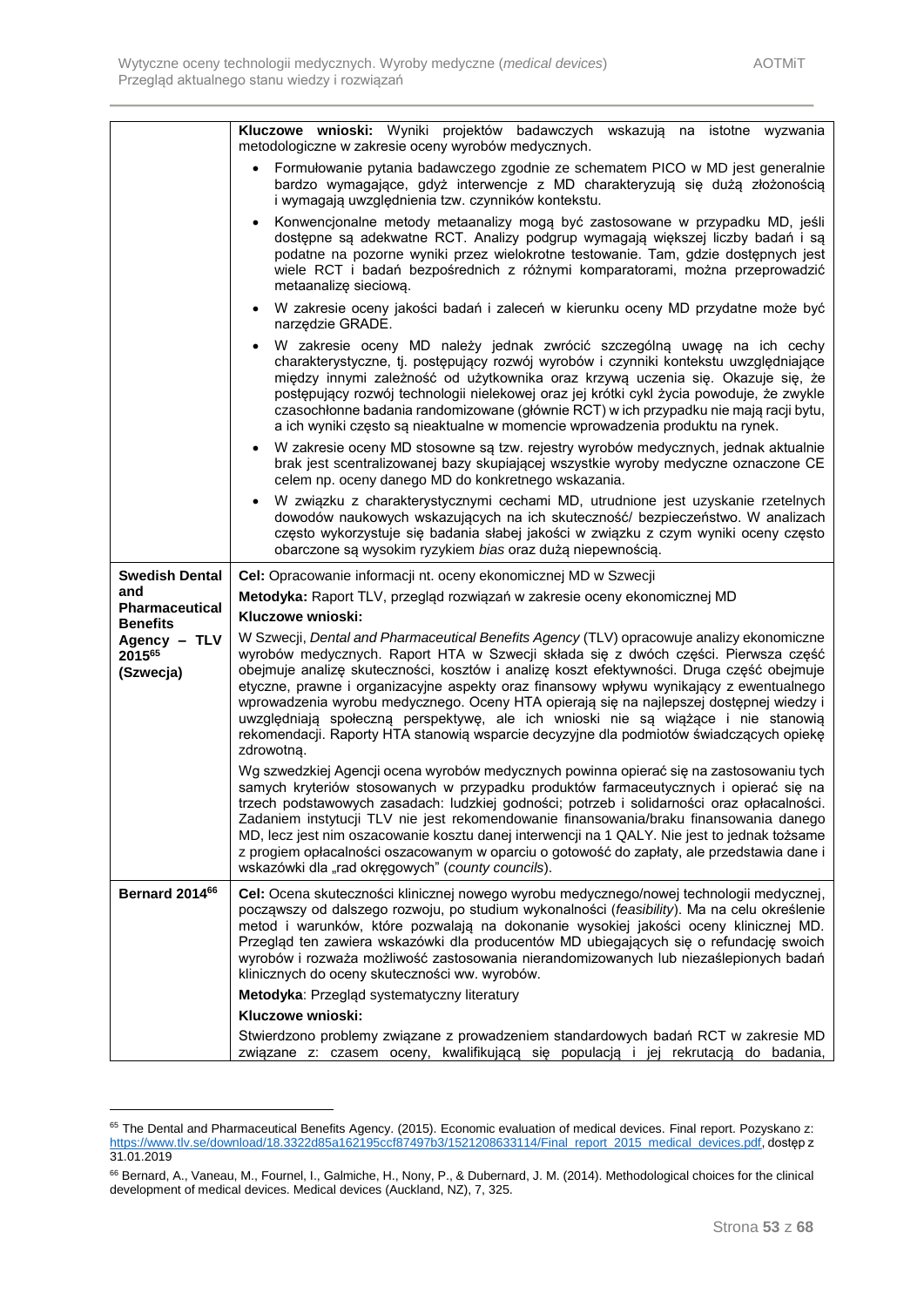| akceptowalnością, zaślepieniem, wyborem grupy porównawczej (komparatorów) i krzywą<br>uczenia się (learning curve).                                                                                                                                                                                                                                                                                                                                                                                                                                      |                                                                                                                           |                                                                                                                                         |
|----------------------------------------------------------------------------------------------------------------------------------------------------------------------------------------------------------------------------------------------------------------------------------------------------------------------------------------------------------------------------------------------------------------------------------------------------------------------------------------------------------------------------------------------------------|---------------------------------------------------------------------------------------------------------------------------|-----------------------------------------------------------------------------------------------------------------------------------------|
| W przeglądzie wskazuje się więc na zasadność rozważenia włączenia do analizy klinicznej<br>innych badań niż standardowe RCT, z uwzględnieniem różnych metod randomizacji. Podobnie<br>jak w publikacji francuskiej agencji HAS (HAS 2013 <sup>67</sup> ; sygnowanej przez częściowo tych samych<br>autorów, czy EUnetHTA 2015), przedstawia się propozycje niekonwencjonalnych protokołów<br>badań randomizowanych do oceny MD i badań obserwacyjnych.<br>Tabela 12. Opis różnych projektów eksperymentalnych i metod adaptacyjnych, które mogą sprostać |                                                                                                                           |                                                                                                                                         |
| wyzwaniom związanym z oceną MD w oparciu o Bernard 2014, HAS 2013 oraz EUnetHTA 2015                                                                                                                                                                                                                                                                                                                                                                                                                                                                     |                                                                                                                           |                                                                                                                                         |
| Rodzaj metody/badania                                                                                                                                                                                                                                                                                                                                                                                                                                                                                                                                    | <b>Zalety</b>                                                                                                             | Wady                                                                                                                                    |
| Projekt Zelena (Zelen's design)<br>- uwzględnia preferencje pacjentów                                                                                                                                                                                                                                                                                                                                                                                                                                                                                    | Ułatwione włączenie do<br>badania                                                                                         | Możliwość błędy<br>systematycznego doboru<br>próby (selection bias);                                                                    |
| Randomizacja przed otrzymaniem<br>zgody [pacjenci wiedzą, czy zostaną<br>zakwalifikowani do grupy<br>eksperymentalnej (interwencja) czy<br>kontrolnej (standardowa terapia), a<br>następnie wyrażają zgodę na udział<br>w danej grupie]                                                                                                                                                                                                                                                                                                                  |                                                                                                                           | • Spadek/utrata siły badania,<br>jeśli zbyt wielu pacjentów<br>odmawia leczenia<br>Problemy etyczne<br>٠                                |
| Projekt Wennberga (Wennberg's<br>Design)                                                                                                                                                                                                                                                                                                                                                                                                                                                                                                                 | Ułatwione uczestnictwo                                                                                                    | Maskowanie nie jest<br>możliwe                                                                                                          |
| - uwzględnia preferencje pacjentów<br>Randomizacja preferencji grupy<br>(uczestnicy wybierają sposób<br>leczenia) lub randomizacja grupy                                                                                                                                                                                                                                                                                                                                                                                                                 |                                                                                                                           | • Siła badania jest niska, gdy<br>wysoki odsetek uczestników<br>wybiera takie samo leczenie                                             |
| Badanie randomizowane oparte o<br>ekspertyzę (expertise-based<br>randomized trial)<br>- uwzględnia preferencje<br>świadczeniodawcy<br>Randomizowanie pacjentów do<br>lekarzy specjalistów w danej<br>technice                                                                                                                                                                                                                                                                                                                                            | Lepsza akceptowalność<br>Redukcja popełnienia<br>$\bullet$<br>błędu systematycznego<br>(bias) i odstępstw od<br>protokołu | Trudności w ustaleniu, czy<br>zaobserwowana różnica<br>jest związana z ekspertyzą<br>lekarską                                           |
| <b>Tracker trial design</b><br>- uwzględnia zmiany technologiczne<br>Umożliwienie zmian w protokole<br>badania podczas przeprowadzanego<br>eksperymentu                                                                                                                                                                                                                                                                                                                                                                                                  | Wcześniejsza ocena<br>i rozwój technologiczny                                                                             | Odpowiednia organizacja<br>jest złożona (częste analizy<br>okresowe, bardziej<br>wymagające niż<br>konwencjonalne RCT)<br>Wyższe koszty |
| Klasterowe badanie<br>randomizowane ( <i>cluster</i><br>randomized trials)<br>- uwzględnia preferencje<br>świadczeniodawcy                                                                                                                                                                                                                                                                                                                                                                                                                               | • Łatwe do<br>zaimplementowania                                                                                           | • Brak mocy<br>Możliwość błędu<br>systematycznego doboru<br>próby (selection bias)                                                      |
| Randomizowanie grup (klastrów), a<br>nie pojedynczych osób (szpitale,<br>oddziały)                                                                                                                                                                                                                                                                                                                                                                                                                                                                       |                                                                                                                           |                                                                                                                                         |
| Badania sekwencyjne (sequential<br>trials)<br>- uwzględnia zmiany technologiczne<br>Analiza pośrednia (wyniki od                                                                                                                                                                                                                                                                                                                                                                                                                                         | Redukuje liczbę<br>$\bullet$<br>potrzebnych pacjentów                                                                     | Brak mocy dla<br>drugorzędowych punktów<br>końcowych lub działań<br>niepożądanych                                                       |
| pacjentów już włączonych do<br>badania są analizowane przed<br>randomizacją nowych pacjentów).                                                                                                                                                                                                                                                                                                                                                                                                                                                           |                                                                                                                           | • Czas między włączeniem<br>pacjentów a punktem<br>końcowym musi być krótki                                                             |
|                                                                                                                                                                                                                                                                                                                                                                                                                                                                                                                                                          |                                                                                                                           | Niezbędna jest niezależna<br>komisja monitorująca dane                                                                                  |

<sup>67</sup> de Santé, H. A. (2013). Methodological choices for the clinical development of medical devices. *Methodology Guide. Saint-Denis La Plaine: Haute Autorité de Santé*.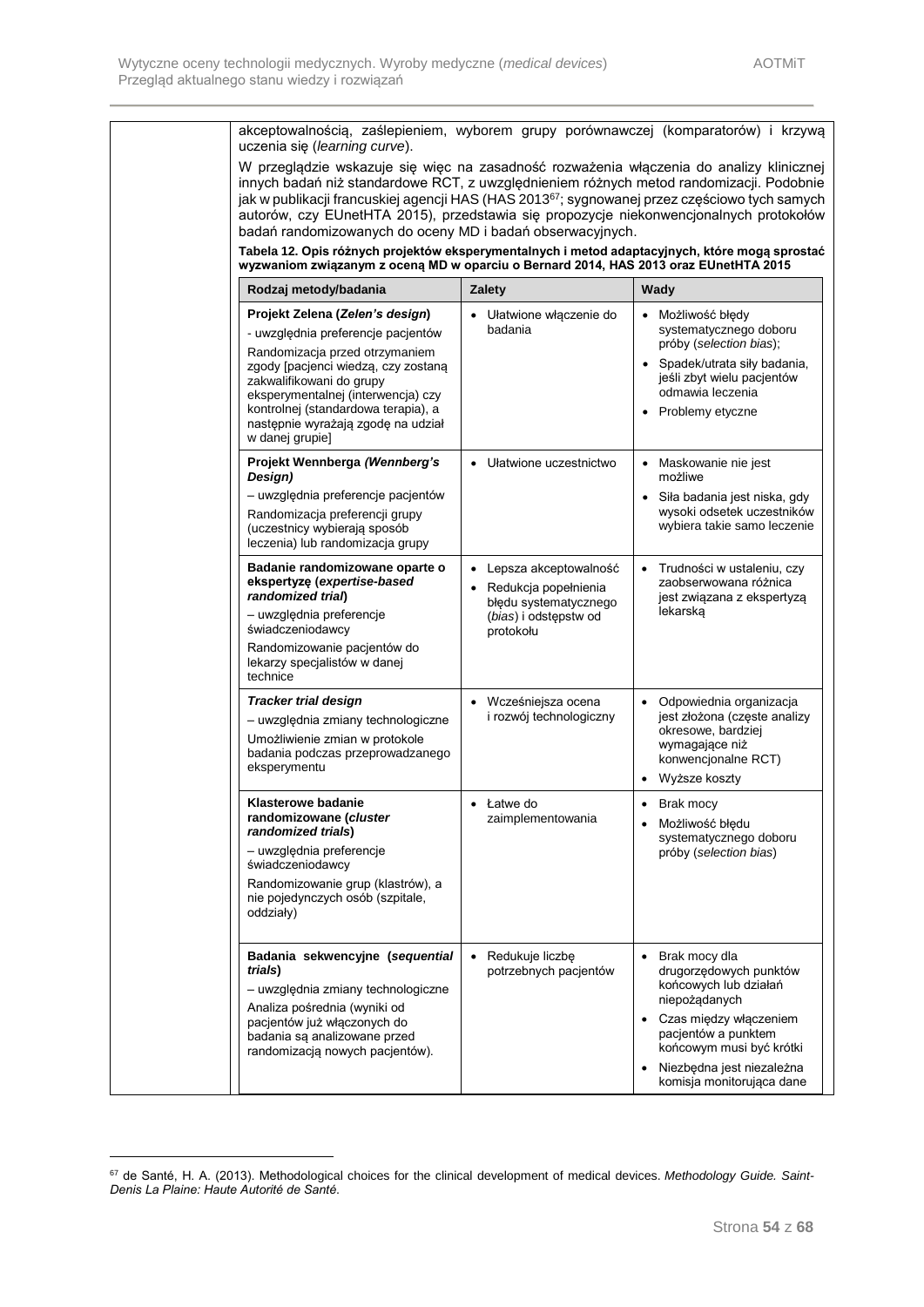|                     | Badanie adaptacyjne (adaptive<br>Redukuje liczbę<br>• Ograniczenia logistyczne<br>$\bullet$<br>randomization trials)<br>potrzebnych pacjentów<br>• Niezależna komisja                                                                                          |  |  |  |
|---------------------|----------------------------------------------------------------------------------------------------------------------------------------------------------------------------------------------------------------------------------------------------------------|--|--|--|
|                     | - uwzględnia zmiany technologiczne<br>· Większa elastyczność<br>monitorująca dane                                                                                                                                                                              |  |  |  |
|                     | Analiza pośrednia; pozwala na<br>• Kwestionowana                                                                                                                                                                                                               |  |  |  |
|                     | modyfikacje w trakcie procesu w celu<br>wiarygodność wewnętrzna<br>jego usprawnienia i optymalizacji<br>(korekty)                                                                                                                                              |  |  |  |
|                     | Metody Bayesowskie porównań<br>Większa elastyczność<br>• Ryzyko uwzględnienia<br>$\bullet$<br>bezpośrednich i pośrednich<br>przypadkowych wyjaśnień i<br>Redukuje liczbe<br>(Bayesian methods)<br>błędnych informacji a priori                                 |  |  |  |
|                     | potrzebnych pacjentów<br>- uwzględniają zmiany<br>technologiczne                                                                                                                                                                                               |  |  |  |
|                     | Łącząc wcześniejsze informacje<br>z informacjami pochodzącymi                                                                                                                                                                                                  |  |  |  |
|                     | z trwającego badania.<br>Informacje a priori są uzupełniane                                                                                                                                                                                                    |  |  |  |
|                     | przez dostępną literaturę lub opinie<br>eksperckie.                                                                                                                                                                                                            |  |  |  |
| Haute Autorité      | Cel: Pomoc dla wnioskodawców w opracowaniu dokumentacji aplikacyjnej dot. włączenia,                                                                                                                                                                           |  |  |  |
| de Santé - HAS      | modyfikacji warunków włączenia lub odnowienia włączenia produktu lub usługi pod nazwą marki                                                                                                                                                                    |  |  |  |
| 201168<br>(Francja) | do wykazu produktów i usług kwalifikujących się do zwrotu kosztów "List of Products and<br>Services qualifying for Reimbursement (LPPR)".                                                                                                                      |  |  |  |
|                     |                                                                                                                                                                                                                                                                |  |  |  |
|                     | Metodyka: Wytyczne w oparciu o odnalezione dowody naukowe (przegląd literatury)                                                                                                                                                                                |  |  |  |
|                     | Kluczowe wnioski: Dokumentacja wyrobu medycznego wymagana do weryfikacji podczas<br>procedury oceny składa się z:                                                                                                                                              |  |  |  |
|                     | dokumentacji medyczno-technicznej,                                                                                                                                                                                                                             |  |  |  |
|                     | dokumentacji medyczno-ekonomicznej.                                                                                                                                                                                                                            |  |  |  |
|                     | Dokumentacja medyczno-techniczna powinna zawierać:                                                                                                                                                                                                             |  |  |  |
|                     | 1) Informacje opisowe na temat produktu i/lub usługi                                                                                                                                                                                                           |  |  |  |
|                     | a) Opis produktu i/lub usługi (charakterystykę techniczną):                                                                                                                                                                                                    |  |  |  |
|                     | Opis produktu to plan, rysunek, zdjęcie, opakowanie, kompozycja, materiały,<br>pochodzenie materiałów (szczególnie w przypadku składników pochodzenia<br>biologicznego), technologie i wartość dodana (np. oprogramowanie)                                     |  |  |  |
|                     | Powiązane akcesoria i usługi: w razie potrzeby                                                                                                                                                                                                                 |  |  |  |
|                     | Zgodność z testami wydajności (benchmark), normami, specyfikacjami,                                                                                                                                                                                            |  |  |  |
|                     | testami/analizami (w stosownych przypadkach ze specyfikacjami produktu),<br>certyfikatami zgodności ze specyfikacjami technicznymi określonymi w LPPR,<br>jeśli dotyczy                                                                                        |  |  |  |
|                     | Ograniczenia techniczne: okres przydatności do użycia (np. okres przydatności<br>do użycia baterii w przypadku rozrusznika serca), okres gwarancji, data<br>ważności.                                                                                          |  |  |  |
|                     | b) Sposób<br>działania<br>produktu<br>i/lub<br>usługi<br>odniesieniu<br>do<br>(w<br>stanu<br>lub<br>niepełnosprawności)                                                                                                                                        |  |  |  |
|                     | c) Procedury wymagane do korzystania z produktu (jeśli dotyczy)                                                                                                                                                                                                |  |  |  |
|                     | W przypadku gdy ocena dotyczy wszczepialnego wyrobu należy określić czy                                                                                                                                                                                        |  |  |  |
|                     | dopasowanie urządzenia wymaga przeprowadzenia procedury przez personel<br>medyczny lub przez ratowników medycznych (decyzja o dofinansowaniu urządzenia<br>uzależniona jest od dofinansowania odpowiedniej procedury towarzyszącej).                           |  |  |  |
|                     | Identyfikacja i wybór dostępnych danych klinicznych<br>2)                                                                                                                                                                                                      |  |  |  |
|                     | a) Systematyczny przegląd literatury                                                                                                                                                                                                                           |  |  |  |
|                     | ramach wniosku wnioskodawca jest zobligowany<br>W<br>do<br>przeprowadzenia                                                                                                                                                                                     |  |  |  |
|                     | systematycznego przeglądu literatury. Celem przeglądu jest zidentyfikowanie danych<br>klinicznych dostępnych w literaturze dotyczącej produktu i/lub usługi. Wyszukiwanie<br>powinno obejmować: wytyczne dobrej praktyki, raporty HTA, przeglądy systematyczne |  |  |  |

 $^{68}$  DE SANTÉ, Haute Autorité. (2011). Guide to the application dossier for inclusion, for modification of the conditions for inclusion and for the renewal of inclusion of a product or service under a brand name on the list referred to in Article L.165-1 to be submitted to the National Committee for the Evaluation of Medical Devices and Health Technologies (CNEDiMTS), Manufacturer's Guide - Updated 2011\_8 November.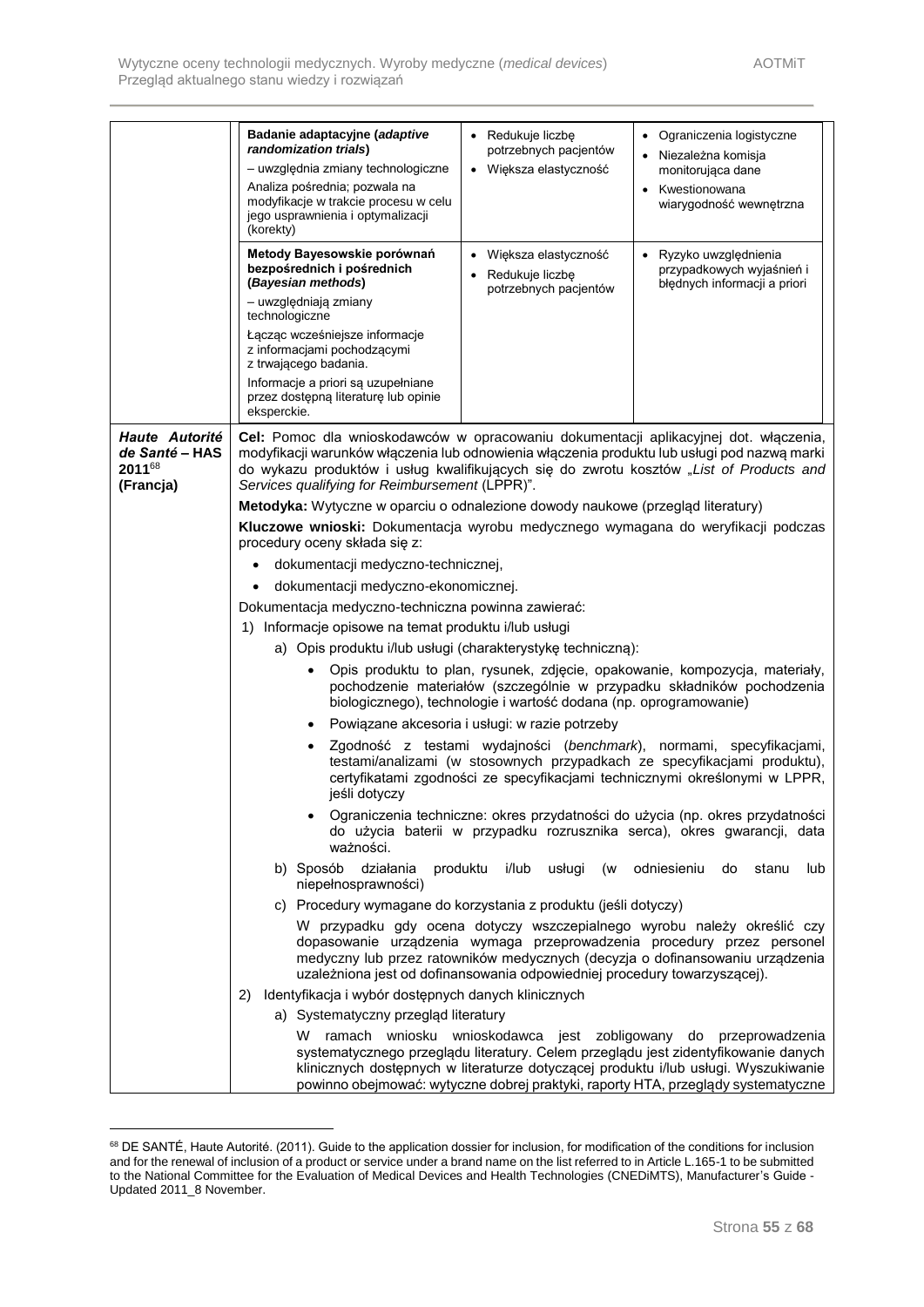| i metaanalizy oraz randomizowane badania kliniczne i kontrolowane badania kliniczne.<br>Zastosowana strategia wyszukiwania musi być właściwa i opisana jednoznacznie:<br>okres objęty wyszukiwaniem, źródła konsultacji, zastosowane terminy. W związku z<br>przedmiotem wniosku Wnioskodawca wybiera odpowiednie dokumenty. Metoda<br>wyboru musi być wyraźnie opisana (zastosowane kryteria wyboru). Wyniki<br>wyszukiwania mogą być przedstawione w formie diagramu (liczba referencji<br>zidentyfikowanych według rodzaju danych, liczba referencji wybranych na podstawie<br>tytułu i podsumowania, liczba doniesień przyjętych na podstawie pełnego tekstu).                                                                                                                                                                                                                                                                 |
|------------------------------------------------------------------------------------------------------------------------------------------------------------------------------------------------------------------------------------------------------------------------------------------------------------------------------------------------------------------------------------------------------------------------------------------------------------------------------------------------------------------------------------------------------------------------------------------------------------------------------------------------------------------------------------------------------------------------------------------------------------------------------------------------------------------------------------------------------------------------------------------------------------------------------------|
| Wyszukane publikacje (zaakceptowane na podstawie pełnego tekstu) muszą być<br>dostarczone wraz z dokumentacją.                                                                                                                                                                                                                                                                                                                                                                                                                                                                                                                                                                                                                                                                                                                                                                                                                     |
| Wyszukiwanie w literaturze musi obejmować przeszukiwanie: międzynarodowych baz<br>bibliograficznych, stron internetowych agencji HTA i stowarzyszeń naukowych<br>posiadających kompetencje w obszarze objętym analizą. Strategia wyszukiwania<br>składa się z połączenia nazwy produktu i/lub kategorii produktu i/lub usługi z terminami<br>określającymi typ badań.                                                                                                                                                                                                                                                                                                                                                                                                                                                                                                                                                              |
| b) inne źródła danych                                                                                                                                                                                                                                                                                                                                                                                                                                                                                                                                                                                                                                                                                                                                                                                                                                                                                                              |
| Poza przeglądem literatury mogą być istotne inne dane. Wnioskodawca jest<br>odpowiedzialny za uzasadnienie wyboru danych. W ramach wniosku wnioskodawca<br>musi opisać i zaprezentować dane.                                                                                                                                                                                                                                                                                                                                                                                                                                                                                                                                                                                                                                                                                                                                       |
| W przypadku badań "w toku" wnioskodawca dostarcza protokół lub, jeśli nie jest on<br>dostępny, opisuje metodologię badania oraz, w stosownych przypadkach, wyniki<br>śródokresowe.                                                                                                                                                                                                                                                                                                                                                                                                                                                                                                                                                                                                                                                                                                                                                 |
| W stosownych przypadkach wnioskodawca może przedstawić opinie jednostki<br>notyfikowanej dotyczącej wykazania równoważności wyrobu z innym wyrobem. Nie są<br>akceptowane badania przedkliniczne.                                                                                                                                                                                                                                                                                                                                                                                                                                                                                                                                                                                                                                                                                                                                  |
| 3) Wykazanie oczekiwanej/rzeczywistej korzyści deklarowanej przez wnioskodawcę                                                                                                                                                                                                                                                                                                                                                                                                                                                                                                                                                                                                                                                                                                                                                                                                                                                     |
| Ocena oczekiwanych/rzeczywistych korzyści produktu lub usługi opiera się na analizie<br>następujących kryteriów:                                                                                                                                                                                                                                                                                                                                                                                                                                                                                                                                                                                                                                                                                                                                                                                                                   |
| a) Jakościowe i/lub ilościowe określenie potrzeby medycznej, którą realizuje produkt i/lub<br>usługa wnioskodawcy                                                                                                                                                                                                                                                                                                                                                                                                                                                                                                                                                                                                                                                                                                                                                                                                                  |
| b) Określenie obecnego zastosowania i proponowanego zastosowania produktu i/lub<br>usługi lub modyfikacje tego zastosowania                                                                                                                                                                                                                                                                                                                                                                                                                                                                                                                                                                                                                                                                                                                                                                                                        |
| c) Relacja ryzyko/korzyść produktu i/lub usługi: Związek między jednym lub większą<br>liczbą rodzajów ryzyka i jedną lub więcej korzyścią ustaloną na podstawie dowodów<br>naukowych.                                                                                                                                                                                                                                                                                                                                                                                                                                                                                                                                                                                                                                                                                                                                              |
| d) Korzyści dla zdrowia publicznego związane z produktem i/lub usługą na poziomie<br>populacji ogólnej w praktyce.                                                                                                                                                                                                                                                                                                                                                                                                                                                                                                                                                                                                                                                                                                                                                                                                                 |
| Opis problemu zdrowotnego: W opisywanym obszarze należy uwzględnić opis charakteru<br>i ciężkości stanu chorobowego pod względem zachorowalności i śmiertelności (rokowanie<br>życiowe, ostre / przewlekłe, itp.), niepełnosprawności (dotkliwość, czas trwania, tymczasowy lub<br>trwały charakter), jakości życia, stanu zdrowia postrzeganego przez pacjenta oraz konsekwencji<br>medycznych i społecznych. Jeżeli dostępne są ilościowe i jakościowe skale pomiarowe lub<br>zatwierdzone systemy klasyfikacji dla danego problemu zdrowotnego, należy je traktować jako<br>preferencyjne (np. International Classification of Functioning, Disability and Health - ICF). W<br>ramach określenia potrzeby medycznej należy przedstawić charakterystykę pacjentów, których<br>dotyczy produkt i/lub usługa w populacji ogólnej, we wymienionym we wniosku refundacyjnym<br>wskazaniu: wiek, płeć, stopień zaawansowania choroby. |
| Aktualne alternatywy terapeutyczne / diagnostyczne lub alternatywy dla kompensacji<br>niepełnosprawności: Należy zidentyfikować i opisać dostępne alternatywy stosowane<br>w ramach rutynowego postepowania w przypadku opisywanego problemu zdrowotnego.<br>Wnioskodawca opisuje każdą z istniejących alternatyw, określając stosunek ryzyka do korzyści<br>oraz stosowane kryteria oceny. Alternatywą może być inne urządzenie medyczne, produkt, lek,<br>usługa lub procedura spełniająca te same wymagania co wyrób proponowany do refundacji. W<br>niektórych przypadkach brak jest alternatywnych metod leczenia, tym samym potrzeby<br>medyczne w tym zakresie nie są spełnione. Terapeutyczne zastosowanie produktu leczniczego<br>określa się po ocenie stosunku ryzyka do korzyści.                                                                                                                                      |
| Związek<br>pomiędzy<br>efektem<br>terapeutycznym/diagnostycznym<br>efektem<br>i/lub<br>kompensacyjnym w odniesieniu do niepełnosprawności a ryzykiem związanym ze<br>niepożądanymi i<br>stosowaniem,<br>zdarzeniami<br>jakością<br>demonstracji/pokazu:<br>Wnioskodawca określa w odniesieniu do produktu lub usługi: efekt terapeutyczny/<br>diagnostyczny lub kompensacyjny w przypadku niepełnosprawności oparty na danych z badań<br>klinicznych oraz ryzyko, jakie produkt stwarza dla pacjenta i operatorów. W ramach określenia                                                                                                                                                                                                                                                                                                                                                                                             |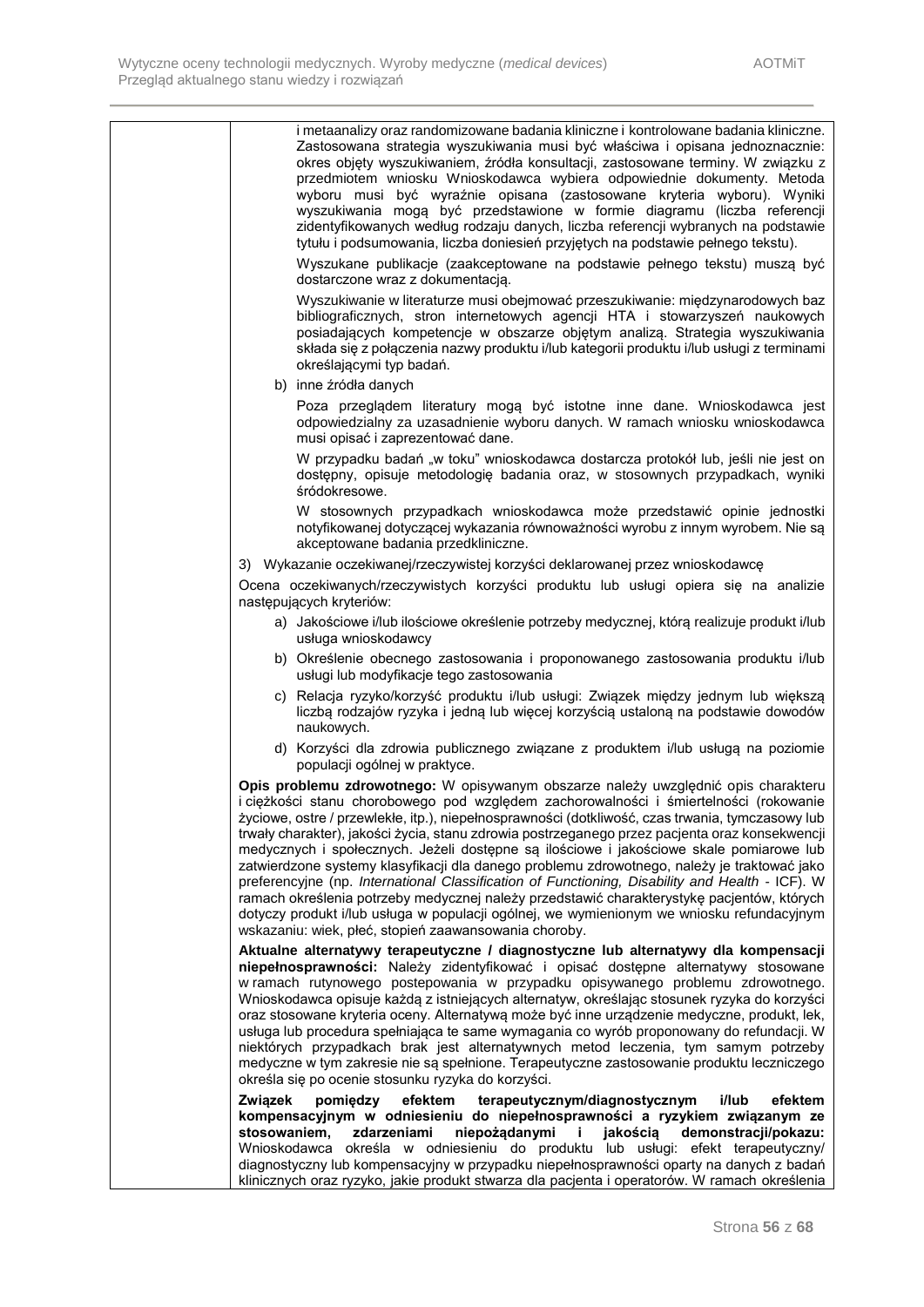| ryzyka wnioskodawca może raportować ryzyko związane bezpośrednio z produktem lub usługą,<br>w tym ryzyko związane z niewłaściwym stosowaniem (niestosowanie się do zaleceń),<br>niestosowaniem produktu lub ryzyko związane z techniką chirurgiczną (w szczególności<br>doświadczenie zespołu, platforma techniczna i niezbędne szkolenia itp.). Wnioskodawca musi<br>przedstawić analizę zdarzeń niepożądanych wynikającą z badań klinicznych i nadzoru nad<br>wyrobami medycznymi (poprzez wskazanie i odniesienie wraz z danymi dotyczącymi<br>poprzednich produktów danej kategorii wyrobów medycznych, jeśli jest to istotne).              |
|--------------------------------------------------------------------------------------------------------------------------------------------------------------------------------------------------------------------------------------------------------------------------------------------------------------------------------------------------------------------------------------------------------------------------------------------------------------------------------------------------------------------------------------------------------------------------------------------------------------------------------------------------|
| Terapeutyczne/diagnostyczne wykorzystanie produktu i/lub usługi lub zastosowanie<br>w celu zrekompensowania niepełnosprawności: Zastosowanie referencyjne wyrobu<br>medycznego można ustalić na podstawie przeszukania literatury naukowej (przeglądy<br>systematyczne, raporty krajowych lub międzynarodowych agencji HTA, metaanalizy,<br>kontrolowane i randomizowane badania kliniczne). Wobec braku dowodów naukowych<br>używanie referencyjne jest rutynowym zastosowaniem zgodnie z opinią ekspertów.<br>W przypadku braku dowodów naukowych referencyjne zastosowanie wyrobu jest rutynowym<br>zastosowaniem zgodnie z opinią ekspertów. |
| Korzyści dla zdrowia publicznego: W ramach oceny korzyści stosowania wyrobu<br>medycznego dla zdrowia publicznego wnioskodawca powinien rozpatrzeć możliwość<br>odniesienia wyników badań klinicznych do populacji ze szczególnym odniesieniem do:                                                                                                                                                                                                                                                                                                                                                                                               |
| porównania populacji badanej i populacji docelowej,<br>$\bullet$                                                                                                                                                                                                                                                                                                                                                                                                                                                                                                                                                                                 |
| ryzyka niewłaściwego zastosowania wyrobu medycznego: nadmiernego, częstszego niż<br>$\bullet$<br>wynika to z konieczności przepisywania recept (poza wskazaniami uznanymi przez<br>płatnika), pomijania przepisywania recept, nieprawidłowego zastosowania produktu<br>(nieprzestrzeganie przez pacjenta zaleceń dot. stosowania lub niewłaściwe zastosowanie)<br>oraz środków proponowanych w celu uniknięcia tego typu sytuacji,                                                                                                                                                                                                               |
| możliwość identyfikacji beneficjentów (pacjentów, którzy mogą czerpać korzyści<br>$\bullet$<br>z produktu i/lub usługi; dostępność i niezawodność narzędzi),                                                                                                                                                                                                                                                                                                                                                                                                                                                                                     |
| zależności ryzyko/korzyść w odniesieniu do środowiska, w szczególności do organizacji<br>$\bullet$<br>opieki (platforma techniczna, koordynacja wielodyscyplinarna itp.) oraz ewentualnej<br>potrzeby modyfikacji organizacji opieki w celu umożliwienia korzystania z wyrobu.                                                                                                                                                                                                                                                                                                                                                                   |
| Potencjalny wpływ na zdrowie populacji: Jeżeli ocena jest możliwa, przeprowadza się ją pod<br>względem zachorowalności, śmiertelności, niepełnosprawności/następstw niepełnosprawności,<br>jakości życia i stanu zdrowia postrzeganego przez pacjenta.                                                                                                                                                                                                                                                                                                                                                                                           |
| Przewidywalny wpływ na organizację opieki: Należy określić, czy produkt może mieć<br>pozytywny (lub negatywny) wpływ na organizację opieki, indywidualne lub zbiorowe wydatki na<br>opiekę zdrowotną (liczba hospitalizacji, długość hospitalizacji, liczba konsultacji, liczba procedur,<br>konsumpcji produktów ochrony zdrowia, czasu pracy personelu) lub spowodować zmiany w<br>praktyce.                                                                                                                                                                                                                                                   |
| Przewidywalny wpływ na politykę zdrowia publicznego i programy: Należy określić, czy<br>zwrot produktu jest zgodny z celami programów zdrowia publicznego określonych w ustawie lub<br>w innych wytycznych zainteresowanych podmiotów.                                                                                                                                                                                                                                                                                                                                                                                                           |
| 4) Propozycja warunków przepisywania i zastosowania                                                                                                                                                                                                                                                                                                                                                                                                                                                                                                                                                                                              |
| Propozycję należy określić uwzględniając szczegóły dotyczące:                                                                                                                                                                                                                                                                                                                                                                                                                                                                                                                                                                                    |
| użycia produktu (liczba stosowanych jednostek, ilość i schemat podawania, planowany<br>czas użytkowania, częstotliwość renowacji itp.)                                                                                                                                                                                                                                                                                                                                                                                                                                                                                                           |
| kwalifikacji operatora, potrzeby specjalnego przeszkolenia w zakresie techniki,<br>$\bullet$<br>zasobów technicznych i wymogów środowiska itp.                                                                                                                                                                                                                                                                                                                                                                                                                                                                                                   |
| jeśli dotyczy: wszystkich praktycznych szczegółów, w tym dostawy do domu,<br>konieczność przeszkolenia pacjenta lub jego rodziny, obowiązków pracownika służby<br>zdrowia lub usługodawcy, lub dystrybutora sprzętu itp.                                                                                                                                                                                                                                                                                                                                                                                                                         |
| 5) Wykazanie poprawy oczekiwanej/faktycznej korzyści, którą deklarował wnioskodawca.                                                                                                                                                                                                                                                                                                                                                                                                                                                                                                                                                             |
| Wnioskodawca musi zdefiniować proponowany komparator, kryteria, według których<br>dokonywana jest ocena poprawy (kryteria kliniczne: śmiertelność, zachorowalność,<br>kompensacja niepełnosprawności; redukcja skutków ubocznych: jakość życia, ograniczenia<br>związane ze środowiskiem opieki, jeżeli są związane z korzyścią kliniczną dla pacjentów)<br>oraz poziom EACV/ACV (Expected added clinical value / Added clinical value).                                                                                                                                                                                                         |
|                                                                                                                                                                                                                                                                                                                                                                                                                                                                                                                                                                                                                                                  |
| Tabela 13. Poziom EACV/ACV                                                                                                                                                                                                                                                                                                                                                                                                                                                                                                                                                                                                                       |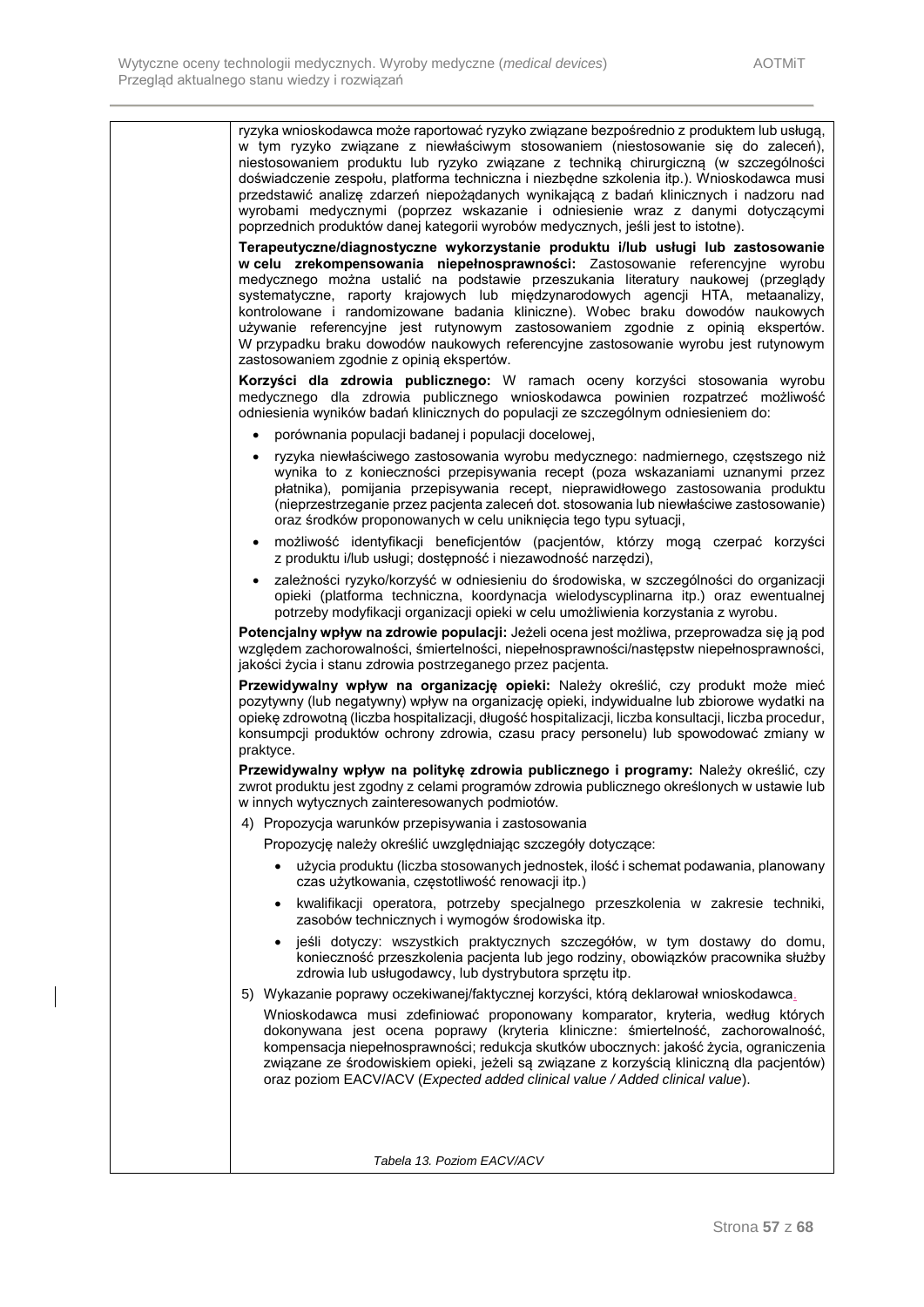|                  | $\mathbf{I}$                          | Duża poprawa                                                                                                                                                                                                                                                                                                                                                                                                                                                                                                                                                                              |                          |
|------------------|---------------------------------------|-------------------------------------------------------------------------------------------------------------------------------------------------------------------------------------------------------------------------------------------------------------------------------------------------------------------------------------------------------------------------------------------------------------------------------------------------------------------------------------------------------------------------------------------------------------------------------------------|--------------------------|
|                  | $\mathbf{II}$                         | Znaczna poprawa                                                                                                                                                                                                                                                                                                                                                                                                                                                                                                                                                                           |                          |
|                  | Ш                                     | Umiarkowana poprawa                                                                                                                                                                                                                                                                                                                                                                                                                                                                                                                                                                       |                          |
|                  | IV                                    | Drobna poprawa                                                                                                                                                                                                                                                                                                                                                                                                                                                                                                                                                                            |                          |
|                  | V                                     | Brak poprawy                                                                                                                                                                                                                                                                                                                                                                                                                                                                                                                                                                              |                          |
| 6)               | Populacja docelowa                    |                                                                                                                                                                                                                                                                                                                                                                                                                                                                                                                                                                                           |                          |
|                  | zdefiniowanie i skwantyfikowanie:     | W ramach zdefiniowania populacji docelowej dla każdego wskazania musi zostać wykonana<br>ocena ilościowa. Dla każdego wskazania wnioskodawca musi określić zastosowane źródła<br>danych oraz uzasadnienie wyboru. Celem uzasadnienia jest możliwie jak najdokładniejszego                                                                                                                                                                                                                                                                                                                 |                          |
| $\bullet$        |                                       | populacji odpowiadającej zdefiniowanemu warunkowi / warunkom                                                                                                                                                                                                                                                                                                                                                                                                                                                                                                                              |                          |
| $\bullet$        | populacji zdiagnozowanych pacjentów   |                                                                                                                                                                                                                                                                                                                                                                                                                                                                                                                                                                                           |                          |
| $\bullet$        |                                       | populacji pacjentów, którzy mogą być leczeni                                                                                                                                                                                                                                                                                                                                                                                                                                                                                                                                              |                          |
| $\bullet$<br>W   | uzasadnieniu<br>należy                | populacji pacjentów, którzy mogą być leczeni za pomocą urządzenia i / lub usługi<br>wymienić rodzaj danych<br>(dane                                                                                                                                                                                                                                                                                                                                                                                                                                                                       | pochodzace<br>badań<br>z |
| bibliograficzne. |                                       | epidemiologicznych, badań obserwacyjnych, obserwacji kohortowych), dat, w których te dane<br>zostały zebrane i opublikowane oraz ich pochodzenie geograficzne, a także odniesienia                                                                                                                                                                                                                                                                                                                                                                                                        |                          |
|                  |                                       | Opis techniczny dla każdej procedury, która została ujęta we wniosku                                                                                                                                                                                                                                                                                                                                                                                                                                                                                                                      |                          |
| $\bullet$        | Proponowany tytuł procedury.          |                                                                                                                                                                                                                                                                                                                                                                                                                                                                                                                                                                                           |                          |
| ٠                |                                       | Narządy objęte procedurą i w stosownych przypadkach zasięg zmian chorobowych.                                                                                                                                                                                                                                                                                                                                                                                                                                                                                                             |                          |
| $\bullet$        |                                       | Rodzaj procedury: diagnostyczna, terapeutyczna lub kompensująca niepełnosprawność.                                                                                                                                                                                                                                                                                                                                                                                                                                                                                                        |                          |
| $\bullet$        | szpitalna, praktyka środowiskowa itp. | Rodzaj zarządzania: opieka dzienna, stacjonarna (podać czas trwania), konsultacja                                                                                                                                                                                                                                                                                                                                                                                                                                                                                                         |                          |
| $\bullet$        |                                       | Czy procedura techniczna jest dobrze wystandaryzowana?                                                                                                                                                                                                                                                                                                                                                                                                                                                                                                                                    |                          |
| ٠                |                                       | Czy zabieg można wykonać w sytuacji zagrożenia?                                                                                                                                                                                                                                                                                                                                                                                                                                                                                                                                           |                          |
| $\bullet$        | w którym procedura może być wykonana. | Czy można przeprowadzić procedurę u dzieci? Jeśli tak, należy podać minimalny wiek,                                                                                                                                                                                                                                                                                                                                                                                                                                                                                                       |                          |
| $\bullet$        | podczas tego samego zabiegu?          | Jeśli zabieg obejmuje parę narządów, czy może być wykonywany na obu narządach                                                                                                                                                                                                                                                                                                                                                                                                                                                                                                             |                          |
|                  | jednego zabiegu operacyjnego?         | Jeśli zabieg dotyczy zmiany chorobowej obejmującej duży obszar ciała lub wiele<br>drobniejszych zmian, czy cała zmiana / wszystkie zmiany mogą być leczone podczas                                                                                                                                                                                                                                                                                                                                                                                                                        |                          |
| $\bullet$        |                                       | We wszystkich przypadkach, w których procedura musi zostać powtórzona należy określić<br>liczbę powtórzeń oraz optymalny odstęp czasu między 2 operacjami.                                                                                                                                                                                                                                                                                                                                                                                                                                |                          |
| $\bullet$        |                                       | Należy określić, czy wymagane jest znieczulenie oraz opisać szczegółowo stosowaną<br>metodę (znieczulenie ogólne, lokalne, sedacja, analgezja itp.).                                                                                                                                                                                                                                                                                                                                                                                                                                      |                          |
| $\bullet$        | pielęgniarki itp.).                   | Opis procedury technicznej, określający rodzaj podejścia (bezpośredni, przezskórny,<br>naczyniowy, endoskopowy itd.), czy jest wymagane prowadzenie (ultradźwięki, echo-<br>doppler, prześwietlenie itp.), oraz dane dot. każdego z etapów: czas trwania, liczba, typ<br>i rola każdej zaangażowanej osoby (lekarz wykonujący zabieg, anestezjolodzy,                                                                                                                                                                                                                                     |                          |
| $\bullet$        |                                       | Opis platformy technicznej (wyposażenie w pomieszczeniu, w którym wykonywana jest<br>procedura itp.) oraz środowiska niezbędnego do przeprowadzenia tej procedury:<br>w szczególności należy określić, czy procedura musi być przeprowadzona na sali<br>operacyjnej, czy też nie. Jeśli procedura nie musi być przeprowadzona na sali operacyjnej,<br>to czy wymagana jest konkretna istniejąca wcześniej platforma techniczna. Jeśli<br>procedura nie wymaga konkretnej platformy technicznej należy opisać środowisko<br>niezbędne do przeprowadzenia procedury wraz z oceną finansową. |                          |
| $\bullet$        | chirurgiczny itp.)?                   | Czy wymagane są procedury przedoperacyjne i okołooperacyjne (badania diagnostyczne,<br>badania przesiewowe lub testy przed implantacją, procedury terapeutyczne, przegląd                                                                                                                                                                                                                                                                                                                                                                                                                 |                          |
| $\bullet$        |                                       | Czy materiał histologiczny / cytologiczny musi zostać zbadany doraźnie podczas zabiegu?                                                                                                                                                                                                                                                                                                                                                                                                                                                                                                   |                          |
|                  |                                       | Czy kontrola mająca na celu ustalenie poprawności przeprowadzenia procedury musi być                                                                                                                                                                                                                                                                                                                                                                                                                                                                                                      |                          |

przeprowadzona po zakończeniu procedury, czy w późniejszym terminie?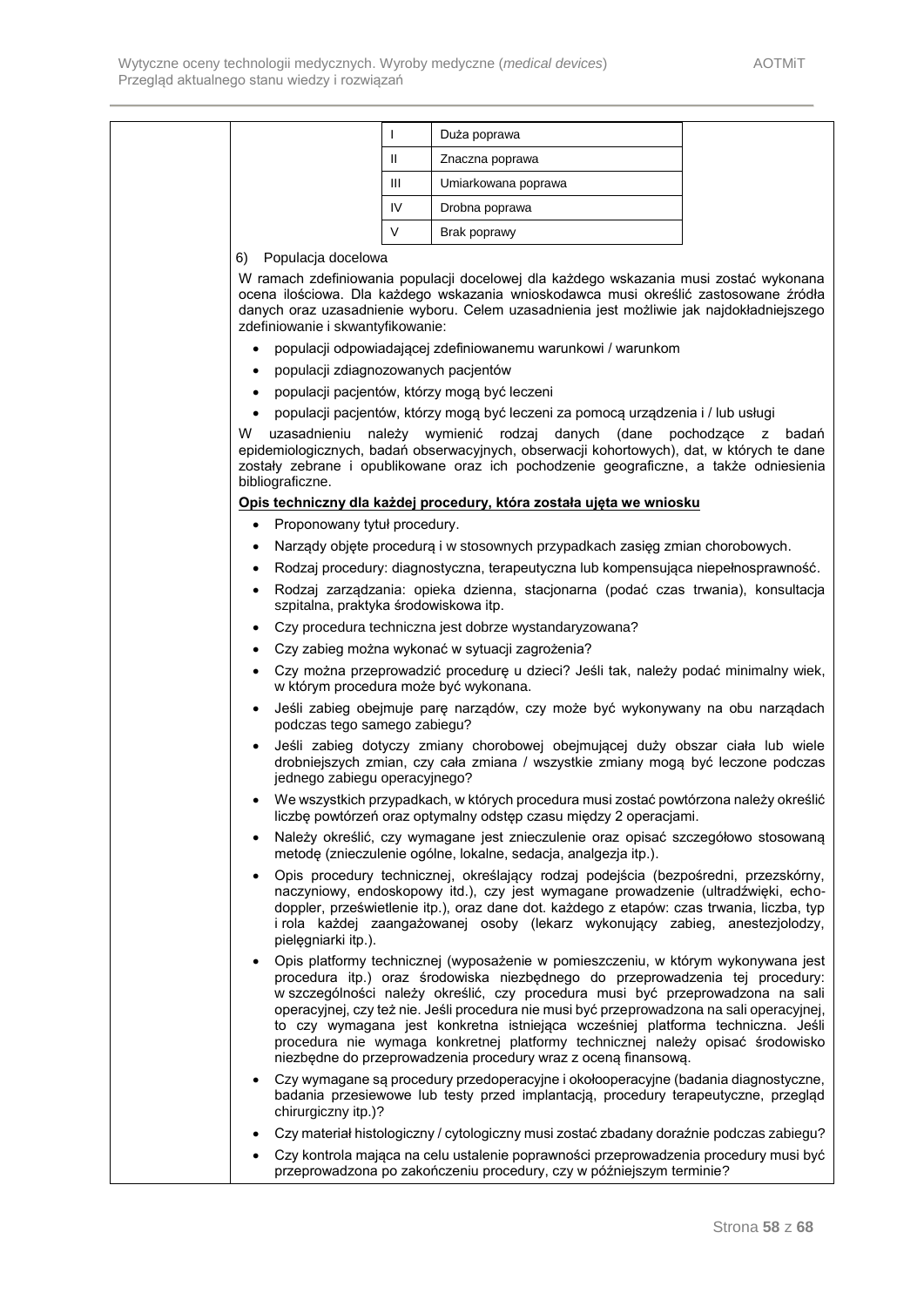| $\bullet$ | Czy należy wziąć pod uwagę procedurę wymiany lub usunięcia wyrobu?                                                                                                                                                                                                                                                                               |
|-----------|--------------------------------------------------------------------------------------------------------------------------------------------------------------------------------------------------------------------------------------------------------------------------------------------------------------------------------------------------|
|           | Opis natychmiastowej opieki pooperacyjnej: resuscytacja, intensywna terapia itp.                                                                                                                                                                                                                                                                 |
|           | · Standardowe metody obserwacji pacjenta po wykonaniu zabiegu.                                                                                                                                                                                                                                                                                   |
| $\bullet$ | Czy po wykonaniu zabiegu wymagana jest specyficzna fizjoterapia/rehabilitacja?                                                                                                                                                                                                                                                                   |
|           | Warunki, w których wykonywana jest procedura.                                                                                                                                                                                                                                                                                                    |
| $\bullet$ | Przeciwwskazania związane z procedurą.                                                                                                                                                                                                                                                                                                           |
|           | · Wszelkie obowiązki w zakresie szkolenia, poziomu kompetencji, poziomu aktywności<br>personelu.                                                                                                                                                                                                                                                 |
| $\bullet$ | Czy procedura obejmuje czynności, w przypadku których wymagane są uprawnienia<br>(kardiologia interwencyjna, neurochirurgia itp.)?                                                                                                                                                                                                               |
| $\bullet$ | Imiona i nazwiska oraz dane kontaktowe lekarzy wykonujących zabieg.                                                                                                                                                                                                                                                                              |
|           | • Kraje, w których procedura jest dofinansowana/finansowana, i szczegółowe określenie<br>warunków finansowania/dofinansowania (platforma techniczna i środowisko, obowiązki<br>itp.), informacje ekonomiczne (taryfy itp.) związane ze zwrotem kosztów i sformułowanie<br>wskazań.                                                               |
|           | Opis podobnych procedur                                                                                                                                                                                                                                                                                                                          |
|           | • Czy istnieje podobna procedura pod względem struktury hierarchicznej? Jeśli tak, należy<br>podkreślić w formie tabeli porównawczej podobieństwa/różnice pod względem<br>technicznym, czasu trwania procedury, platformy technicznej itp.                                                                                                       |
|           | · Należy określić taryfę dla podobnych procedur wraz z taryfą dla powiązanych<br>Jednorodnych Grup Pacjentów w leczeniu szpitalnym (GHS uniform hospitalisation<br>groups).                                                                                                                                                                      |
|           | W stosownych przypadkach należy określić szczególne cechy charakterystyczne związane<br>z procedurą, takie jak ryzyko (w tym skutki niepożądane) wynikające z procedury, cechy<br>charakterystyczne dotyczące operatora (doświadczenie zespołowe, platforma techniczna,<br>szkolenia, krzywa uczenia się itp.) oraz cechy właściwe dla produktu. |
|           | Dane medyczno-ekonomiczne wymagane do hierarchicznej strukturyzacji i ustalania cen                                                                                                                                                                                                                                                              |
|           | a) Ocena wpływu procedury na krajowe ubezpieczenie zdrowotne i ustalenia związane<br>z wydatkami:                                                                                                                                                                                                                                                |
|           | Ocena wszystkich bezpośrednich kosztów leczenia poniesionych i unikniętych<br>$\bullet$<br>w wyniku zastosowania procedury z punktu widzenia ubezpieczenia zdrowotnego<br>oraz, w stosownych przypadkach, z punktu widzenia personelu (w szczególności, jeśli<br>konieczne są inwestycje)                                                        |
|           | • Ocena kosztów pośrednich poniesionych / unikniętych w wyniku nieobecności w pracy<br>(z punktu widzenia ubezpieczenia zdrowotnego)                                                                                                                                                                                                             |
|           | · Analiza musi opierać się, przynajmniej częściowo, na opisie technicznym procedury                                                                                                                                                                                                                                                              |
| ٠         | W przypadku zastąpienia istniejącej procedury należy wziąć pod uwagę stopę<br>zastąpienia (wskaźnik zastąpienia) i liczbę zastąpionych procedur                                                                                                                                                                                                  |
| $\bullet$ | Jeśli oceniana procedura jest powiązana z inną istniejącą procedurą: wskaźnik<br>komplementarności oraz liczba powiązanych procedur                                                                                                                                                                                                              |
| $\bullet$ | Zarządzanie pooperacyjne i jego wpływ na opiekę środowiskową                                                                                                                                                                                                                                                                                     |
|           | · W stosownych przypadkach, taryfy dla Grup Pacjentów w leczeniu szpitalnym,<br>w ramach których może być ujęta procedura i / lub procedury powiązane                                                                                                                                                                                            |
|           | Wszelkie koszty wynikające z wdrożenia nowej specjalnej platformy technicznej lub<br>dostosowania istniejącej platformy technicznej                                                                                                                                                                                                              |
| b)        | Wyniki badań medyczno-ekonomicznych związanych z towarzyszącą procedurą:                                                                                                                                                                                                                                                                         |
|           | Należy przedstawić badania medyczno-ekonomiczne prowadzone w danym temacie,<br>rozróżniając te przeprowadzone w kraju oraz badania międzynarodowe.                                                                                                                                                                                               |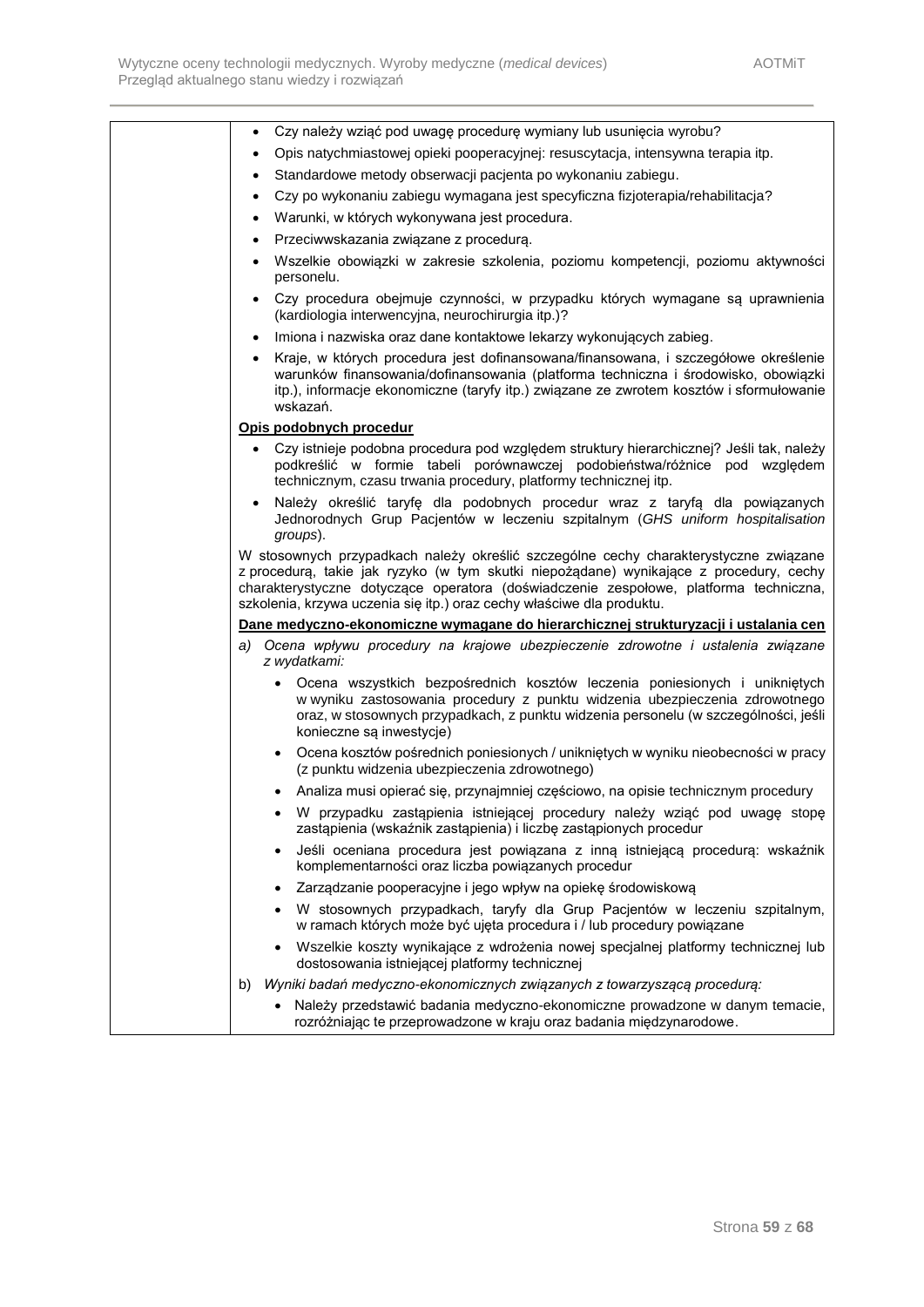## <span id="page-59-0"></span>**4.1 Cechy wspólne**

1

Zgodnie z wynikami przeprowadzonych badań kwestionariuszowych Fuchs 2017<sup>69</sup>, większość europejskich instytucji zajmujących się HTA uważa, że odrębne wytyczne dot. HTA wyrobów medycznych są przydatne, a część respondentów wskazuje, że mogłyby być częścią w ogólnym dokumencie HTA, gdzie aspekty dot. MD zostałyby jasno wydzielone.

Wytyczne powinny być oparte na wiarygodnej metodologii HTA, w szczególności tam, gdzie jest to uzasadnione, powinny posługiwać się metodyką przeglądu systematycznego.

Przeglądy literatury wykonane na potrzeby projektu MedtecHTA<sup>70</sup> wykazały, że chociaż ogólnie przyjęte standardy HTA są dobre to więcej uwagi powinno się poświęcić tzw. specyficznym cechom MD. W przypadku oceny porównawczej efektywności klinicznej, najlepiej jest rozważyć procedury angażujące zastosowanie MD jako interwencji kompleksowych (złożonych). Natomiast pod względem oceny ekonomicznej, należy odpowiednio modelować zmiany ze względu na krzywą uczenia się, postępującą innowacyjność wyrobów oraz dynamiczną wycenę i wpływ organizacyjny.

Warto dodać, że wytyczne mogą być tworzone w dwóch procesach: *top-down* (od ogółu do szczegółu) oraz *bottom-up* (od szczegółu do ogółu). Przy wyborze drugiego z nich, niezbędne jest opisanie całości problemu z podziałem na podzagadnienia celem podjęcia właściwych decyzji, które zakresy są najpilniejsze albo najważniejsze, aby od nich rozpocząć procedowanie.

Szerokie podejście do tematyki wytycznych nie oznacza, że muszą one ostatecznie odpowiedzieć na każdą wątpliwość. Ma raczej wskazać kierunki dalszych, bardziej szczegółowych prac.

Zastosowanie MD często wiąże się z wykonywaniem procedur medycznych; często procedura będzie istotnie różna dla ocenianej technologii medycznej i jej komparatora. Również wybór komparatora może zależeć od spojrzenia na MD w kontekście stosowanej wraz z nim procedury medycznej. Tak więc przy ocenie konkretnego MD, w zależności od kontekstu jego stosowania, a także zadanego pytania badawczego, możemy mieć do czynienia z oceną wyłącznie MD, wyłącznie procedury medycznej albo z oceną interwencji, w której wyrób i procedura mają różny udział (ww. złożoność pojęcia wyrobu medycznego). Na rysunku poniżej [\(Rysunek 3\)](#page-60-0) przedstawiono spektrum zakresów oceny MD w perspektywie kontekstu ich zastosowania.

<sup>69</sup> Fuchs, S., Olberg, B., Panteli, D., Perleth, M., & Busse, R. (2017). HTA of medical devices: Challenges and ideas for the future from a European perspective. Health Policy, 121(3), 215-229.

 $70$  Tarricone, R., Torbica, A., Drummond, M., & MedtecHTA Project Group. (2017). Key recommendations from the MedtecHTA Project. Health economics, 26, 145-152.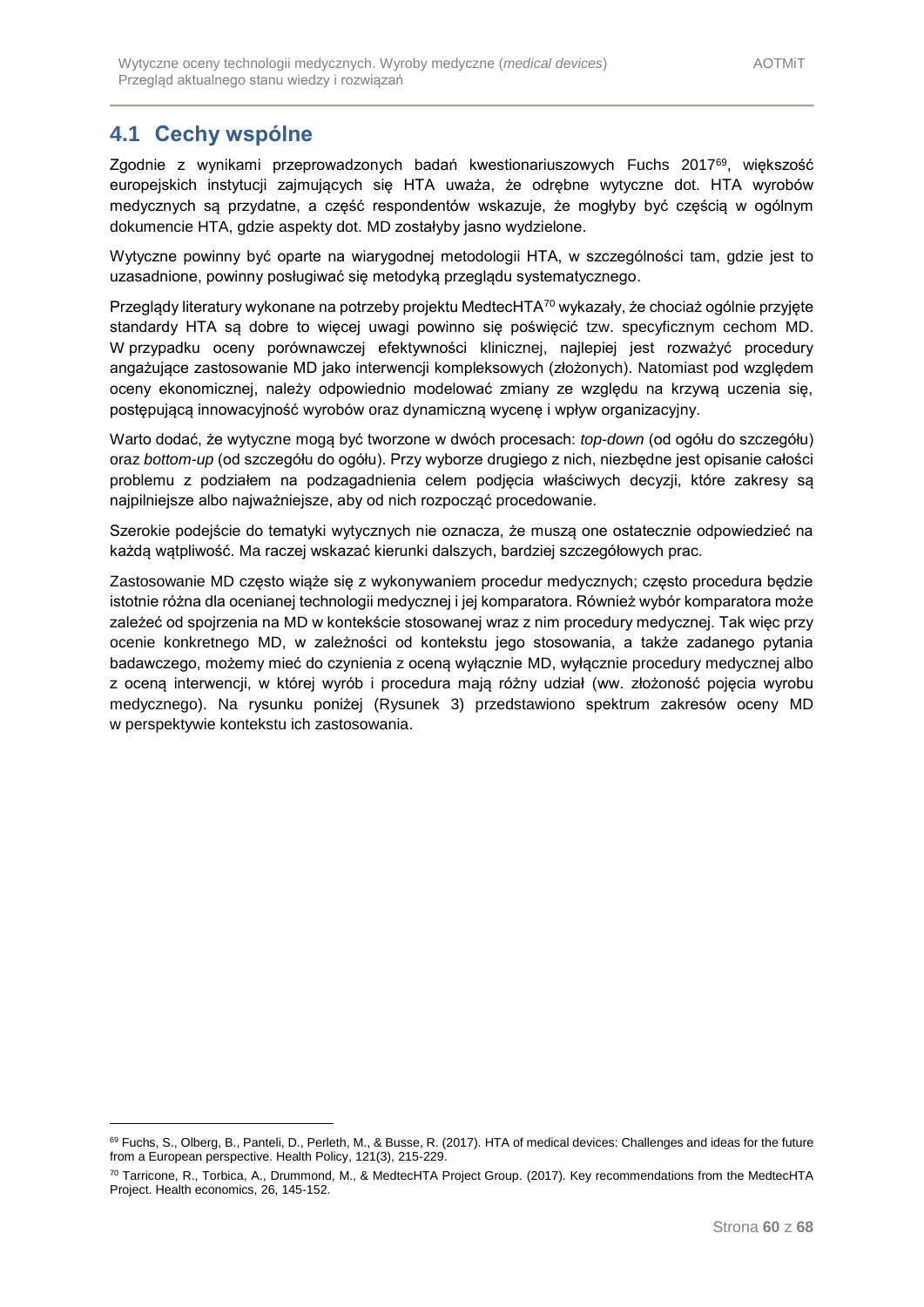

#### Ocena wyrobu medycznego w zakresie wzglednej skuteczności i bezpieczeństwa\*\*

#### <span id="page-60-0"></span>**Rysunek 3. Ocena MD w perspektywie kontekstu ich zastosowania**

\* Dotyczy sytuacji, gdy jedyną przesłanką wartości dodanej w zakresie efektywności klinicznej i bezpieczeństwa MD są jego parametry techniczne (lub wyrywkowo zebrane opinie ekspertów). Ponadto dla niektórych MD (np. środki absorpcyjne) nie da się rozsądnie wskazać populacji, w której wyrób ma być oceniany.<br>\*\* Dotvezy sytuacji, w której wyrób ma być oceniany.

Dotyczy sytuacji, gdy oszacowanie wartości dodanej w zakresie efektywności klinicznej i bezpieczeństwa MD może być wywiedzione z dowodów poziomu I-IV w hierarchii doniesień naukowych (patrz *Wytyczne oceny technologii medycznych - Wersja 3.0. Agencja Oceny Technologii Medycznych i Taryfikacji, Warszawa, sierpień 2016; Tabela 1. s. 31*).

W tabeli poniżej [\(Tabela 14\)](#page-60-1) przedstawiono zestawienie podsumowujące najważniejsze zagadnienia w zakresie wytycznych oceny MD z uwzględnieniem stanowisk agencji/sieci międzynarodowych zajmujących się problematyką HTA oraz organizacji/towarzystw naukowych/zespołów badawczych poszukujących właściwych podejść do HTA wyrobów medycznych.

<span id="page-60-1"></span>

|            |  |  | Tabela 14. Zestawienie cech wspólnych dla agencji/organizacji/sieci międzynarodowych zajmujących się |  |
|------------|--|--|------------------------------------------------------------------------------------------------------|--|
| <b>HTA</b> |  |  |                                                                                                      |  |

| Cechy wspólne                                                                                                                                                                                                                                                             | Publikacja/ organizacja                                                                               |
|---------------------------------------------------------------------------------------------------------------------------------------------------------------------------------------------------------------------------------------------------------------------------|-------------------------------------------------------------------------------------------------------|
| Uwagi ogólne                                                                                                                                                                                                                                                              |                                                                                                       |
| Ocena kliniczna MD musi być krytyczna – analiza danych<br>korzystnych, jak i niekorzystnych.                                                                                                                                                                              | EC 2016, TGA 2017 (Australia), Fuchs<br>2016                                                          |
| Ocena kliniczna MD powinna opierać się na analizie danych<br>klinicznych pre- oraz postmarketingowych zgodnych z przyjętym<br>wskazaniem oraz na przeglądzie dostępnej literatury.                                                                                        | Polisena 2018, Tarricone 2017a, EC 2016,<br>HSA 2017 (Singapur), TGA 2017 (Australia)                 |
| Ocena MD powinna zawierać dane kliniczne dot. wydajności i<br>bezpieczeństwa MD.                                                                                                                                                                                          | EC 2016, HSA 2017 (Singapur), Tarricone<br>2017a                                                      |
| MD stanowią często interwencję złożoną (oprócz wspomnianego<br>wyrobu uwzględnia się również sposób jego wykorzystania oraz inne<br>procedury mu towarzyszące).                                                                                                           | EUnetHTA 2015, Schnell-Inderst 2018,<br>Tarricone 2017a                                               |
| Chociaż ogólnie przyjęte standardy HTA są dobre to więcej uwagi<br>powinno się poświęcić tzw. specyficznym cechom MD: krzywa<br>uczenia się, postępująca innowacyjność, dynamiczna wycena, wpływ<br>organizacyjny (zależność od użytkownika), krótki cykl życia produktu. | Tarricone 2017a, EUnetHTA 2015, Schnell-<br>Inderst 2018, Schnell-Inderst 2015, TLV<br>2015 (Szwecja) |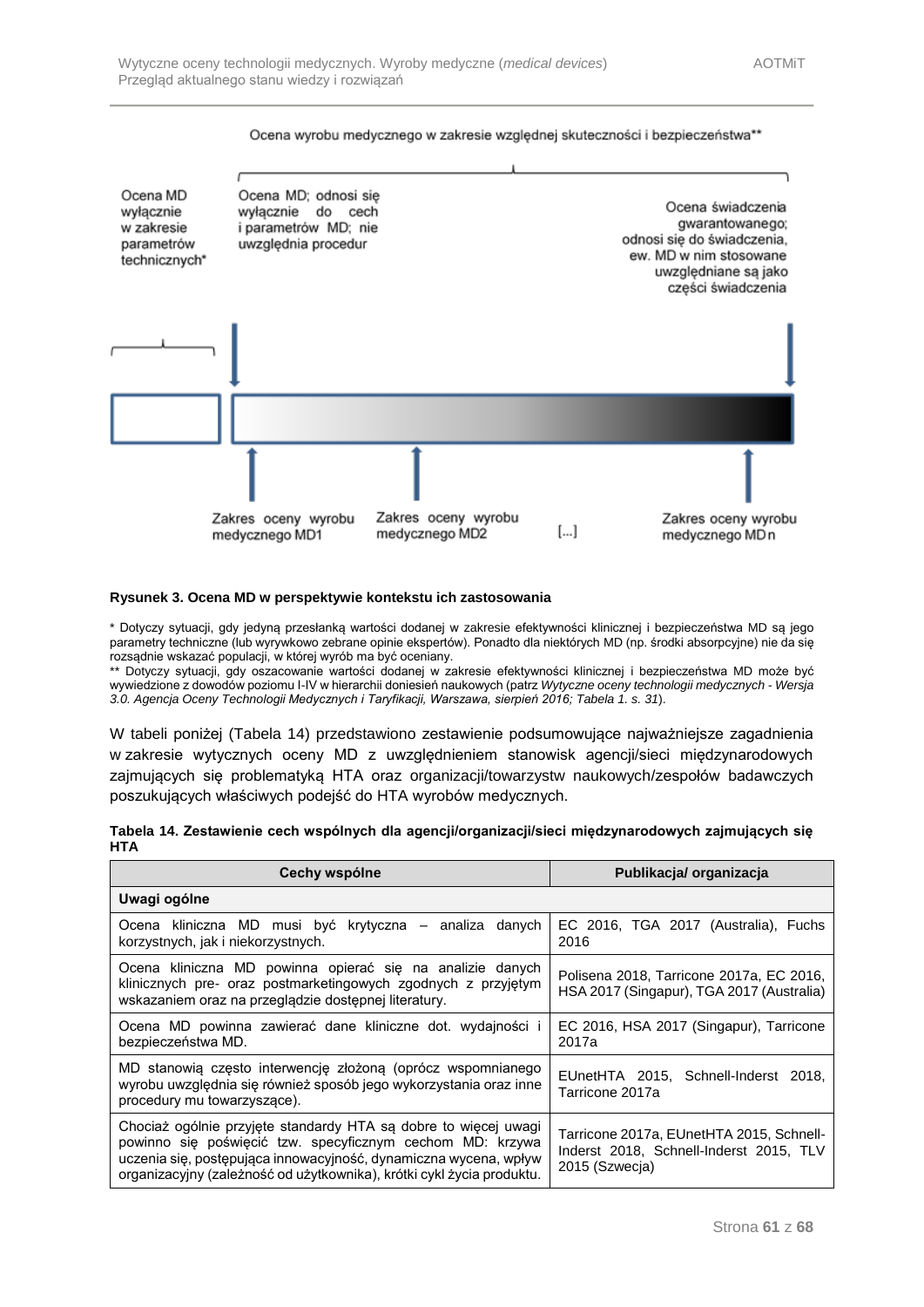| Cechy wspólne                                                                                                                                                                                                                                                                                                                                                                                                                         | Publikacja/ organizacja                                                                                                                                                                             |
|---------------------------------------------------------------------------------------------------------------------------------------------------------------------------------------------------------------------------------------------------------------------------------------------------------------------------------------------------------------------------------------------------------------------------------------|-----------------------------------------------------------------------------------------------------------------------------------------------------------------------------------------------------|
| Przeprowadzenie scoping review celem określenia głównego<br>obszaru tematycznego, sformułowania pytania badawczego i<br>dopracowania modelu logicznego (korzystanie z wielu źródeł danych,<br>m.in. szarej literatury, opinii eksperckich etc.).                                                                                                                                                                                      | Schnell-Inderst 2018, Tarricone 2017a,<br>HAS 2011 (Francja), HSA 2017 (Singapur),                                                                                                                  |
| Zaleca się aktualizację raportu oceny klinicznej w trakcie trwania<br>cyklu życia produktu.                                                                                                                                                                                                                                                                                                                                           | Rummel 2016, TGA 2017 (Australia),<br>Tarricone 2017a, Fuchs 2016                                                                                                                                   |
| Formułowanie pytań badawczych i ramy koncepcyjne                                                                                                                                                                                                                                                                                                                                                                                      |                                                                                                                                                                                                     |
| Wykorzystanie modelu logicznego – ramy koncepcyjne, tj. starannie<br>przygotowane PICO(C)                                                                                                                                                                                                                                                                                                                                             | Schnell-Inderst 2018, EUnetHTA 2015;                                                                                                                                                                |
| Uwzględnienie czynników kontekstu (C) w ramach modelu<br>logicznego.                                                                                                                                                                                                                                                                                                                                                                  | Tarricone 2017a, EUnetHTA 2015                                                                                                                                                                      |
| Definiowanie interwencji                                                                                                                                                                                                                                                                                                                                                                                                              |                                                                                                                                                                                                     |
| Precyzyjne zdefiniowanie i charakterystyka interwencji, tj. określenie<br>jej komponentów oraz czy dotyczy jednego wyrobu,<br>czy<br>kategorii/klasy wyrobów oraz sposobu ich wykorzystania.                                                                                                                                                                                                                                          | Schnell-Inderst 2018, EUnetHTA 2015;<br>HAS 2011 (Francja)                                                                                                                                          |
| Uwzględnienie czynników modyfikujących, mających znaczący<br>wpływ na interwencję i jej wynik – czynniki kontekstu (np. poziom<br>opieki, infrastruktura, umiejętności etc.), czynniki prognostyczne (np.<br>stopień zaawansowania choroby). Precyzyjny opis populacji i kryteria<br>włączenia, kryteria odnoszące się do placówek/centrów lub<br>dostawców, obsługa przez użytkownika, czy też inne istotne w<br>procesie wdrożenia. | Schnell-Inderst 2018, EUnetHTA 2015,<br>Tarricone 2017a, Fuchs 2016                                                                                                                                 |
| W trakcie procesu oceny wyrobów medycznych może okazać się<br>konieczne ponowne zdefiniowanie interwencji (np. ze względu na<br>postępujący rozwój wyrobów).                                                                                                                                                                                                                                                                          | Tarricone 2017a, EUnetHTA 2015                                                                                                                                                                      |
| Rodzaj, typ włączonych dowodów naukowych                                                                                                                                                                                                                                                                                                                                                                                              |                                                                                                                                                                                                     |
| Rekomendowane<br>badania do oceny skuteczności<br>wyrobów<br>medycznych to standardowe RCT.                                                                                                                                                                                                                                                                                                                                           | Schnell-Inderst 2018, Polisena 2018, Fuchs<br>2016                                                                                                                                                  |
| Jeśli standardowe RCT są niedostępne, można uwzględnić<br>niekonwencjonalnych<br>protokołów<br>badań<br>propozycje<br>randomizowanych do oceny MD lub inne badania nierandomizowane<br>(również serie przypadków). Jednak powinny być one rozważane w<br>zależności od problemu klinicznego. Rodzaj włączonych badań<br>powinien zostać określony a priori.                                                                           | Schnell-Inderst 2018, EUnetHTA 2015,<br><b>TGA</b><br>2017 (Australia),<br>Fuchs<br>2017.<br>PHARMAC 2015 (Nowa Zelandia), Fuchs<br>2016, Schnell-Inderst 2015, Bernard 2014,<br>HAS 2013 (Francja) |
| Nierandomizowane badania bez grupy kontrolnej (takie jak nadzór<br>postmarketingowy) powinny być stosowane do monitorowania<br>działań niepożądanych.                                                                                                                                                                                                                                                                                 | Schnell-Inderst 2018                                                                                                                                                                                |
| Wyszukiwanie informacji, selekcja i ocena jakości dowodów, ekstrakcja danych                                                                                                                                                                                                                                                                                                                                                          |                                                                                                                                                                                                     |
| Wyszukiwanie publikacji związanych z MD nie powinno być zbyt<br>ograniczające.                                                                                                                                                                                                                                                                                                                                                        | EUnetHTA 2015                                                                                                                                                                                       |
| Należy dokonać dokładnego i obiektywnego wyboru słów kluczowych<br>(zarówno nazwa rodzajowa, jak i nazwy firmowe wyrobu/ów).                                                                                                                                                                                                                                                                                                          | EUnetHTA 2015, EC 2016, TGA 2017<br>(Australia), HAS 2011 (Francja)                                                                                                                                 |
| Nie należy stosować ograniczeń co do języka publikacji (ze względu<br>na language bias), natomiast można stosować ograniczenia co do<br>daty (jeśli zostało to w pełni uzasadnione).                                                                                                                                                                                                                                                  | EUnetHTA 2015                                                                                                                                                                                       |
| Wyszukiwanie informacji w dostępnych rejestrach badań klinicznych<br>czy rejestrach wyrobów medycznych lub konkretnych wskazań<br>stanowi uzupełnienie dla wyszukiwania w standardowych bazach<br>danych.                                                                                                                                                                                                                             | EUnetHTA 2015, Tarricone 2017a                                                                                                                                                                      |
| Trzeba mieć na uwadze ryzyko błędu raportowania w przypadku<br>badań klinicznych dot. wyrobów medycznych.                                                                                                                                                                                                                                                                                                                             | EUnetHTA 2015                                                                                                                                                                                       |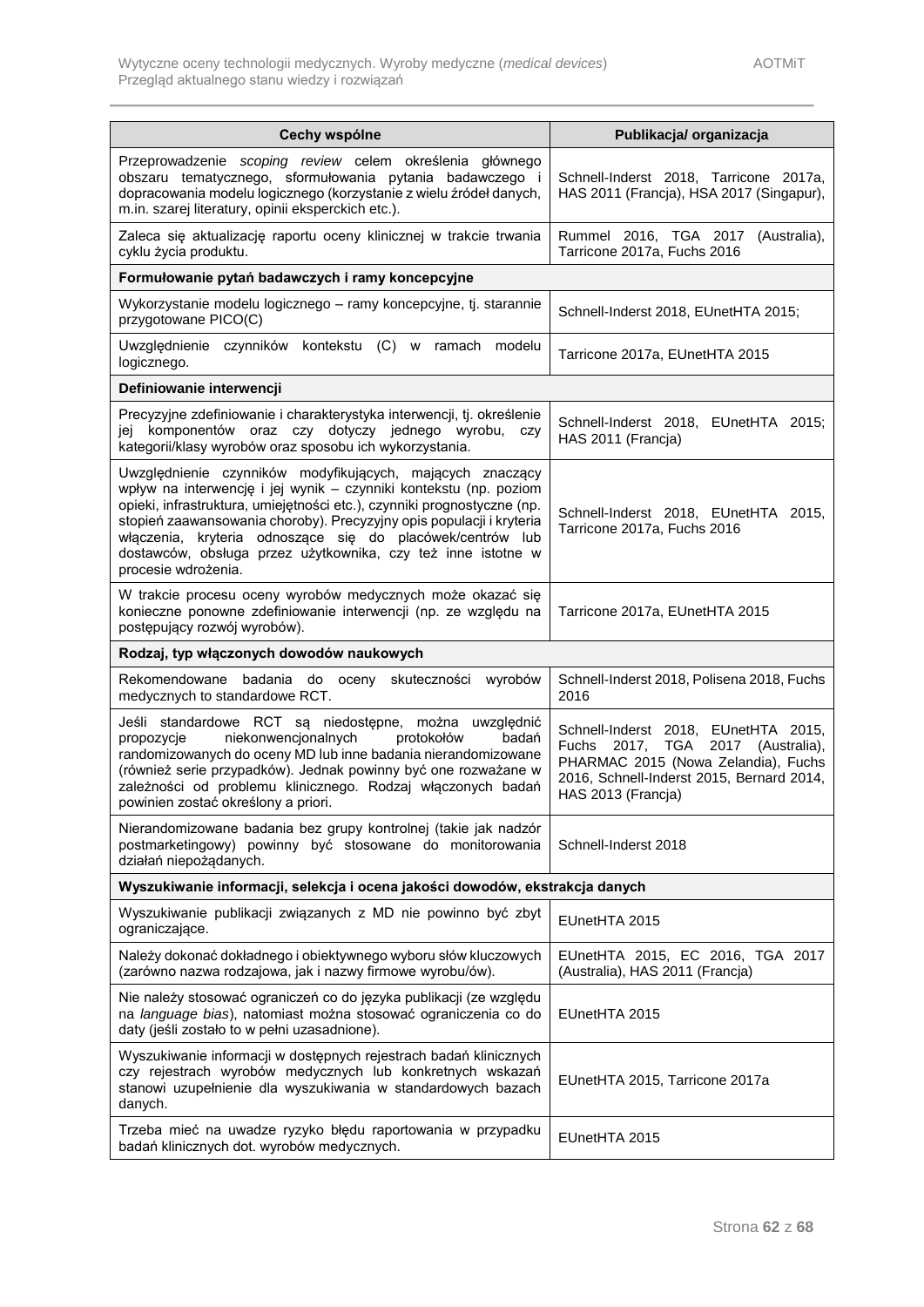| Cechy wspólne                                                                                                                                                                                                                                                                                                                                                                                         | Publikacja/organizacja                                       |
|-------------------------------------------------------------------------------------------------------------------------------------------------------------------------------------------------------------------------------------------------------------------------------------------------------------------------------------------------------------------------------------------------------|--------------------------------------------------------------|
| Wszystkie niezbędne dane, określone w modelu logicznym powinny<br>zostać wyekstrahowane z włączonych badań wg standaryzowanych<br>metod (formularzy).                                                                                                                                                                                                                                                 | Schnell-Inderst 2018, EUnetHTA 2015; EC<br>2016              |
| Wyszukiwanie literatury powinno być udokumentowane w takim<br>stopniu, aby można było krytycznie ocenić metody, zweryfikować<br>wyniki, a w razie potrzeby powtórzyć wyszukiwanie.                                                                                                                                                                                                                    | EC 2016, TGA 2017 (Australia), HSA 2017<br>(Singapur)        |
| Dodatkowych informacji można poszukiwać w dokumentach organów<br>nadzorujących, nieopublikowanych dokumentach firmy lub innych<br>rozwiązaniach, jak np. zapytania do autorów, abstrakty konferencyjne<br>oraz w opiniach eksperckich i pacjentów.                                                                                                                                                    | EUnetHTA 2015, TGA 2017 (Australia)                          |
| Należy jasno określić kryteria selekcji badań.                                                                                                                                                                                                                                                                                                                                                        | TGA 2017 (Australia), EUnetHTA 2015                          |
| Proces selekcji badań należy szczegółowo przedstawić w diagramie<br>blokowym. Obiektywną, nieobciążoną błędami, systematyczną<br>selekcję i przegląd należy oprzeć na wytycznych PRISMA lub<br>MOOSE.                                                                                                                                                                                                 | TGA 2017 (Australia), EUnetHTA 2015,<br>HAS 2011 (Francja)   |
| Aby móc lepiej uwzględnić postępujący rozwój, kompleksowość<br>interwencji z MD oraz ich zależność od użytkownika i czynników<br>kontekstu, oprócz informacji wyodrębnionych z włączonych badań<br>(np. typ badania, charakterystyka pacjenta, wyniki w zakresie<br>końcowych),<br>powinny<br>być też<br>wyekstrahowane:<br>punktów<br>charakterystyka interwencji, ich użytkowników oraz instytucji. | EUnetHTA 2015                                                |
| Do oceny jakości publikacji należy dobrać odpowiednie do rodzaju<br>badania narzędzie. Zalecane przez wytyczne zwalidowane narzędzia<br>to m.in. skala Jadad, GRADE, Downs&Black, QUADAS, AMSTAR.                                                                                                                                                                                                     | TGA 2017 (Australia), EUnetHTA 2015,<br>Schnell-Inderst 2015 |
| Ocena skuteczności                                                                                                                                                                                                                                                                                                                                                                                    |                                                              |
| Systematyczna ocena zastosowania terapeutycznego wyrobu<br>medycznego za pomocą listy kontrolnej oraz przedstawienie<br>potencjalnych wyzwań wynikających z kwalifikacji pacjentów,<br>szybkiego rozwoju technologii, zależności technologii od użytkowania<br>i rodzaju włączonych badań.                                                                                                            | Schnell-Inderst 2018                                         |
| Preferowane jest przedstawienie i podsumowanie<br>wyników<br>poszczególnych badań w formie tabelarycznej. Opis powinien<br>zawierać wszystkie analizowane punkty końcowe (włączając<br>bezpieczeństwo i pomiary wydajności); oszacowanie wielkości efektu<br>oraz przedział ufności dla każdego badania.                                                                                              | TGA 2017 (Australia)                                         |
| Należy gromadzić i raportować dane dot. efektów zarówno<br>klinicznych, jak i w zakresie realizacji procedur oraz efektywności<br>uczenia się (krzywa uczenia się – uwzględnienie dostępnych<br>rejestrów).                                                                                                                                                                                           | Polisena 2018, Rummel 2016, Schnell-<br>Inderst 2015         |
| Zastosowanie symulacji w przypadku inkrementalnych innowacji.                                                                                                                                                                                                                                                                                                                                         | Polisena 2018, Fuchs 2016                                    |
| Ocena bezpieczeństwa                                                                                                                                                                                                                                                                                                                                                                                  |                                                              |
| Przedstawienie wyników/efektów w długim horyzoncie czasowym -<br>ocena bezpieczeństwa w długim horyzoncie czasowym.                                                                                                                                                                                                                                                                                   | Schnell-Inderst 2018, EUnetHTA 2015;                         |
| W<br>przypadku<br>bezpieczeństwa<br>MD<br>efektów<br>oceny<br>dla<br>długoterminowych przydatne jest uwzględnienie wysokiej jakości<br>rejestrów wyrobów medycznych czy rejestrów zdarzeń chorobowych.                                                                                                                                                                                                | EUnetHTA 2015, TGA 2017 (Australia)                          |
| W<br>przypadku,<br>wewnętrzne<br>gdy<br>rejestry<br>j.<br>dokumenty<br>producentów/wytwórców MD nie dostarczają wystarczających<br>danych dot. bezpieczeństwa produktu po wprowadzeniu do obrotu<br>należy skorzystać z baz informacji medycznej i dokonać przeglądu<br>literatury postmarketingowej.                                                                                                 | TGA 2017 (Australia)                                         |
| Dane postmarketingowe są użyteczne w identyfikacji mniej<br>powszechnych, ale poważnych zdarzeń niepożądanych związanych                                                                                                                                                                                                                                                                              | TGA 2017 (Australia)                                         |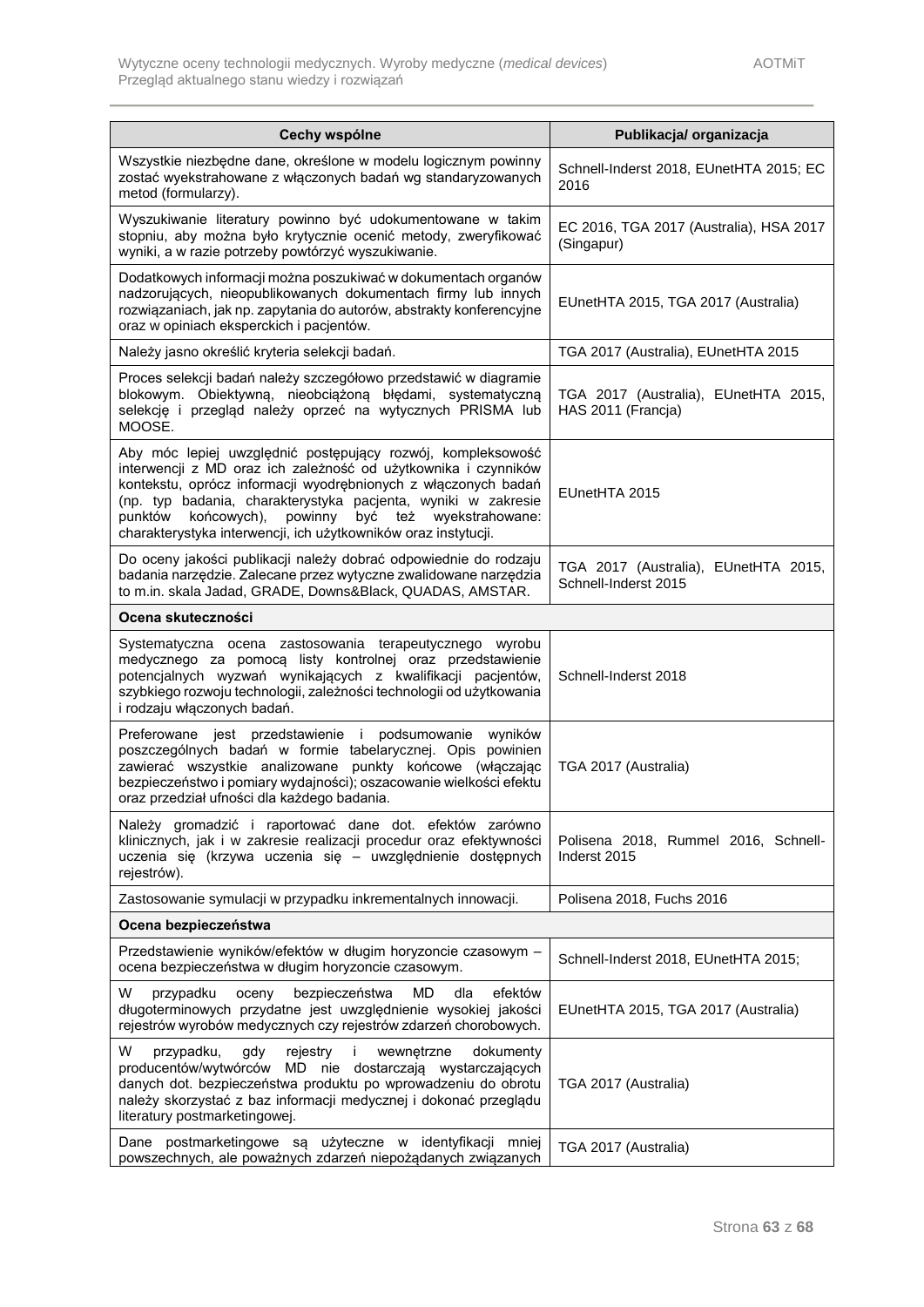<span id="page-63-0"></span>

| Cechy wspólne                                                                                                                                                                                                                                  | Publikacja/ organizacja                                                                         |
|------------------------------------------------------------------------------------------------------------------------------------------------------------------------------------------------------------------------------------------------|-------------------------------------------------------------------------------------------------|
| z urządzeniem oraz dostarczaniu długoterminowych informacji na<br>temat bezpieczeństwa i wydajności MD.                                                                                                                                        |                                                                                                 |
| Analiza ekonomiczna                                                                                                                                                                                                                            |                                                                                                 |
| Identyfikacja wszystkich kategorii kosztowych (utrzymania, instalacji,<br>konserwacji oraz koszty bieżące) i włączenie ich do analizy.                                                                                                         | 2018,<br>Polisena<br>Tarricone<br>2017a,<br>PHARMAC 2015 (Nowa Zelandia), HAS<br>2011 (Francia) |
| Należy przedstawić badania medyczno-ekonomiczne prowadzone<br>w danym temacie, rozróżniając te przeprowadzone w kraju i badania<br>międzynarodowe.                                                                                             | HAS 2011 (Francja), PHARMAC 2015<br>(Nowa Zelandia)                                             |
| W ocenie ekonomicznej MD najlepiej jest stosować się do analizy<br>przypadku referencyjnego tak ściśle, jak jest to możliwe, ze względu<br>na jednolitość i porównywalność.                                                                    | ZG 2016 (Holandia)                                                                              |
| Zasadne jest rozpatrywanie krótkiego horyzontu czasowego ze<br>względu na postępujące wprowadzanie innowacji.                                                                                                                                  | ZG 2016 (Holandia)                                                                              |
| Po względem oceny ekonomicznej MD, należy odpowiednio<br>modelować zmiany ze względu na krzywą uczenia się, postępującą<br>innowacyjność, dynamiczną wycenę oraz wpływ organizacyjny.                                                          | Tarricone 2017a,b; PHARMAC 2015 (Nowa<br>Zelandia), Fuchs 2016                                  |
| Istnieją dwa poziomy głównych użytkowników MD: pacjenci i osoby<br>obsługujące/stosujące dany wyrób. Przy ustalaniu ceny wyrobu<br>należy brać pod uwagę oba poziomy, jak również stopień<br>wykorzystania MD wpływający na koszt amortyzacji. | ZG 2016 (Holandia), HAS 2011 (Francja)                                                          |
| Ze względu na zastosowanie pomiarów punktów końcowych innych<br>niż jakość życia do ocen ekonomicznych wyrobów medycznych, nie<br>zawsze jest możliwe wykonanie analizy CUA, natomiast CEA jest<br>dobrą alternatywą.                          | ZG 2016 (Holandia), PHARMAC 2015<br>(Nowa Zelandia)                                             |
| Analiza konsekwencji kosztów jest wykorzystywana w przypadku<br>większości technologii (w tym diagnostyce oszczędzającej koszty).                                                                                                              | <b>Fuchs 2016</b>                                                                               |
| W analizie ekonomicznej warto wykorzystać listę kontrolną CHEERS.                                                                                                                                                                              | Tarricone 2017b, Husereau 2013                                                                  |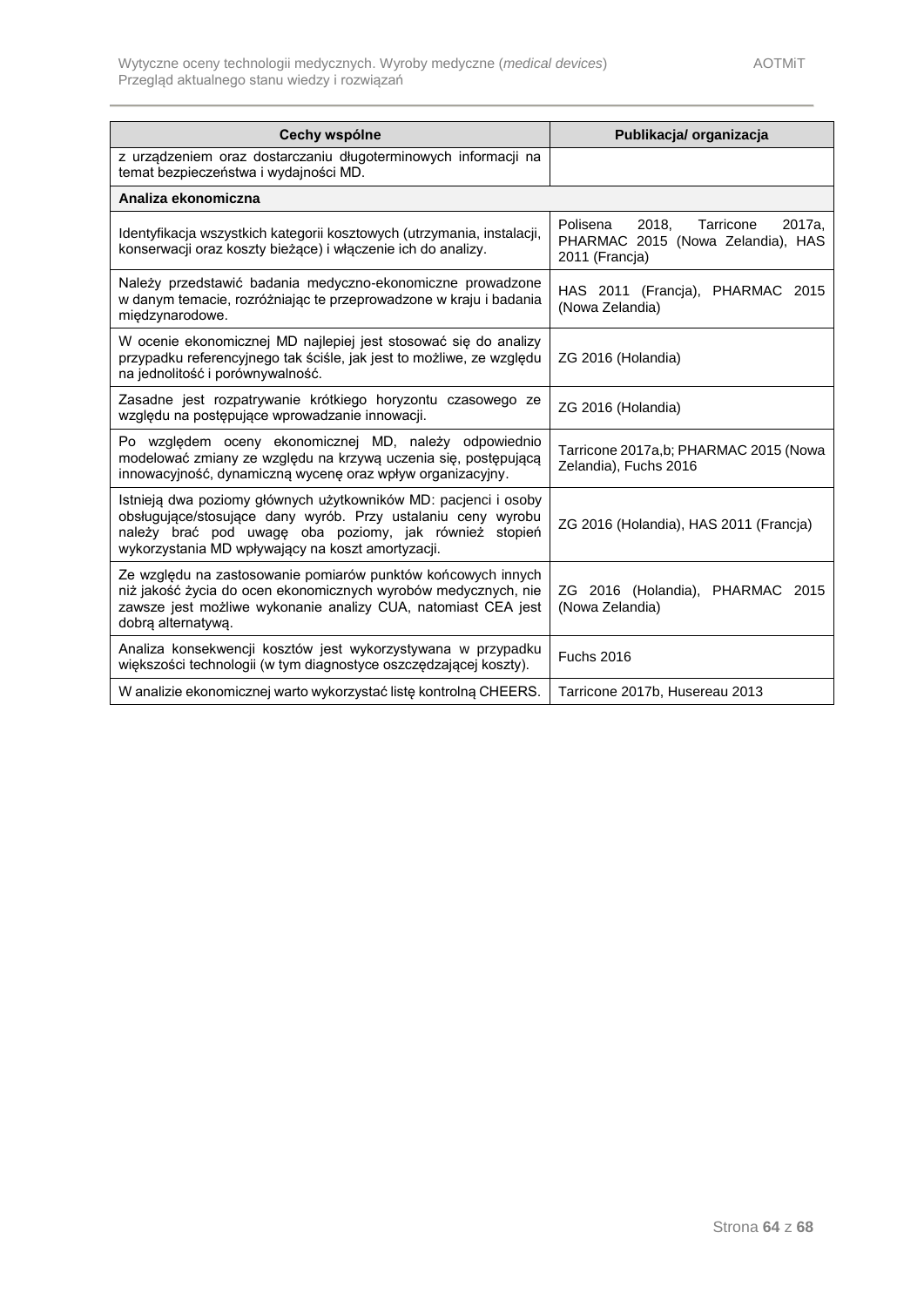# **5 Piśmiennictwo**

| <b>Bernard 2014</b>            | Bernard, A., Vaneau, M., Fournel, I., Galmiche, H., Nony, P., & Dubernard, J. M. (2014).<br>Methodological choices for the clinical development of medical devices. Medical devices (Auckland,<br>NZ), 7, 325.                                                                                                                                                                                                                            |
|--------------------------------|-------------------------------------------------------------------------------------------------------------------------------------------------------------------------------------------------------------------------------------------------------------------------------------------------------------------------------------------------------------------------------------------------------------------------------------------|
| <b>Ciani 2015</b>              | Ciani, O., Wilcher, B., Blankart, C. R., Hatz, M., Rupel, V. P., Erker, R. S.,  & Taylor, R. S. (2015).<br>Health technology assessment of medical devices: a survey of non-European union agencies.<br>International journal of technology assessment in health care, 31(3), 154-165.                                                                                                                                                    |
| <b>HAS 2011</b>                | DE SANTÉ, Haute Autorité. (2011). Guide to the application dossier for inclusion, for modification of<br>the conditions for inclusion and for the renewal of inclusion of a product or service under a brand name<br>on the list referred to in Article L.165-1 to be submitted to the National Committee for the Evaluation<br>of Medical Devices and Health Technologies (CNEDiMTS), Manufacturer's Guide - Updated 2011_8<br>November. |
| <b>HAS 2013</b>                | de Santé, H. A. (2013). Methodological choices for the clinical development of medical devices.<br>Methodology Guide. Saint-Denis La Plaine: Haute Autorité de Santé.                                                                                                                                                                                                                                                                     |
| <b>HSA 2017</b>                | Health Sciences Authority – HSA. (2017). Medical Device Guidance: GN-20 Guidance on clinical<br>Evaluation.                                                                                                                                                                                                                                                                                                                               |
| Drummond 2009                  | Drummond, M., Griffin, A., Tarricone, R. (2009). Economic Evaluation for Devices and Drugs—Same<br>or Different? Value in Health; 12(4):402.                                                                                                                                                                                                                                                                                              |
| EC 2016                        | European Commission - EC. (2016). CLINICAL EVALUATION: A GUIDE FOR MANUFACTURERS<br>AND NOTIFIED BODIES UNDER DIRECTIVES 93/42/EEC and 90/385/EEC. MEDDEV 2.7/1 revision<br>4                                                                                                                                                                                                                                                             |
| <b>EUnetHTA 2015</b>           | European Network for Health Technology Assessment - EUnetHTA, (2015). Therapeutic medical<br>devices.                                                                                                                                                                                                                                                                                                                                     |
| <b>Fuchs 2016</b>              | Fuchs, S., Olberg, B., Panteli, D., & Busse, R. (2016). Health technology assessment of medical<br>devices in Europe: processes, practices, and methods. International journal of technology assessment<br>in health care, 32(4), 246-255.                                                                                                                                                                                                |
| <b>Fuchs 2017</b>              | Fuchs, S., Olberg, B., Panteli, D., Perleth, M., & Busse, R. (2017). HTA of medical devices: Challenges<br>and ideas for the future from a European perspective. Health Policy, 121(3), 215-229.                                                                                                                                                                                                                                          |
| Henschke 2015                  | Henschke, C., Panteli, D., Perleth, M., & Busse, R. (2015). Taxonomy of medical devices in the logic<br>of health technology assessment. International journal of technology assessment in health care, 31(5),<br>324-330.                                                                                                                                                                                                                |
| Husereau 2013                  | Husereau, D., Drummond, M., Petrou, S., Carswell, C., Moher, D., Greenberg, D., Augustovski, F.,<br>Briggs, A.H., Mauskopf, J., Loder, E. (2013). Consolidated Health Economic Evaluation Reporting<br>Standards (CHEERS) statement. BMJ, 346.                                                                                                                                                                                            |
| ZD 2016                        | Nederland, Z. (2016). Guideline for economic evaluation in healthcare. Zorginstituut Nederland                                                                                                                                                                                                                                                                                                                                            |
| Pecchia 2013                   | Pecchia, L., & Craven, M. P. (2013). Early stage Health Technology Assessment (HTA) of biomedical<br>devices. The MATCH experience. In World Congress on Medical Physics and Biomedical Engineering<br>May 26-31, 2012, Beijing, China (pp. 1525-1528). Springer, Berlin, Heidelberg.                                                                                                                                                     |
| PHARMAC 2015                   | PHARMAC (2015). PFPA Supplement; Assessment of Medical Devices and Vaccines.                                                                                                                                                                                                                                                                                                                                                              |
| Polisena 2018                  | Polisena, J., Castaldo, R., Ciani, O., Federici, C., Borsci, S., Ritrovato, M.,  & Pecchia, L. (2018).<br>Health technology assessment Methods guidelines for medical Devices: how can we address the<br>gaps? The international federation of Medical and biological engineering Perspective. International<br>journal of technology assessment in health care, 1-14.                                                                    |
| Rummel 2016                    | Rummel, P., Hawlik, K., Wild, C. (2016). Health Technology Assessments on Medical Devices in<br>Europe. Final Report. LBI-HTA Rapid Assessment Nr. 12; Vienna: Ludwig Boltzmann Institute for<br>Health Technology Assessment.                                                                                                                                                                                                            |
| Schnell-Inderst<br>2015        | Schnell-Inderst, P., Mayer, J., Lauterberg, J., Hunger, T., Arvandi, M., Conrads-Frank, A.,  & Siebert,<br>U. (2015). Health technology assessment of medical devices: what is different? An overview of three<br>European projects. Zeitschrift für Evidenz, Fortbildung und Qualität im Gesundheitswesen, 109(4-5),<br>309-318.                                                                                                         |
| <b>Schnell-Inderst</b><br>2018 | Schnell-Inderst, P., Hunger, T., Conrads-Frank, A., Arvandi, M., & Siebert, U. (2018). Ten<br>recommendations for assessing the comparative effectiveness of therapeutic medical devices: a<br>targeted review and adaptation. Journal of clinical epidemiology, 94, 97-113.                                                                                                                                                              |
| Squires 2013                   | Squires, J. E., Valentine, J. C., & Grimshaw, J. M. (2013). Systematic reviews of complex interventions:<br>framing the review question. Journal of clinical epidemiology, 66(11), 1215-1222.                                                                                                                                                                                                                                             |
| Tarricone 2017a                | Tarricone, R., Torbica, A., Drummond, M., & MedtecHTA Project Group. (2017). Key recommendations<br>from the MedtecHTA Project. Health economics, 26, 145-152.                                                                                                                                                                                                                                                                            |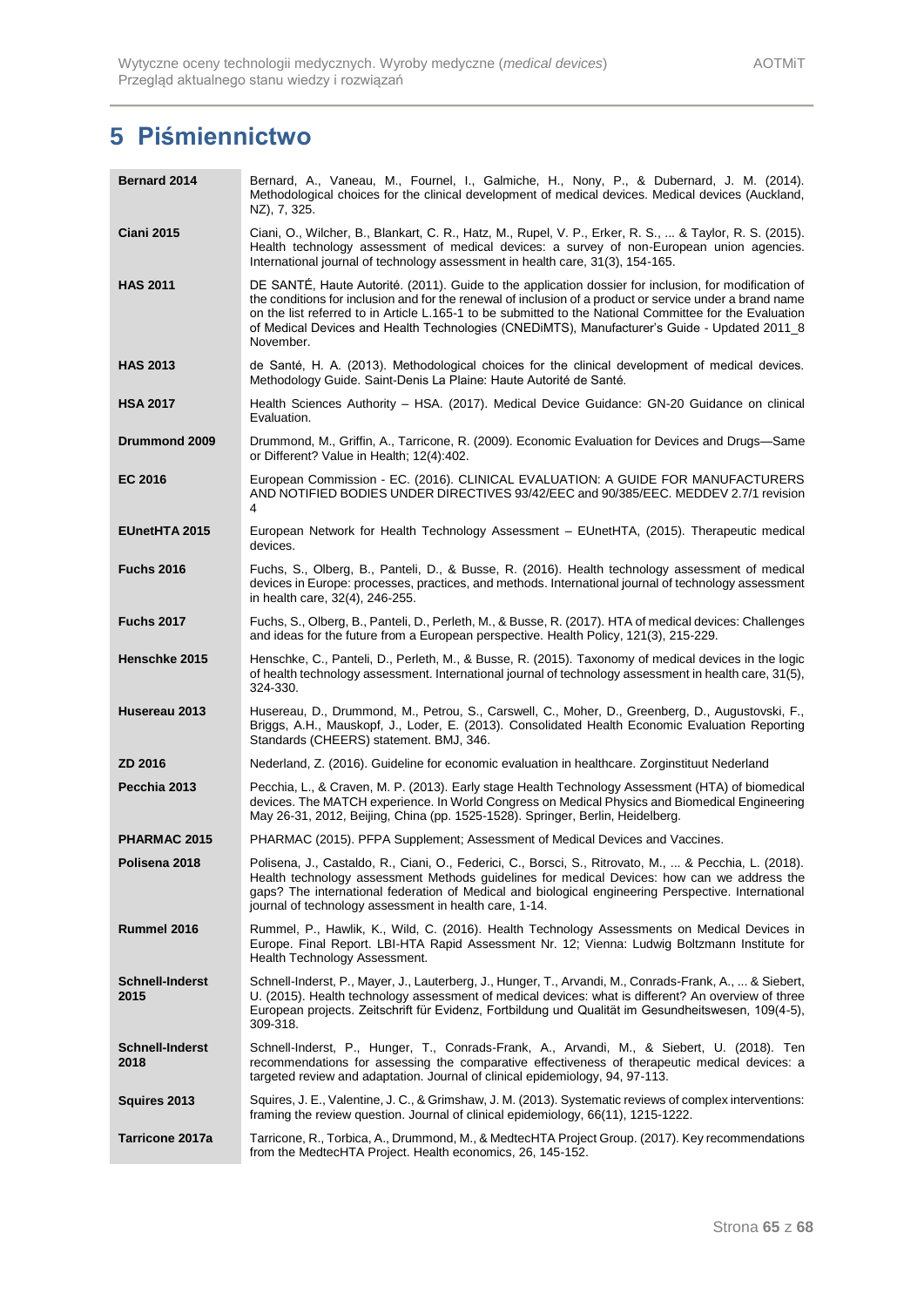<span id="page-65-0"></span>

| Tarricone 2017b | Tarricone, R., Callea, G., Ogorevc M., Prevolnik Rupel, V. (2017). Improving the methods for the<br>economic evaluation of medical devices. Health Economics, 26(Suppl. 1), 70–92.       |
|-----------------|------------------------------------------------------------------------------------------------------------------------------------------------------------------------------------------|
| <b>TGA 2017</b> | Therapeutic Goods Administration - TGA. (2017). Clinical evidence guidelines - Medical devices.<br>Version 1.0, February'17.                                                             |
| <b>TLV 2015</b> | The Dental and Pharmaceutical Benefits Agency. (2015). Economic evaluation of medical devices.<br>Final report.                                                                          |
| <b>WHO 2011</b> | World Health Organization. (2011). A System of Health Accounts 2011 Edition: 2011 Edition (Vol.<br>2011). OECD Publishing. Chapter 4. Classification of Health Care Functions (ICHA-HC). |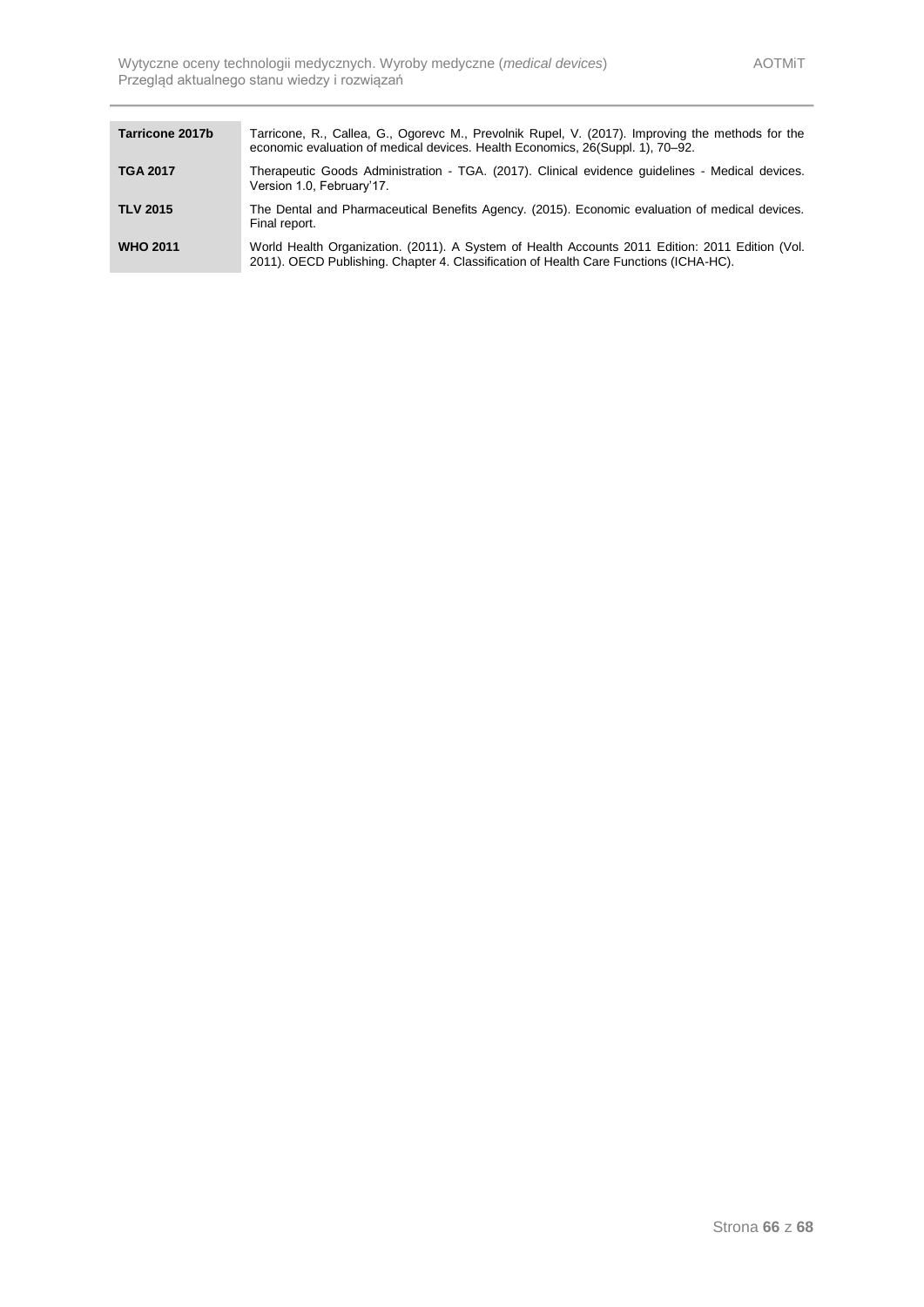# **6 Załączniki**

## <span id="page-66-0"></span>**6.1 Strategia wyszukiwania – baza Medline (PubMed), data wyszukiwania: 11.01.2019 r.**

| Lp.       | Słowa kluczowe                                                                                     | Wynik    |
|-----------|----------------------------------------------------------------------------------------------------|----------|
| #38       | Search (((((((((((((Medical OR diagnostic OR surgical OR therapeutic OR scientific OR experimental | 34       |
|           | OR biological OR biomedical OR clinical OR rehabilitation)))) AND (((Device OR Devices OR          |          |
|           | Equipment OR supplies OR Apparatus OR Instruments OR Instrument OR instrumentation))))) OR         |          |
|           | "bioinstrumentation") OR "durable medical equipment") OR (("equipment supplies") OR "equipment     |          |
|           | supply")) OR (((("non drug medical technology") OR "non-drug medical technology") OR "non-drug     |          |
|           | technologies") OR "non drug technologies")) OR ("Equipment and Supplies"[Mesh]))) AND              |          |
|           | (("Technology Assessment, Biomedical"[Mesh]) OR (("health technology assessment" OR "hta")))))     |          |
|           | AND (((("Guideline" [Publication Type]) OR "Guidelines as Topic"[Mesh])) OR (("guideline" OR       |          |
|           | "guidelines" OR "practice guideline"))) Filters: Practice Guideline; Guideline; Technical Report;  |          |
|           | Consensus Development Conference; Consensus Development Conference, NIH; Humans                    |          |
| #26       | Search ((("Guideline" [Publication Type]) OR "Guidelines as Topic"[Mesh])) OR (("guideline" OR     | 416852   |
|           | "guidelines" OR "practice guideline"))                                                             |          |
| #25       | Search ("guideline" OR "guidelines" OR "practice guideline")                                       | 413869   |
| #24       | Search ((("guideline") OR "guidelines") OR "practice guideline") OR "recommendations"              | 554381   |
| #23       | Search ("Guideline" [Publication Type]) OR "Guidelines as Topic"[Mesh]                             | 177982   |
| #19       | Search ((((((((((((Medical OR diagnostic OR surgical OR therapeutic OR scientific OR experimental  | 4503     |
|           | OR biological OR biomedical OR clinical OR rehabilitation)))) AND (((Device OR Devices OR          |          |
|           | Equipment OR supplies OR Apparatus OR Instruments OR Instrument OR instrumentation))))) OR         |          |
|           | "bioinstrumentation") OR "durable medical equipment") OR (("equipment supplies") OR "equipment     |          |
|           | supply")) OR (((("non drug medical technology") OR "non-drug medical technology") OR "non-drug     |          |
|           | technologies") OR "non drug technologies")) OR ("Equipment and Supplies"[Mesh]))) AND              |          |
|           | (("Technology Assessment, Biomedical"[Mesh]) OR (("health technology assessment" OR "hta")))       |          |
| #18       | Search ("Technology Assessment, Biomedical"[Mesh]) OR (("health technology assessment" OR          | 17155    |
|           | "hta"))                                                                                            |          |
| #17       | Search ("health technology assessment" OR "hta")                                                   | 8258     |
| #14       | Search "Technology Assessment, Biomedical"[Mesh]                                                   | 10587    |
| #11       | Search (((((((((Medical OR diagnostic OR surgical OR therapeutic OR scientific OR experimental OR  | 2111886  |
|           | biological OR biomedical OR clinical OR rehabilitation)))) AND (((Device OR Devices OR Equipment   |          |
|           | OR supplies OR Apparatus OR Instruments OR Instrument OR instrumentation)))) OR                    |          |
|           | "bioinstrumentation") OR "durable medical equipment") OR (("equipment supplies") OR "equipment     |          |
|           | supply")) OR (((("non drug medical technology") OR "non-drug medical technology") OR "non-drug     |          |
|           | technologies") OR "non drug technologies")) OR ("Equipment and Supplies"[Mesh])                    |          |
| #10       | Search "Equipment and Supplies"[Mesh]                                                              | 1364400  |
| <b>#Z</b> | Search ((("non drug medical technology") OR "non-drug medical technology") OR "non-drug            | 22628    |
|           | technologies") OR "non drug technologies"                                                          |          |
| #6        | Search ("equipment supplies") OR "equipment supply"                                                | 73       |
| #5        | Search "durable medical equipment"                                                                 | 1070     |
| #4        | Search "bioinstrumentation"                                                                        | 117      |
| #3        | Search ((((Medical OR diagnostic OR surgical OR therapeutic OR scientific OR experimental OR       | 1824290  |
|           | biological OR biomedical OR clinical OR rehabilitation)))) AND (((Device OR Devices OR Equipment   |          |
|           | OR supplies OR Apparatus OR Instruments OR Instrument OR instrumentation)))                        |          |
| #2        | Search ((Device OR Devices OR Equipment OR supplies OR Apparatus OR Instruments OR                 | 2296964  |
|           | Instrument OR instrumentation))                                                                    |          |
| #1        | Search ((Medical OR diagnostic OR surgical OR therapeutic OR scientific OR experimental OR         | 19846020 |
|           | biological OR biomedical OR clinical OR rehabilitation))                                           |          |

### **Zal 1 Strategia wyszukiwania – baza Embase, data wyszukiwania: 11.01.2019 r.**

| Lp. | Słowa kluczowe                                                                                   | Wynik  |
|-----|--------------------------------------------------------------------------------------------------|--------|
| #14 | #13 AND ('evidence based medicine'/de OR 'evidence based practice'/de OR 'human'/de OR 'practice | 485    |
|     | quideline'/de)                                                                                   |        |
| #13 | #6 AND #11 AND #12                                                                               | 540    |
| #12 | #9 OR #10                                                                                        | 757274 |
| #11 | #7 OR #8                                                                                         | 19926  |
| #10 | 'practice quideline'/exp                                                                         | 478551 |
| #9  | 'guideline' OR 'guidelines':ab, kw, ti OR 'practice guideline':ab, kw, ti                        | 651472 |
| #8  | 'health technology assessment':ab.kw.ti OR 'hta':ab.kw.ti                                        | 8647   |
| #7  | 'biomedical technology assessment'/exp                                                           | 13522  |
| #6  | #3 OR #4 OR #5                                                                                   | 267053 |
|     |                                                                                                  |        |
| #5  | 'medical device'/exp                                                                             | 242597 |
|     |                                                                                                  | 5      |